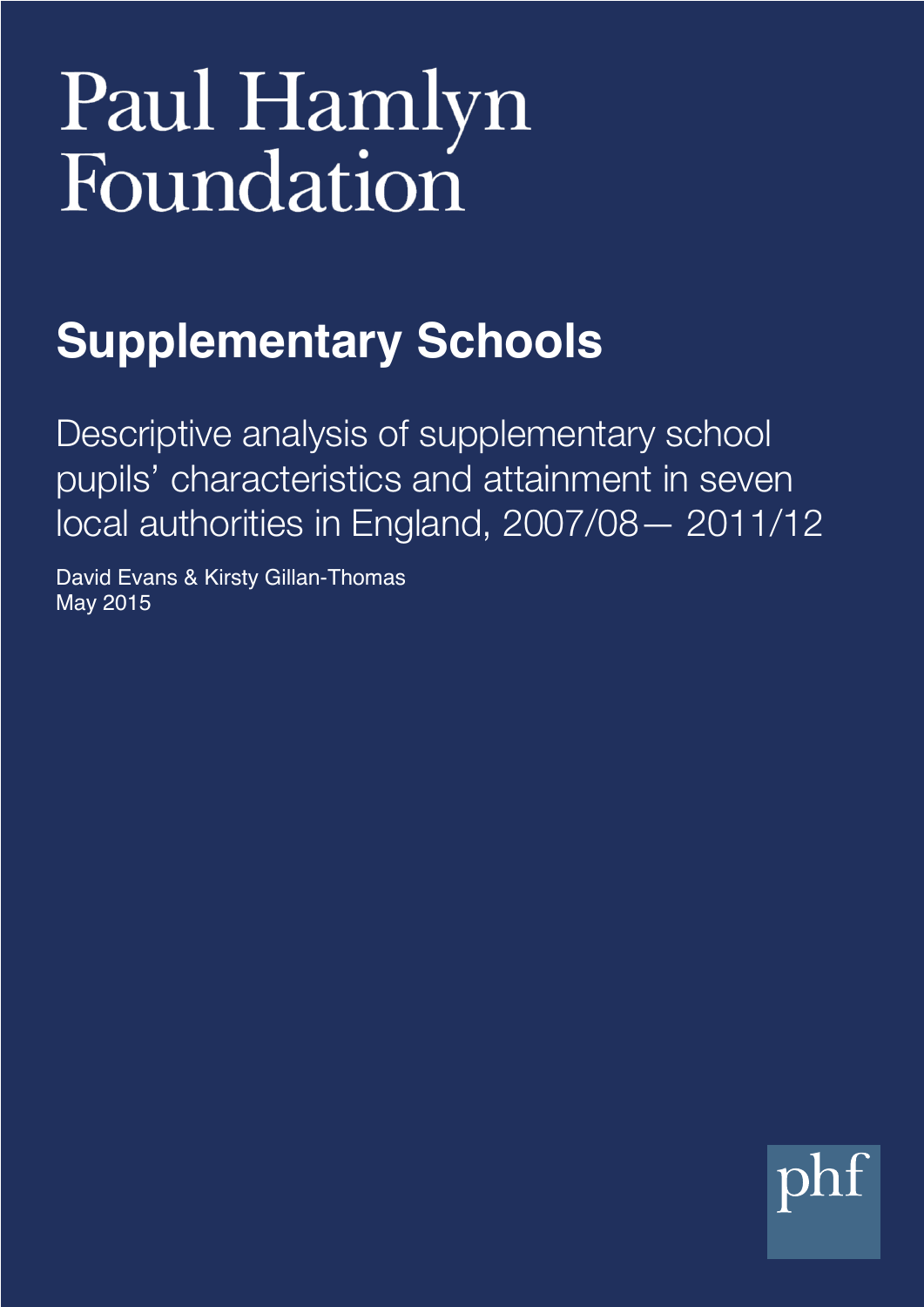# **Authors and acknowledgements**

This research was carried out by David Evans (DHE Solutions Ltd.) and Pascale Vassie (National Resource Centre for Supplementary Education, NRCSE), with assistance from Noelle Gilbert (PHF) and the Fischer Family Trust. This report has been written by David Evans and Kirsty Gillan-Thomas (PHF).

We are very grateful to the staff, volunteers, pupils and parents from the supplementary schools who participated in this research. We would also like to thank the NRCSE mentors and local authority contacts who assisted with the data collection and provided additional contextual information. Particular thanks are due to: Leonie Allerton, Jill Chandar-Nair, Atiha Chaudry, Joy Collins, Karen Gardiner, Caroline Norman, Jenny Patterson, Irem Syed, Kate Wilkinson, Wesley Wu and Steve Zaleski. Finally, we would like to thank the team at John Lyon's Charity, particularly Erik Mesel, whose study we have drawn on.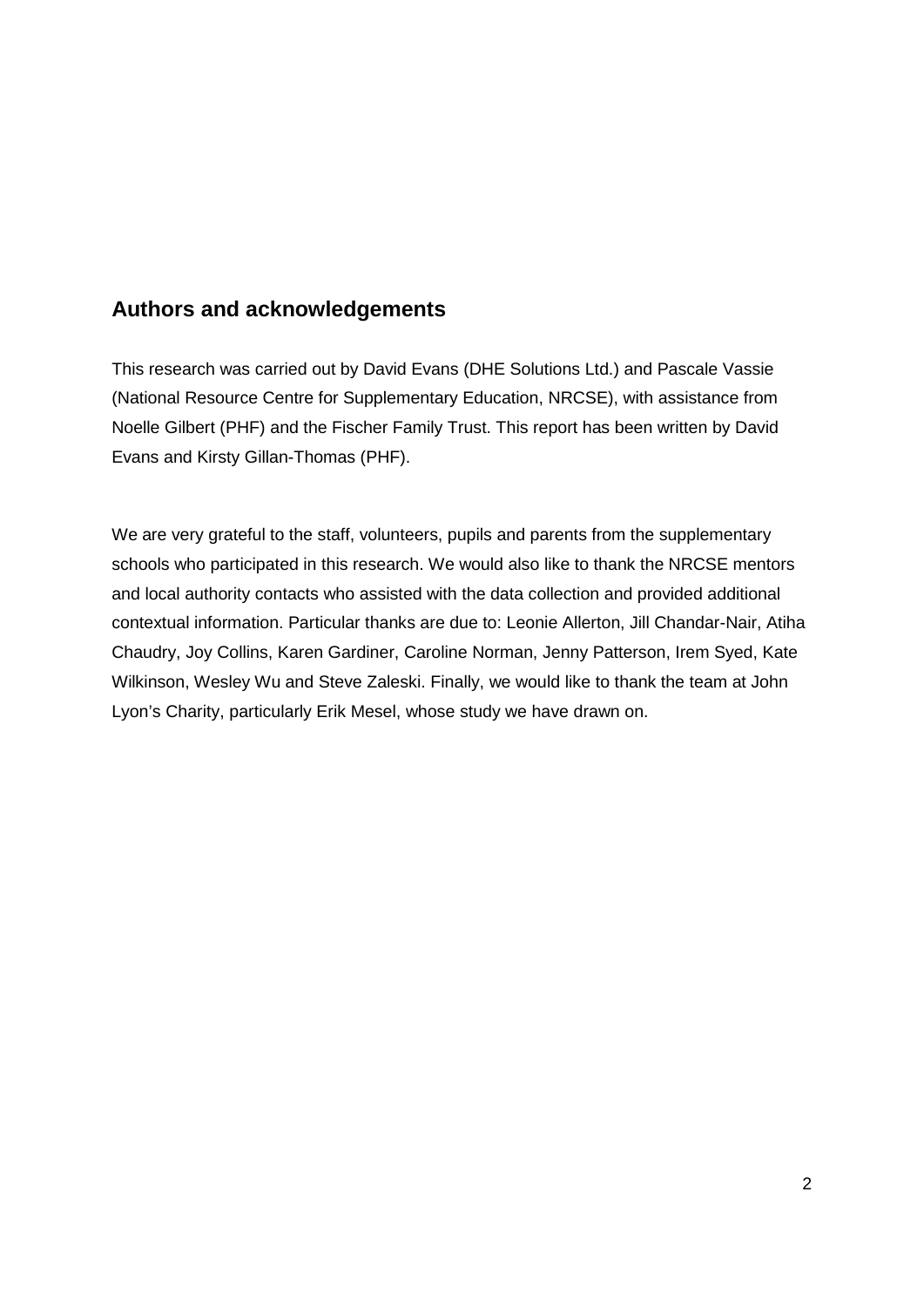# **Executive summary**

#### **Introduction**

This is a summary of a study investigating the attainment of supplementary school pupils in England. The project focused on areas outside London and included pupils from seven local authority areas: Coventry, Leeds, Lincolnshire, Manchester, Milton Keynes, Nottingham and Sheffield.

#### **Background**

Supplementary schools, sometimes known as complementary schools, provide part-time educational opportunities for children and young people, primarily from Black and minority ethnic communities. They commonly offer mother-tongue language classes, faith and cultural studies, alongside activities such as sport, music, dance and drama, as well as supporting National Curriculum subjects. They are established and managed by community members, often on a voluntary basis, and operate from community centres, youth clubs, religious institutions and mainstream schools. While many supplementary schools are small local groups run by parents, others are part of larger organisations that provide a range of services. There are an estimated 3,000-5,000 such schools in England.

The Paul Hamlyn Foundation (PHF) has funded supplementary schools for 14 years through its Education and Learning Programme, and also supported the establishment of the National Resource Centre for Supplementary Education (NRCSE) in 2007. Following a review of the Education and Learning Programme, and in response to the increasing pressure on supplementary schools, the Foundation commissioned this study as part of a package of work to strengthen the sustainability of its grantees and the wider sector.

#### **Aim**

The study aimed to investigate the educational attainment of supplementary school pupils in England, outside of London.

In particular, the study explored the following questions:

• Is it possible to see a relationship between the provision of core curriculum support in English, maths and science by the supplementary schools and pupils' attainment in these subjects?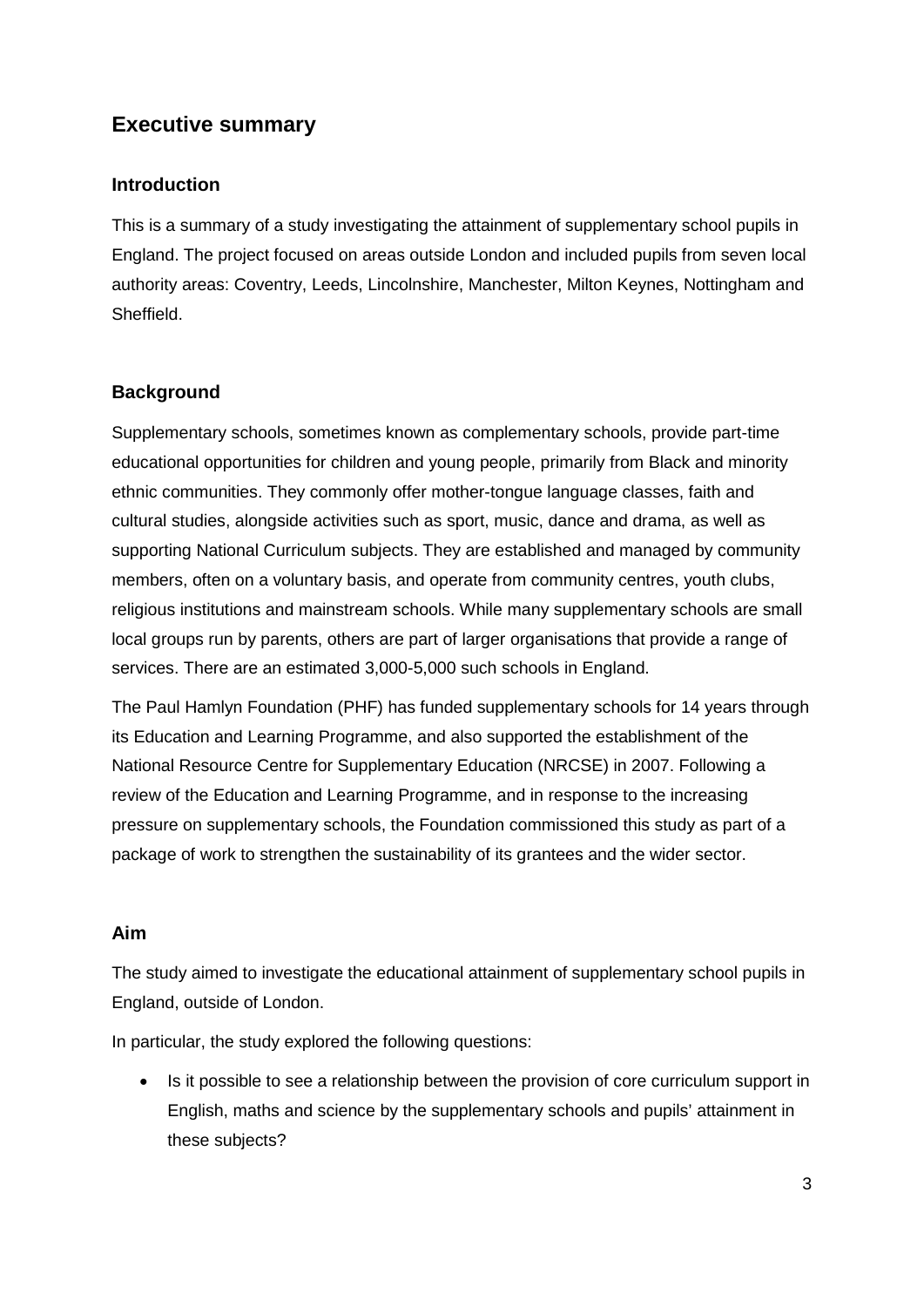- Is there any evidence that supplementary schools support the closing of the attainment gap, between pupils registered as eligible for free school meals and other pupils?
- Is there any evidence that supplementary schools support the attainment of pupils with English as an additional language?

# **Approach**

-

Initially, PHF and the NRCSE selected eight local authority areas in England outside London to take part in the study, based on several criteria including the number of supplementary schools registered with the NRCSE. These areas were: Coventry, Leeds, Leicester, Lincolnshire, Manchester, Milton Keynes, Nottingham and Sheffield.

All supplementary schools within these local authority areas that had achieved or were working towards the NRCSE Quality Framework's Bronze Award were invited to take part in the study, and efforts were made to encourage participation and provide reassurances about the usage of the data. The initial data collection was during the summer term of 2012, but proved to be more difficult than envisaged, so efforts continued into the autumn term. Due to the lack of data returned, it was decided to omit Leicester from the study, and proceed with the data from the other seven areas.

In total, 52 supplementary schools chose to participate in the study. Ten of these schools had not yet achieved, but were working towards, the NRCSE Bronze Award. Of these 52 schools, 18 provided support to students in the National Curriculum including lessons in English, maths and science. [1](#page-3-0)

The NRCSE worked with the participating supplementary schools to gain parental consent for the use of the pupils' personal data. Initially, these records were sought from the supplementary schools for all pupils attending during the school year 2011/12. To boost the sample size, a small number of schools also provided data from students who had left within the period 2007/8 – 2011/12. These pupils were included in the study as they had taken SATs within the time period of interest  $(2007/08 - 2011/12).$  $(2007/08 - 2011/12).$  $(2007/08 - 2011/12).$ <sup>2</sup>

<span id="page-3-0"></span><sup>1</sup> Information from the NRCSE national database of supplementary schools, further detail about the participating schools is provided in Appendix 1.

<span id="page-3-1"></span><sup>2</sup> There were 137 of these pupil records, forming 3.4% of the final sample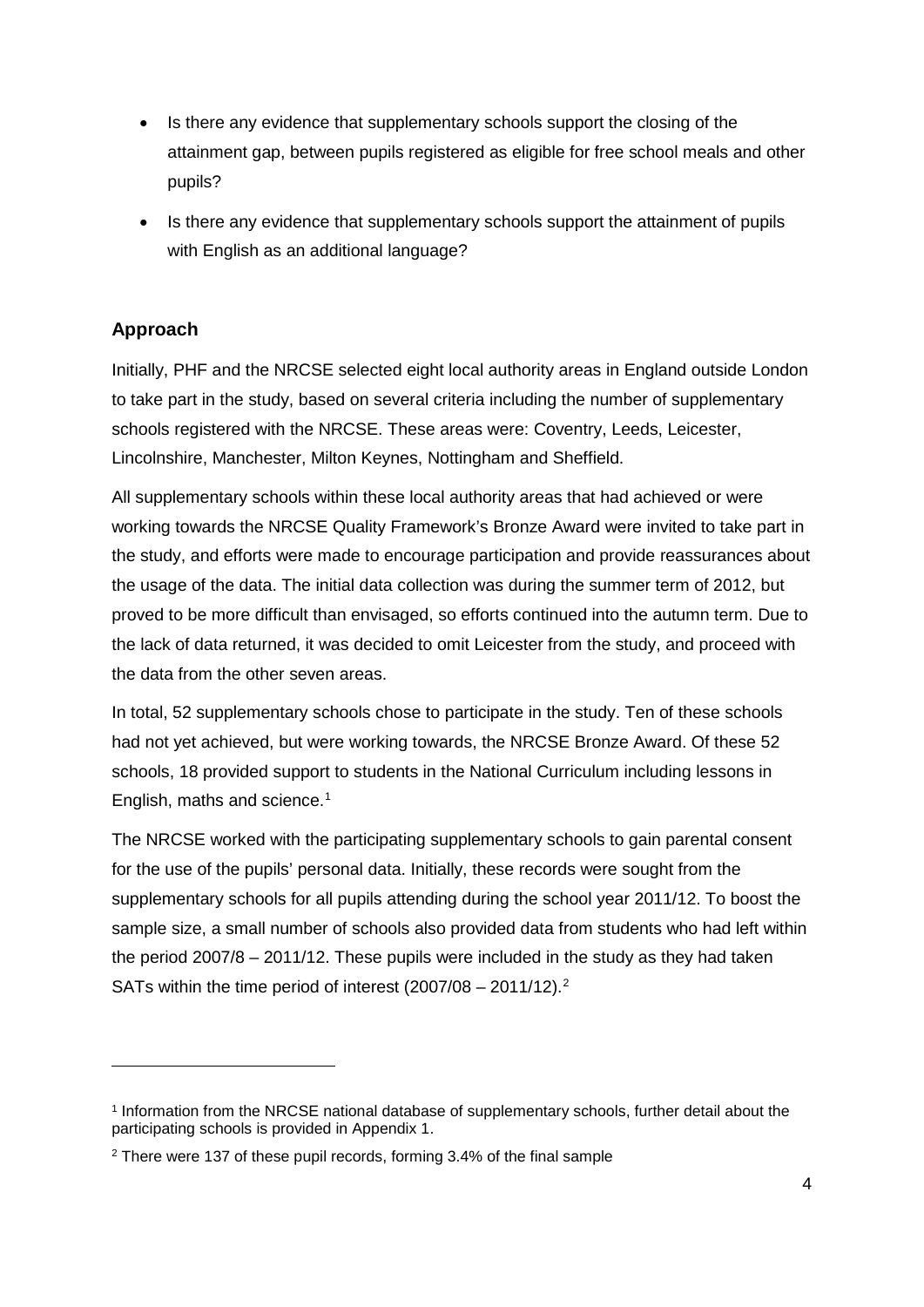Following a process of checking and cleaning the data, the 4,003 pupil records from the participating supplementary schools were matched by the Fischer Family Trust to their records within the School Census and National Pupil Database, including details of their characteristics (e.g. ethnicity and eligibility for free school meals) and their attainment results (at Key Stages 1, 2 and 4). The final dataset included 2,718 supplementary school pupils who had relevant attainment results from the period 2007/08 – 2011/12. Finally, attainment data were compiled for the local authority areas from DfE published statistics and averages were calculated for the same five-year period, to provide comparative information.

The implications of the approach are that the supplementary school sample of pupils may not be representative of all supplementary school pupils within each of the local authority areas. There may be systematic differences both between the schools that participated and those that did not, but also between those pupils whose parents gave consent for them to take part and those who did not. $3 \ln$  $3 \ln$  addition, it is not possible to establish a timeline of the students' attendance at the supplementary schools and their exam results. It is therefore possible that some exam results date from prior to their attendance at the supplementary school. Finally, it is important to note that the supplementary school sample and the wider local authority group overlap: the supplementary school sample is not extracted from the wider local authority results and, in addition, there will be pupils attending supplementary schools within the wider local authority peer group who are not included within the supplementary school sample (either because their school or parents were not invited or did not agree to participate).

These issues mean that it is not possible to definitely attribute any differences in pupils' attainment between the supplementary school sample and the local authority cohort to their attendance at the supplementary school. While recognising this limitation, the study presents the findings as a step towards better understanding of the attainment of supplementary school pupils.

#### **Findings**

-

Overall, the supplementary school pupils included in this study do well in comparison to their peer groups in the seven local authority areas. At Key Stage 1, the supplementary school

<span id="page-4-0"></span><sup>&</sup>lt;sup>3</sup> As we cannot be confident that it is a random sample, no statistical testing has been undertaken on the data.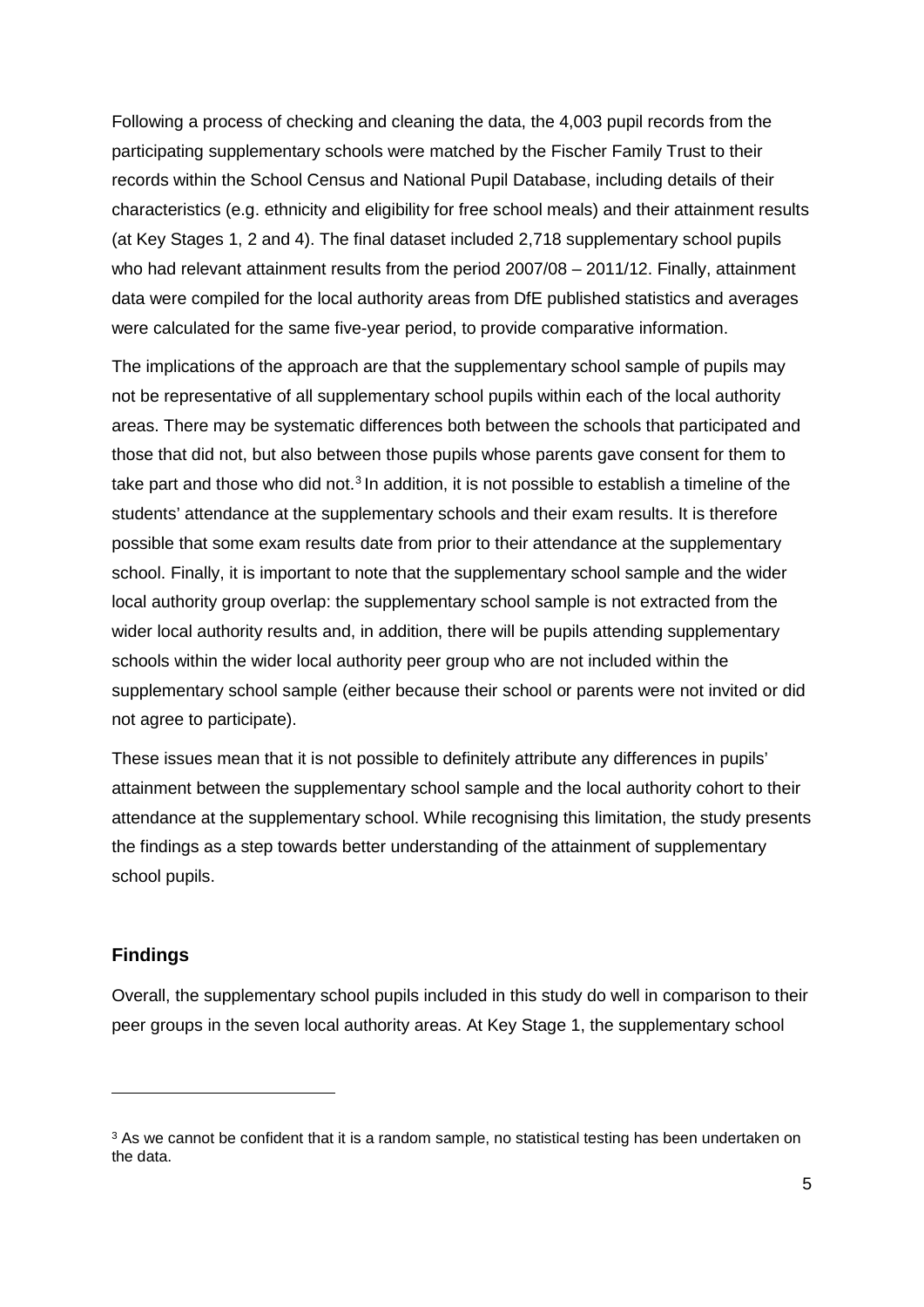sample pupils in three of the seven areas (Coventry, Manchester and Nottingham) outperformed their peers across all four tested subjects (reading, writing, maths and science). At Key Stage 2, the supplementary school sample pupils outperformed their peers in four of the seven areas across both English and maths (Lincolnshire, Manchester, Nottingham and Sheffield). At Key Stage 4, the percentage of pupils in the supplementary school sample gaining 5 GCSEs (A\*– C), including English and maths, exceeded the local authority results in all seven areas, in some cases by a substantial margin – notably in Manchester, Nottingham, Sheffield and Leeds.

This pattern of strong performance is even clearer when the analysis focuses on pupils registered as being eligible for free school meals (FSM), i.e. those pupils most likely to be economically disadvantaged. Due to the smaller number of pupils in the sample, this analysis was only possible at Key Stages 1 and 2. At Key Stage 1 the supplementary school sample pupils eligible for FSM outperformed their peers in the local authorities across all four subjects in all seven areas. Even more impressively, while the supplementary school pupils in five of the seven areas narrowed the attainment gap, in Manchester and Nottingham the supplementary school pupils registered for FSM *closed* the attainment gap – with these pupils outperforming the average attainment for all pupils in their local authorities. At Key Stage 2, the smaller numbers of pupils in the sample registered for FSM necessarily mean the findings are more tentative – where comparisons are possible the supplementary school group narrow the attainment gap and outperform their peers in Manchester, Nottingham and Sheffield across English and maths. In Coventry and Leeds, where the number of pupils in the sample is less than 20 in both cases, the pupils did not outperform their peers.

When focusing on pupils with English as an additional language (EAL), the pupils in the supplementary school sample do well in comparison to their peers (also with EAL) at Key Stage 1. Across six of the seven areas and all four tested subjects, the supplementary school pupils outperform their peers with EAL. In addition, in three of the seven areas the sample pupils with EAL outperform the local authority average for all pupils in reading and writing. In two areas (Manchester and Nottingham), the sample pupils with EAL outperform the local authority average for all pupils across all four tested subjects.

Many supplementary school pupils take advantage of their competence in a first language or 'community language' and seek GCSE accreditation. There were GCSE results for 144 supplementary school pupils within the sample, of whom 54, or 38%, achieved an A\*, and 90.3% achieved a pass grade  $(A<sup>*</sup>-C)$ . There is no direct comparator for non-supplementary school pupils, however, the closest published results show that 86% of those taking 'Other Modern Languages' in 2011/12 achieved a pass grade in England. In some areas, notably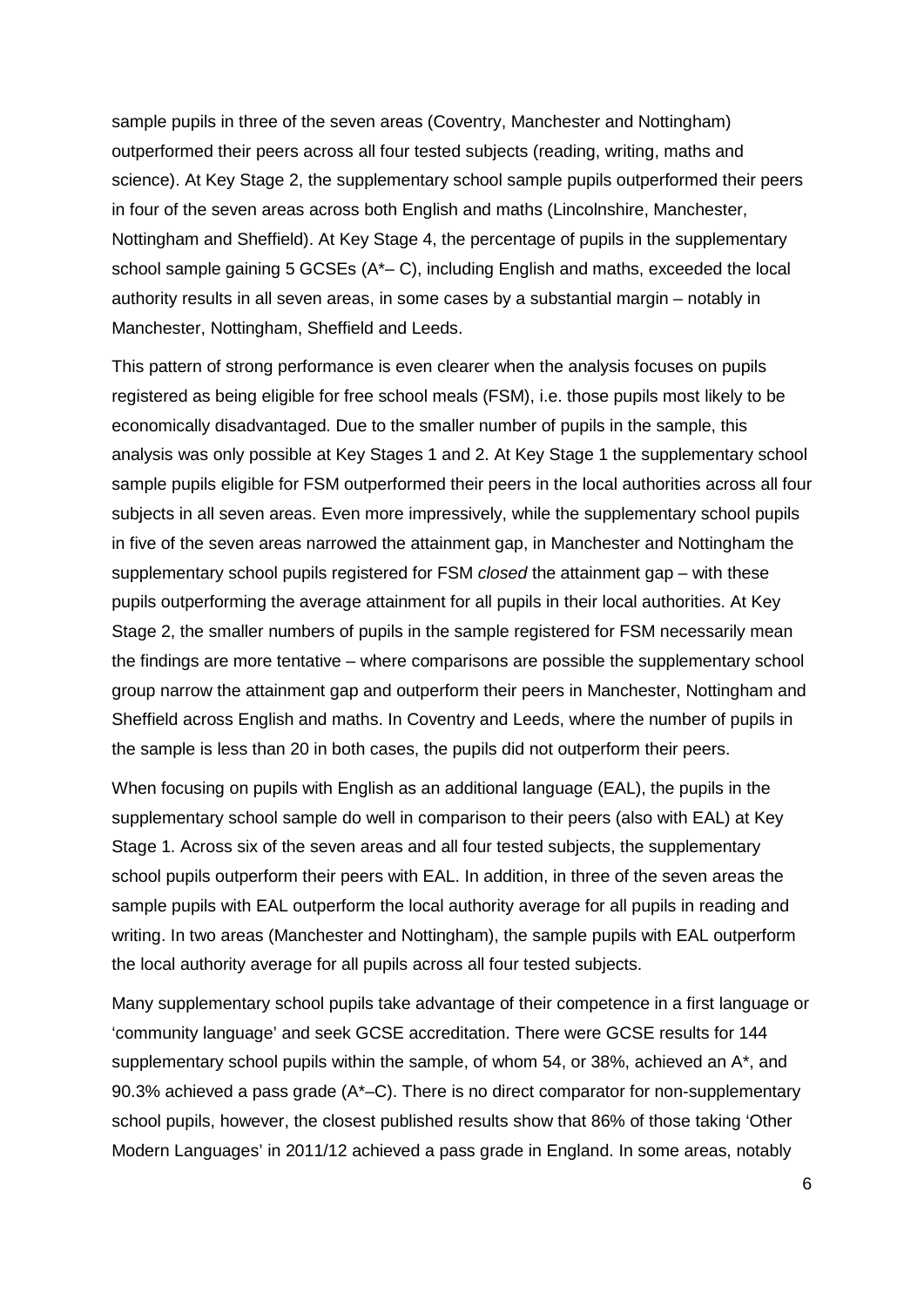Nottingham, supplementary schools have a focus on supporting their students to take GCSEs in their 'home' or 'community' languages and these results appear to show that this may be a fruitful avenue for pupil attainment at GCSE.

In this study, fewer than half of the supplementary schools provided national curriculum support (18 of the 52). Where national curriculum support was provided, this tended to coincide with relatively lower pupil attainment. This counter-intuitive finding appears to indicate that the provision of this support may be in direct response to a perceived weakness in these areas.

#### **Conclusion**

Through this study we have matched a large number of supplementary school pupils with their educational attainment records, and used these to compare their performance with those of their peers. We have not been able to control the wider range of factors that influence pupils' attainment nor to unpick the duration, frequency and timing of their attendance at the supplementary schools. So, we are not in a position to assert that better attainment by the supplementary school sample pupils can be directly attributed, or is caused by, their attendance at supplementary schools. That said, we believe that supplementary schools are likely to make an important contribution to their pupils' education and academic attainment, and these findings provide evidence that their contribution is commonly positive.

We also recognise that the impact of supplementary schools on pupils is not limited to their academic attainment, and indeed there may be many wider benefits to their confidence, well-being, development of character and skills that we have not considered through this research and which are likely to be as important to the pupils themselves. These issues were beyond the scope of this study, but are issues that may benefit from further exploration by others.

The main practical recommendation from this work is for supplementary schools, and their supporters, to continue their work on improving the collection and sharing of data to make it more feasible for them to show robust evidence of their impact.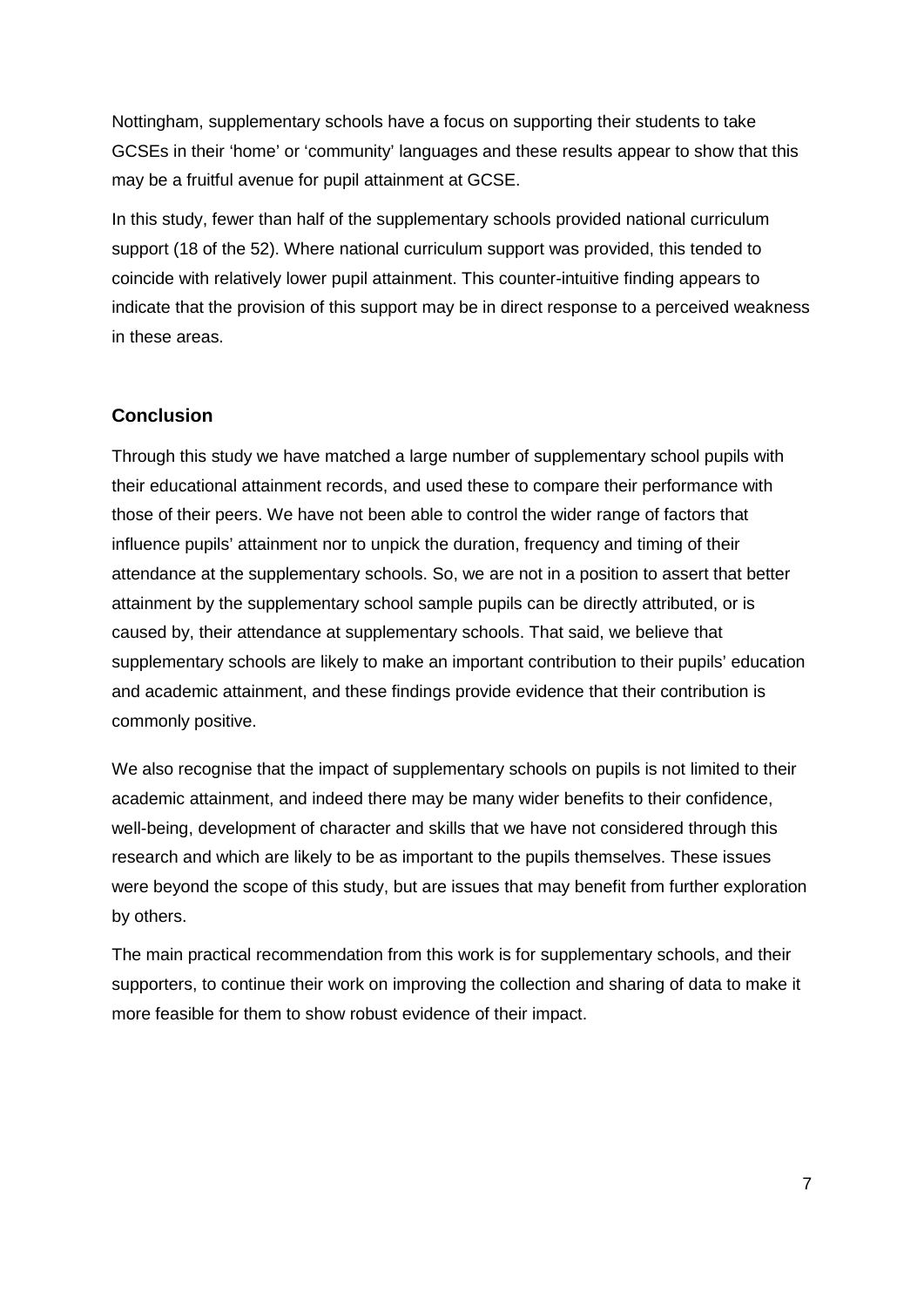# **1. Introduction**

This report presents the findings of a study investigating the attainment of supplementary school pupils in England. The project focused on areas outside of London and included pupils from seven local authority areas: Coventry, Leeds, Lincolnshire, Manchester, Milton Keynes, Nottingham and Sheffield. The supplementary school sample of pupils was constructed by inviting all supplementary schools within these local authorities that were at least working towards the NRCSE Bronze Award to participate in the study, and then to provide pupil registration details for the academic year 2011/12 (and in a few cases, earlier years). Pupil characteristics and attainment information for pupils attending the participating supplementary schools within each of the seven local authority areas for the years 2007/08 – 2011/12 were identified from the National Pupil Database and have been compared to the local authority averages for the same time periods. The analysis is based on attainment results from National Curriculum Assessments (commonly referred to as SATs) taken at Key Stage 1 (7yrs), Key Stage 2 (11yrs) and Key Stage 4 (16yrs), as well as progress made between Key Stages 1 and 2. The findings and learning from this work will be of particular interest to those working in education in the seven local authority areas, the supplementary schools themselves and those involved in commissioning or undertaking research with supplementary schools.

# **2. Background**

Supplementary schools, sometimes known as complementary schools, provide part-time educational opportunities for children and young people, primarily from Black, Asian and minority ethnic communities. They commonly offer mother-tongue language classes, faith and cultural studies, activities such as sport, music, dance and drama, as well as supporting National Curriculum subjects. They are established and managed by community members, often on a voluntary basis, and operate from community centres, youth clubs, religious institutions and mainstream schools. While many supplementary schools are small local groups run by parents, others are part of larger organisations that provide a range of services. There are an estimated 3,000–5,000 such schools in England.

While the origins of supplementary schools in the UK date back to the 19<sup>th</sup> Century, their numbers grew considerably during the second half of the 20<sup>th</sup> Century with the arrival of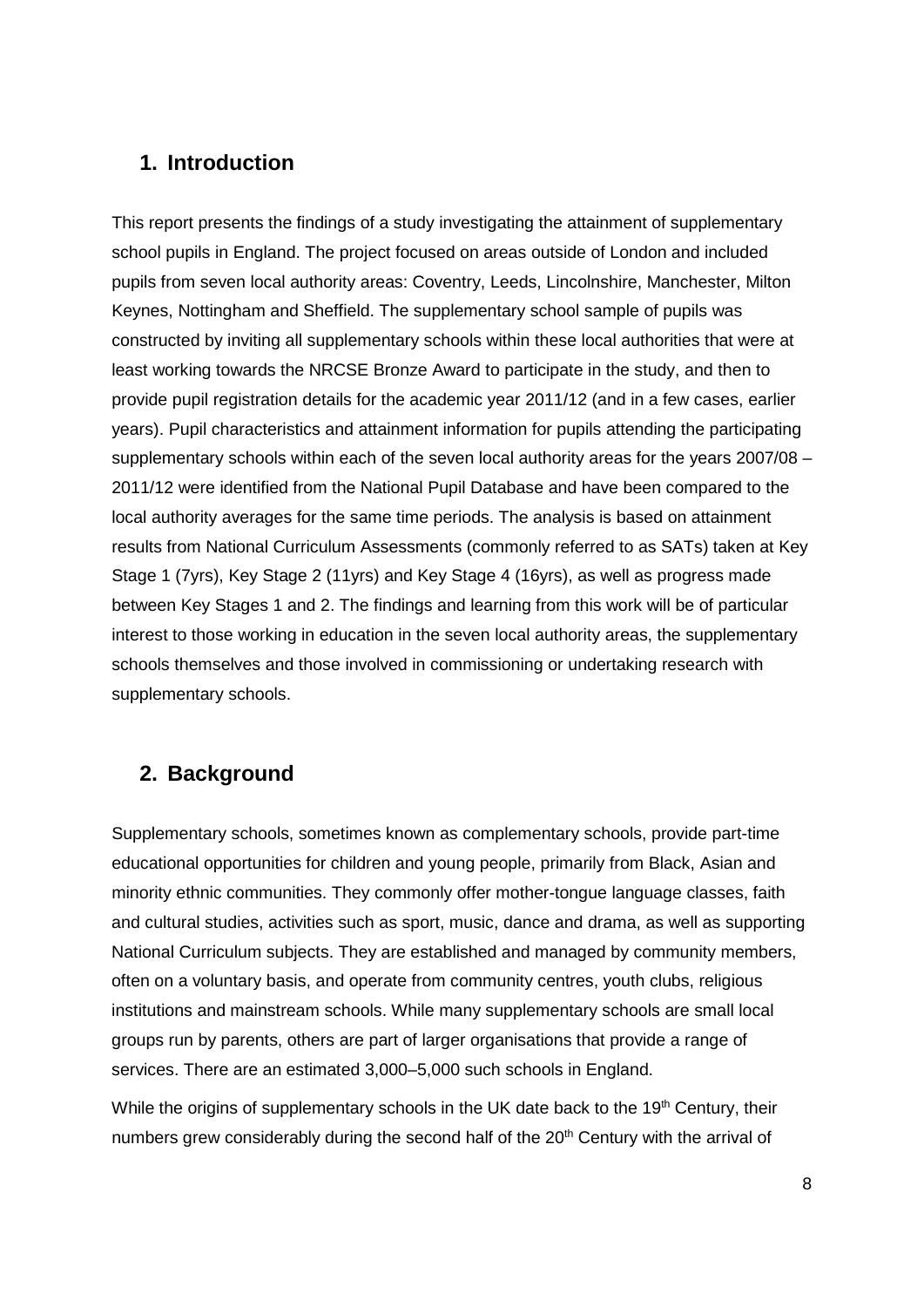refugees from Eastern Europe and immigration from Commonwealth countries. In the postwar period, supplementary schools were commonly established to preserve the language, faith and customs of minority ethnic communities. An important driver in the creation of supplementary schools was the experience of discrimination in mainstream education, particularly against African-Caribbean children, from the 1960s onwards (Maylor et. al, 2010). Since then, parents from other Black and minority ethnic communities have set up supplementary schools to enable their children to learn about their cultural heritage, history and language – encouraging them to develop a positive sense of identity and belonging, as well as confidence and self-esteem. Many schools also provide additional tuition for children from migrant families to raise attainment levels in English, maths and science, and help parents to understand the UK education system.

There is relatively little collated information about how supplementary schools operate and who they serve. Maylor et al. (2010) conducted a survey of supplementary schools across England, using data collected by the National Resource Centre for Supplementary Education, and found that the majority of supplementary schools who responded to their survey (60%) supported children from one ethnic community. Approximately half the schools supported children from Asian communities (Indian, Bangladeshi or Pakistani), 38% supported children from Black African communities, 22% from Black Caribbean communities and 22% communities from Europe. Other communities served include Middle Eastern (18% of schools) and South East Asian (14%, including Chinese, Vietnamese and Japanese).

Supplementary schools may teach children from a range of age groups, from pre-school to young adults. The survey found that approximately a third of the schools taught children aged five or under; 88% taught five–eleven year olds; 82% taught 12–16 year olds; 35% 17– 18 years olds; and 18% taught pupils aged 18 or over.

This survey also provides some insight into the operation of the supplementary schools. The majority opened on Saturdays (64%), while many also operated during the week, either before or after school, or on Sundays; and in more than half of schools the children attended for 3 or more hours per week. The vast majority, 85%, of the schools operated during term time, while approximately one third operated during school holidays. Pupils most commonly attended the supplementary school for between 2–5 years (45% of schools), while 32% said their pupils attended for more than 5 years and 20% had pupils who attended for less than 1 year. Class sizes in supplementary schools were typically smaller than mainstream schools; 82% had a typical class size of 20 pupils or fewer.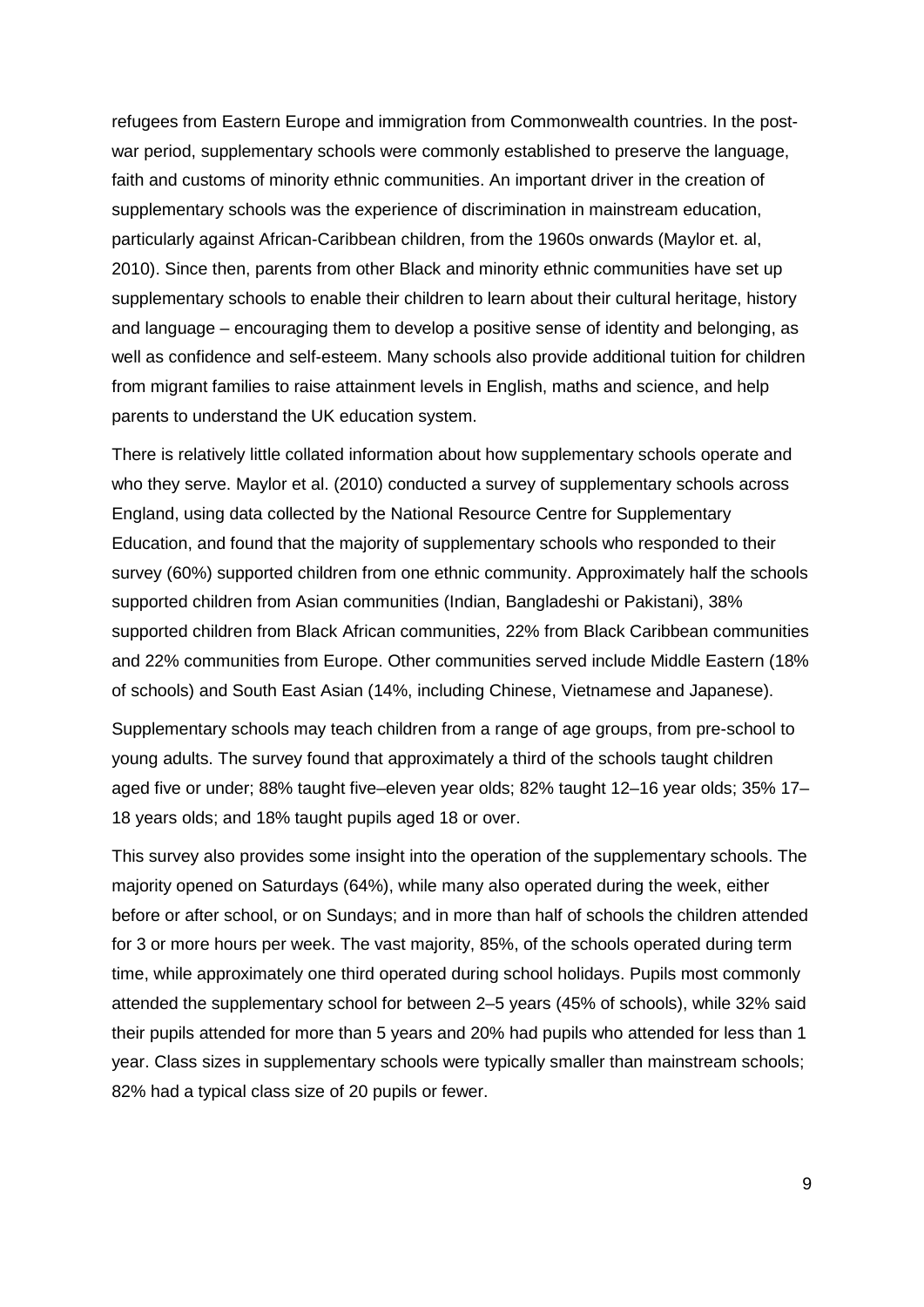Funding for supplementary schools has generally been short-term and relatively insecure. The majority of those who responded to the Maylor et al. survey received some element of local authority funding, while many also charged student fees. Most schools had at least one teacher, with 78% having at least one volunteer teacher and 62% at least one paid teacher. Most schools had a minimum qualification level required of their teachers which differed according to the school: just over a quarter required a teaching qualification, 33% required a degree or post-graduate qualification and 20% required a qualification below degree level. In most instances, supplementary schools function independently of mainstream schooling, although they may make use of school premises.

At the time of the survey, and during the period of the Labour Government (1997–2010), local authorities in some areas supported supplementary schools, largely through school improvement or ethnic minority achievement funds. The level of support varied widely and was in the form of grants, free-of-charge use of mainstream school buildings, guidance and support from local authority officers, or a combination of these. However, since 2010, this support has been reduced significantly, and in many cases entirely withdrawn. This reduction in funding or support has been challenging for a number of supplementary schools.

#### **The National Resource Centre for Supplementary Education (NRCSE)**

The NRCSE provides strategic and practical support for community-led supplementary schools across England, helping to raise their profile, develop partnerships and improve standards of teaching, learning and management. The NRCSE currently has 460 members and hosts a national directory of over 2,500 supplementary schools. It provides advice, guidance and accredited training and facilitates the only nationally recognised quality assurance scheme for all forms of supplementary education.

Other organisations supporting supplementary schools include the National Association of Black Supplementary Schools and local networks such as the Birmingham Supplementary Schools Consortium, Association of Northamptonshire Supplementary Schools or The Partnership for Supplementary Schools in Kensington and Chelsea.

#### **Introduction to Paul Hamlyn Foundation (PHF) & interest in this area**

Paul Hamlyn Foundation's main aim is to increase opportunities for people from disadvantaged communities to experience a full quality of life.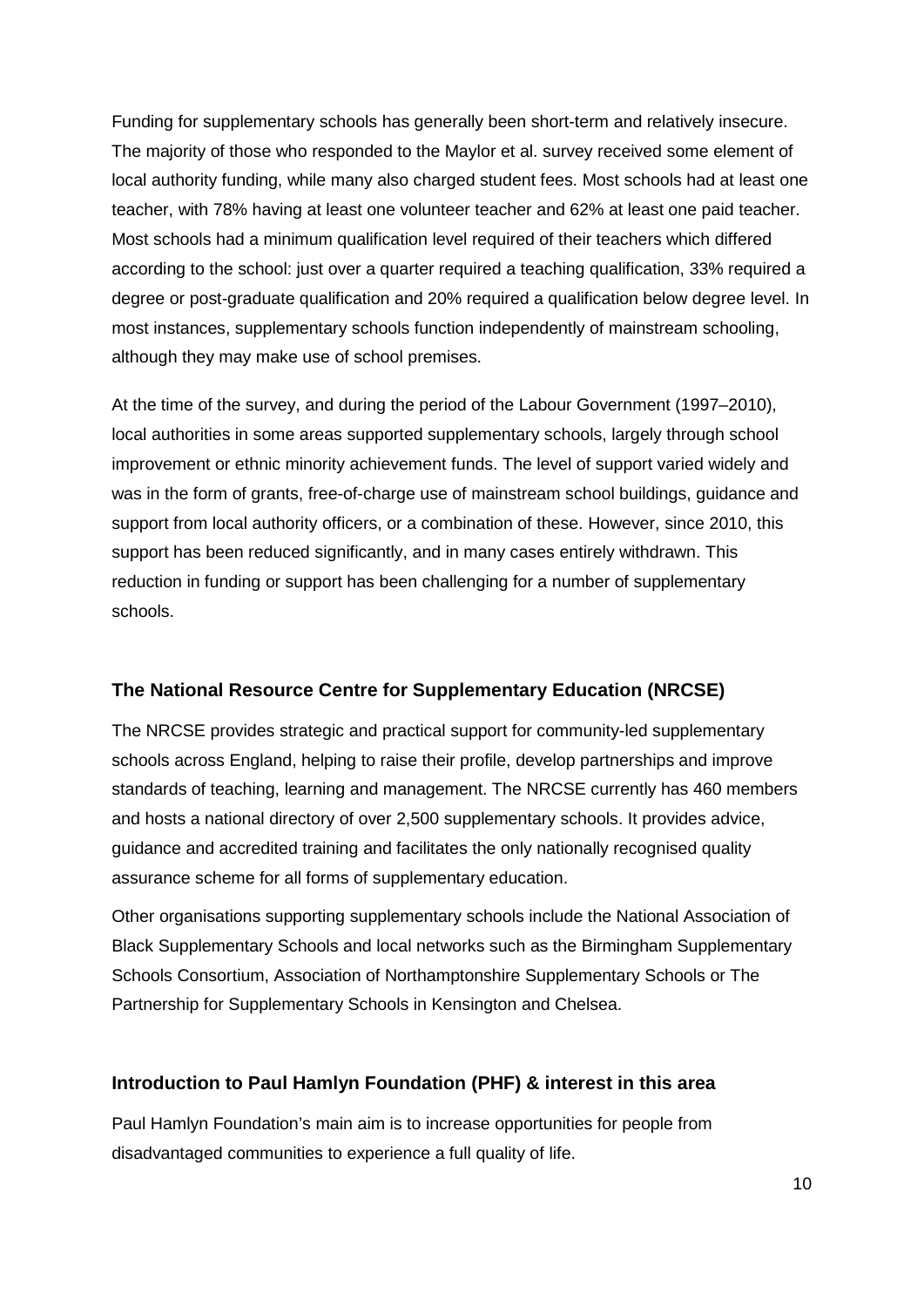The Foundation has funded supplementary schools for 14 years through its Education and Learning Programme, contributing to improvements in the quality of their tuition and range of activities, as well as the development of partnerships with mainstream schools. PHF helped to establish the NRCSE in 2007, providing core funding with the Department for Education and Skills and enabling it to develop its quality assurance scheme.

Following a review of PHF's Education and Learning Programme in 2011, and in response to the increasing pressure on supplementary schools, the Foundation's trustees decided to undertake some additional work to strengthen the sustainability of its grantees and the wider sector, including:

- this research study into the impact of supplementary schools on children's attainment in mainstream education;
- workshops to enable current supplementary school grantees to share good practice and consultancy support for a small number of supplementary school grantees to strengthen their sustainability; and
- a series of case studies of supplementary schools demonstrating relatively strong models for maintaining financial stability.

In 2014, PHF reviewed its funding priorities and will no longer have a specific focus on supplementary education, however it is hoped that these initiatives will provide a legacy for the sector and support its long-term sustainability.

# **Background to this research**

This research builds on previous work commissioned by John Lyon's Charity and the NRCSE. The former focused on the work of supplementary schools in the John Lyon's Charity's beneficial area: – eight boroughs in central and northwest London – and the latter, on the work of supplementary schools in Haringey.

In the John Lyon's Charity's study, 3,391 individual student records for pupils attending 67 supplementary schools were collected, of which 1,532 records were matched to mainstream schools records. This allowed comparison of the supplementary school pupils' attainment with the borough averages (Evans & Vassie, 2012). The Haringey study considered 1,053 pupils from supplementary schools in Haringey of which 502 were matched to their mainstream schools records.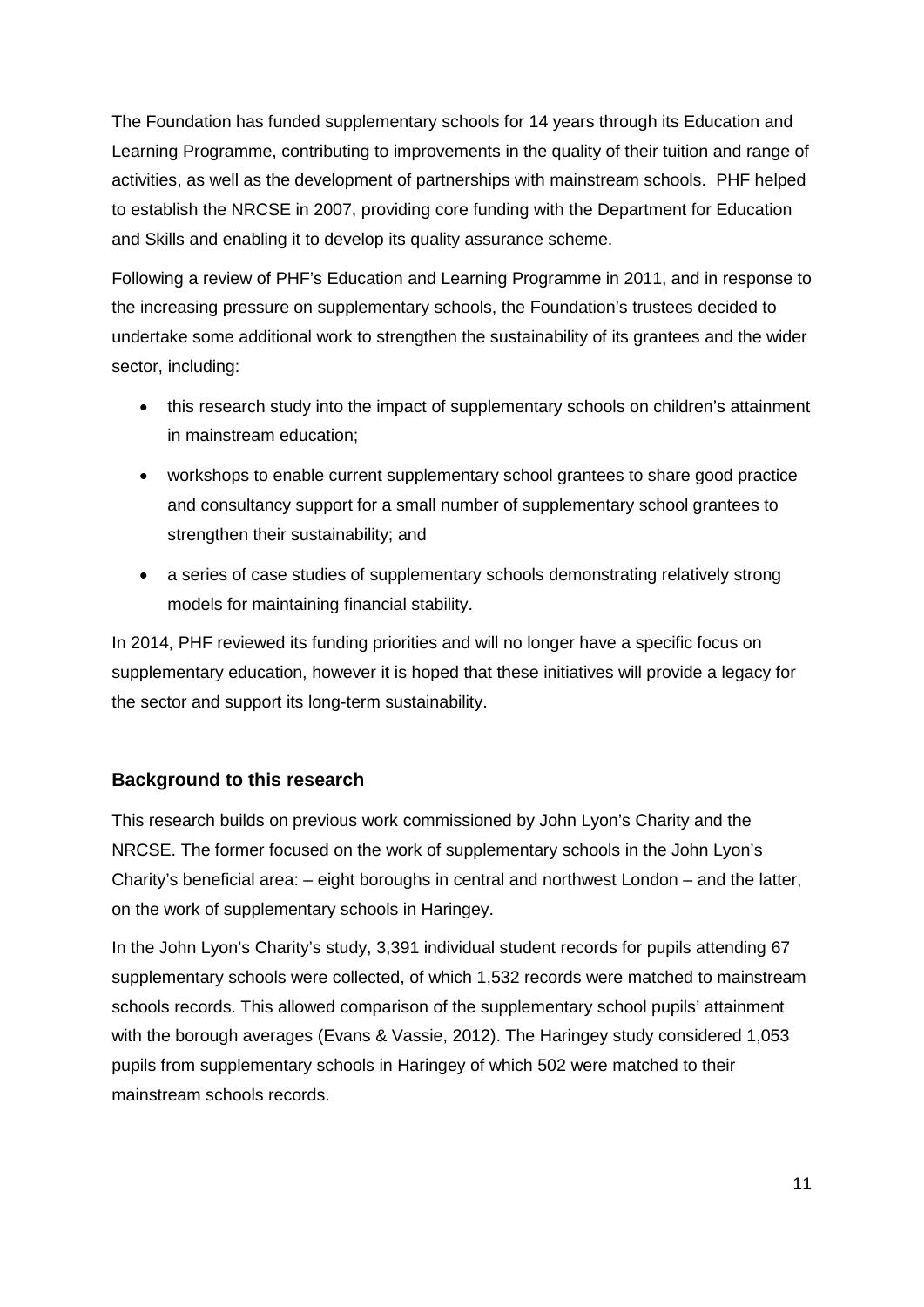This project was commissioned by the Paul Hamlyn Foundation to follow a similar approach, but with a focus on areas outside London. A short comparison of the findings of these studies is provided in Appendix 4.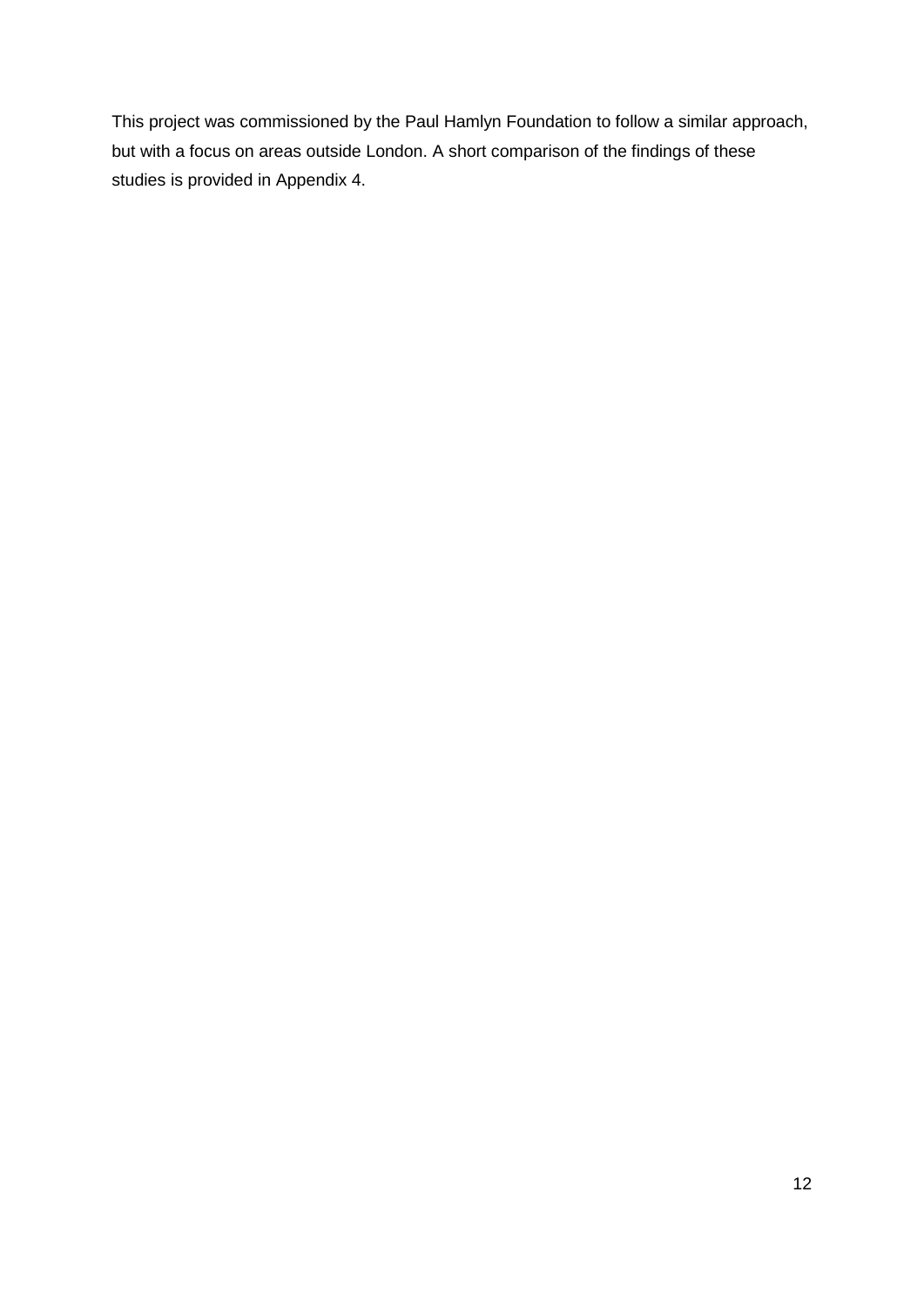# **3. Aim**

The study aimed to investigate the educational attainment of supplementary school pupils' in England, outside London.

In particular, the study explored the following questions:

- Is it possible to see a relationship between the provision of core curriculum support in English, maths and science by the supplementary schools and pupils' attainment in these subjects?
- Is there any evidence that supplementary schools support the closing of the attainment gap, between pupils registered as eligible for free school meals (FSM) and other pupils?
- Is there any evidence that supplementary schools support the attainment of pupils with English as an additional language (EAL)?

# **4. Approach**

The approach to selecting the local authority areas included in the study was agreed between PHF and the researchers. The NRCSE took the lead in liaising with supplementary schools and co-ordinating the return of the data.

# **Selection of the local authority areas and supplementary schools**

Initially, eight local authority areas were selected to reflect the range of supplementary schools in England, outside Greater London, and to enable the fullest possible return of data.

The following criteria influenced the selection of local authority areas:

- 1. Those local authorities in the area of study with the highest proportion of their population reporting an ethnicity other than white British in the 2001 census.
- 2. The number of supplementary schools listed by the local authority.
- 3. The number of supplementary schools within the authorities that had, independently or with the encouragement of local authority staff, signed up with the National Resource Centre for Supplementary Education (NRCSE) and had either completed or were working towards the Quality Framework Bronze Award – demonstrating that registration details were obtained and registers of attendance were kept.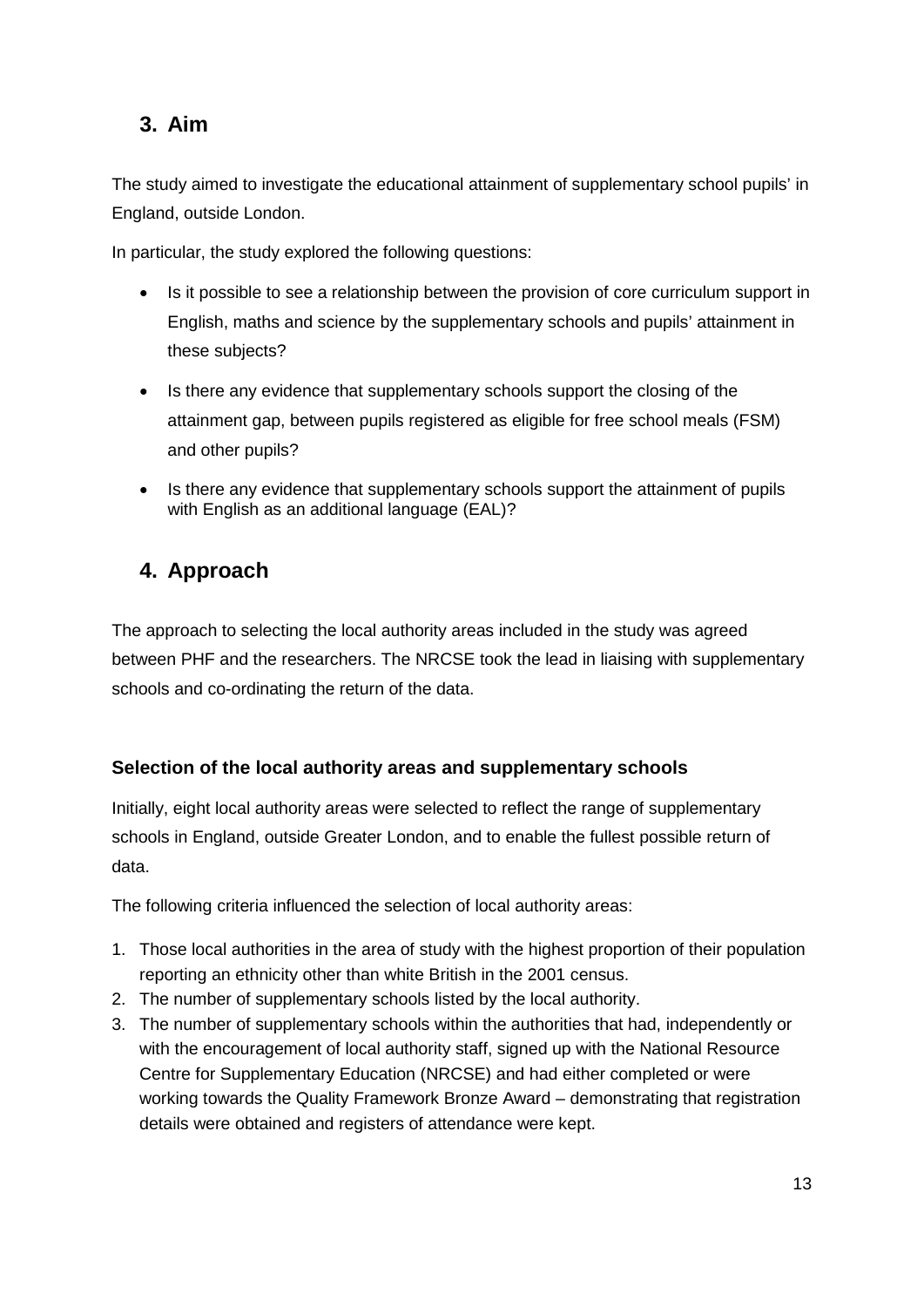At this stage, eight local authorities were selected: Coventry, Leeds, Leicester, Lincoln, Manchester, Milton Keynes, Nottingham and Sheffield.

All supplementary schools that had achieved or were working towards at least the Bronze Award in the NRCSE Quality Framework in the targeted local authorities were invited to participate. To encourage participation, all NRCSE members in each local authority were written to by the NRCSE (email and post) and attempts were made by the local NRCSE contacts to establish phone contact with the schools. In addition to the information provided via these routes, presentations about the project were made at supplementary school network meetings, and follow-up phone calls, emails and visits were made to all those schools that expressed interest in participating.

Data were collected from the participating supplementary schools throughout the 2012 summer term. In Nottingham, Lincolnshire and Sheffield comprehensive data were already being collected annually from all supplementary schools in receipt of local authority funding and data protection assurances and consent were already included on pupil registration forms permitting the use of pupil data by funders, including the local authority. In Coventry, the NRCSE's independent Quality Framework mentor<sup>[4](#page-13-0)</sup> had good contact with supplementary schools and was able to gather data from five schools.

At the start of the 2012 autumn term, further visits were made to Manchester, Leeds, Milton Keynes and Leicester since very little data had been supplied in these areas. In each case, presentations were made to the local authority contacts and to supplementary schools to encourage participation, and funds were allocated for additional staff hours to gather the data and provide incentives to those supplementary schools returning data. Schools from within Manchester, Leeds and Milton Keynes returned data by the extended cut-off date in October 2012. Following discussion with the Complementary Schools Co-ordinator in Leicester, it was decided to proceed with the data collected and omit Leicester from the study.

There are a number of potential barriers to supplementary schools' participation in the research; in particular, the lack of administrative capacity. For many supplementary schools the accurate collection and recording of pupil data is difficult, with no paid administrator to facilitate the activity. To try to overcome this, supplementary schools in areas with less local

<span id="page-13-0"></span><sup>4</sup> NRCSE has a network of accredited mentors who undertake support and assessment of the Quality Framework. Some mentors are funded by the local authority or the voluntary sector and are trained to assess the Bronze Award, others, or 'independent' mentors are able to undertake assessments for the Silver and Gold Awards and may charge a small fee.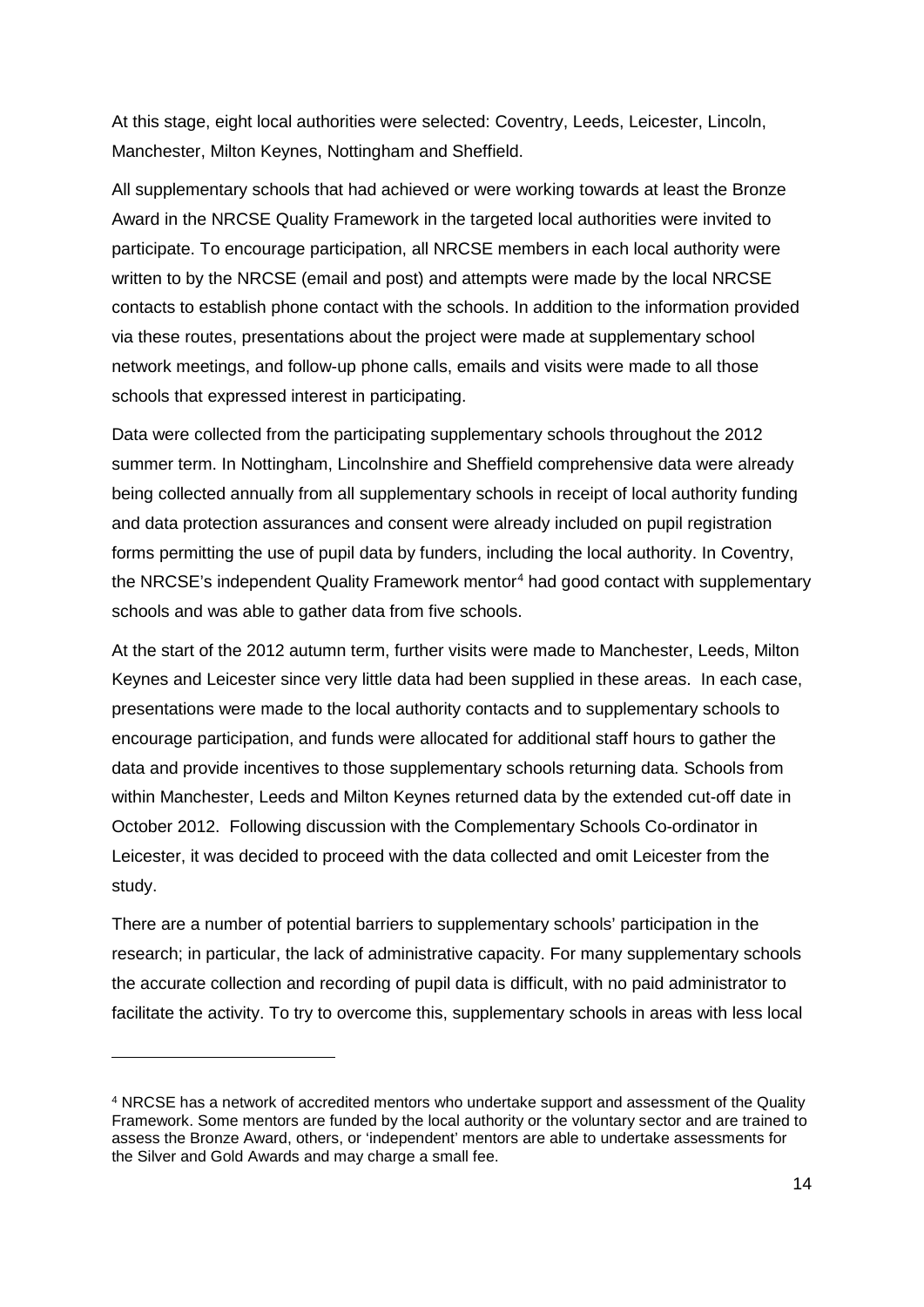authority support were offered small financial incentives to provide data, but this was not taken up by many schools. It is unknown how many schools did not participate simply due to insufficient capacity to collect the data. Concerns about data protection were a further potential barrier to participation and these issues were raised by some schools. In the majority of cases, the NRCSE contact was able to provide appropriate reassurances and data were provided; there were only two schools, both Chinese schools in Leeds, that explicitly chose not to participate due to remaining data protection concerns.

In total, 52 supplementary schools chose to participate in the study of whom 10 had not yet achieved, but were working towards, the NRCSE Bronze Award. Of these 52 schools, 18 provided support to students in the National Curriculum including lessons in English, maths and science. [5](#page-14-0)

The implications of this approach are that the supplementary schools included in the study are unlikely to be representative of all supplementary schools in England and indeed that there are likely to be considerable differences across the sampled areas. It is likely that those in a position to return data will be slightly better resourced than other schools and are more likely to be working in ways consistent with the NRCSE quality marks. It may also be the case that supplementary schools in local authority areas where there is a higher number or density of supplementary schools (for example, Manchester, Sheffield and Nottingham), are to some extent different from those supplementary schools in areas where supplementary schools are less common (for example, Lincolnshire). For these reasons the findings are reported separately by local authority area. Further detail about the characteristics of the local authority areas and the numbers of supplementary schools registered with the NRCSE are also reported.

# **Collecting supplementary school pupils' data and matching with the National Pupil Database**

The NRCSE worked with the participating supplementary schools to gain parental consent for the use of the pupils' personal data to permit the matching exercise, and for the subsequent analysis of the anonymised data. Data were initially sought from the supplementary schools for all pupils attending during the school year 2011/12. To boost the

<span id="page-14-0"></span><sup>5</sup> Information from the NRCSE national database of supplementary schools, further detail about the participating schools is provided in Appendix 1.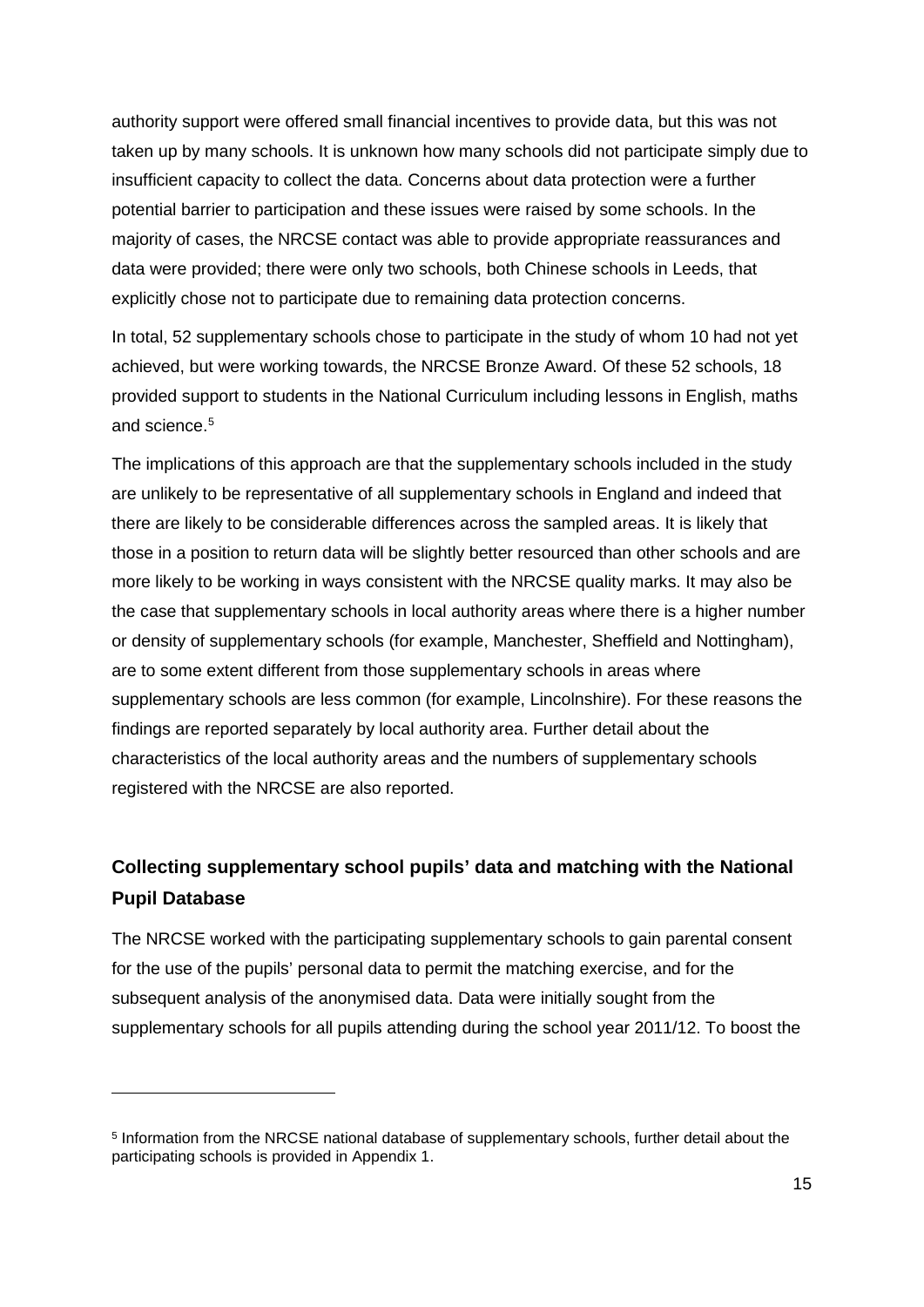sample size, a small number of schools also provided data from students who had left within the period 2007/8 – 2011/12. These pupils were included in the study as they had taken SATs within the time period of interest. There were 137 of these pupil records, representing 3.4% of the final sample.

For the participating students the following information was collected: first name, last name, postcode, date of birth and mainstream school attended (details of the mainstream school was not an essential field, but was collected to support the matching exercise in case of duplicates or slight variations in the spelling of student names). Following the initial data collection, a data improvement exercise was conducted with the supplementary schools to confirm naming conventions, make corrections or to add detail – for example, to look up postcodes where these were missing.

The NRCSE provided the data to DHE Solutions, who conducted a further quality check and data-cleaning process, and arranged the data in a manner suitable for matching. DHE Solutions liaised with both Fischer Family Trust (FFT) and the Department for Education (DfE) to ensure all data protocols were observed, before submitting the dataset to FFT to perform the matching exercise.

FFT identified the unique pupil numbers (UPN) and matched as many records to the School Census and attainment data in the National Pupil Database (NPD) as they were able. The NPD is a pupil level database which includes detailed information about pupils' test and exam results, prior attainment and progression at each key stage for all state schools in England as well as information about their characteristics (from the School Census), such as their gender, ethnicity, first language, eligibility for free school meals, awarding of bursary funding for 16–19 year olds, information about special educational needs and detailed information about any absences and exclusions<sup>[6](#page-15-0)</sup>. Further details about the data fields used in this research are provided in Appendix 3.

Table 1 summarises the final sample of supplementary school pupils' data and the number of pupil records retained for analysis at each stage of the matching process.

<span id="page-15-0"></span><sup>6</sup> For further information about the NPD and the Student Census see the *National Pupil Database Wiki* (no date) and or *The national pupil database user guide* (DfE, 2013b).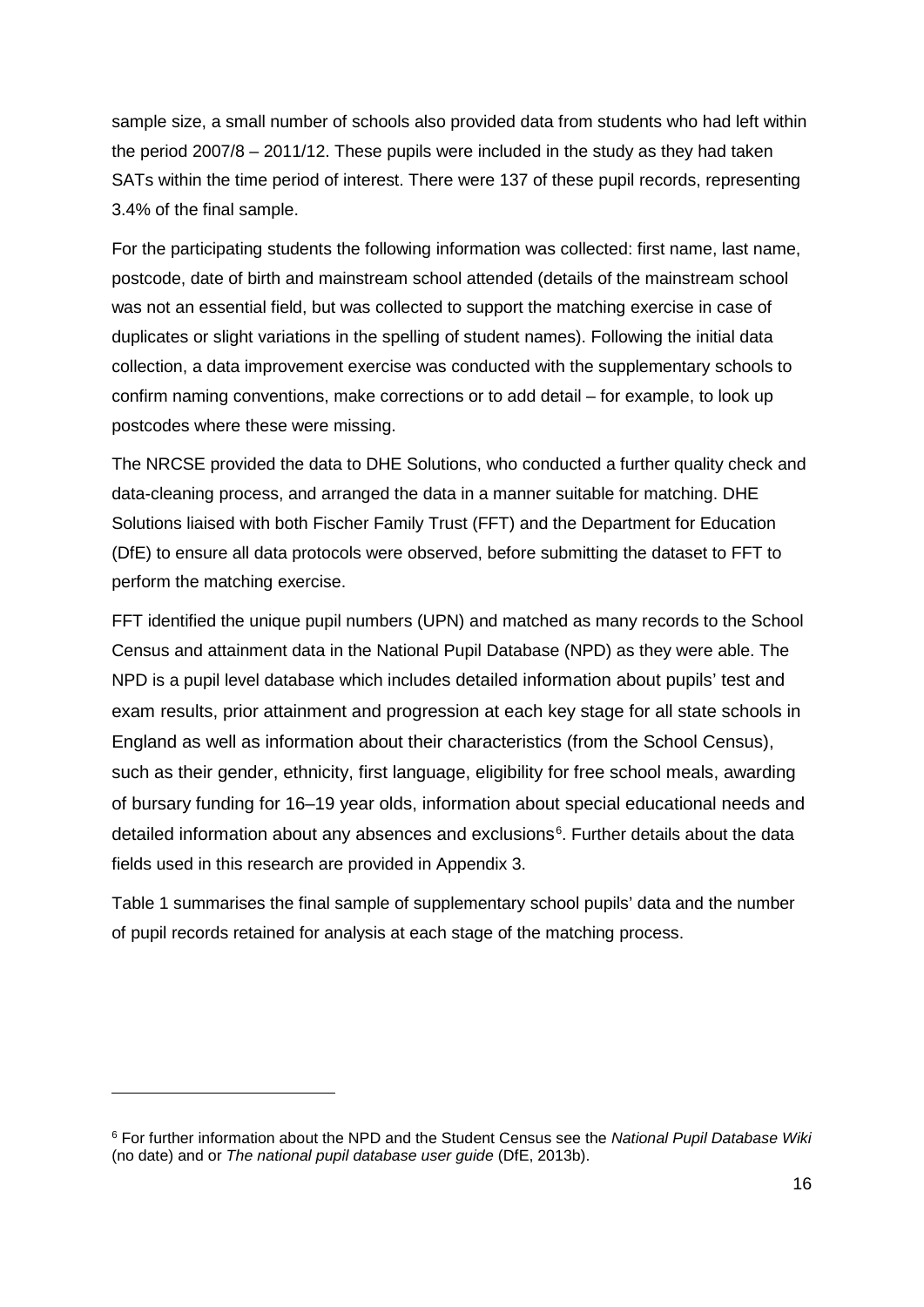# **Table 1 Number of supplementary school pupils identified and matched with the National Pupil Database**

|                                                                                                             | Number of<br>pupils |      | Attrition at each stage | <b>Retained sample</b><br>(cumulative) |  |
|-------------------------------------------------------------------------------------------------------------|---------------------|------|-------------------------|----------------------------------------|--|
|                                                                                                             |                     | n    | %                       | %                                      |  |
| Total pupils identified from the 52<br>selected supplementary schools                                       | 4,003               |      |                         |                                        |  |
| Supplementary school pupils successfully<br>matched through the National Pupil<br>Database                  | 3,398               | -605 | $-15%$                  | 85%                                    |  |
| Pupil record included attainment data for<br>at least one of the relevant SATs                              | 2,763               | -635 | $-19%$                  | 69%                                    |  |
| Pupil record included attainment data for<br>at least one of the relevant SATs<br>between 2007/08 - 2011/12 | 2,718               | -45  | $-1.6%$                 | 68%                                    |  |

In total, 4,003 individual pupil records from 52 supplementary schools within the seven targeted local authority areas were collected and attempts were made to match these with the Student Census data within the NPD. Of these, 3,398 (85%) were successfully matched, 2,763 (69%) had results data, and 2,718 (68%) had results data from the relevant period 2007/08 – 2011/12. The residual 635 records with no test results are a combination of children too young to have sat the Key Stage 1 test (i.e. under 7), or those not resident in England in the relevant test years; for example, arrived aged 8 and not yet aged 11 or arrived aged 12 and not yet aged 16.

Finally, attainment data was compiled for the local authority areas from DfE published statistics, and averages were calculated for the five-year period of interest, 2007/08 – 2011/12. Therefore, the supplementary school pupils' selected through this study form a sub-set of the respective local authority pupil cohort<sup>[7](#page-16-0)</sup> for the period  $2007/08 - 2011/12$ .

# **Data analysis**

-

Figure 1 shows the number of key stage assessments taken by supplementary school pupils from the sample over the most recent 10 years (at the time of the matching exercise). The vast majority of pupils' results were from the most recent five academic years (2007/8 –

<span id="page-16-0"></span><sup>7</sup> This means that a pupil within the supplementary school sample is also included in the wider local authority group.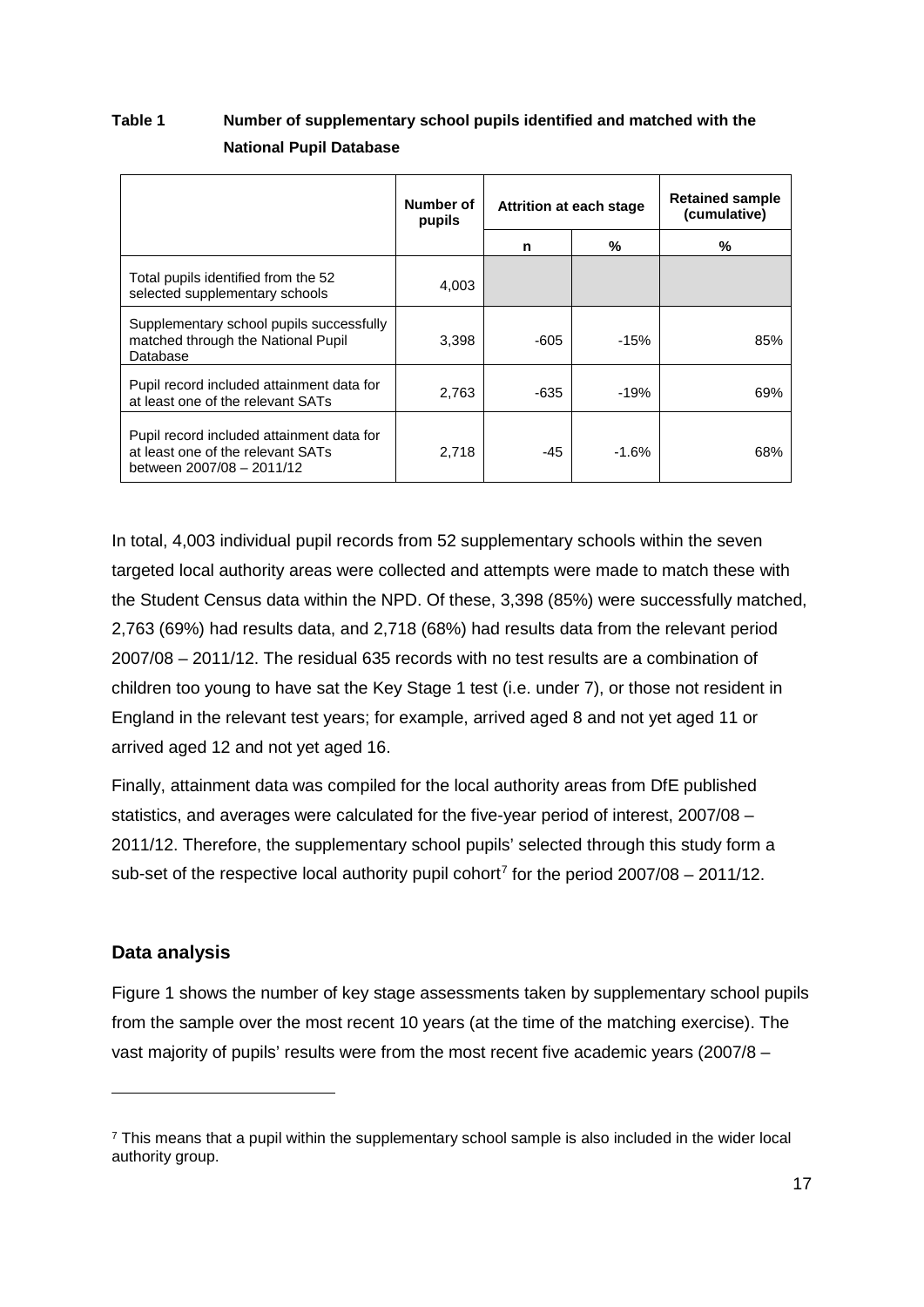2011/12). Some supplementary schools also provided attendance records, the majority from the current year, while others went back two to five years. Consequently, throughout the report, comparisons are limited to this five-year period.



# **Figure 1 The number of Key Stage Assessments taken in each academic year by pupils within the supplementary school sample**

The five-year period of focus means that a percentage of children who sat Key Stage 1 tests in 2008, will also have results for Key Stage 2 tests in 2012. We can therefore analyse the progress made between these two assessments. Pupils with GCSE results (Key Stage 4) will not have Key Stage 2 tests within this time period, nor will pupils with Key Stage 2 results have Key Stage 4 results, as the gap between the assessments is too long.

Table 2 provides a summary of the final sample presented by local authority area. Table 2 shows that the number of supplementary school pupil details collected in each local authority area varies considerably, with Nottingham collecting 1,120 pupil records of which 942 (84%) were matched and had relevant SAT results, while Milton Keynes collected just 79 pupil records of which 56 (71%) were matched and had SAT results from the period of interest.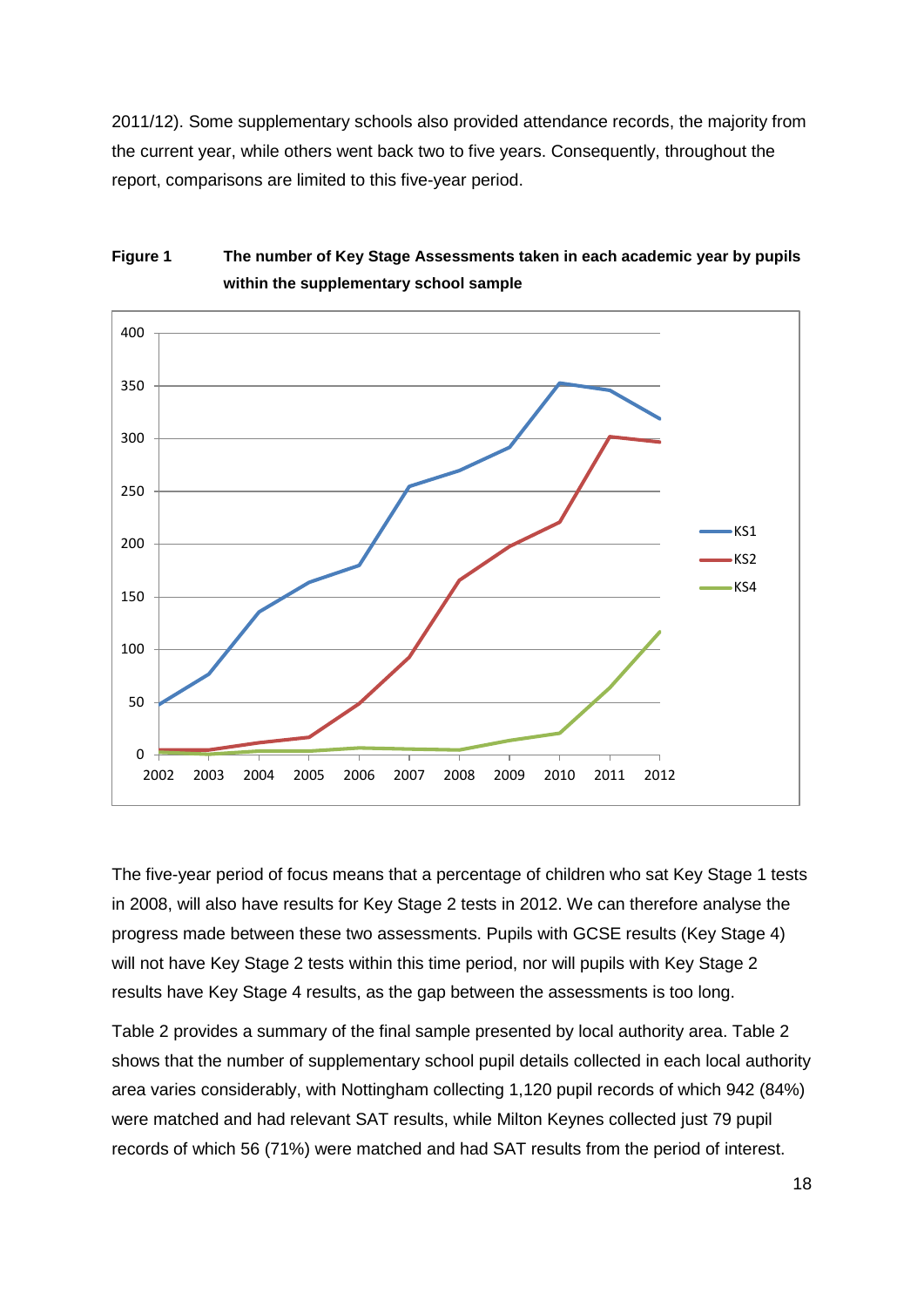| Local authority area | <b>Supplementary school</b><br>pupil records collected | Pupil records matched to the<br>NPD and with SAT results |    | Pupil records matched and<br>with SAT results from 2007/08<br>$-2011/12$ |               |  |
|----------------------|--------------------------------------------------------|----------------------------------------------------------|----|--------------------------------------------------------------------------|---------------|--|
|                      |                                                        | number                                                   | %  | number                                                                   | $\frac{9}{6}$ |  |
| Coventry             | 558                                                    | 378                                                      | 68 | 347                                                                      | 62            |  |
| Leeds                | 397                                                    | 279                                                      | 70 | 277                                                                      | 70            |  |
| Lincolnshire         | 245                                                    | 172                                                      | 70 | 171                                                                      | 70            |  |
| Manchester           | 1,095                                                  | 581                                                      | 53 | 577                                                                      | 53            |  |
| <b>Milton Keynes</b> | 79                                                     | 57                                                       | 72 | 56                                                                       | 71            |  |
| Nottingham           | 1,120                                                  | 942                                                      | 84 | 938                                                                      | 84            |  |
| Sheffield            | 509                                                    | 354                                                      | 70 | 352                                                                      | 69            |  |
| <b>Total</b>         | 4,003                                                  | 2,763                                                    | 69 | 2,718                                                                    | 68            |  |

#### **Table 2 Sample summary by local authority area**

Appendix 1 extends Table 2 to include data at supplementary school level. This shows that the percentage of matched records varies considerably between supplementary schools; with some approaching 100% match including CLASSS (Leeds) 96%; Mrs DS (Manchester) 96%, and SIEVEMK (Milton Keynes) 95%, to Wai Yin (Manchester) with just 31% match and Baltica (Leeds) with just 40%.

The findings below present comparisons between the supplementary school sample (based on the matched records with attainment results for the years 2007/08 – 2011/12) and the wider local authority cohort (based on the average results for the same five-year period 2007/08 – 2011/12). These figures are reported for attainment levels achieved at Key Stage 1, Key Stage 2 and Key Stage 4 assessments, and expected progress between Key Stages 1 and 2, using the standard expected levels of attainment. The levels are:

- Key Stage 1: Level 2 in reading, writing, maths and science
- Key Stage 2: Level 4 in English and maths (progress of 2 levels from Key Stage 1)
- Key Stage 4: 5 GCSE passes, grades  $A^* C$  including English and maths.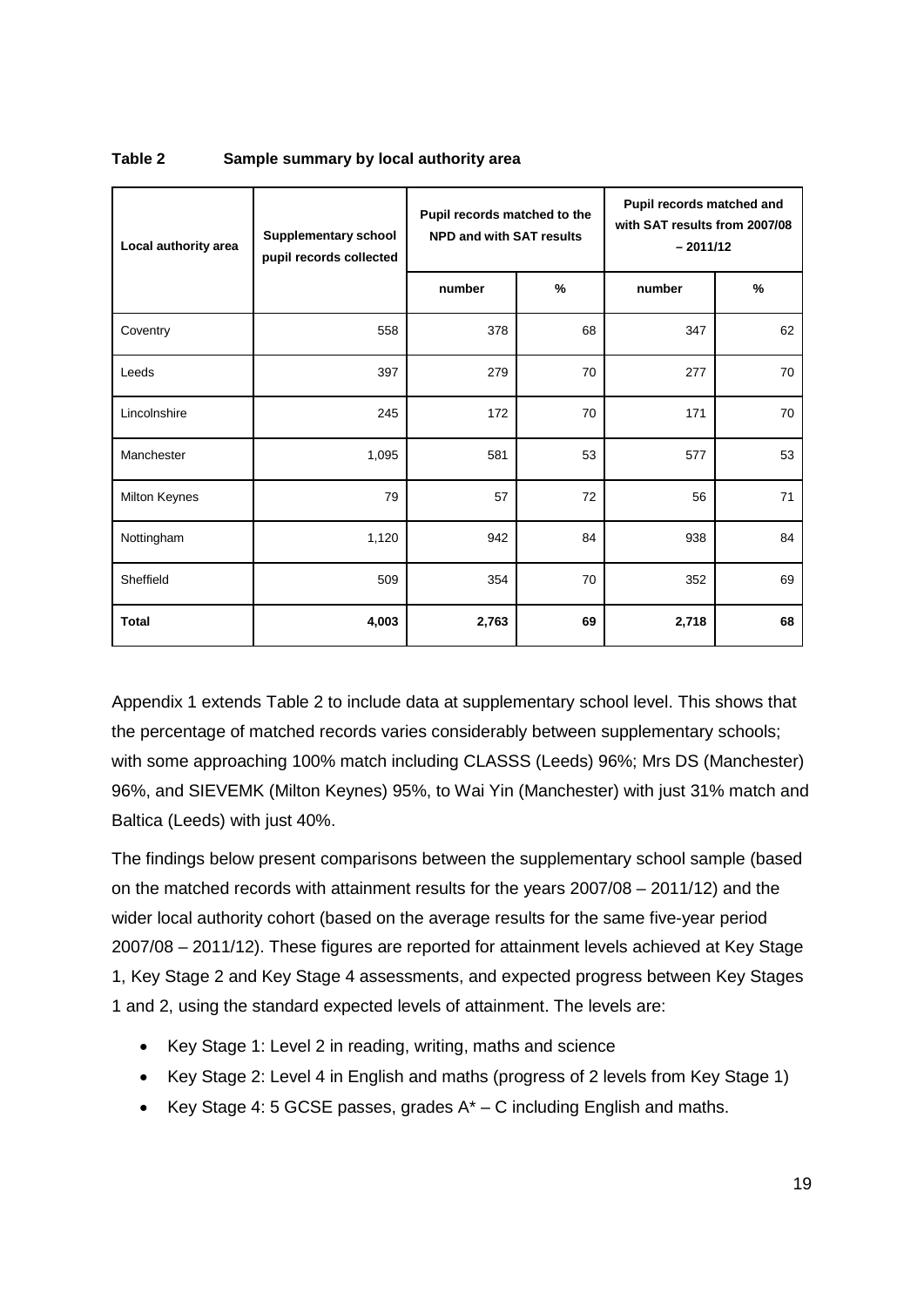The data are also disaggregated to report on variations in ethnicity; registration as eligible for free school meals (FSM), which is commonly used as a marker for economic disadvantage; English as an additional language (EAL); and non-statemented special educational needs (SEN). The corresponding data for the local authorities are based on information published annually by the Department for Education and relate to an average for the five-year period 2007/08 – 2011/12. In addition, a number of the local authorities kindly provided extra information (described in Appendix 2), which allowed for more detailed comparisons for each of the geographical areas by ethnic groups and first languages; these are presented in the second part of the findings.

#### **Limitations of the data and approach**

There are a number of implications for interpreting the findings that stem from the study's approach and the data available.

Firstly, data were sought from the supplementary schools for all pupils attending during the school year 2011/12 (and in some instances, earlier years), however, only 28 of the 52 supplementary schools were able to provide attendance data for the pupils in the study. These data were mixed in terms of their completeness: just nine of the schools were able to provide details for all of their pupils. This information was most complete from supplementary schools in Nottingham, while schools in Lincolnshire and Sheffield provided the least. Where the data were available, average attendance varied markedly across the local authority areas with Coventry schools recording 80% attendance, Leeds 84%, and Nottingham and Sheffield 99%. The remarkably high attendance recorded for Nottingham and Sheffield may call into question the accuracy of these data. Supplementary schools were also asked to provide start and finish dates for the pupils and an indication of whether the pupil was currently on the roll; however, again the quantity and quality of the data were poor.

The study was not resourced to undertake any further data collection about the length of time pupils attended the schools, the frequency of attendance, or duration of each session, so it was limited by the quality of the information provided by the schools. It would seem likely that any effects supplementary schools have on pupils would be more marked for those pupils who attended supplementary schools for longer periods, either in terms of the hours per week or the number of terms. There is some evidence to support this hypothesis from the London Borough of Harrow, where efforts have been made to record and analyse attendance for pupils attending 'weekend schools' in the Borough as part of a partnership between the local authority and referring primary schools. Quality assurance and monitoring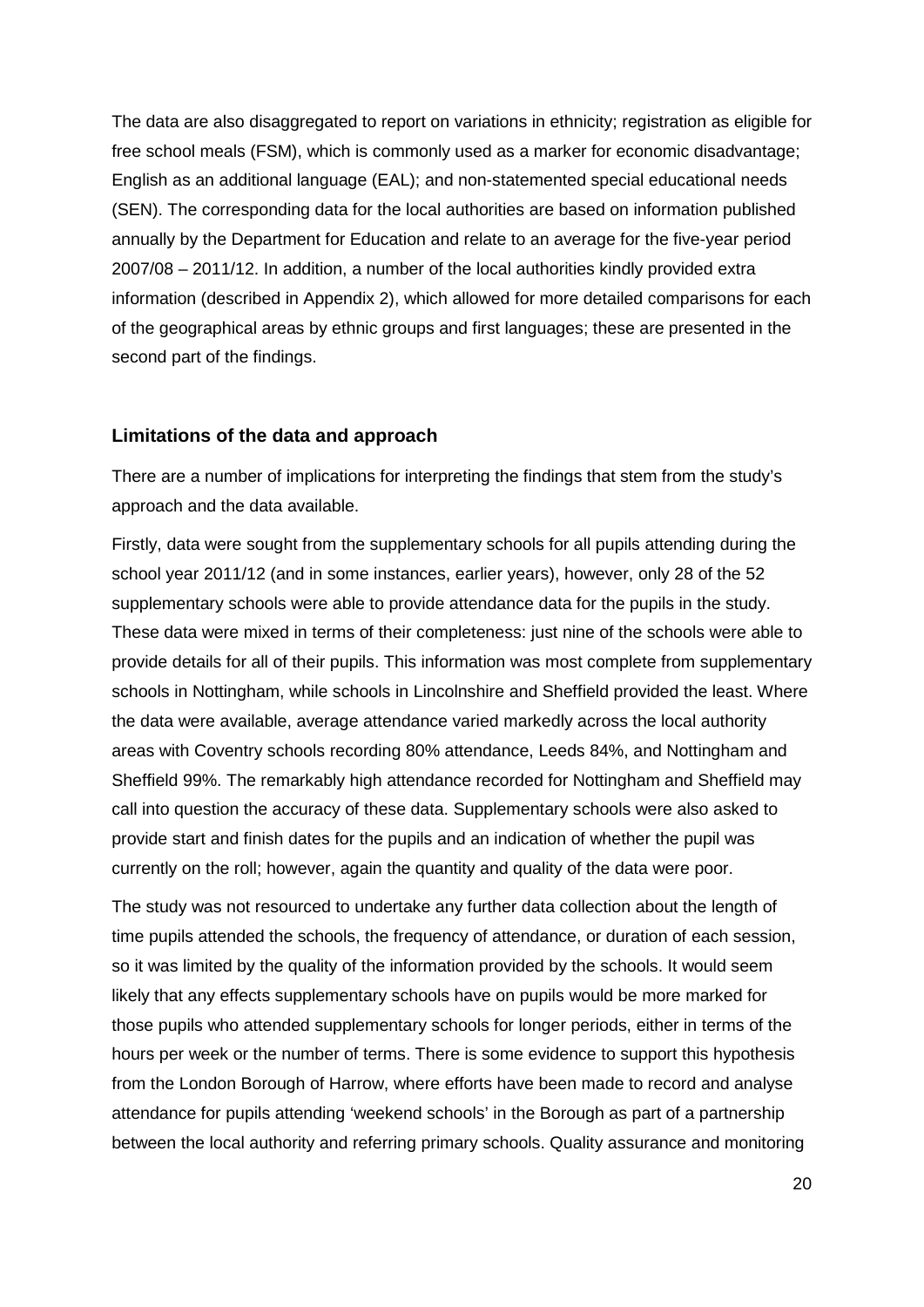of pupil progress is built into the project and the work has shown a positive correlation between attendance and attainment. Pupils achieved progress of up to 4.72 points, more than double the expected level, and those making the greatest progress had 100% attendance or close to it*. [8](#page-20-0)* Unfortunately, it is not possible with the data collected in this study to explore these issues within the sample group.

Secondly, while the sampling frame was all pupils attending the supplementary schools in 2011/12 (and in some instances, earlier years), the attainment data relate to all assessments undertaken by those pupils during the years 2007/08 – 2011/12. Therefore, it is possible that some results for pupils who attended the supplementary school in 2011/12 date from assessments taken prior to their attendance at the supplementary school. Again, the lack of attendance data means that it is not possible to tell how much of a problem this is.

Previous research has explored some of these issues: Maylor et al (2010) undertook a survey of 1,136 supplementary schools in England. They found that 45% of the schools reported that their pupils usually attended for between two and five years, while 32% said their pupils attended for more than five years. In 20% of schools, pupils typically attended for a year or less. In addition, more than half of the schools reported that pupils attended for three or more hours a week; this was true for all age groups (under 5s, 5–11, 12–16 and 17– 18). If these patterns were repeated for pupils in the current research, it would seem likely that at least a third of the reported supplementary school pupils' attainment results would date from after they had spent time at the supplementary school.

Finally, individual pupils may not have participated in the study due to a lack of parental consent. This is potentially more of an issue in the areas where there were no arrangements already in place with the local authority for data collection and analysis. This may mean that particular types of pupils are poorly represented in the sample. A number of schools returned only a fraction of the pupil records because of parental choice. It is not clear how much of an issue this is for interpreting the results and to what extent those included in the sample are different to those whose parents did not give consent.<sup>[9](#page-20-1)</sup>

These issues mean that it is impossible to establish 'causality' or to concretely attribute any differences in pupils' attainment between the supplementary school sample and the local

<span id="page-20-0"></span><sup>&</sup>lt;sup>8</sup> Unpublished data held and provided by the London Borough of Harrow (personal communication, Joy Collins).

<span id="page-20-1"></span><sup>&</sup>lt;sup>9</sup> As we cannot be confident that we have a random sample of supplementary school pupils, for the reasons described above, we have not undertaken any statistical testing as this violates the assumptions required for these tests.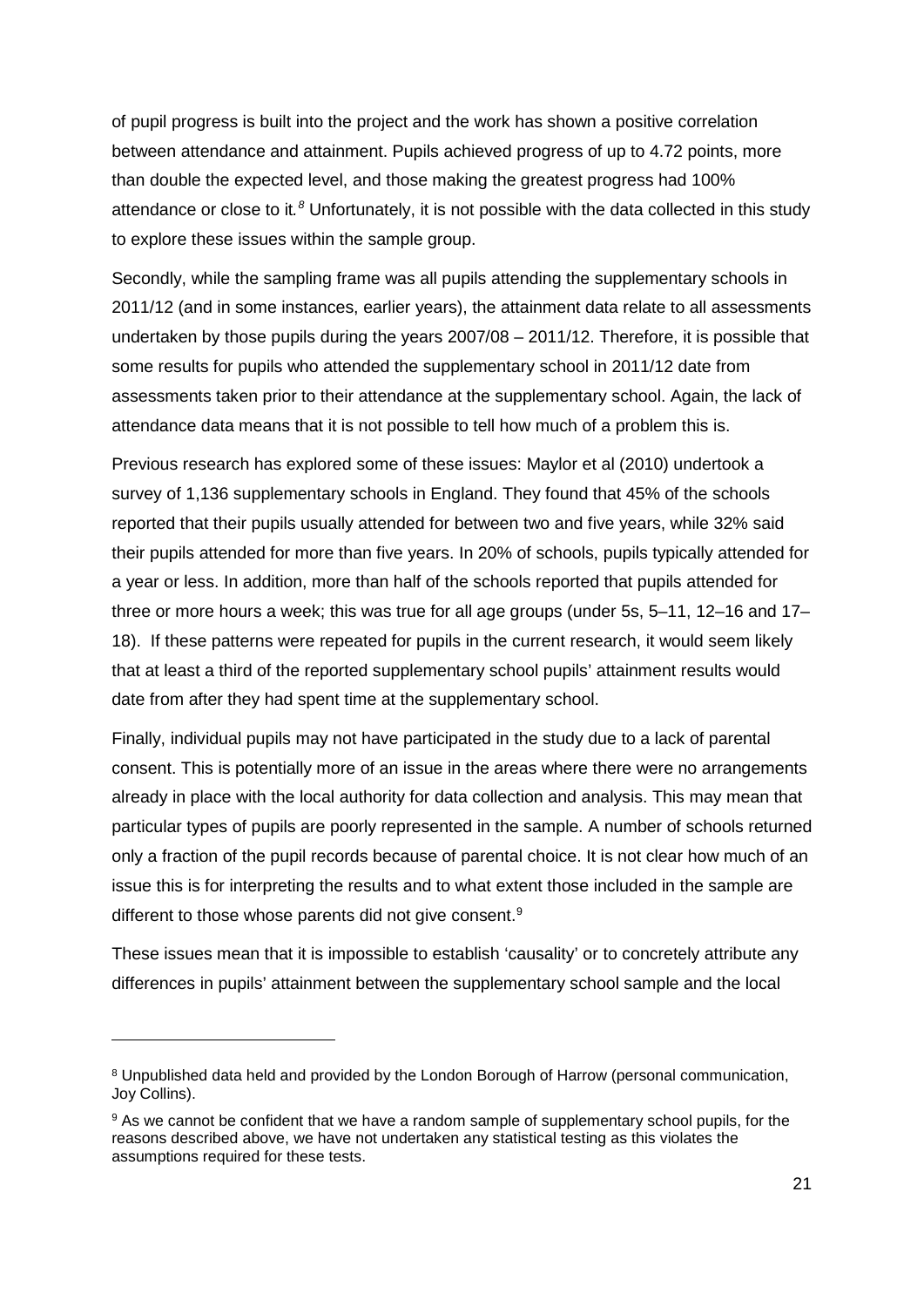authority cohort to their attendance at the supplementary school, rather than to differences in unobserved factors (e.g. pupil motivation or parental attitudes to education). While recognising this limitation, the study presents the following findings and discussion as a step towards better understanding the attainment of supplementary school pupils.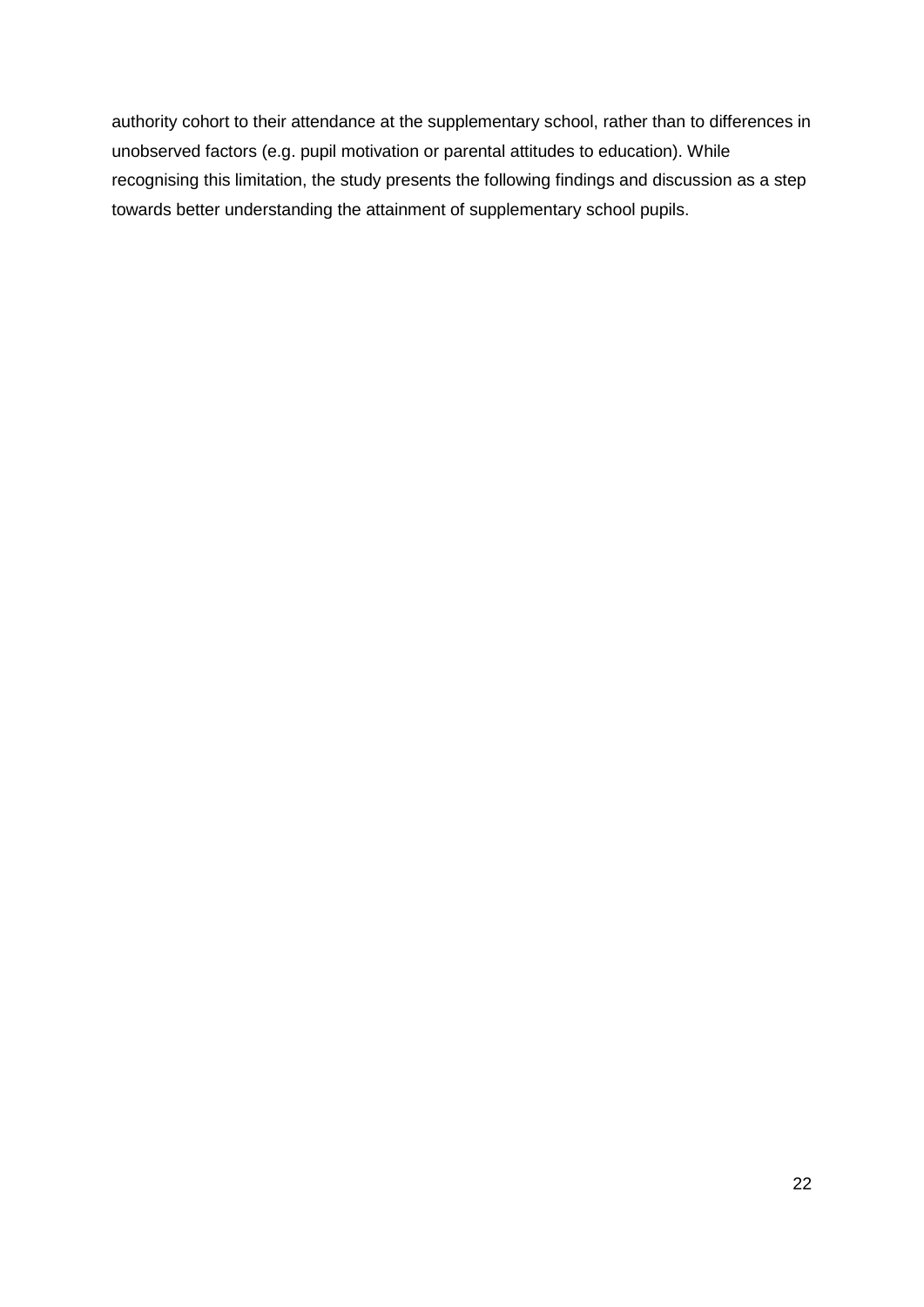# **5. Findings**

-

The findings are presented in two main sections: firstly, descriptive analysis of the supplementary school sample characteristics and attainment, and secondly, a more detailed presentation of the data for each of the local authority areas.

With regard to interpreting the findings there are a couple of important points to note.

- The supplementary school pupils' attainment results are not extracted from the overall local authority figures, so their attainment is being compared with the attainment of all children in the local authority including themselves. The difference between the supplementary school pupils' attainment and those children not attending supplementary school will therefore appear marginally less than any real difference.<sup>10</sup>
- It is probable that there are supplementary school pupils included in the local authority figures who are not included in the reported supplementary schools sample (for example, because their supplementary school chose not to participate or because the school was not working towards the NRCSE Bronze award). The second section provides more information about the total number of supplementary schools in each local area.

# 5.1 Supplementary school sample pupil characteristics and attainment

More than 4,000 individual supplementary school pupils' details were collected from seven geographical areas in England, making this one of the largest studies of supplementary school pupils undertaken. Of these 2,763 were matched to the pupil's record through the NPD, and 2,718 had key stage assessment results from 2007/08 – 2011/12. For these records, 2,444 included assessment results at Key Stage 1; 1,359 at Key Stage 2; and 220 at Key Stage 4. There were 931 pupil records that included both Key Stage 1 and Key Stage 2 results. Table 3 summarises these figures for each of the local authority areas.

<span id="page-22-0"></span><sup>&</sup>lt;sup>10</sup> Presenting the data in this way was decided upon following feedback from local authorities involved in the study.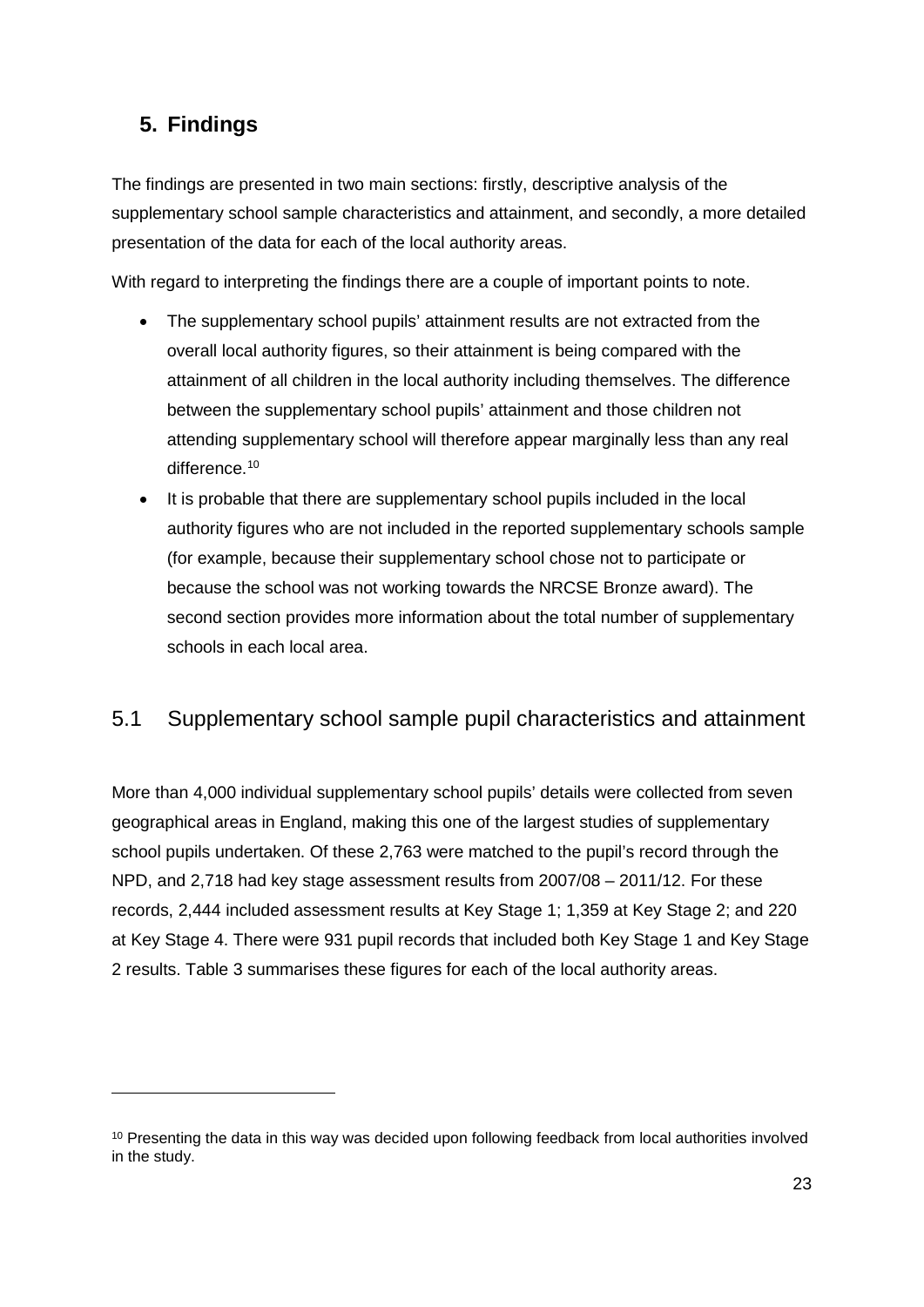# **Table 3 Supplementary school sample pupil records with attainment results for each of the local authority areas (2007/08 – 2011/12)**

| Local authority area | <b>Total pupil records</b><br>with SAT results | <b>Records with Key</b><br>Stage 1 results | <b>Records with Key</b><br>Stage 2 results | <b>Records with Key</b><br>Stage 4 results |  |
|----------------------|------------------------------------------------|--------------------------------------------|--------------------------------------------|--------------------------------------------|--|
| Coventry             | 347                                            | 290                                        | 197                                        | 55                                         |  |
| Leeds                | 277                                            | 270                                        | 116                                        | 19                                         |  |
| Lincolnshire         | 171                                            | 153                                        | 69                                         | 12                                         |  |
| Manchester           | 577                                            | 509                                        | 256                                        | 45                                         |  |
| <b>Milton Keynes</b> | 56                                             | 45                                         | 27                                         | 6                                          |  |
| Nottingham           | 938                                            | 849                                        | 508                                        | 66                                         |  |
| Sheffield            | 352                                            | 328                                        | 186                                        | 17                                         |  |
| <b>Total</b>         | 2,718                                          | 2,444                                      | 1,359                                      | 220                                        |  |

# **Supplementary school pupils' characteristics**

Table 4 shows the ethnic breakdown of the sample group: 18% of the pupils were Pakistani followed by two mixed groups which were made up of Eastern Europeans, primarily Polish people, and 'Any other ethnic group' (primarily Arabic people). These were followed by Indian (10%) and Chinese pupils (9%). Just 4% of the sample described themselves as White British.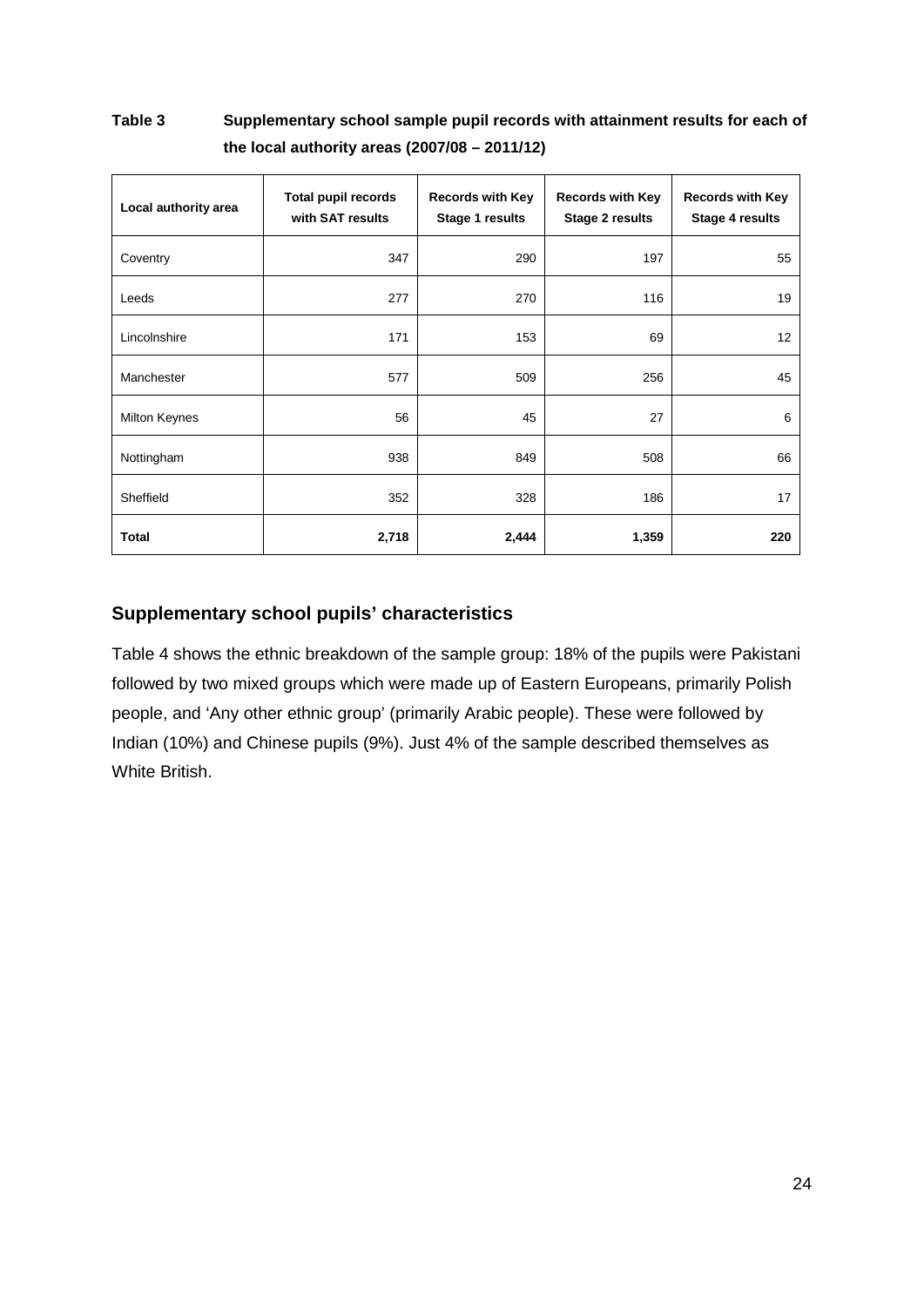| <b>Ethnic group</b>                                 |       | Supplementary school pupils in the sample |  |  |  |
|-----------------------------------------------------|-------|-------------------------------------------|--|--|--|
|                                                     | n     | $\%$                                      |  |  |  |
| Asian or Asian British - Pakistani                  | 496   | 18.0                                      |  |  |  |
| White - any other White background                  | 440   | 15.9                                      |  |  |  |
| Any other ethnic group                              | 402   | 14.5                                      |  |  |  |
| Asian or Asian British - Indian                     | 284   | 10.3                                      |  |  |  |
| Chinese                                             | 259   | 9.4                                       |  |  |  |
| Asian or Asian British - any other Asian background | 187   | 6.8                                       |  |  |  |
| Black or Black British - African                    | 131   | 4.7                                       |  |  |  |
| White - British                                     | 104   | 3.8                                       |  |  |  |
| Mixed – any other mixed background                  | 96    | 3.5                                       |  |  |  |
| Black or Black British - Caribbean                  | 49    | 1.8                                       |  |  |  |
| Mixed - White and Asian                             | 38    | 1.4                                       |  |  |  |
| Black or Black British - any other Black background | 32    | 1.2                                       |  |  |  |
| Asian or Asian British - Bangladeshi                | 29    | 1.0                                       |  |  |  |
| Other                                               | 70    | 2.5                                       |  |  |  |
| <b>Unknown</b>                                      | 146   | 5.3                                       |  |  |  |
| <b>Total</b>                                        | 2,763 | 100                                       |  |  |  |

#### **Table 4 Ethnicity of supplementary school pupils in the sample1**

 $1$  Note that this table includes information for 45 pupils with matched data but whose attainment results are outside the five-year period of interest 2007/08 – 2011/12.

Pupils in the supplementary schools sample spoke 54 different first languages, based on information from the Student Census. Within the sample, approximately 80% of the pupils had English as an additional language. This is more than five times higher than the national average: in 2012, 18% of state funded primary school pupils and 13% of state funded secondary school pupils were known or believed to speak English as an additional language – with an overall national average of  $15\%$ <sup>[11](#page-24-0)</sup>. Within the sample, the most common non-English languages spoken were Polish, Arabic, Panjabi, Urdu and Chinese (see Table 5).

<span id="page-24-0"></span><sup>11</sup> National average calculated from the figures published in Table 5a for England. (DFE, 2012a).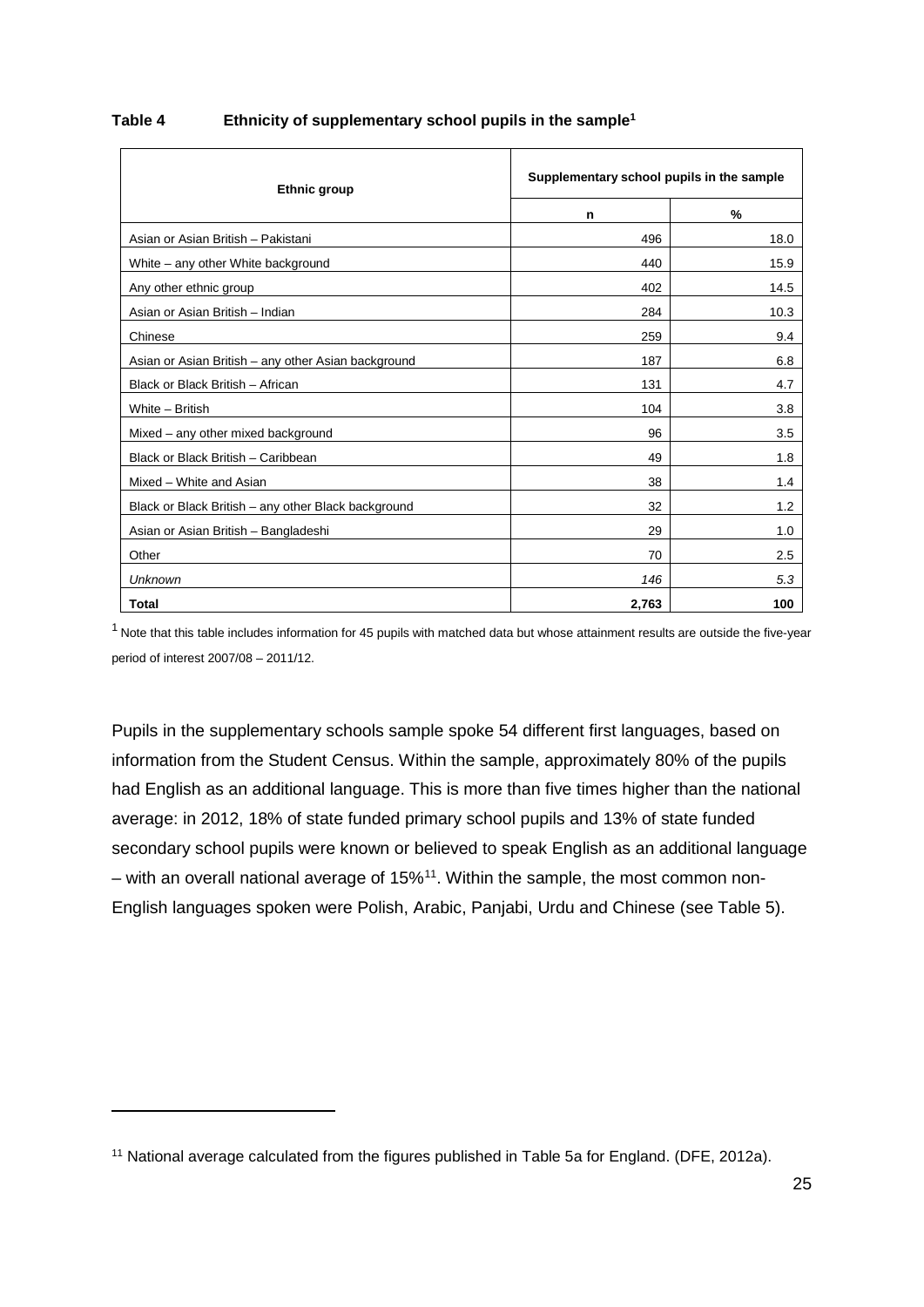|                                     | Supplementary school pupils in the sample |      |  |  |  |
|-------------------------------------|-------------------------------------------|------|--|--|--|
| Language                            | n                                         | %    |  |  |  |
| Other than English                  | 625                                       | 22.6 |  |  |  |
| English                             | 545                                       | 19.7 |  |  |  |
| Polish                              | 308                                       | 11.1 |  |  |  |
| Arabic                              | 292                                       | 10.6 |  |  |  |
| Punjabi                             | 200                                       | 7.2  |  |  |  |
| Urdu                                | 132                                       | 4.8  |  |  |  |
| Chinese                             | 131                                       | 4.7  |  |  |  |
| Believed to be 'other than English' | 92                                        | 3.3  |  |  |  |
| Tamil                               | 83                                        | 3.0  |  |  |  |
| Somali                              | 32                                        | 1.2  |  |  |  |
| Hindi                               | 19                                        | 0.7  |  |  |  |
| Greek                               | 18                                        | 0.7  |  |  |  |
| Other languages                     | 155                                       | 5.6  |  |  |  |
| <b>Unknown</b>                      | 131                                       | 4.7  |  |  |  |
| <b>Total</b>                        | 2,763                                     | 100  |  |  |  |

#### **Table 5 First languages spoken by supplementary school pupils in the sample1**

 $1$  Note that this table includes information for 45 pupils with matched data, but whose attainment results are outside the fiveyear period of interest 2007/08 – 2011/12.

Within the sample, 18% of the pupils were registered as eligible for free school meals (FSM), this compares to 16% of pupils in state-funded secondary schools in England, and 18.2% of state-funded primary and secondary pupils in England<sup>[12](#page-25-0)</sup>. Pupils' eligibility for free school meals is commonly used as a marker for economic disadvantage in educational research. However, it is not a perfect measure. The free school meals marker is not applied automatically and must be claimed by the parents, so there may be some children from lowincome families who are technically eligible but who do not claim them and are therefore not *registered* as eligible for free school meals. Throughout this study, where we refer to pupils eligible for free school meals it is important to remember that these are only the registered pupils and there may be others in the sample who are also from low-income backgrounds.

Table 6 shows the percentage of pupils registered as eligible for free school meals across each of the local authority areas. While the overall percentages appear similar, there is considerable variation between areas: in Sheffield, a much higher percentage of

<span id="page-25-0"></span> $12$  The figure for state funded primary and secondary pupils also includes maintained nurseries, special schools and pupil referral units in England. Figures published in January 2012, [https://www.gov.uk/government/uploads/system/uploads/attachment\\_data/file/219260/sfr10-2012.pdf](https://www.gov.uk/government/uploads/system/uploads/attachment_data/file/219260/sfr10-2012.pdf)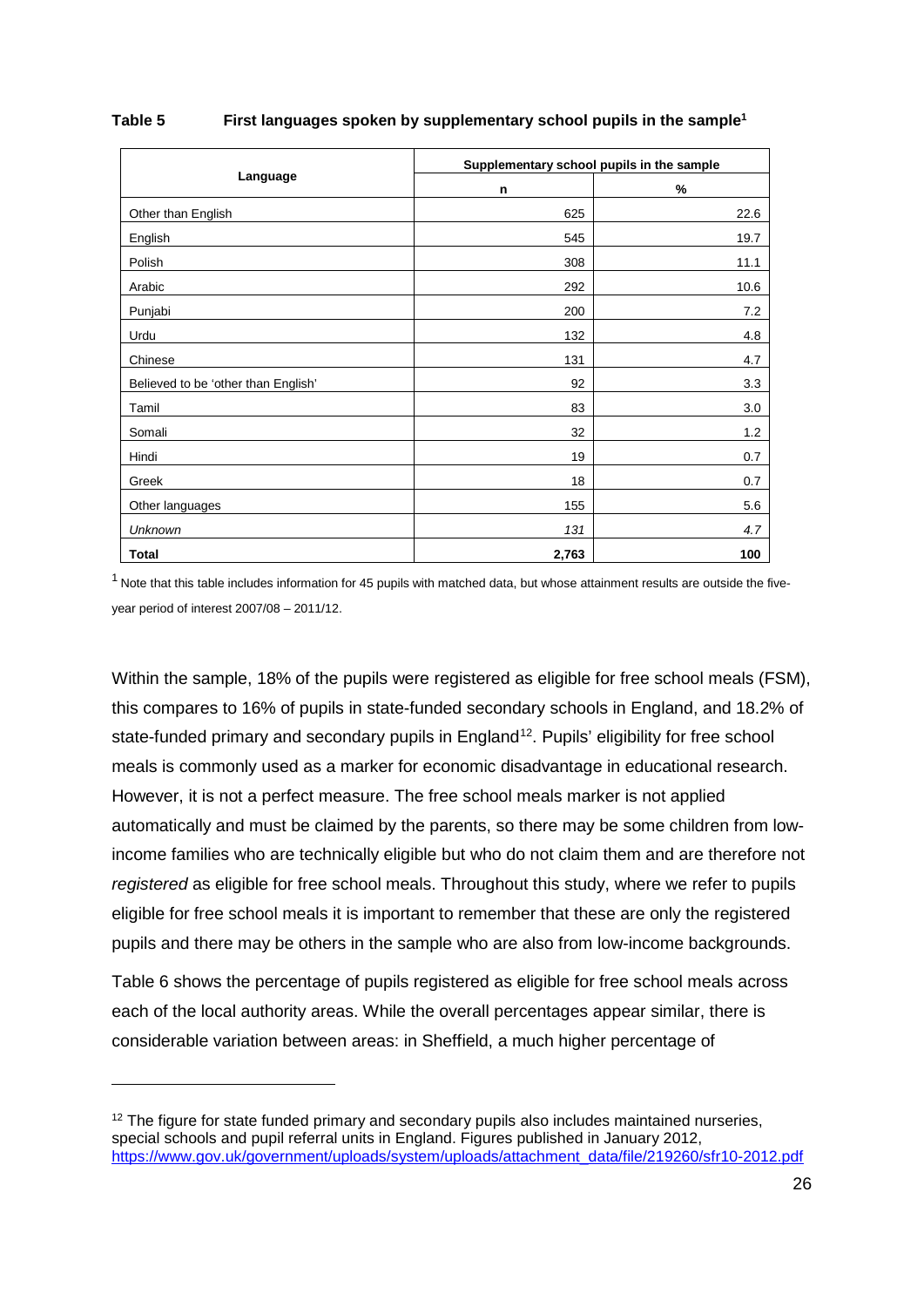supplementary school pupils were registered as eligible for FSM than the local authority average, whereas in Lincolnshire there were almost no pupils registered as eligible for FSM in the sample.

There is evidence that non-UK born nationals are less likely to claim benefits than UK nationals, for a variety of reasons, and this may also apply to registration for FSM.<sup>[13](#page-26-0)</sup> This may contribute to the low rate of registration for FSM observed in this study for Lincolnshire, and potentially other areas, where the supplementary schools typically serve children from newly arrived communities. In Lincolnshire the percentage of the non-White British population increased from 3% to 7% between 2001 and 2011, and in Boston the percentage of the population identifying as 'White Other'[14](#page-26-1) increased from 1.1% in 2001 to 12.5% in 2011, indicating a sizeable recently arrived community (ONS, 2003 and 2012).

| Local authority<br>area | Supplementary<br>school sample | <b>Number</b><br>provided FSM<br>information | SS pupils registered as<br>eligible for FSM | <b>LAA</b> average<br>pupils<br>registered as<br>eligible for FSM |      |
|-------------------------|--------------------------------|----------------------------------------------|---------------------------------------------|-------------------------------------------------------------------|------|
|                         | n                              | n                                            | n                                           | %                                                                 | %    |
| Coventry                | 378                            | 338                                          | 52                                          | 15.4                                                              | 21.1 |
| Leeds                   | 279                            | 274                                          | 44                                          | 16.1                                                              | 19.2 |
| Lincolnshire            | 172                            | 166                                          | 1                                           | 0.6                                                               | 11.0 |
| Manchester              | 581                            | 561                                          | 120                                         | 21.4                                                              | 35.1 |
| Milton Keynes           | 57                             | 55                                           | 7                                           | 12.7                                                              | 13.7 |
| Nottingham              | 942                            | 903                                          | 133                                         | 14.7                                                              | 20.5 |
| Sheffield               | 354                            | 349                                          | 109                                         | 31.2                                                              | 18.9 |
| <b>Total</b>            | 2,763                          | 2,646                                        | 466                                         | 17.6                                                              | 19.0 |

| Pupils registered as eligible for free school meals (2007/08 - 2011/12)<br>Table 6 |  |
|------------------------------------------------------------------------------------|--|
|------------------------------------------------------------------------------------|--|

Appendix 1 provides further detail about the percentage of pupils registered as eligible for FSM across the individual supplementary schools. It shows that eligibility for FSM varies from nil in some supplementary schools, for example the Polish Saturday Club, Boston, (Lincolnshire) and the Kala Niketan school (Nottingham), up to the majority of students in others, for example GIFT – Manchester (61%) and The Arabic Community school, Sheffield (54%).

<span id="page-26-0"></span><sup>13</sup> See, for example, Fullfact (2012).

<span id="page-26-1"></span><sup>14</sup> 'White Other' excludes White British and White Irish.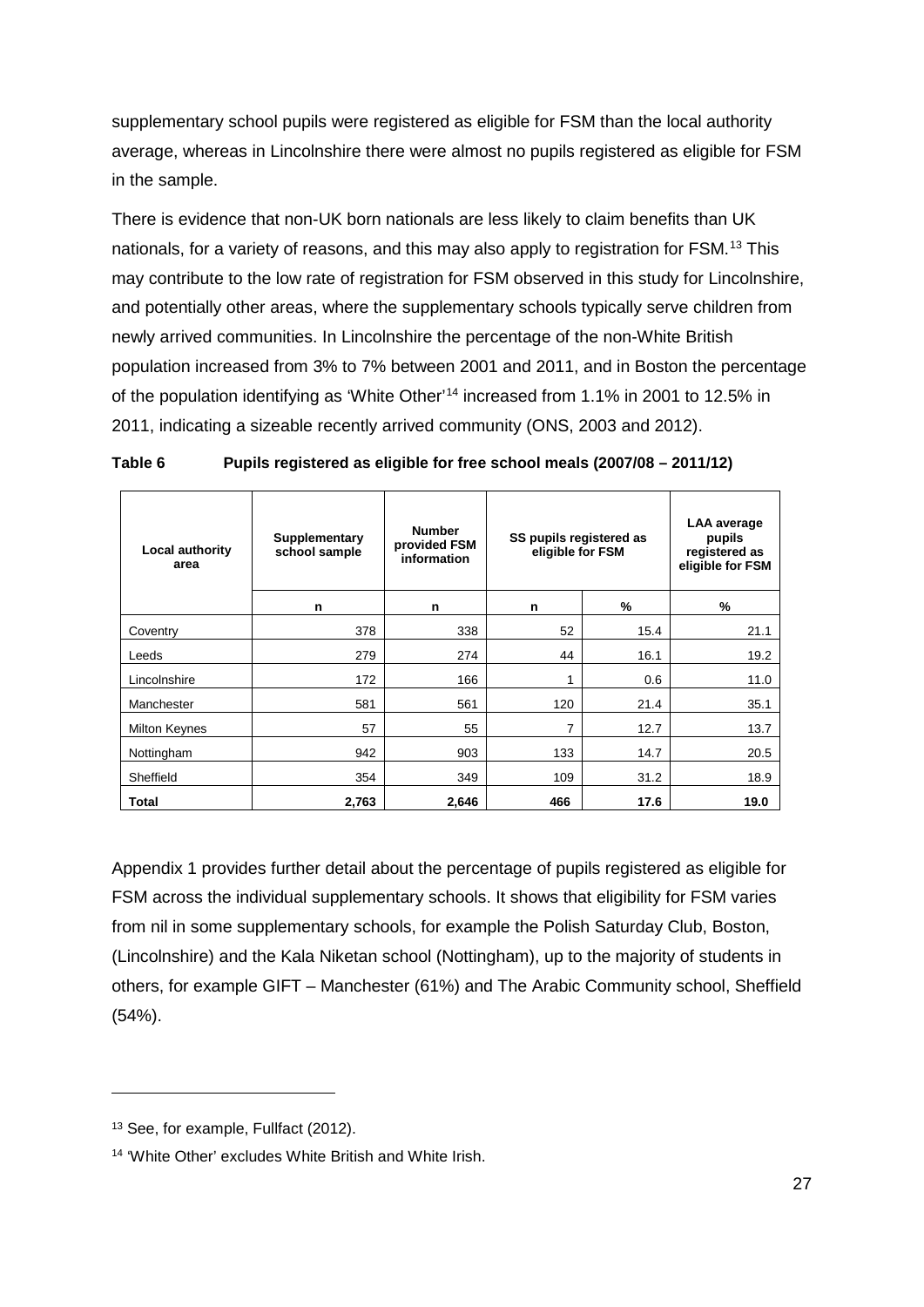The pupils in the sample attend hundreds of individual mainstream schools. The top group of mainstream schools, where 20 or more supplementary school pupils attend, is shown in Table 7. Mainstream schools may benefit from better understanding which of their pupils attend supplementary schools, and the types of out-of-hours learning that they undertake.

| Local authority area | <b>Mainstream school</b>     | Pupils in the<br>supplementary school<br>sample |
|----------------------|------------------------------|-------------------------------------------------|
| Nottingham           | Nottingham Bluecoat          | 60                                              |
| Manchester           | <b>Claremont Primary</b>     | 54                                              |
| Nottingham           | Nottingham Academy           | 53                                              |
| Nottingham           | Djanogly City Academy        | 44                                              |
| Sheffield            | Tapton                       | 39                                              |
| Leeds                | Windmill Primary School      | 38                                              |
| Nottingham           | Robert Shaw Primary School   | 38                                              |
| Sheffield            | Whiteways                    | 36                                              |
| Nottingham           | Trinity                      | 33                                              |
| Coventry             | St Augustine                 | 32                                              |
| Coventry             | <b>Blue Coat School</b>      | 30                                              |
| Sheffield            | Byron Wood                   | 28                                              |
| Sheffield            | Pye Bank                     | 26                                              |
| Lincoln              | Park Community School Boston | 24                                              |
| Coventry             | <b>Cardinal Newman</b>       | 24                                              |
| Manchester           | <b>Forest Fields Primary</b> | 24                                              |
| Sheffield            | Fir Vale                     | 24                                              |
| Coventry             | Coundon Court                | 22                                              |
| Manchester           | <b>Trinity High</b>          | 20                                              |

| Table 7 | Mainstream schools attended by more than 20 pupils from the supplementary |
|---------|---------------------------------------------------------------------------|
|         | school sample                                                             |

# **Attainment at Key Stage 1**

At Key Stage 1, pupils are tested across four subjects – reading, writing, maths and science – and are expected to achieve at least level 2 by the end of that stage. Table 8 presents the results of the Key Stage 1 assessments for the pupils in the supplementary schools sample and compares these with the local authority averages.

In three of the seven areas, a higher percentage of the pupils in the supplementary school sample achieved at least level 2 than the local authority area results across all four subjects: Coventry; Manchester; and Nottingham. The results in Sheffield were similar, with a higher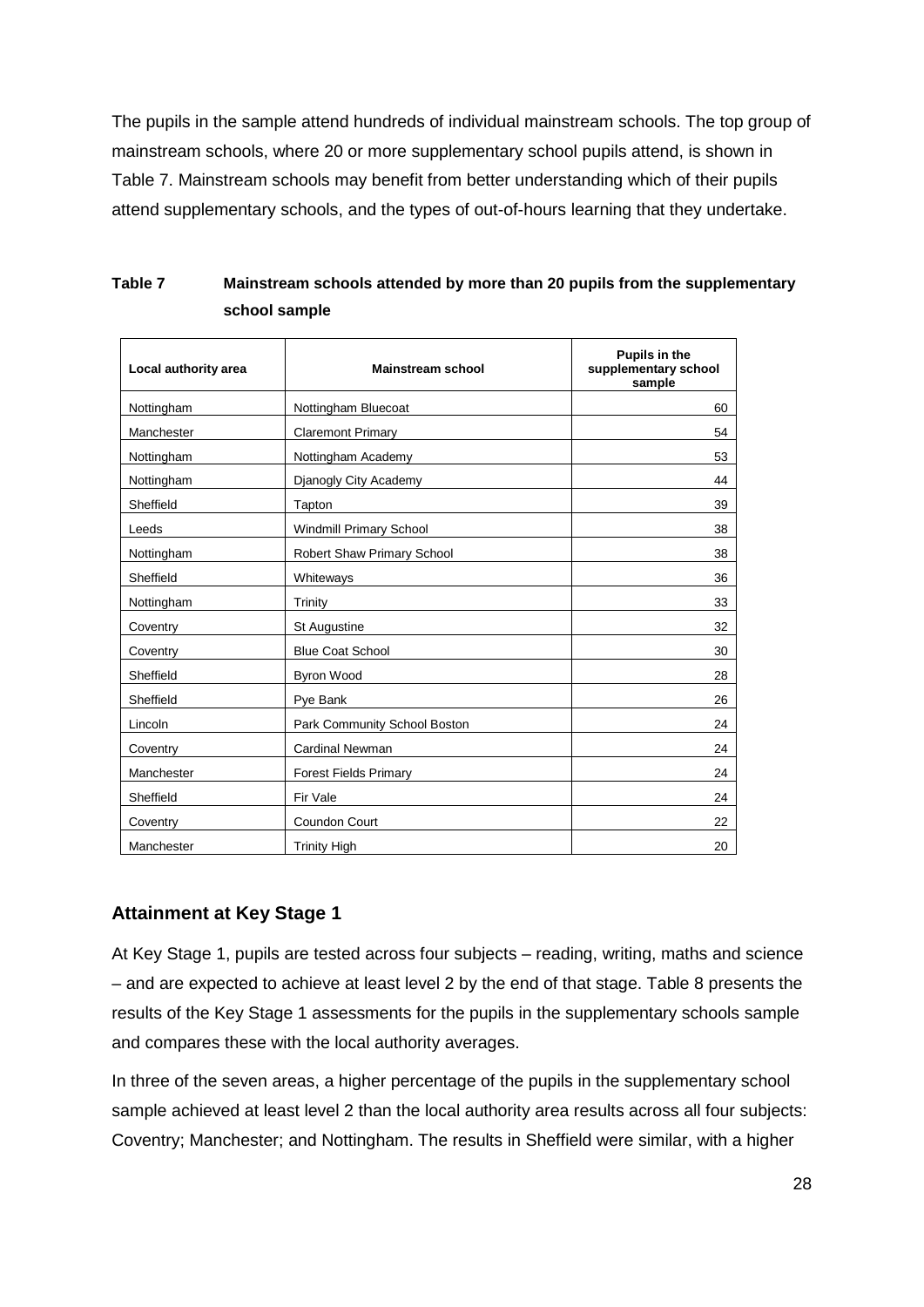percentage of the supplementary school pupils achieving level 2 across reading, writing and maths, with the results being approximately equal for science.

In two areas, the results for the pupils in the supplementary schools sample were higher or lower than the local authority average across the different subjects: Leeds and Milton Keynes. Only in Lincolnshire were the results for the supplementary school sample lower than the area average across all four subjects.

Overall, the children attending supplementary schools outperform the local authority average in 18 of the 28 comparisons, as presented in Table 8. This table provides a simple comparison and does not take account of the different characteristics of the supplementary school pupils.

|                         |                                                 | Reading                       |                             | Writing                       |                             | Maths                         |                             |                               | <b>Science</b>              |
|-------------------------|-------------------------------------------------|-------------------------------|-----------------------------|-------------------------------|-----------------------------|-------------------------------|-----------------------------|-------------------------------|-----------------------------|
| Local authority<br>area | No. pupils in<br>supplementary<br>school sample | Local<br>authority<br>average | Supp.<br>schools<br>average | Local<br>authority<br>average | Supp.<br>schools<br>average | Local<br>authority<br>average | Supp.<br>schools<br>average | Local<br>authority<br>average | Supp.<br>schools<br>average |
| Coventry                | 176                                             | 82.0                          | 85.2                        | 77.2                          | 78.4                        | 86.4                          | 89.8                        | 85.2                          | 86.4                        |
| Leeds                   | 182                                             | 82.4                          | 81.3                        | 78.2                          | 78.6                        | 86.2                          | 89.0                        | 85.4                          | 82.4                        |
| Lincolnshire            | 121                                             | 83.8                          | 71.9                        | 80.6                          | 72.7                        | 89.2                          | 88.3                        | 88.4                          | 81.7                        |
| <b>Manchester</b>       | 347                                             | 79.6                          | 91.9                        | 75.4                          | 90.5                        | 85.4                          | 94.5                        | 83.4                          | 91.6                        |
| <b>Milton Keynes</b>    | 32                                              | 86.2                          | 84.4                        | 81.8                          | 84.4                        | 90.6                          | 87.5                        | 90.0                          | 84.4                        |
| Nottingham              | 529                                             | 79.0                          | 88.8                        | 74.6                          | 85.8                        | 85.6                          | 93.0                        | 84.0                          | 90.2                        |
| <b>Sheffield</b>        | 193                                             | 81.0                          | 82.9                        | 77.8                          | 81.3                        | 86.6                          | 90.2                        | 84.0                          | 83.9                        |
| <b>Totals</b>           | 1,580                                           | 82.0                          | 86.1                        | 77.9                          | 83.6                        | 87.1                          | 91.7                        | 85.8                          | 87.7                        |

# **Table 8 Percentage of pupils achieving at least level 2 at Key Stage 1 in the supplementary schools sample and the corresponding local authority areas (2007/08 – 2011/12).**

Nineteen of the 52 supplementary schools (37%) provided core curriculum support in English, maths or science (EMS). At Key Stage 1, these 19 schools were teaching approximately half the supplementary school students in the sample that sat these assessments. None of the students from Nottingham, and only two students from Milton Keynes, attended supplementary schools providing EMS support. The percentage of pupils that achieved level 2 at Key Stage 1, broken down by whether their supplementary school provided EMS support, is provided in Table 9.

Table 9 shows that there is no evidence that pupils attending a supplementary school that provides EMS support are attaining better results than those attending other supplementary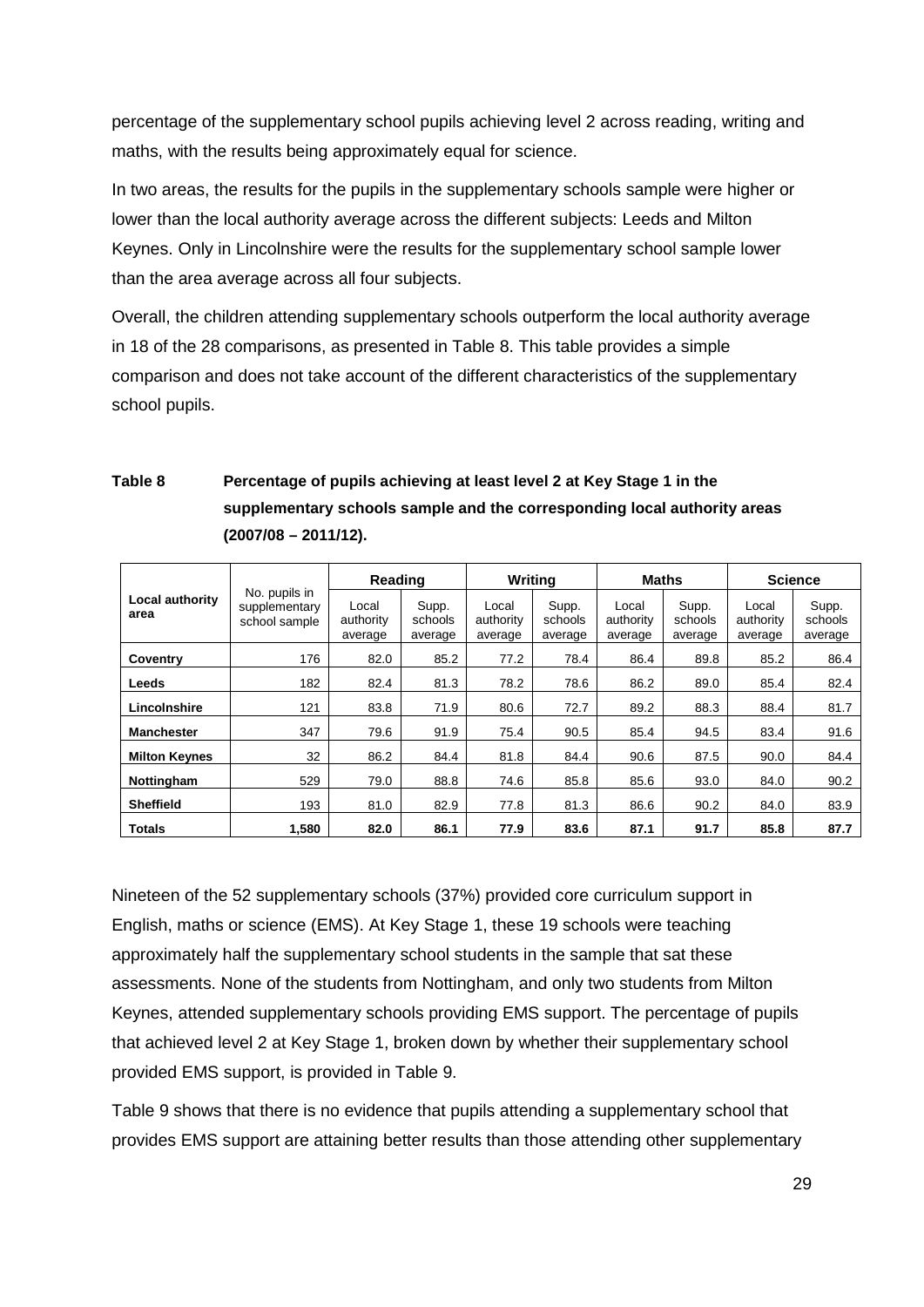schools. On the contrary, the table shows that, excluding Nottingham and Milton Keynes, in all local authority areas there was a higher percentage of pupils achieving level 2 in reading, writing, maths and science from the schools *that do not support EMS subjects*. This would suggest that at Key Stage 1, supplementary schools that are supporting EMS are doing so because of an identified weakness within one or more of those subjects.

# **Table 9 Percentage of pupils achieving level 2 showing supplementary schools supporting or not supporting the core curriculum subjects, English, maths and science (EMS).**

|                         | No.<br>No.                |                                          | Reading               |                     | <b>Writing</b>        |                     | <b>Maths</b>             |                                | <b>Science</b>        |                                |
|-------------------------|---------------------------|------------------------------------------|-----------------------|---------------------|-----------------------|---------------------|--------------------------|--------------------------------|-----------------------|--------------------------------|
| Local authority<br>area | pupils in<br>SS<br>sample | pupils in<br>SS with<br>EMS <sup>1</sup> | SS with<br><b>EMS</b> | SS no<br><b>EMS</b> | SS with<br><b>EMS</b> | SS no<br><b>EMS</b> | SS<br>with<br><b>EMS</b> | SS <sub>no</sub><br><b>EMS</b> | SS with<br><b>EMS</b> | SS <sub>no</sub><br><b>EMS</b> |
| Coventry                | 176                       | 139                                      | 82.7                  | 94.6                | 76.3                  | 86.5                | 87.1                     | 100.0                          | 83.5                  | 97.3                           |
| Leeds                   | 182                       | 94                                       | 70.2                  | 93.2                | 66.0                  | 92.0                | 83.0                     | 95.5                           | 72.3                  | 93.2                           |
| Lincolnshire            | 121                       | 95                                       | 65.3                  | 96.2                | 65.3                  | 100.0               | 86.2                     | 96.2                           | 76.6                  | 100.0                          |
| Manchester              | 347                       | 316                                      | 91.5                  | 96.8                | 89.6                  | 100.0               | 94.0                     | 100.0                          | 91.1                  | 96.8                           |
| <b>Milton Keynes</b>    | 32                        | 2                                        | x                     | 83.3                | x                     | 83.3                | х                        | 86.7                           | x                     | 83.3                           |
| Nottingham              | 529                       | 0                                        | x                     | 88.8                | x                     | 85.8                | x                        | 93.0                           | x                     | 90.2                           |
| Sheffield               | 193                       | 147                                      | 78.9                  | 95.7                | 77.6                  | 93.5                | 87.8                     | 97.8                           | 82.3                  | 89.1                           |
| <b>Totals</b>           | 1.580                     | 793                                      | 82.0                  | 90.3                | 79.3                  | 87.9                | 89.4                     | 94.0                           | 84.2                  | 91.1                           |

1 Percentages are not reported where the number of pupils is less than 10.

Table 10 shows the Key Stage 1 results of pupils registered as eligible for FSM. The attainment gap across the seven local authorities averages 11% across the four subjects. This is the difference in the local authority attainment between those pupils registered as eligible for FSM, shown in Table 10, and the overall local authority average, shown in Table 8.

The supplementary school pupils registered as eligible for FSM outperform the local authority average (based on pupils registered as eligible for FSM) in every case. Comparison of Tables 8 and 10 shows that children attending supplementary schools who are registered for FSM at Key Stage 1 have *narrowed* the attainment gap in all four subjects, and in some cases (for example, Manchester and Nottingham) *exceed* the local authority attainment level for all pupils. A further breakdown of these results for individual supplementary schools is provided in section 5.2 for Coventry, Manchester, Nottingham and Sheffield.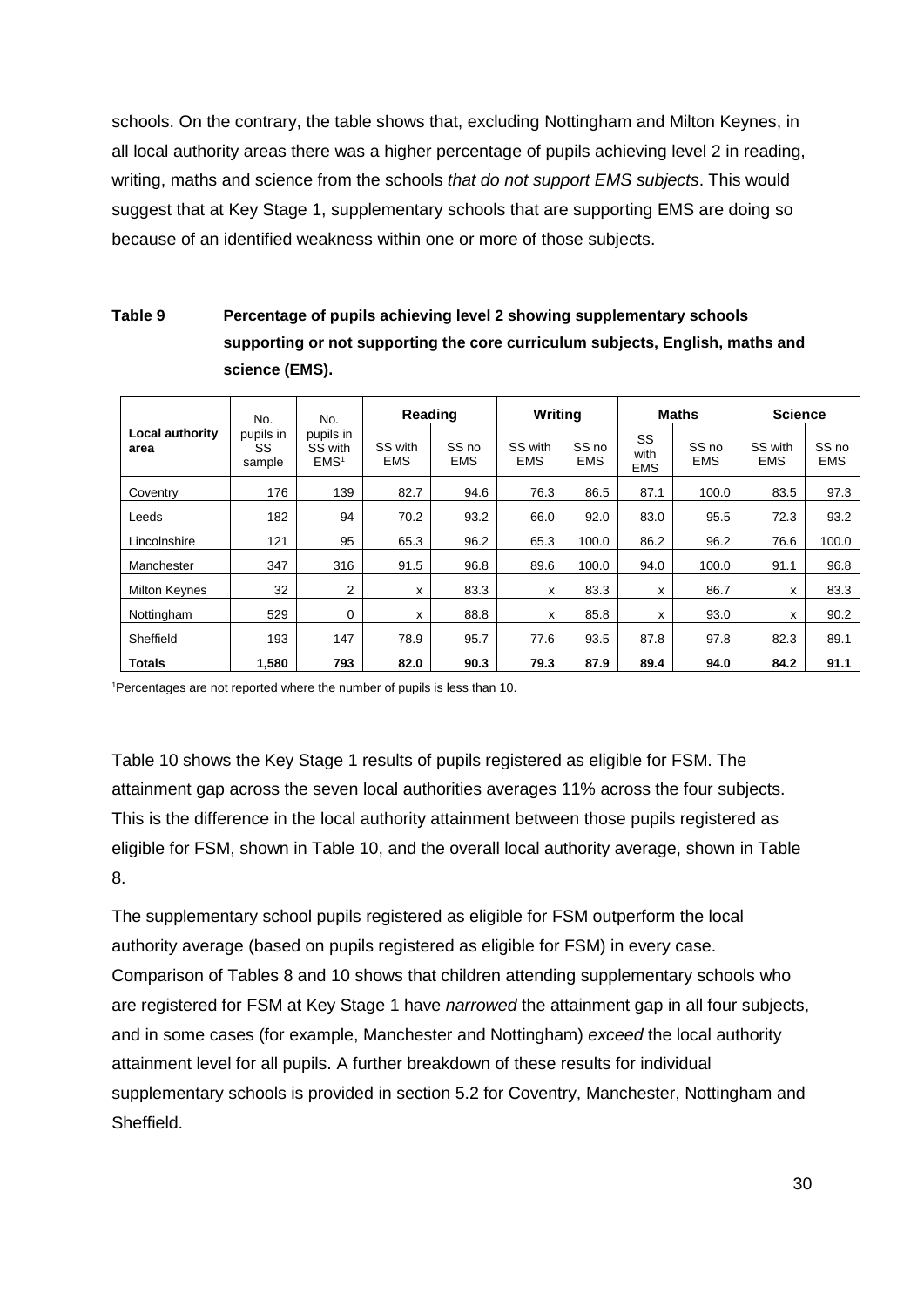# **Table 10 Percentage of pupils registered as eligible for free school meals (FSM) achieving level 2 at Key Stage 1**

|                         | No. pupils                                          | Reading            |                  | Writina            |                  | <b>Maths</b>       |                  |                    | <b>Science</b>   |  |
|-------------------------|-----------------------------------------------------|--------------------|------------------|--------------------|------------------|--------------------|------------------|--------------------|------------------|--|
| Local authority<br>area | in SS<br>sample<br>eligible<br>for FSM <sup>1</sup> | Local<br>authority | Supp.<br>schools | Local<br>authority | Supp.<br>schools | Local<br>authority | Supp.<br>schools | Local<br>authority | Supp.<br>schools |  |
| Coventry                | 39                                                  | 70.6               | 79.5             | 63.8               | 74.4             | 78.4               | 84.6             | 76.8               | 82.1             |  |
| Leeds                   | 16                                                  | 66.8               | 75.0             | 61.2               | 68.8             | 74.2               | 81.3             | 73.0               | 75.0             |  |
| Lincolnshire            | 1                                                   | 67.0               | x                | 62.6               | x                | 77.2               | X                | 75.8               | x                |  |
| <b>Manchester</b>       | 75                                                  | 72.6               | 86.7             | 67.8               | 85.3             | 80.6               | 90.7             | 78.4               | 85.3             |  |
| <b>Milton Keynes</b>    | $\overline{2}$                                      | 71.4               | x                | 65.2               | x                | 78.8               | x                | 80.0               | x                |  |
| Nottingham              | 76                                                  | 70.7               | 84.2             | 65.4               | 82.9             | 80.0               | 90.8             | 78.6               | 89.5             |  |
| <b>Sheffield</b>        | 58                                                  | 68.6               | 72.4             | 63.4               | 74.1             | 76.0               | 86.2             | 71.8               | 81.0             |  |
| Totals                  | 267                                                 | 69.8               | 81.3             | 64.3               | 79.8             | 78.1               | 88.4             | 76.7               | 84.6             |  |

1 Percentages are not reported where the number of pupils is less than 10.

Table 11 shows that 79% of the supplementary school sample pupils had English as an additional language (EAL), and compares their attainment with the local authority EAL attainment. In virtually every case (barring Milton Keynes, reading and science), the supplementary school pupils outperform their local authority comparator group, and in some instances by a considerable margin.

| Table 11               | Percentage of pupils with English as an additional language (EAL) achieving |
|------------------------|-----------------------------------------------------------------------------|
| level 2 at Key Stage 1 |                                                                             |

| Local<br>authority<br>area | No. pupils                  | Reading            |                  |                    | Writing          | <b>Maths</b>       |                  | <b>Science</b>     |                  |
|----------------------------|-----------------------------|--------------------|------------------|--------------------|------------------|--------------------|------------------|--------------------|------------------|
|                            | in SS<br>sample<br>with EAL | Local<br>authority | Supp.<br>schools | Local<br>authority | Supp.<br>schools | Local<br>authority | Supp.<br>schools | Local<br>authority | Supp.<br>schools |
| Coventry                   | 118                         | 78.6               | 83.1             | 73.6               | 74.6             | 83.0               | 87.3             | 80.0               | 83.9             |
| Leeds                      | 135                         | 72.4               | 76.3             | 68.4               | 74.1             | 78.0               | 86.7             | 74.0               | 78.5             |
| Lincolnshire               | 110                         | 62.8               | 70.0             | 62.0               | 70.9             | 79.0               | 88.2             | 70.6               | 80.0             |
| <b>Manchester</b>          | 271                         | 77.2               | 90.4             | 73.2               | 90.0             | 83.0               | 93.4             | 79.2               | 90.0             |
| Milton<br>Keynes           | 30                          | 85.6               | 83.3             | 82.2               | 83.3             | 89.8               | 90.0             | 86.2               | 83.3             |
| Nottingham                 | 427                         | 77.8               | 87.6             | 74.1               | 84.3             | 84.5               | 92.7             | 80.7               | 90.4             |
| <b>Sheffield</b>           | 173                         | 73.4               | 82.7             | 69.2               | 80.9             | 78.2               | 89.6             | 72.2               | 82.7             |
| Totals                     | 1.264                       | 75.8               | 84.2             | 72.2               | 81.9             | 82.7               | 90.8             | 78.1               | 86.3             |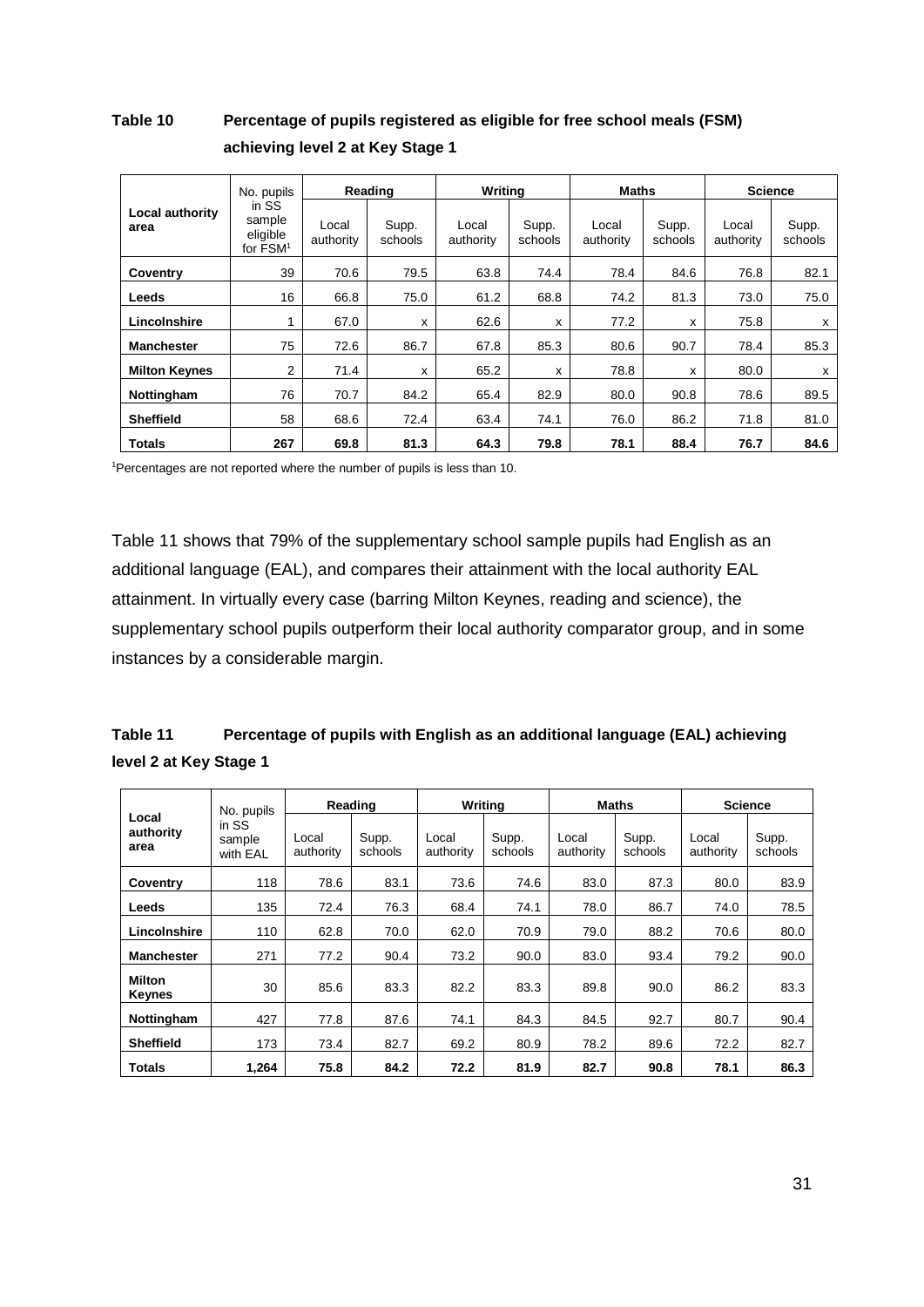In most cases the percentage of children with special educational needs (SEN) in the supplementary schools sample is approximately half the average percentage for the local authority area, except for Lincolnshire where it is slightly above the average. Table 12 shows the comparisons between the percentage of children achieving the expected level at Key Stage 1, for children with a SEN but without a statement. (i.e. those eligible for support through School Action & School Action plus), between the supplementary schools sample and the wider local authority area.

### **Table 12 Percentage of pupils with non-statemented special educational needs (SEN) achieving level 2 at Key Stage 1**

| Local<br>authority<br>area | No. pupils                  | Reading            |                  | <b>Writing</b>     |                  | <b>Maths</b>       |                  |
|----------------------------|-----------------------------|--------------------|------------------|--------------------|------------------|--------------------|------------------|
|                            | in SS<br>sample<br>with SEN | Local<br>authority | Supp.<br>schools | Local<br>authority | Supp.<br>schools | Local<br>authority | Supp.<br>schools |
| Coventry                   | 23                          | 50.2               | 56.5             | 39.0               | 52.2             | 61.2               | 69.6             |
| Leeds                      | 22                          | 47.4               | 40.9             | 40.2               | 31.8             | 57.6               | 50.0             |
| Lincolnshire               | 31                          | 49.4               | 58.1             | 43.2               | 58.1             | 65.8               | 74.2             |
| <b>Manchester</b>          | 42                          | 49.2               | 69.0             | 41.0               | 59.5             | 62.0               | 73.8             |
| <b>Milton Keynes</b>       | 4                           | 54.4               | X                | 42.8               | x                | 68.4               | x                |
| Nottingham                 | 76                          | 50.8               | 65.8             | 34.8               | 59.2             | 63.8               | 76.3             |
| <b>Sheffield</b>           | 34                          | 53.0               | 64.7             | 46.6               | 64.7             | 66.2               | 91.2             |
| <b>Totals</b>              | 232                         | 50.6               | 61.6             | 41.1               | 56.5             | 63.6               | 74.6             |

1 Percentages are not reported where the number of pupils is less than 10.

Table 12 shows that a higher percentage of the supplementary school pupils with SEN achieved level 2, in comparison with the local authority average in all local authority areas, with the exception of Leeds.

#### **Attainment at Key Stage 2**

Science is an optional subject at Key Stage 2 and many schools opt not to test it, therefore the focus of comparison in the following section is based on the results for English, maths and the combination score of English and maths. By the end of Key Stage 2, pupils are expected to achieve at least level 4, and to have increased two levels since Key Stage 1.

Table 13 shows the overall comparison between the supplementary school sample and the local authority average at Key Stage 2.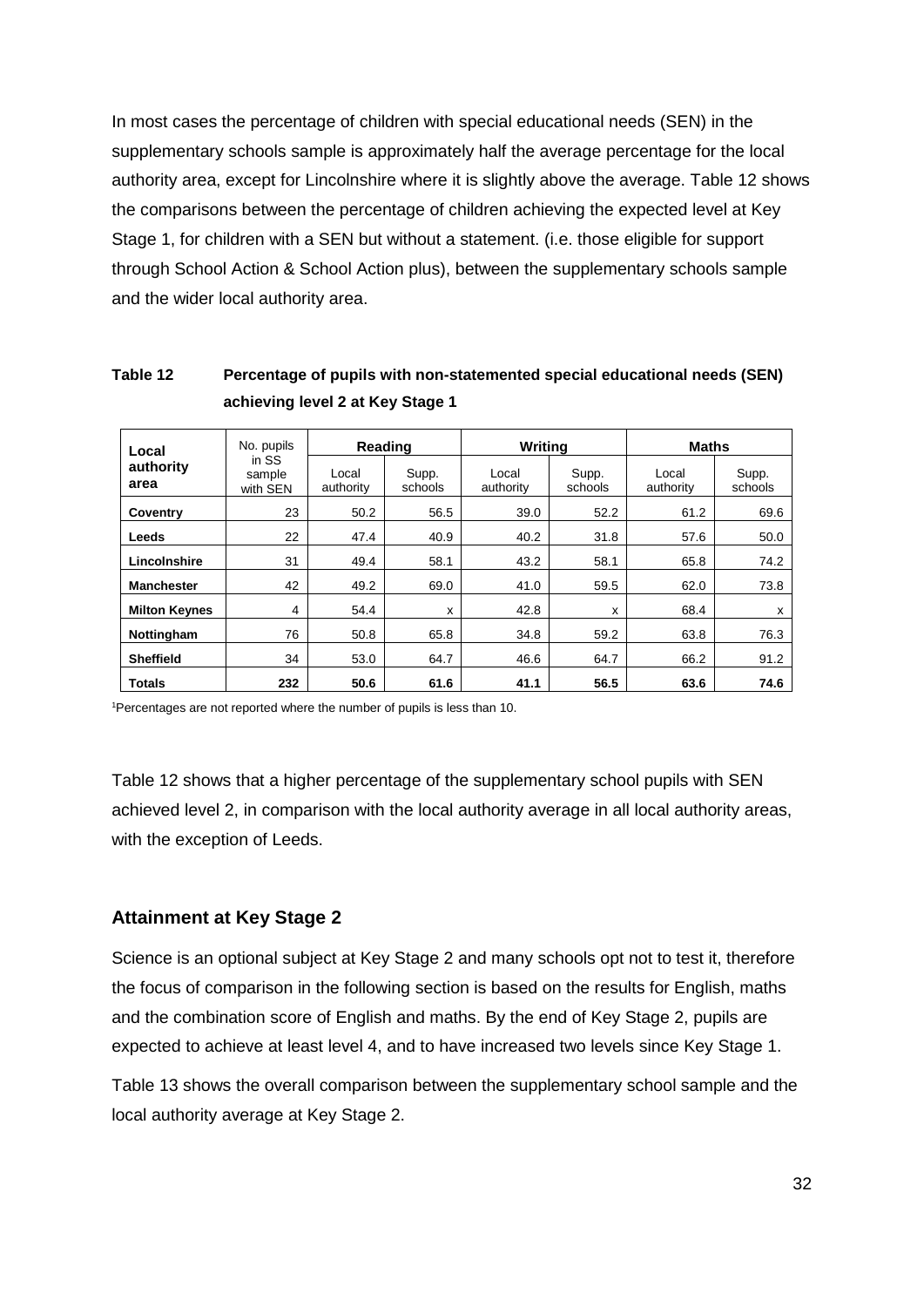| <b>Local authority</b><br>area | No.                       | English            |                  | <b>Maths</b>       |                  | <b>English &amp; Maths</b> |                  |
|--------------------------------|---------------------------|--------------------|------------------|--------------------|------------------|----------------------------|------------------|
|                                | pupils in<br>SS<br>sample | Local<br>authority | Supp.<br>schools | Local<br>authority | Supp.<br>schools | Local<br>authority         | Supp.<br>schools |
| Coventry                       | 149                       | 79.0               | 78.6             | 78.2               | 81.4             | 71.2                       | 73.8             |
| Leeds                          | 99                        | 81.3               | 77.0             | 78.5               | 79.5             | 73.5                       | 72.4             |
| Lincolnshire                   | 59                        | 82.4               | 83.9             | 81.2               | 90.9             | 75.4                       | 83.6             |
| <b>Manchester</b>              | 224                       | 77.4               | 84.0             | 78.2               | 87.3             | 70.8                       | 80.2             |
| <b>Milton Keynes</b>           | 22                        | 82.2               | 70.0             | 80.8               | 75.0             | 74.4                       | 65.0             |
| Nottingham                     | 457                       | 77.0               | 87.4             | 78.8               | 87.0             | 71.5                       | 82.2             |
| <b>Sheffield</b>               | 174                       | 78.0               | 74.5             | 78.0               | 81.3             | 70.6                       | 70.9             |
| <b>Totals</b>                  | 1.184                     | 79.9               | 82.4             | 79.4               | 84.9             | 72.8                       | 78.1             |

#### **Table 13 Number and percentage of pupils achieving level 4 at Key Stage 2**

The table shows that on a simple comparison, not taking into account any pupil characteristics, in the majority of cases a higher percentage of the supplementary school pupils achieve level 4 than the local authority average. This pattern can be seen across 14 of the 21 (67%) comparisons. With the exception of Milton Keynes, all the supplementary school groups outperformed the local authority average in maths, while three of seven groups exceed the local authority average in English. The combined English and maths results shows that in five of the seven local authorities, supplementary school pupils outperformed the local authority average.

Nineteen of the 52 Supplementary schools (37%) provided core curriculum support in English, maths or science (EMS). At Key Stage 2, these nineteen schools were teaching 42% of the supplementary school pupils in the sample that sat these assessments. None of the pupils from Nottingham and only 14 from Milton Keynes attended supplementary schools providing EMS support. The percentage of pupils that achieved level 4 at Key Stage 2, broken down by whether their supplementary school provided EMS support, is provided in Table 14.

Table 14 shows, as for the results at Key Stage 1, a higher percentage of pupils attending supplementary schools that did not provide support with the national curriculum subjects tended to achieve level 4 in English and Maths at Key Stage 2, than pupils attending schools that did provide this support.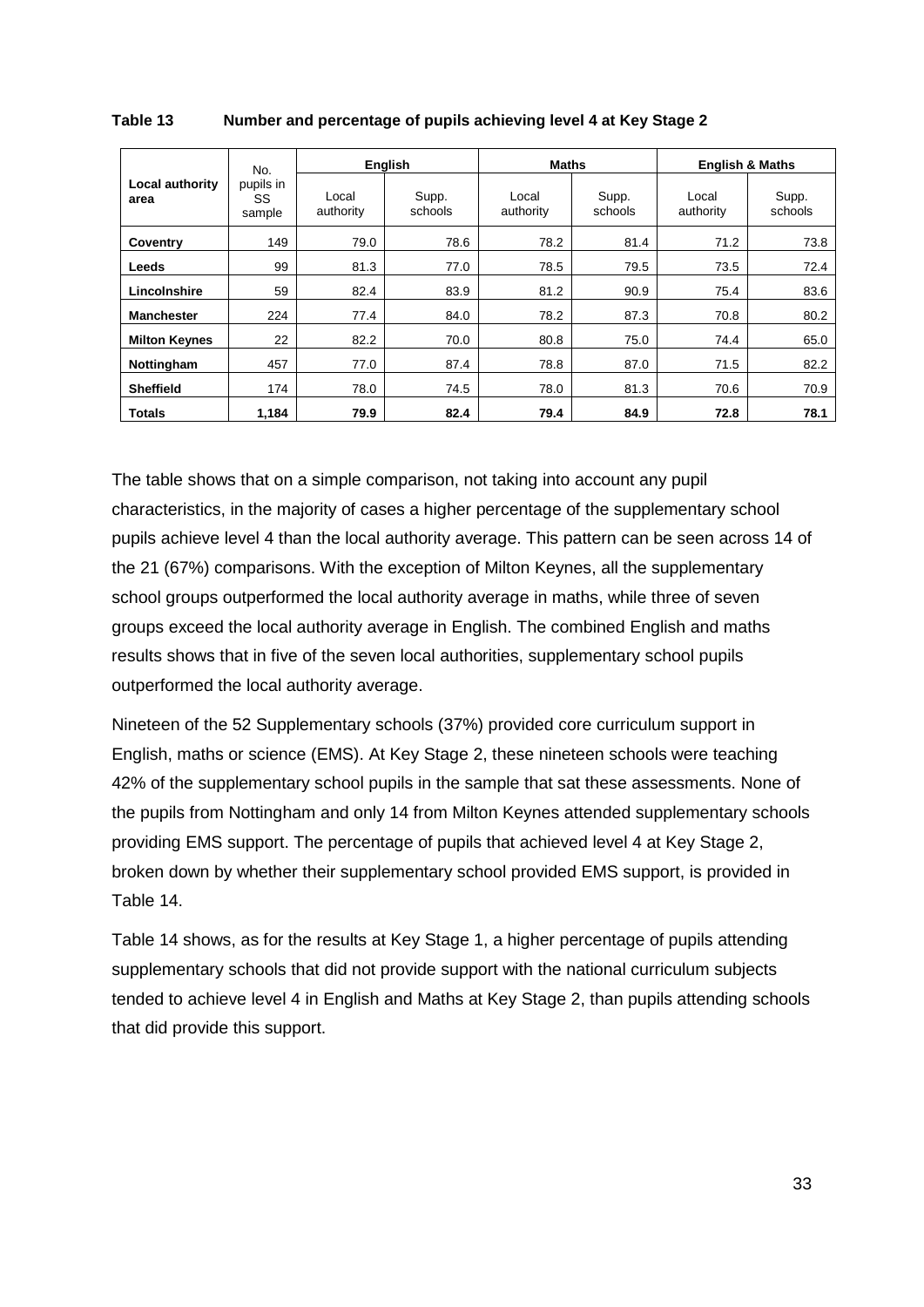**Table 14 Number and percentage**<sup>1</sup> **of pupils achieving level 4 for supplementary schools supporting and not supporting the core curriculum subjects, English & maths**

| Local authority      | No.<br>pupils in | No. pupils               | $%$ of $.$<br>pupils in<br>SS with<br><b>EMS</b> | <b>English</b> | (% achieved level 4) | <b>Maths</b><br>(% achieved level 4) |                                |
|----------------------|------------------|--------------------------|--------------------------------------------------|----------------|----------------------|--------------------------------------|--------------------------------|
| area                 | SS<br>sample     | in SS with<br><b>EMS</b> |                                                  | SS with EMS    | SS no EMS            | SS with<br><b>EMS</b>                | SS <sub>no</sub><br><b>EMS</b> |
| Coventry             | 149              | 109                      | 73.2                                             | 76.2           | 85.0                 | 80.0                                 | 85.0                           |
| Leeds                | 99               | 60                       | 60.6                                             | 64.7           | 94.4                 | 69.2                                 | 94.4                           |
| Lincolnshire         | 59               | 34                       | 57.6                                             | 77.4           | 92.0                 | 90.0                                 | 92.0                           |
| Manchester           | 224              | 195                      | 87.1                                             | 82.1           | 96.4                 | 85.9                                 | 96.6                           |
| <b>Milton Keynes</b> | 22               | 14                       | 63.6                                             | 61.5           | x                    | 69.2                                 | x                              |
| Nottingham           | 457              | 0                        | $\mathbf 0$                                      | X              | 87.4                 | x                                    | 87.0                           |
| Sheffield            | 174              | 89                       | 51.1                                             | 66.7           | 82.7                 | 77.4                                 | 85.4                           |
| <b>Totals</b>        | 1,184            | 501                      | 42.3                                             | 75.2           | 87.6                 | 81.0                                 | 87.7                           |

1 Percentages are not reported where the number of pupils is less than 10.

Table 15 shows the Key Stage 2 results for pupils registered as eligible for free school meals (FSM). Lincolnshire had no pupils registered for FSM in the supplementary school sample at Key Stage 2, while Milton Keynes had just three. Where comparisons are possible, in 10 of the 15 cases, the supplementary school pupils registered as eligible for FSM outperform the local authority average. Pupils at supplementary schools in Leeds do not fare as well as the other areas. However, the sample size for Coventry and Leeds is small, so these results should be considered with caution.

# **Table 15 Percentage of pupils registered as eligible for free school meals achieving level 4 at Key Stage 2**

| Local authority<br>area | No. pupils in                                 | English            |                  |                    | <b>Maths</b>     | <b>English &amp; Maths</b> |                  |
|-------------------------|-----------------------------------------------|--------------------|------------------|--------------------|------------------|----------------------------|------------------|
|                         | SS sample<br>eligible for<br>FSM <sup>1</sup> | Local<br>authority | Supp.<br>schools | Local<br>authority | Supp.<br>schools | Local<br>authority         | Supp.<br>schools |
| Coventry                | 19                                            | 64.8               | 63.2             | 64                 | 63.2             | 55.4                       | 63.2             |
| Leeds                   | 17                                            | 65                 | 52.9             | 62.5               | 38.9             | 54.3                       | 35.3             |
| Lincolnshire            | 0                                             | 63                 | x                | 63                 | x                | 53.6                       | x                |
| <b>Manchester</b>       | 47                                            | 69.2               | 72.3             | 70.6               | 84.8             | 61.2                       | 66.0             |
| <b>Milton Keynes</b>    | 3                                             | 67                 | x                | 63.8               | х                | 55.8                       | х                |
| Nottingham              | 73                                            | 65                 | 76.7             | 67.8               | 78.1             | 57                         | 71.2             |
| <b>Sheffield</b>        | 48                                            | 60.6               | 70.8             | 64.2               | 77.1             | 52.2                       | 64.6             |
| <b>Totals</b>           | 207                                           | 64.9               | 70.5             | 65.1               | 73.9             | 55.6                       | 63.8             |

1 Percentages are not reported where the number of pupils is less than 10.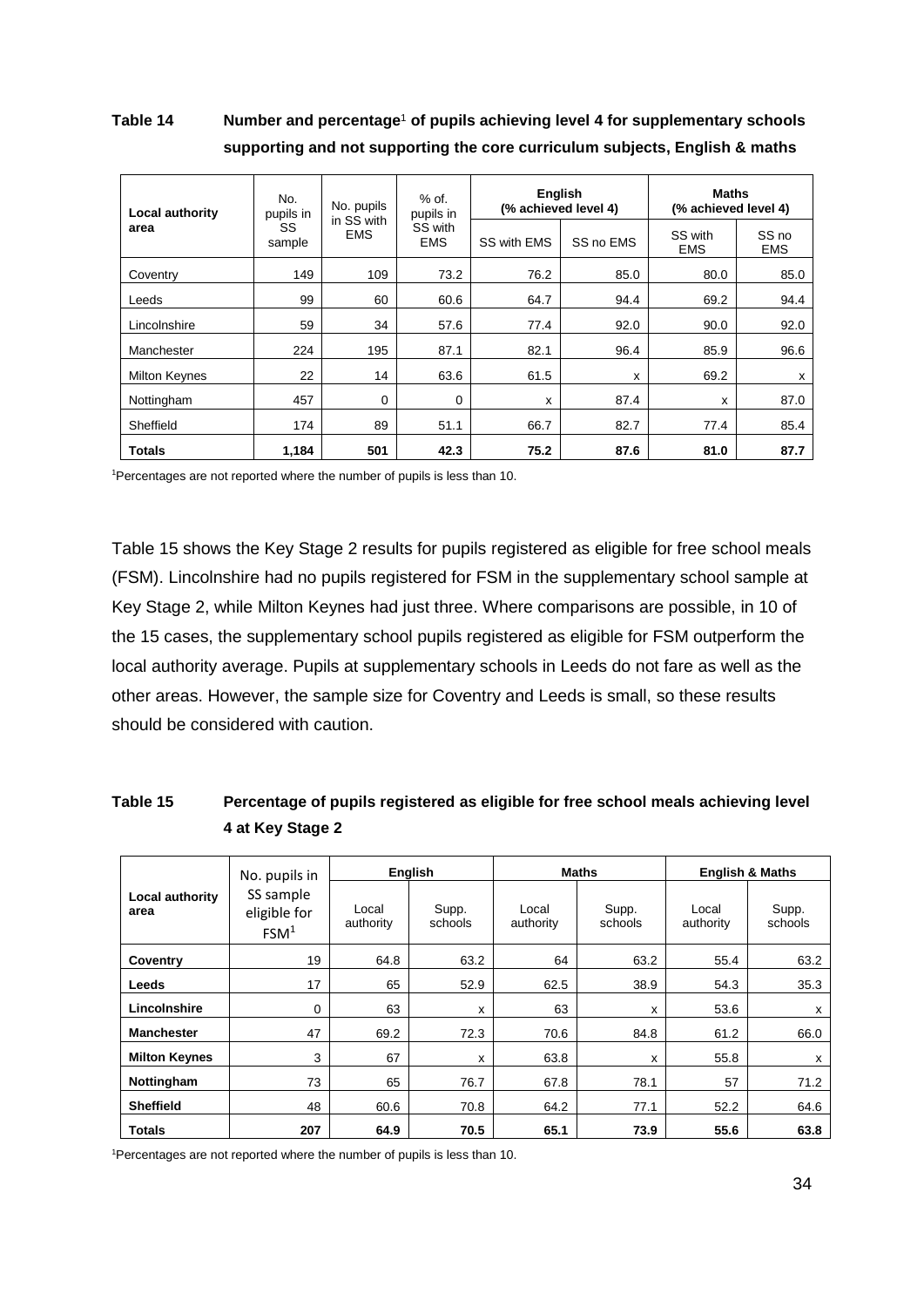# **Progress between Key Stage 1 and Key Stage 2**

The official target on expected progress states that all children should progress at least two levels between Key Stage 1 and Key Stage 2. Within this study, 931 children had detail that allowed their progress to be measured. Table 16 shows the percentage of children who achieved the expected progress within the supplementary school sample and the respective local authority areas.

In English, a higher percentage of the supplementary school sample achieved two levels of progress than the corresponding local authority in six of the seven areas; the exceptional case is Milton Keynes, where the numbers of supplementary school pupils in the sample is fairly low. In maths, the pattern is similar. However, in this instance the exceptional case is Leeds.

|                            | No. pupils in SS sample<br>with results at both Key |                 | <b>English</b> | <b>Maths</b>    |               |  |
|----------------------------|-----------------------------------------------------|-----------------|----------------|-----------------|---------------|--|
| Local authority area       | Stage 1 & Key Stage 2                               | Local authority | Supp. schools  | Local authority | Supp. schools |  |
| Coventry                   | 108                                                 | 84.6            | 88.9           | 82.0            | 89.8          |  |
| Leeds                      | 81                                                  | 86.8            | 88.9           | 83.6            | 82.9          |  |
| Lincolnshire               | 45                                                  | 83.6            | 91.1           | 82.4            | 95.6          |  |
| <b>Manchester</b>          | 169                                                 | 86.6            | 89.3           | 84.6            | 89.4          |  |
| Milton Keynes <sup>1</sup> | 12                                                  | 82.8            | 75.0           | 81.2            | 91.7          |  |
| Nottingham                 | 365                                                 | 83.6            | 89.3           | 81.2            | 88.3          |  |
| <b>Sheffield</b>           | 151                                                 | 83.8            | 90.1           | 81.8            | 86.3          |  |
| <b>Totals</b>              | 931                                                 | 84.5            | 89.3           | 82.4            | 88.4          |  |

<span id="page-34-0"></span>-

# **Table 16 Percentage of pupils achieving two levels of progress between Key Stage 1 and Key Stage 2**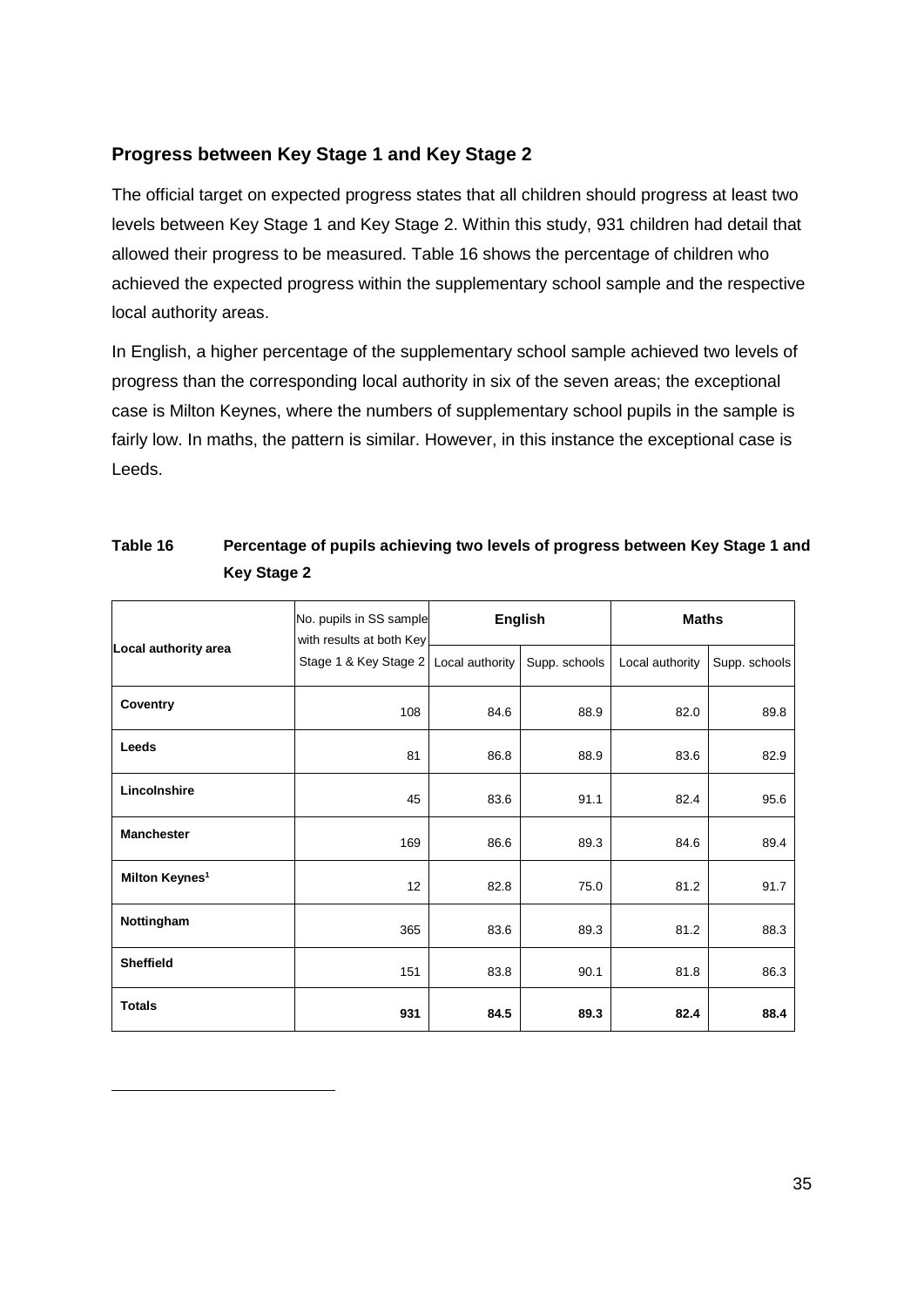1 Percentages for Milton Keynes should be considered with caution as the number of pupils in the sample is small.

The data show that of the 931 supplementary school pupils with results at both Key Stage 1 and 2, the majority either caught up their peers from a lower starting point and achieved the expected level at Key Stage 2, or exceeded level 4 in at least one of the subjects by the end of Key Stage 2.

There were 225 pupils, or 24% of the supplementary school sample, with results for both Key Stage 1 and Key Stage 2, who did not achieve level 2 at Key Stage 1 in English. Of these, 135 (or 60%) made three or four levels of progress to achieve at least the expected level (level 4) by the end of Key Stage 2. In maths, just 109 pupils (12%) did not achieve level 2 at Key Stage 1. Of these, 55 (51.4%) made three or four levels of progress to achieve at least the expected level (level 4) by the end of Key Stage 2.

From the supplementary school pupils with results at both Key Stage 1 and 2, 314 (or approximately one third of them) achieved level 5 or above in English; 385 (41%) achieved level 5 or above in maths; and 227 (24%) achieved level 5 or above in *both* English and maths at Key Stage 2. This can be compared to the figures for England, where the percentage of pupils achieving above the expected level, level 5 or above, in the 2012 Key Stage 2 tests were:

- reading: 48 per cent (up 6 percentage points from 43 per cent in 2011); and
- maths: 39 per cent (up 4 percentage points from 35 per cent in 2011).<sup>[15](#page-35-0)</sup>

These figures show that a substantial proportion of the supplementary school sample were performing well above the expected levels, with their attainment in maths being particularly strong.

# **Attainment at Key Stage 4**

At Key Stage 4, pupils' attainment is assessed on whether they achieve 5 GCSEs (grades A\* – C) including English and maths. Across England in 2011/12, 58.8 per cent of Key Stage 4 pupils in state-funded schools achieved 5 or more GCSEs at grade  $A^* - C$  or equivalent, including English and mathematics GCSEs or iGCSEs.[16](#page-35-1)

16

<span id="page-35-0"></span><sup>15</sup> [https://www.gov.uk/government/uploads/system/uploads/attachment\\_data/file/219151/sfr33-](https://www.gov.uk/government/uploads/system/uploads/attachment_data/file/219151/sfr33-2012v2.pdf) [2012v2.pdf](https://www.gov.uk/government/uploads/system/uploads/attachment_data/file/219151/sfr33-2012v2.pdf) (see p5).

<span id="page-35-1"></span>[https://www.gov.uk/government/uploads/system/uploads/attachment\\_data/file/219341/sfr02\\_202013.p](https://www.gov.uk/government/uploads/system/uploads/attachment_data/file/219341/sfr02_202013.pdf) [df](https://www.gov.uk/government/uploads/system/uploads/attachment_data/file/219341/sfr02_202013.pdf) (DFE, 2013. see p2)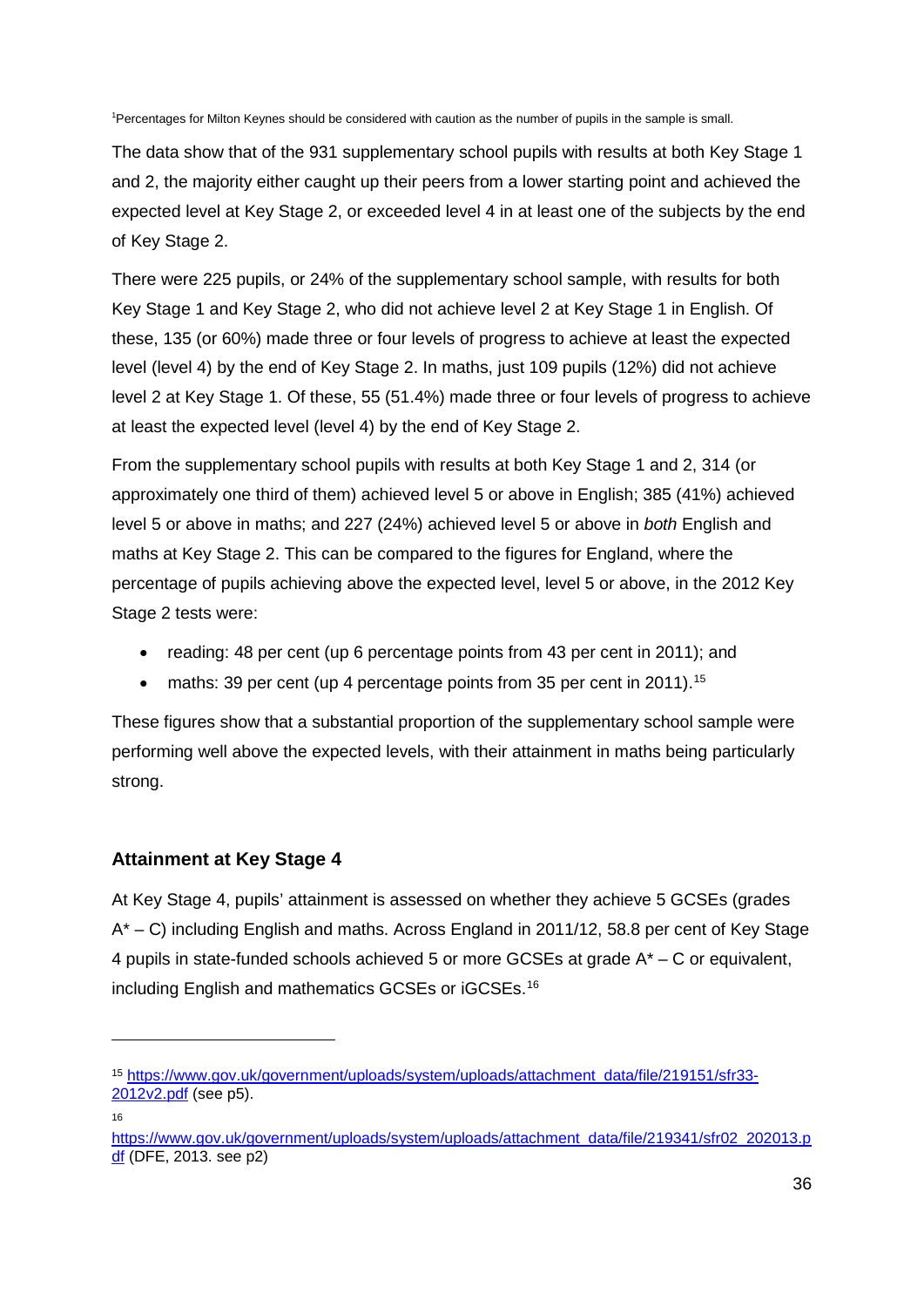Table 17 shows the percentage of pupils within the supplementary school sample that achieved this level and provides a comparison with the local authority average (2007/08 – 2011/12). In the six areas with sufficient pupil numbers, the supplementary schools sample outperform the local authority area results and in most cases by a substantial margin: Manchester (25.9%), Nottingham (20.3%), Sheffield (18.8%) and Leeds (18.1%).

# **Table 17 The number and percentage**<sup>1</sup> **of pupils achieving five or more GCSEs (including English and maths), grades A\* – C at Key Stage 4 (2007/08 - 2011/12)**

| Local authority area | Supplementary<br>School sample with<br><b>Key Stage 4 results</b> | Pupils achieving five or more GCSEs including<br><b>English and maths</b> |                 |      |  |  |  |  |
|----------------------|-------------------------------------------------------------------|---------------------------------------------------------------------------|-----------------|------|--|--|--|--|
|                      |                                                                   | Supplementary school                                                      | Local authority |      |  |  |  |  |
|                      | n                                                                 | n                                                                         | %               | %    |  |  |  |  |
| Coventry             | 55                                                                | 35                                                                        | 63.6            | 50.9 |  |  |  |  |
| Leeds                | 19                                                                | 13                                                                        | 68.4            | 50.3 |  |  |  |  |
| Lincolnshire         | 12                                                                | 9                                                                         | 75.0            | 58.5 |  |  |  |  |
| Manchester           | 45                                                                | 32                                                                        | 71.1            | 45.2 |  |  |  |  |
| Milton Keynes        | 6                                                                 | 4                                                                         | x               | 50.4 |  |  |  |  |
| Nottingham           | 66                                                                | 42                                                                        | 63.6            | 43.3 |  |  |  |  |
| Sheffield            | 18                                                                | 12                                                                        | 66.7            | 47.9 |  |  |  |  |
| Total                | 221                                                               | 147                                                                       | 66.5            | 49.5 |  |  |  |  |

1 Percentages are not reported where the number of pupils is less than 10; the percentage for Lincolnshire should be considered with caution given the small number of pupils in the sample.

In addition to the modern foreign languages offered at Key Stage 4, pupils can opt to take a GCSE in any other language and many pupils take advantage of their competence in a first language, or a language they are familiar with through their own community. This is not a statutory right and not facilitated by all mainstream schools. However, within the areas in this study, this has been a particular focus of work in Nottingham as the local authority officer responsible for supplementary schools facilitated the accreditation of community languages within mainstream schools.

Within the supplementary schools sample, 49% of pupils who sat these 'community language' exams are recorded as having the language as their first language. Table 18 shows the most frequent 'community language' GCSEs taken by pupils in the supplementary school sample and their results.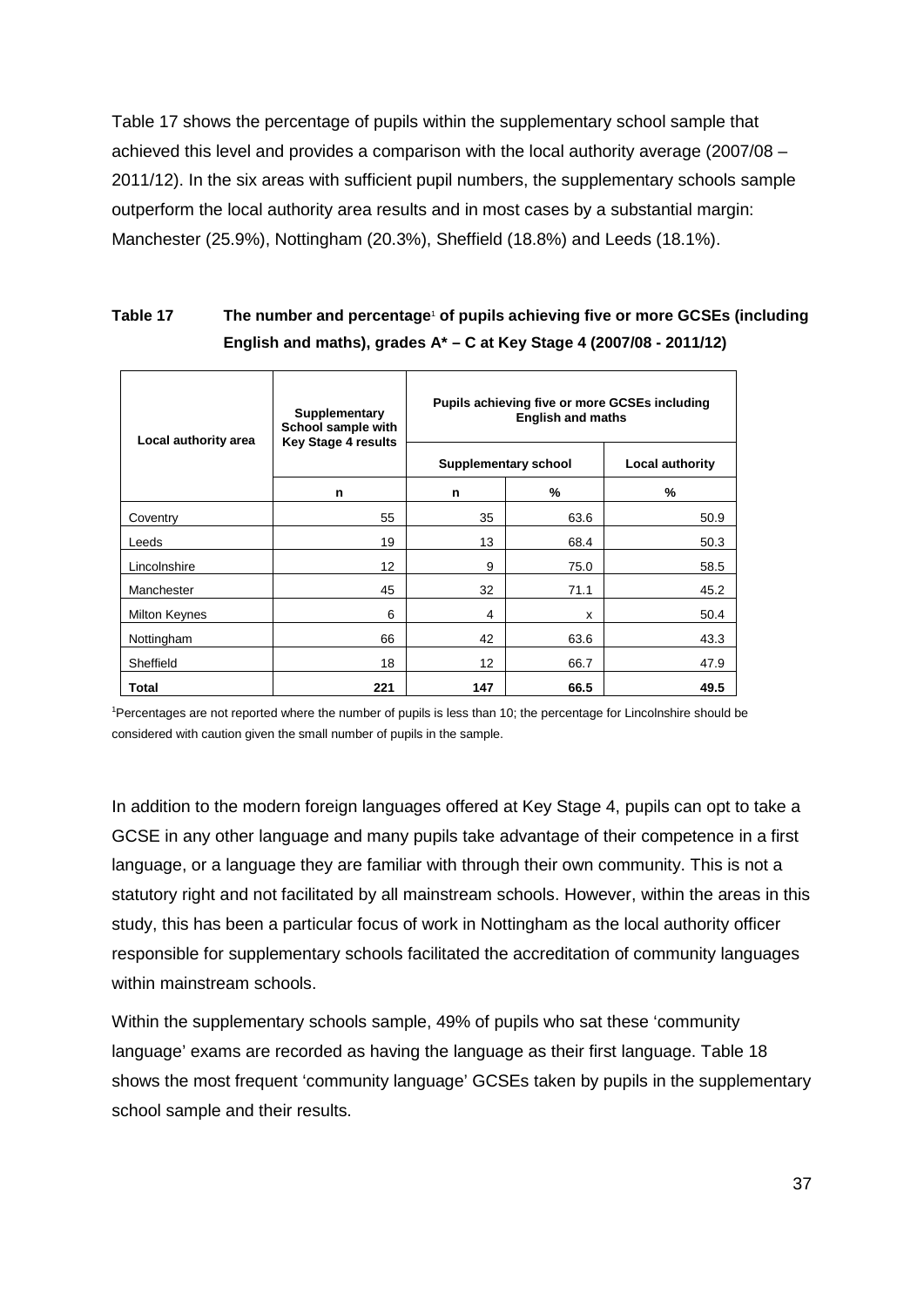## **Table 18 GCSE results for the most frequent 'community languages', within the supplementary schools sample**

|                     |                                      | Stated as                |    |    |    |                |         |                    |
|---------------------|--------------------------------------|--------------------------|----|----|----|----------------|---------|--------------------|
| Language            | Supp.<br><b>School</b><br>pupils (n) | first<br>language<br>(%) | A* | A  | в  | C              | $D - F$ | % pass<br>$(A*-C)$ |
| <b>Chinese</b>      | 35                                   | 65                       | 29 | 3  | 3  |                |         | 100                |
| Arabic              | 27                                   | 62                       | 8  | 9  | 5  | 4              | 4       | 85                 |
| <b>Modern Greek</b> | 27                                   | 9                        | 4  | 11 | 6  | 3              | 3       | 89                 |
| <b>Polish</b>       | 22                                   | 67                       | 11 | 9  |    | $\overline{2}$ |         | 100                |
| <b>Urdu</b>         | 19                                   | 31                       | 4  | 3  | 4  | 5              | 6       | 68                 |
| Punjabi             | 14                                   | 50                       | 1  | 5  | 5  | 2              | 4       | 93                 |
| <b>Totals</b>       | 144                                  | 49                       | 54 | 40 | 23 | 13             | 14      | 90.3               |

For the pupils in the sample undertaking a GCSE in a 'community language', 38% achieved A\*, while just 9.7% did not achieve a pass grade. This level of achievement can be compared to the results for England, where in 2011/12, 86% of those taking a GCSE in 'Other Modern Languages' achieved a pass grade.<sup>[17](#page-37-0)</sup>

<span id="page-37-0"></span><sup>17</sup> 'Other Modern Languages' excludes French, German, Spanish and Italian. This is the closest comparator to 'community languages' for which results are published. See table 8 (DfE, 2013a).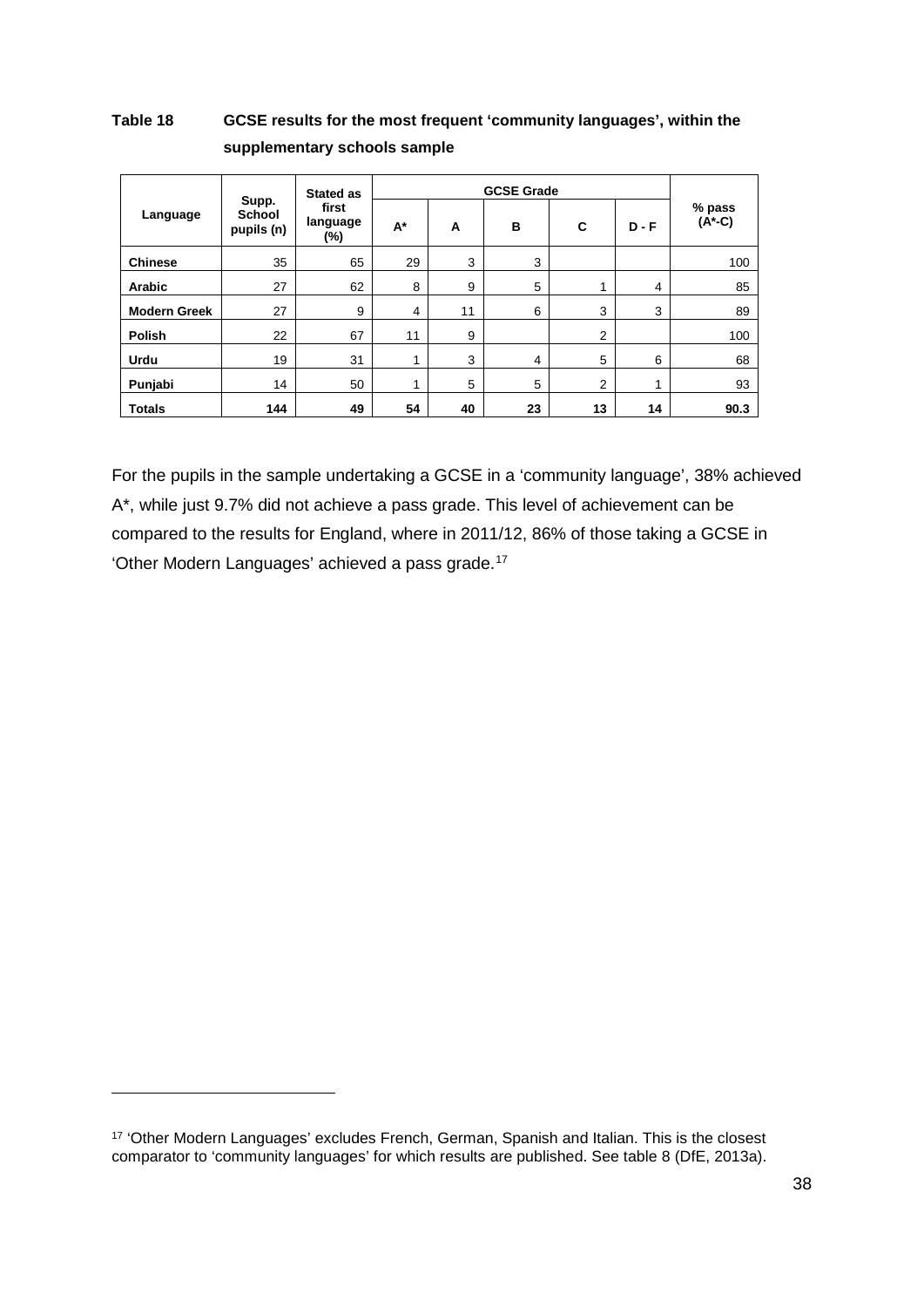# 5.2 Findings by local authority area

### **Coventry**

-

Coventry City Council local authority area currently has a compulsory school age population of 45,500 attending 111 schools (including special schools). Of these, 28,300 are primary school age, and 17,200 secondary school age. Within this school age population, 56.7% describe themselves as White British, and 42.9% describe themselves as minority ethnic, including 8.6% Indian; 7.9% Black African; 5.1% White Other and 5.4% Pakistani. In Coventry, minority ethnic populations represent a much higher proportion of the overall school population than in England as a whole, where 27.5% are minority ethnic. The percentage of the school population in Coventry that are Asian – at 19.5% – is almost double the percentage for England as a whole, while similarly the percentage of children identified as Black at 9.5% is approaching double that for England (5.4%).<sup>[18](#page-38-0)</sup>

Across three of the pupil characteristics considered in this study: registration as eligible for free school meals, English as an additional language and special educational needs, the percentage of pupils in Coventry is higher than the percentage for England. In Coventry's primary schools, 22.6% of children are eligible for free school meals (England 19.2%) and 17.5% are eligible at secondary school (England 15.1%). At primary school, 29.8% of pupils have English as an additional language (EAL), compared with England with 18.1%. At secondary school the EAL percentage is 26.9% (England 13.6%). For the school population as a whole, those with SEN form 21.0% in Coventry (England 17.9%) of whom 18.7% are non-statemented, compared with 15.1% for England.[19](#page-38-1)

In total, 32 supplementary schools appear on the NRCSE directory in Coventry, of which 20 were registered with the NRCSE<sup>[20](#page-38-2)</sup> and 13 have completed at least one level of the Quality Framework. There is no direct support for supplementary schools from the local authority, although many have received support as community organisations. The 20 registered supplementary schools represent a broad range of minority ethnic groups including Chinese,

<span id="page-38-0"></span><sup>&</sup>lt;sup>18</sup> Ethnicity figures for Coventry have been calculated from data published in tables 9a, 9b and 9c (state-funded primary, secondary and special schools) and relate to January 2014, see DfE, 2014. <sup>19</sup> These statistics are based on the most recent data available, from January 2014 (see Coventry City Council, 2014; DfE, 2014a and Table 17, DfE 2014b).

<span id="page-38-2"></span><span id="page-38-1"></span><sup>&</sup>lt;sup>20</sup> Details of the registered supplementary schools were provided by the NRCSE from an internal list at the time of the study, as this was more up to date than the information available in the online directory. The total number of supplementary schools in Coventry was taken from the NRCSE's online directory.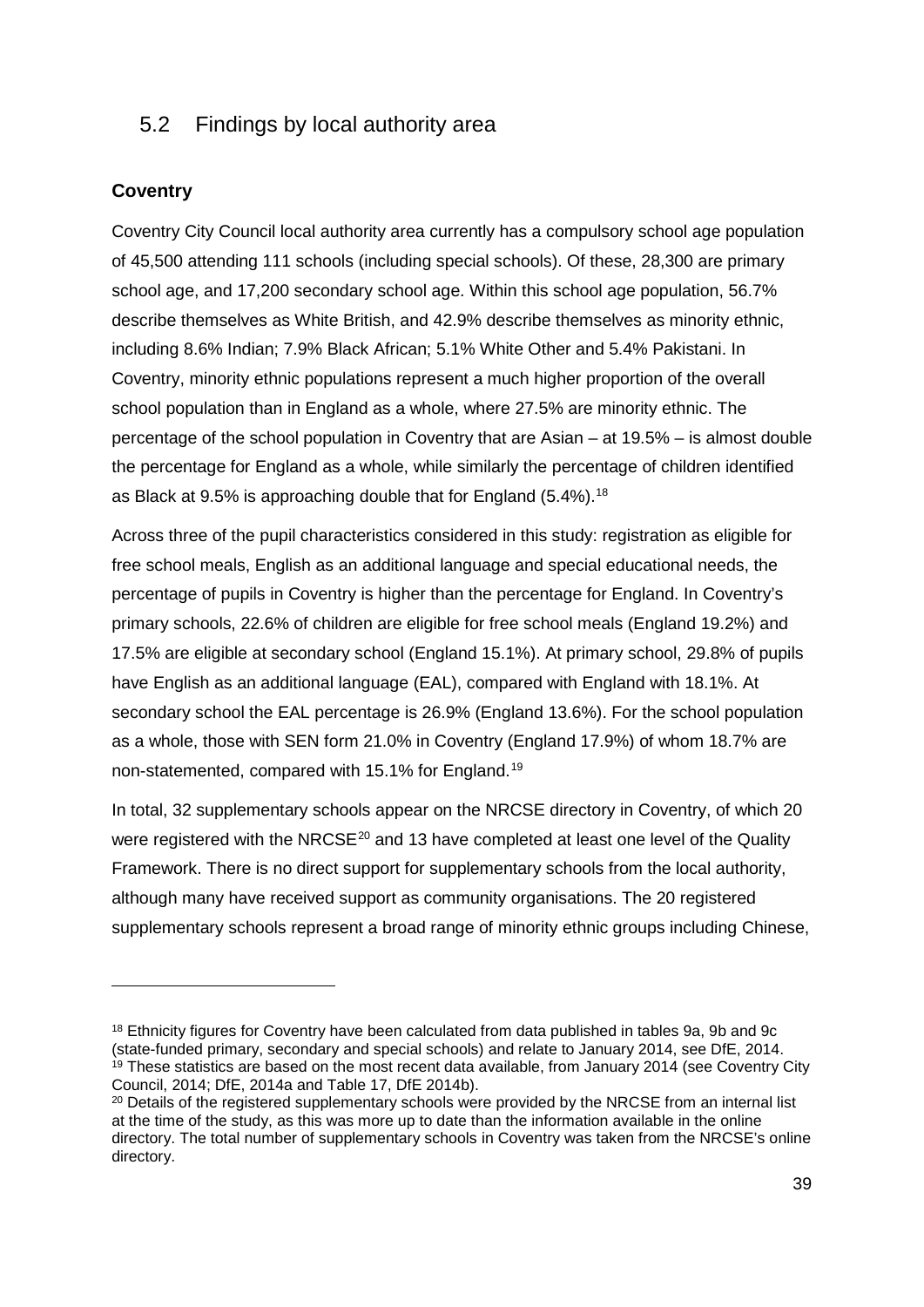Asian, African, Caribbean, Middle Eastern and Central & Eastern Europeans. About 900 pupils attend these schools at any one time. The five supplementary schools that took part in this study represent 25% of the schools registered with the NRCSE and account for 36% of the pupils. The remaining supplementary schools in Coventry, not registered with the NRCSE, support similar minority ethnic groups, with some schools teaching support to the national curriculum, and some teaching culture and religion.

There are 378 pupils in Coventry's supplementary school sample. Analysis shows that these children attended 93 separate mainstream schools in the Coventry local authority area. Figure 2 shows the mainstream schools with 10 or more pupils from within the supplementary school sample and their corresponding supplementary schools. In some cases there is a one-to-one relationship between mainstream and supplementary schools, such as Cardinal Newman and Sree Bharathalaya, while other mainstream schools have pupils from a mix of supplementary schools e.g. Coundon Court.

### **Figure 2 Mainstream schools in Coventry attended by 10 or more pupils within the supplementary school sample and the corresponding supplementary schools**



Table 19 shows the attainment levels relating to individual supplementary schools at each key stage, as well as progress between Key Stage 1 and Key Stage 2.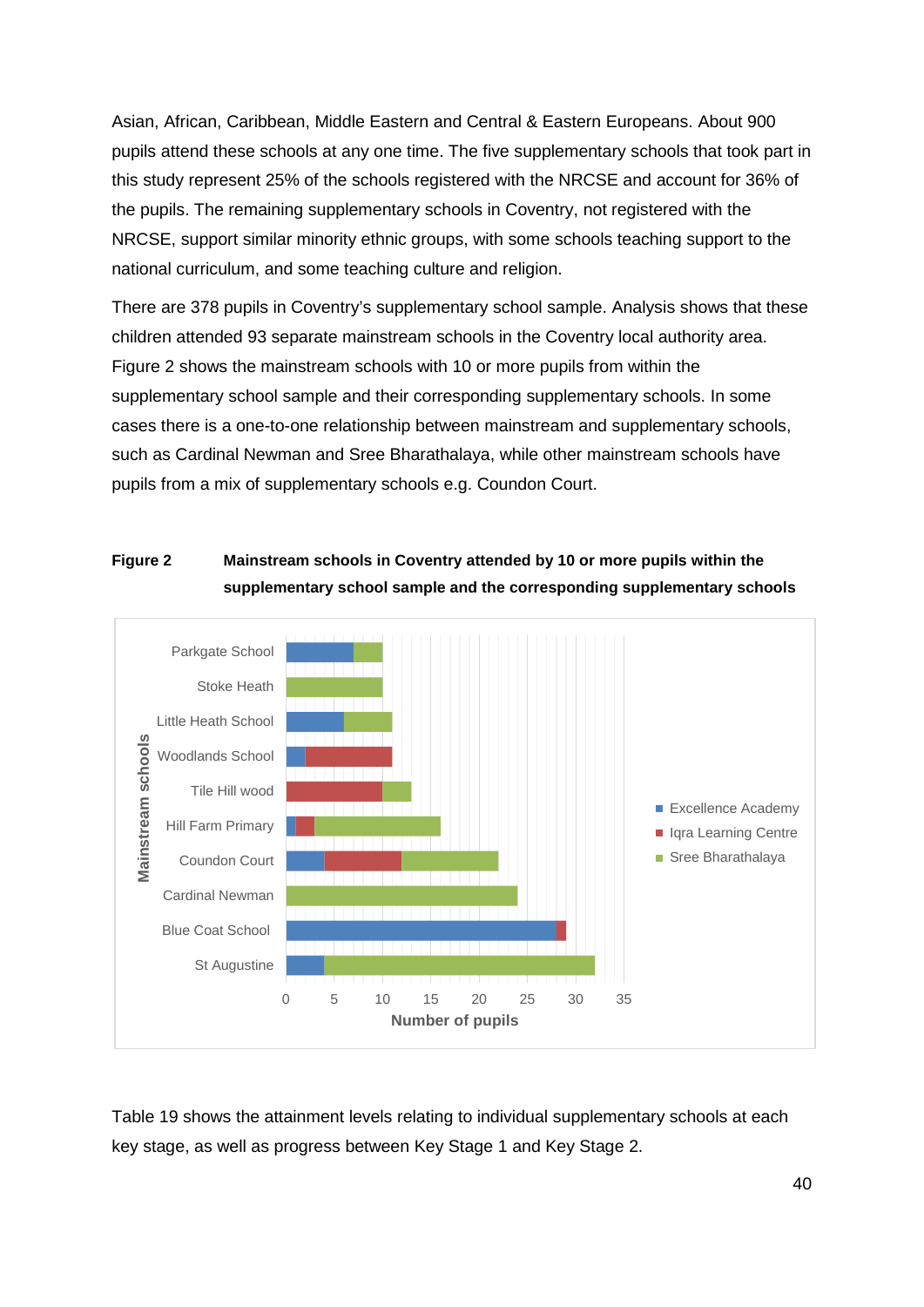# **Table 19 Percentage of pupils achieving the expected attainment level at each key stage assessment for each of the supplementary schools in Coventry**

|                                          | <b>Curriculum</b><br>Support<br>(English,<br>Maths.<br>Science) |                     |         | <b>Key Stage 1</b> |              |                | <b>Key Stage 2</b>  |         |              |  |
|------------------------------------------|-----------------------------------------------------------------|---------------------|---------|--------------------|--------------|----------------|---------------------|---------|--------------|--|
| <b>Coventry supplementary</b><br>schools |                                                                 | Number of<br>pupils | Reading | Writing            | <b>Maths</b> | <b>Science</b> | Number of<br>pupils | English | <b>Maths</b> |  |
| <b>Excellence Academy</b>                | <b>EMS</b>                                                      | 44                  | 75.0    | 72.7               | 84.1         | 79.5           | 32                  | 74.2    | 67.7         |  |
| Greek School                             |                                                                 | 28                  | 92.9    | 85.7               | 100          | 96.4           | 21                  | 76.2    | 76.2         |  |
| Igra Learning Centre                     | <b>EM</b>                                                       | 29                  | 86.2    | 86.2               | 89.7         | 82.8           | 20                  | 89.5    | 89.5         |  |
| Nanaksar Gurdwara                        |                                                                 | 9                   | 100     | 88.9               | 100          | 100            | 19                  | 94.7    | 94.7         |  |
| Sree Bharathalaya                        | <b>EMS</b>                                                      | 66                  | 86.4    | 74.2               | 97.9         | 86.4           | 57                  | 72.7    | 83.6         |  |
| Coventry supplementary schools           |                                                                 | 176                 | 85.2    | 78.4               | 89.8         | 86.4           | 149                 | 78.6    | 81.4         |  |
| Local authority (2007/08 - 2011/12)      |                                                                 |                     | 82.0    | 77.2               | 86.4         | 85.2           |                     | 79.0    | 78.2         |  |

|                                      |                                                           |                     | Progress Key Stage 1-2       |                            | <b>Key Stage 4</b>  |                                     |  |
|--------------------------------------|-----------------------------------------------------------|---------------------|------------------------------|----------------------------|---------------------|-------------------------------------|--|
| Coventry<br>supplementary<br>schools | <b>Curriculum</b><br>Support (English,<br>maths, science) | Number of<br>pupils | 2 levels progress<br>English | 2 levels progress<br>maths | Number of<br>pupils | 5+ GCSEs inc.<br>English &<br>maths |  |
| Excellence Academy                   | <b>EMS</b>                                                | 26                  | 76.9                         | 76.9                       | 17                  | 64.7                                |  |
| Greek School                         |                                                           | 16                  | 75.0                         | 81.3                       | 16                  | 81.3                                |  |
| Igra Learning Centre                 | <b>EM</b>                                                 | 19                  | 94.7                         | 94.7                       | 5                   | 80.0                                |  |
| Nanaksar Gurdwara                    |                                                           | 17                  | 94.1                         | 94.1                       | 2                   | 100                                 |  |
| Sree Bharathalaya                    | <b>EMS</b>                                                | 30                  | 100                          | 100                        | 15                  | 33.3                                |  |
| Coventry supplementary schools       |                                                           | 108                 | 88.9                         | 88.4                       | 55                  | 63.6                                |  |
| Local authority (2007/08 - 2011/12)  |                                                           |                     | 84.6                         | 82.0                       |                     | 50.9                                |  |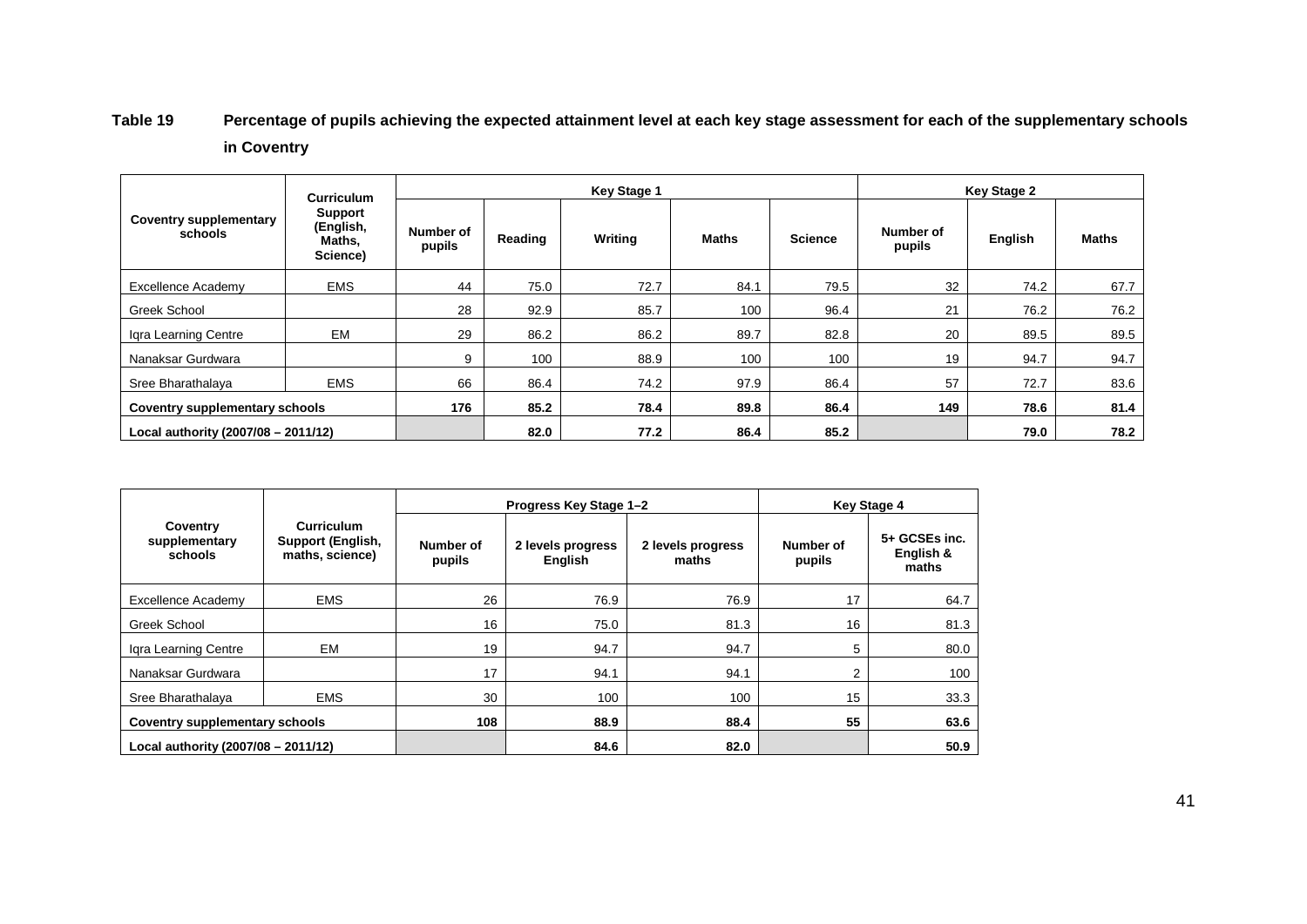Overall, Table 19 shows that the supplementary school pupils in Coventry outperform the local authority, except in Key Stage 2 English where the percentage of pupils achieving the expected level is a fraction below the local authority. Progress for the supplementary school pupils between Key Stage 1 and Key Stage 2 overall in English outperforms the local authority. The figures show that the Excellence Academy pupils' results are not as strong as the other supplementary schools, with attainment levels below the local authority at every comparison point, with the exception of Key Stage 4. However, within our sample more than half the children from the Excellence Academy are eligible for FSM (see Table 20).

Table 20 shows that when comparing the results of children eligible for free school meals at Key Stage 1, the two supplementary schools with ten or more pupils, the Excellence Academy and Sree Bharathalaya, mostly outperform the local authority results for children eligible for FSM, except in science where Excellence Academy lags very slightly.

# **Table 20 Percentage of pupils eligible for free school meals achieving level 2 at Key Stage 1 for each of the supplementary schools in Coventry1**

|                                | <b>Key Stage 1</b>                |                                      |         |         |              |                |  |  |  |
|--------------------------------|-----------------------------------|--------------------------------------|---------|---------|--------------|----------------|--|--|--|
| Coventry supplementary schools | pupils<br>eligible for<br>FSM (n) | pupils<br>eligible<br>for FSM<br>(%) | Reading | Writing | <b>Maths</b> | <b>Science</b> |  |  |  |
| Excellence Academy             | 23                                | 52.3                                 | 72.4    | 70.0    | 79.3         | 75.9           |  |  |  |
| Sree Bharathalaya              | 12                                | 18.1                                 | 100     | 92.3    | 92.3         | 100            |  |  |  |
| Coventry supplementary schools | 39                                | 22.2                                 | 79.5    | 74.4    | 84.6         | 82.1           |  |  |  |
| Local authority area           |                                   |                                      | 70.6    | 63.8    | 78.4         | 76.8           |  |  |  |

Results are only reported for Key Stage 1 as the sample size is very small at Key stages 2 and 4. Only the supplementary schools with more than 10 pupils eligible for FSM with Key Stage 1 results are included individually. The Greek School, Nanaksar Gurdwara and Iqra Learning Centre each had less than 10 pupils, their results are included in the Coventry supplementary schools figures.

Figure 3 shows the ethnic make-up of the supplementary school sample from Coventry. Half the group are Asian, and there is no representation from Chinese pupils.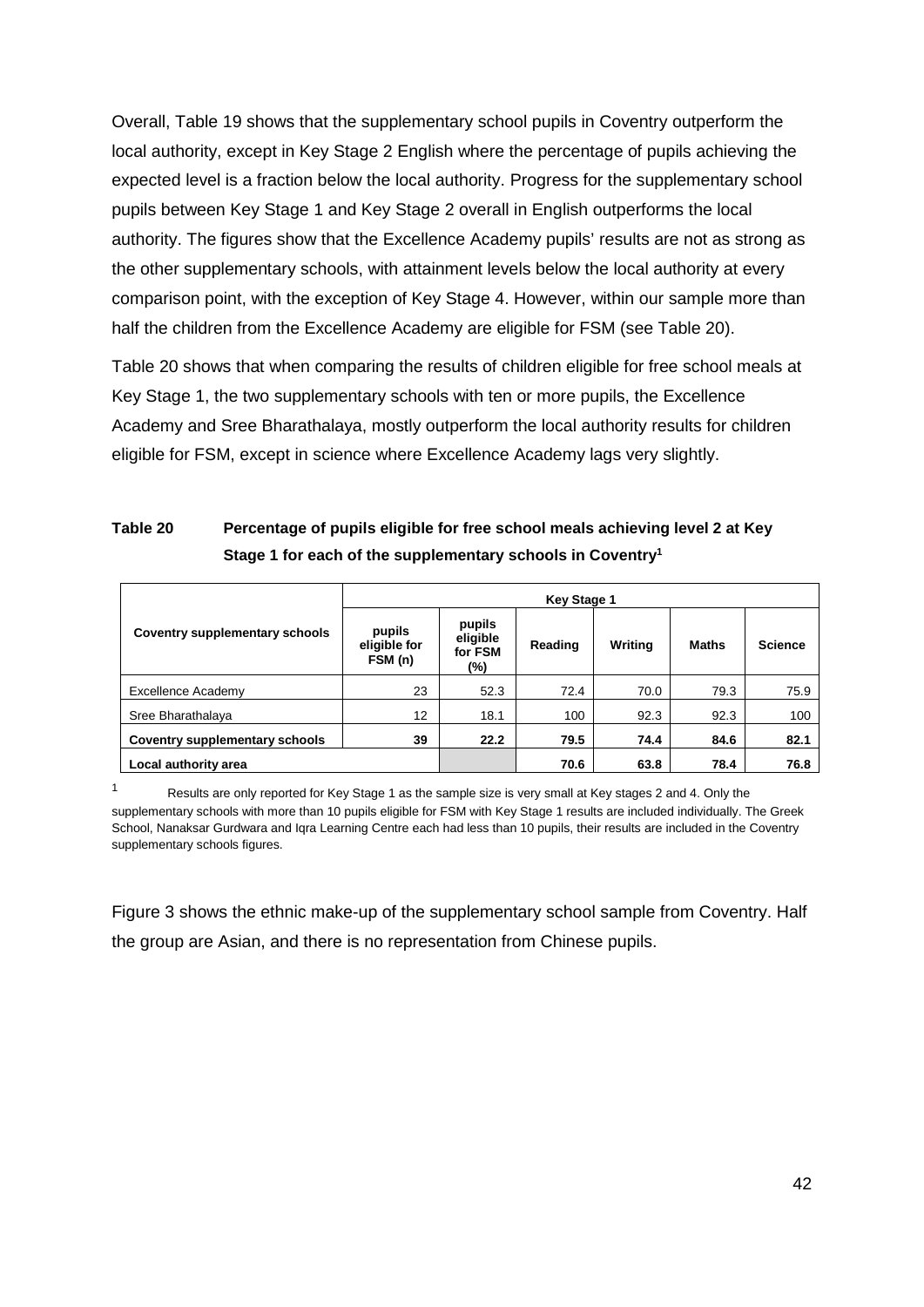

**Figure 3 Pupil ethnicities from the Coventry supplementary school sample**

Table 21 shows that there are large differences in the attainment of the different ethnic groups within the local authority area. Looking at all pupils in the area at Key Stages 1 and 2, a higher percentage of pupils with Indian ethnicity attain the expected level than the local authority average (for all ethnicities). A lower percentage of pupils with Pakistani or Black Caribbean ethnicity attain the expected level. For pupils with Tamil ethnicity the percentage is higher in maths and Key Stage 1 reading, but lower in other subjects.

| Table 21 | Percentage of pupils in Coventry achieving the expected attainment level at |
|----------|-----------------------------------------------------------------------------|
|          | Key Stage 1 and 2, for the most common ethnic groups                        |

|                      |                                              |                               | Key stage 1 |         | Key stage 2  |                |                                      |         |              |  |
|----------------------|----------------------------------------------|-------------------------------|-------------|---------|--------------|----------------|--------------------------------------|---------|--------------|--|
| <b>Ethnic groups</b> |                                              | <b>Number</b><br>οf<br>pupils | Reading     | Writing | <b>Maths</b> | <b>Science</b> | <b>Number</b><br><b>of</b><br>pupils | English | <b>Maths</b> |  |
|                      | SS sample                                    | 17                            | 88.2        | 82.4    | 91.2         | 94.1           | 23                                   | 90.5    | 85.7         |  |
| Indian               | Local authority                              |                               | 90.2        | 86.0    | 91.0         | 89.7           |                                      | 85.5    | 83.3         |  |
|                      | SS sample                                    | 19                            | 78.9        | 83.9    | 90.3         | x              | 14                                   | 85.7    | 92.9         |  |
| Pakistani            | Local authority                              |                               | 80.2        | 75.0    | 84.7         | 81.5           |                                      | 74.8    | 72.5         |  |
| <b>Black</b>         | SS sample                                    | 12                            | 75.0        | 75.0    | 83.3         | 83.3           | 16                                   | 81.3    | 75.0         |  |
| Caribbean            | Local authority                              |                               | 77.0        | 74.3    | 79.8         | 85.3           |                                      | 76.0    | 64.4         |  |
|                      | SS sample                                    | 51                            | 88.2        | 74.5    | 74.5         | 86.3           | 41                                   | 75.0    | 87.5         |  |
| <b>Tamil</b>         | Local authority                              |                               | 84.3        | 77.1    | 89.3         | 84.8           |                                      | 75.7    | 86.5         |  |
|                      | Local authority area total (all ethnicities) |                               | 82.0        | 77.2    | 86.4         | 85.2           | 78.2<br>79.0                         |         |              |  |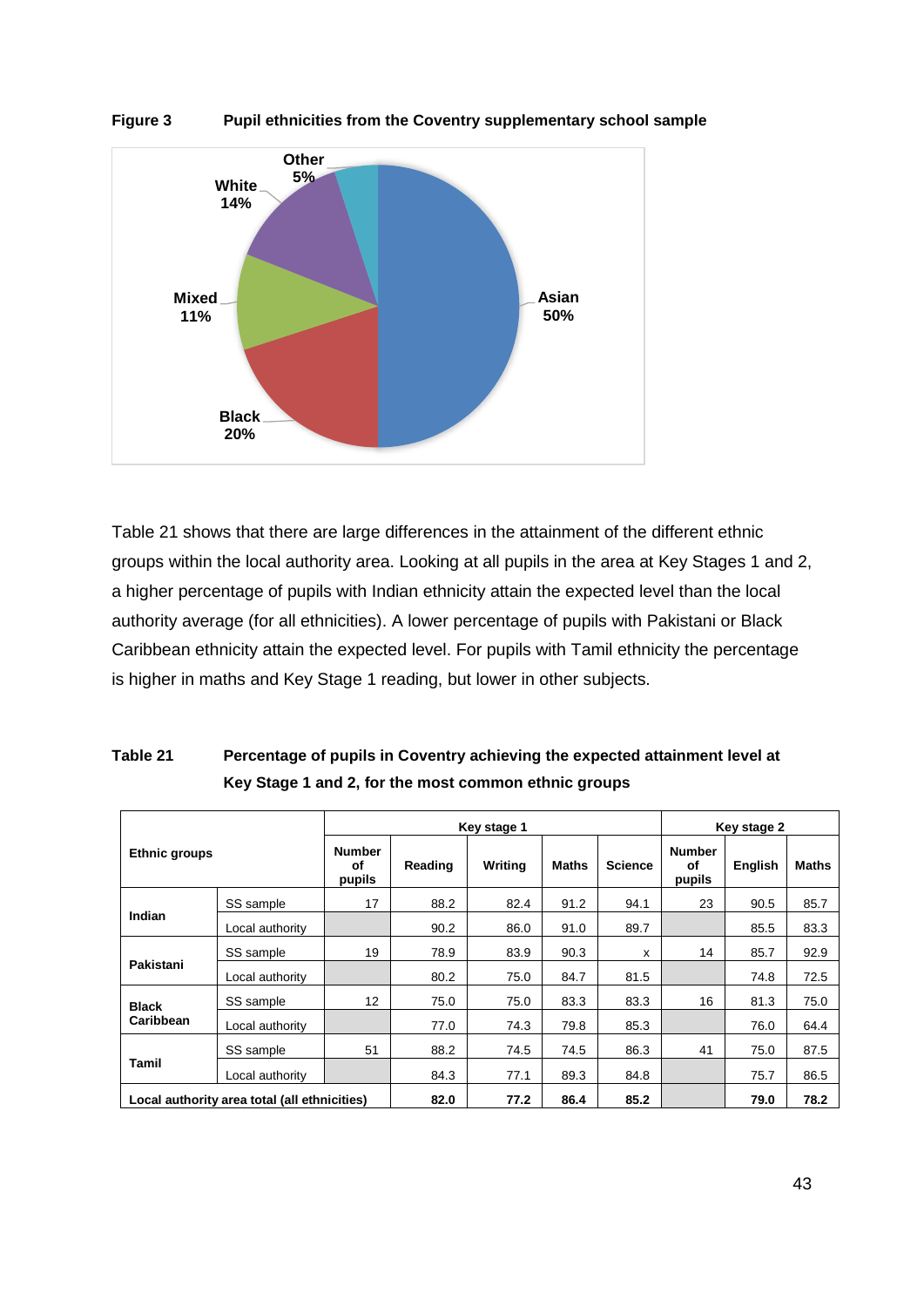The difference in attainment for the supplementary school sample groups in comparison to their ethnic peer group is most obvious at Key Stage 2. At Key Stage 1, the supplementary school sample outperforms their peer group in eight instances. In contrast, at Key Stage 2 with the exception of the Tamil sample's English attainment, – a higher percentage of the supplementary school sample achieve the expected level than their peer group in all cases. This indicates that many supplementary school pupils caught up with their ethnic peer group during Key Stage 2. Attainment among these groups varies greatly, with the Pakistani supplementary school pupils' Key Stage 2 maths results showing that 20.4% more achieved the expected level than their ethnic peer group, while the Tamil pupils' Key Stage 1 maths sample group lags behind their wider ethnic peer group by nearly 15%.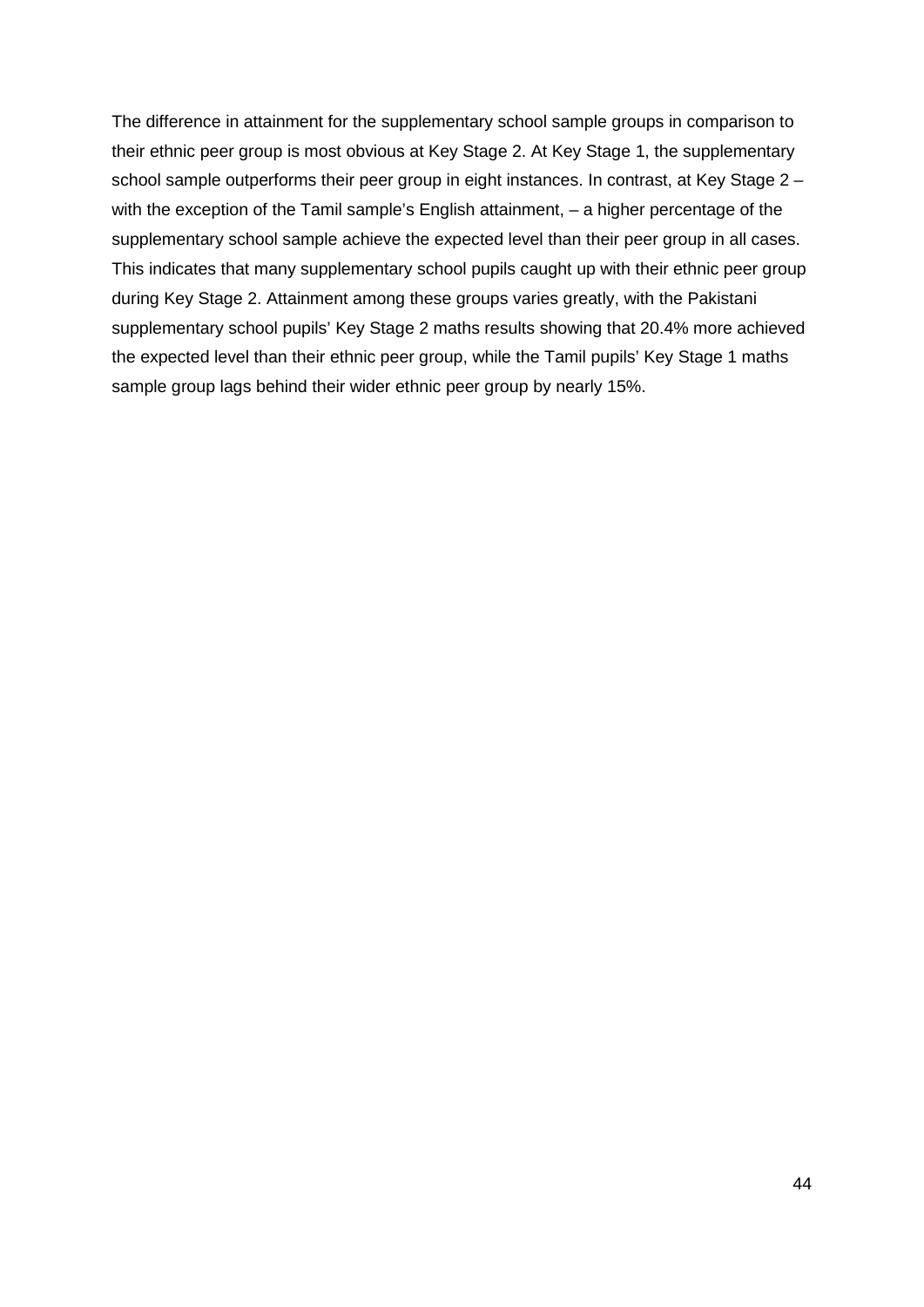### **Leeds**

Leeds City Council local authority area currently has a compulsory school age population of approximately 118,000 attending 282 schools (including special schools, PRU's and independent schools). Of these, 67,881 are primary school age, and 44,420 are secondary school age. Within this school age population, 71% describe themselves as White British, and 28.1% describe themselves as minority ethnic, including 6.4% Pakistani; 5.6% Black; 5.1% Mixed; and 3.2% White Other. In Leeds, the minority ethnic populations at 28.1% represent a fractionally higher percentage of the overall school population than for England as a whole, where 27.5% are minority ethnic. Notable variations include the Asian school population at 11.5%, and specifically the Pakistani community at 6.4%, forming a larger part of the school population than for England as a whole (10% Asian and 4% Pakistani).<sup>[21](#page-44-0)</sup>

Overall, 20.2% of school pupils in Leeds are registered as eligible for free school meals (FSM); this is slightly above the national average. In Leeds' primary schools, 21.1% of pupils are eligible for FSM (England 19.2%) and 18.8% are eligible at secondary school (England 15.1%).

The percentage of primary and secondary school pupils in Leeds that have English as an additional language is broadly similar to the percentage for England as a whole. At primary school, 18.1% of the children have English as an additional language, the same as the rest of England. At secondary school, the EAL rate is 13.0%, fractionally lower than England at 13.6%.

The percentage of pupils in Leeds with special educational needs at primary school is 16.7% (England 17.9%), of whom 15.0% are without statements compared to 15.1% for England. $^{22}$  $^{22}$  $^{22}$ 

There are 45 supplementary schools supported by the local authority in Leeds. This support has been provided by a part-time supplementary school mentor directly employed by Leeds Children Services and includes facilitating access to mainstream schools and community premises. Support has been reduced since 2012, but the mentor was still in place at the time data were collected for this study.

The NRCSE had registered 39 supplementary schools in Leeds at the time of the study, 25 of which had completed at least one level of the Quality Framework. They represent a broad range of minority ethnic groups including Pakistani, Arabic, Chinese, Asian, African,

<span id="page-44-0"></span><sup>&</sup>lt;sup>21</sup> Ethnicity figures for Leeds have been calculated from data published in tables 9a, 9b and 9c (statefunded primary, secondary and special schools) and relate to January 2014, see DfE, 2014.

<span id="page-44-1"></span><sup>22</sup> See table 17, DfE 2014b.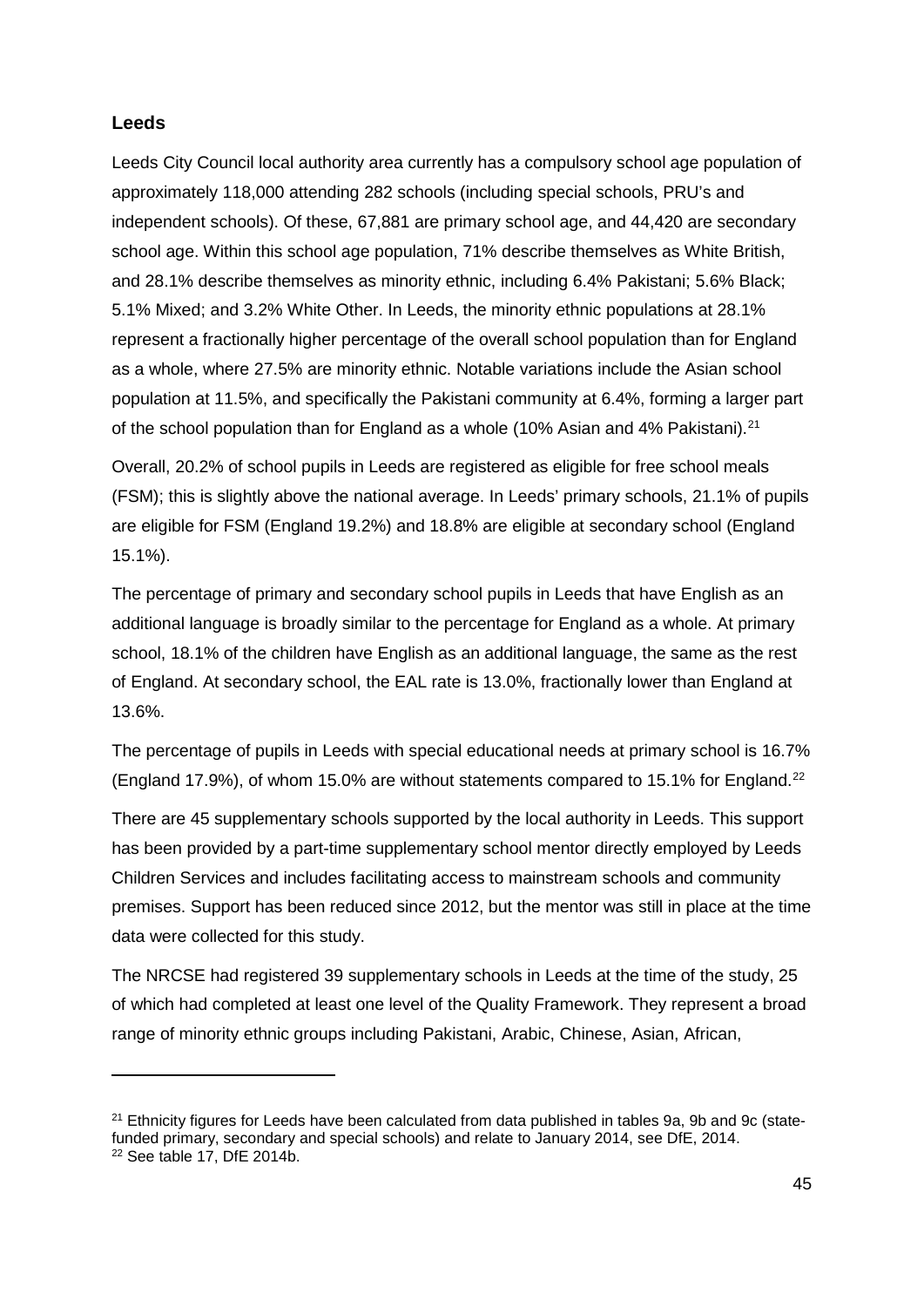Caribbean, Middle Eastern and Central and Eastern Europeans. About 2,100 pupils attend these schools at any one time. The six supplementary schools that took part in this study represent just 15% of the schools registered with the NRCSE and 19% of the pupils. Three of these six participating schools provide support to the national curriculum, as do 23 (59%) of the 39 registered with the NRCSE. A further 18 supplementary schools are not registered with the NRCSE in Leeds, but appear on the NRCSE Directory of Supplementary Schools.<sup>[23](#page-45-0)</sup>

The supplementary school sample in Leeds includes 279 children and young people. Analysis shows that the pupils attend 141 separate mainstream schools in the Leeds area. Figure 4 shows the top mainstream schools attended by 8 or more pupils from within the supplementary school sample and the corresponding supplementary schools. Many of the mainstream schools have a number of pupils from a particular supplementary school.

### **Figure 4 Mainstream schools in Leeds attended by eight or more pupils within the supplementary school sample and the corresponding supplementary schools**



Table 22 shows the attainment levels of each supplementary school at each key stage, as well as progress between Key Stage 1 and Key Stage 2.

<span id="page-45-0"></span><sup>&</sup>lt;sup>23</sup> Details of the registered supplementary schools were provided by the NRCSE from an internal list, as this was more up to date than the information available in the online directory. The total number of supplementary schools is taken from the NRCSE's online directory.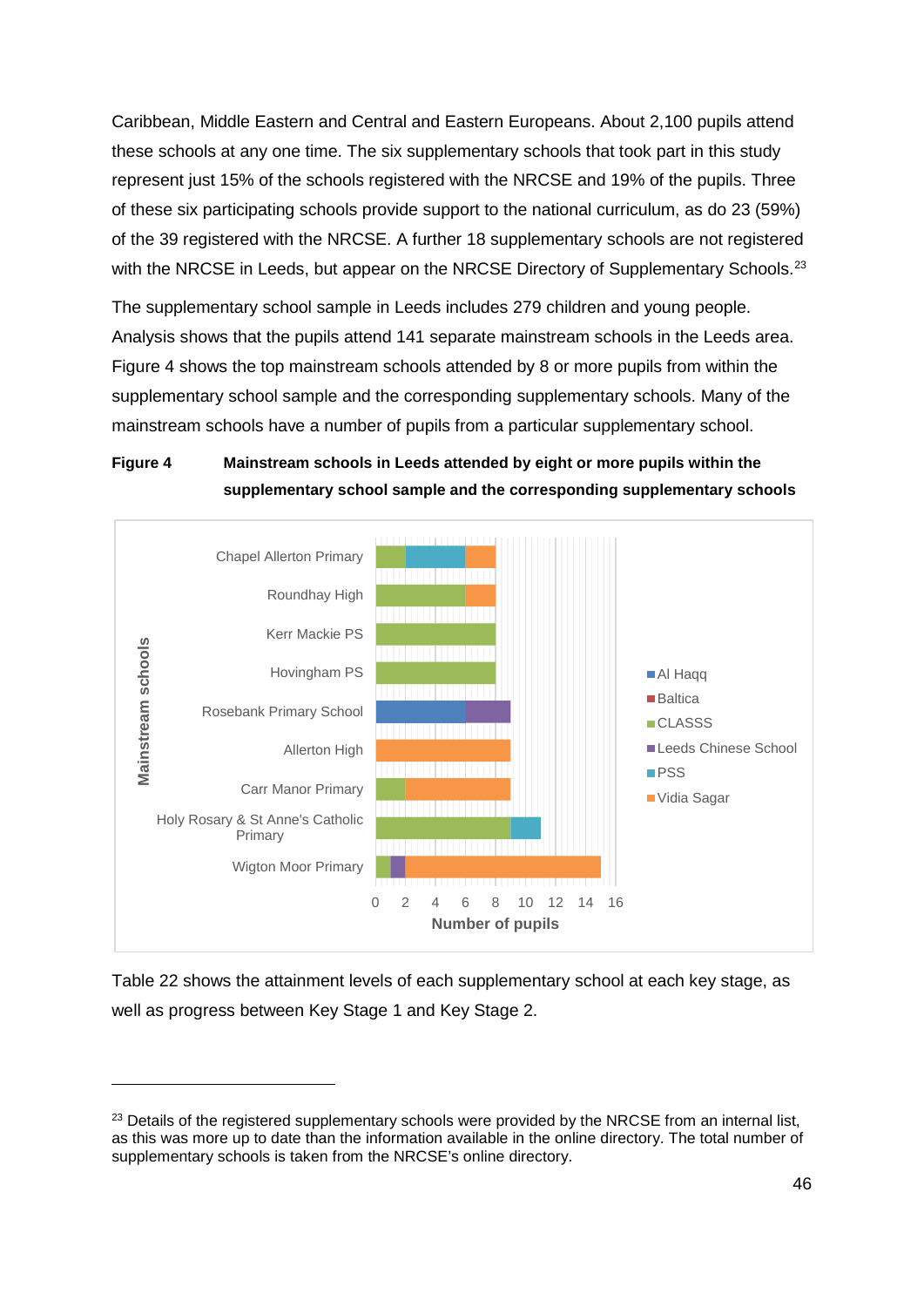# **Table 22 Percentage of pupils achieving the expected attainment level at each key stage assessment for each of the supplementary schools in Leeds1**

|                                       | <b>Curriculum</b>                                 | <b>Key Stage 1</b> |         |         |       |                |    | <b>Key Stage 2</b> |              |    | Progress Key stage $1 - 2$      |                               |  |
|---------------------------------------|---------------------------------------------------|--------------------|---------|---------|-------|----------------|----|--------------------|--------------|----|---------------------------------|-------------------------------|--|
| Leeds<br>supplementary<br>schools     | <b>Support</b><br>(English,<br>maths,<br>science) | n                  | Reading | Writing | Maths | <b>Science</b> | n  | English            | <b>Maths</b> | n  | 2 levels<br>progress<br>English | 2 levels<br>progress<br>maths |  |
| Al Haqq                               | <b>EMS</b>                                        | 5                  | X       | X       | x     | x              | 27 | 57.9               | 50.0         | 19 | 68.4                            | 50.0                          |  |
| <b>CLASSS</b>                         | <b>EMS</b>                                        | 34                 | 79.4    | 67.6    | 76.5  | 73.5           | 20 | 73.7               | 84.2         | 19 | 89.5                            | 84.2                          |  |
| <b>Leeds Chinese</b><br><b>School</b> |                                                   | 44                 | 90.9    | 90.9    | 95.5  | 90.9           | 21 | 94.7               | 94.7         | 19 | 100.0                           | 94.7                          |  |
| <b>PSS</b>                            | E.                                                | 55                 | 61.8    | 63.6    | 85.5  | 69.1           | 13 | 61.5               | 76.9         | 8  | x                               | x                             |  |
| Vidia Sagar                           |                                                   | 36                 | 100.0   | 97.2    | 97.2  | 100            | 18 | 94.1               | 94.1         | 16 | 93.8                            | 100.0                         |  |
| Leeds supplementary schools           |                                                   | 182                | 81.3    | 78.6    | 89.0  | 82.4           | 99 | 77.0               | 81.7         | 81 | 88.9                            | 82.9                          |  |
| Local authority                       |                                                   |                    | 82.4    | 78.2    | 86.2  | 85.4           |    | 81.3               | 78.5         |    | 86.8                            | 83.6                          |  |

1 Results for individual supplementary schools are only reported where there are 10 or more pupils at a particular key stage. Therefore, the Baltica supplementary school is excluded, as are the results at Key Stage 4.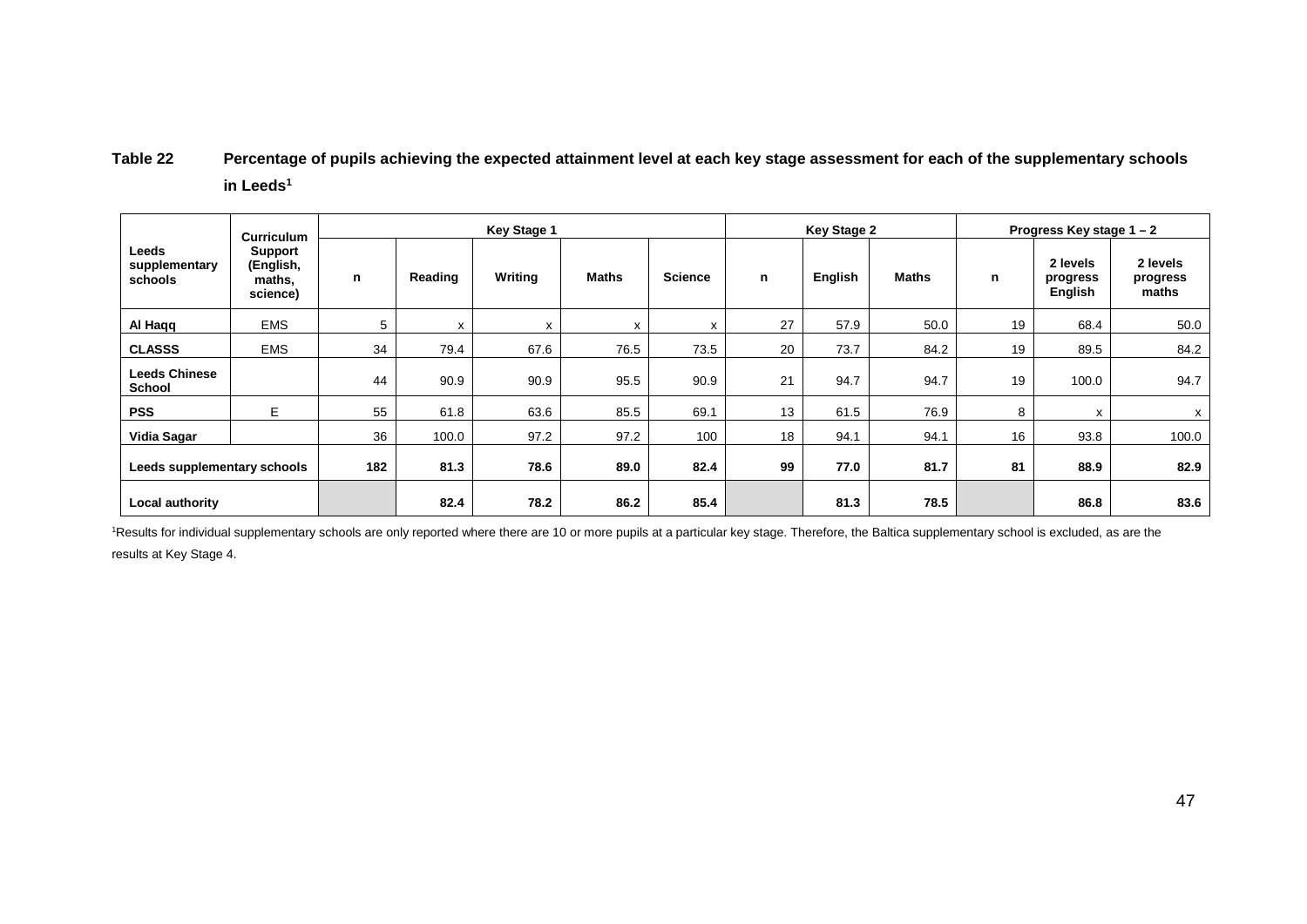Table 22 shows that the Leeds Chinese school and Vidia Sagar pupils more commonly achieve the expected level of attainment, in comparison with Al Haqq, CLASSS and PSS. The Leeds Chinese School and Vidia Sagar do not provide curriculum support.

Figure 5, below shows the ethnic make-up of the sample group from Leeds, using the DfE's broad ethnic categories.



**Figure 5 Pupil ethnicities from the Leeds supplementary school sample**

Table 23 disaggregates these broad categories and shows attainment levels of the largest single ethnic groups at Key Stage 1 and Key Stage 2.

At Key Stages 1 and 2, both Indian and Chinese pupils in the local authority area cohort outperform the local authority area average (for all ethnicities). However, the performance of the Indian and Chinese pupils in the supplementary school sample is even stronger still, with over 90% achieving the expected level across all subjects at both assessments. For the Pakistani pupils in the supplementary school sample, the results are closer to those of the wider Pakistani cohort within the local authority and in all instances are below the local authority average. The supplementary school sample pupils within the ethnic category 'Any other White background' exceeded the performance of the wider local authority 'Any other White background' cohort at Key Stage 1 in all subjects.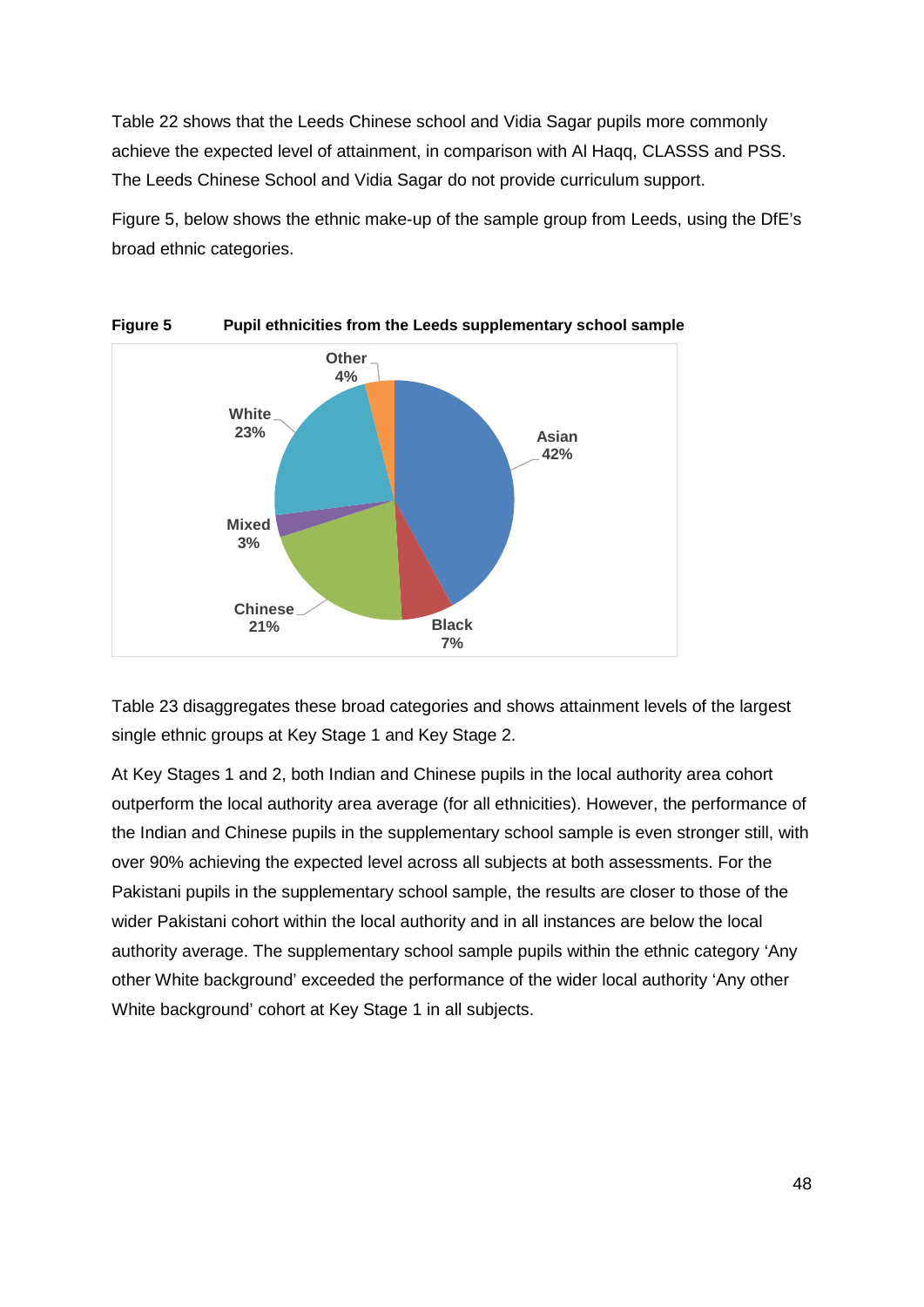# **Table 23 Percentage of pupils in Leeds achieving the expected attainment level at Key Stage 1 and 2, for the most common ethnic groups**

| Leeds                                        |                    | <b>Key Stage 1</b><br>(% achieved level 2) | <b>Key Stage 2</b><br>(% achieved level 4) |         |              |                            |         |              |
|----------------------------------------------|--------------------|--------------------------------------------|--------------------------------------------|---------|--------------|----------------------------|---------|--------------|
| <b>Ethnic groups</b>                         |                    | Number of<br>pupils                        | Reading                                    | Writing | <b>Maths</b> | <b>Number</b><br>of pupils | English | <b>Maths</b> |
| Asian or Asian                               | SS<br>sample       | 37                                         | 100.0                                      | 94.6    | 97.3         | 19                         | 94.4    | 94.4         |
| <b>British - Indian</b>                      | Local<br>authority |                                            | 91.2                                       | 88.7    | 92.8         |                            | 88.5    | 82.9         |
| Asian or Asian                               | SS<br>sample       | 22                                         | 81.8                                       | 68.2    | 77.3         | 26                         | 72.7    | 69.6         |
| <b>British - Pakistani</b>                   | Local<br>authority |                                            | 76.1                                       | 71.0    | 78.9         |                            | 73.4    | 69.1         |
|                                              | SS<br>sample       | 42                                         | 90.5                                       | 90.5    | 95.2         | 19                         | 94.1    | 94.1         |
| <b>Chinese</b>                               | Local<br>authority |                                            | 84.6                                       | 84.0    | 88.0         |                            | 82.3    | 91.8         |
| White - any other                            | SS<br>sample       | 42                                         | 64.3                                       | 66.7    | 85.7         | 7                          | x       | x            |
| White background                             | Local<br>authority |                                            | 52.0                                       | 50.2    | 68.7         |                            | 62.3    | 73.3         |
| Local authority area total (all ethnicities) |                    |                                            | 82.4                                       | 78.2    | 86.2         |                            | 81.3    | 78.5         |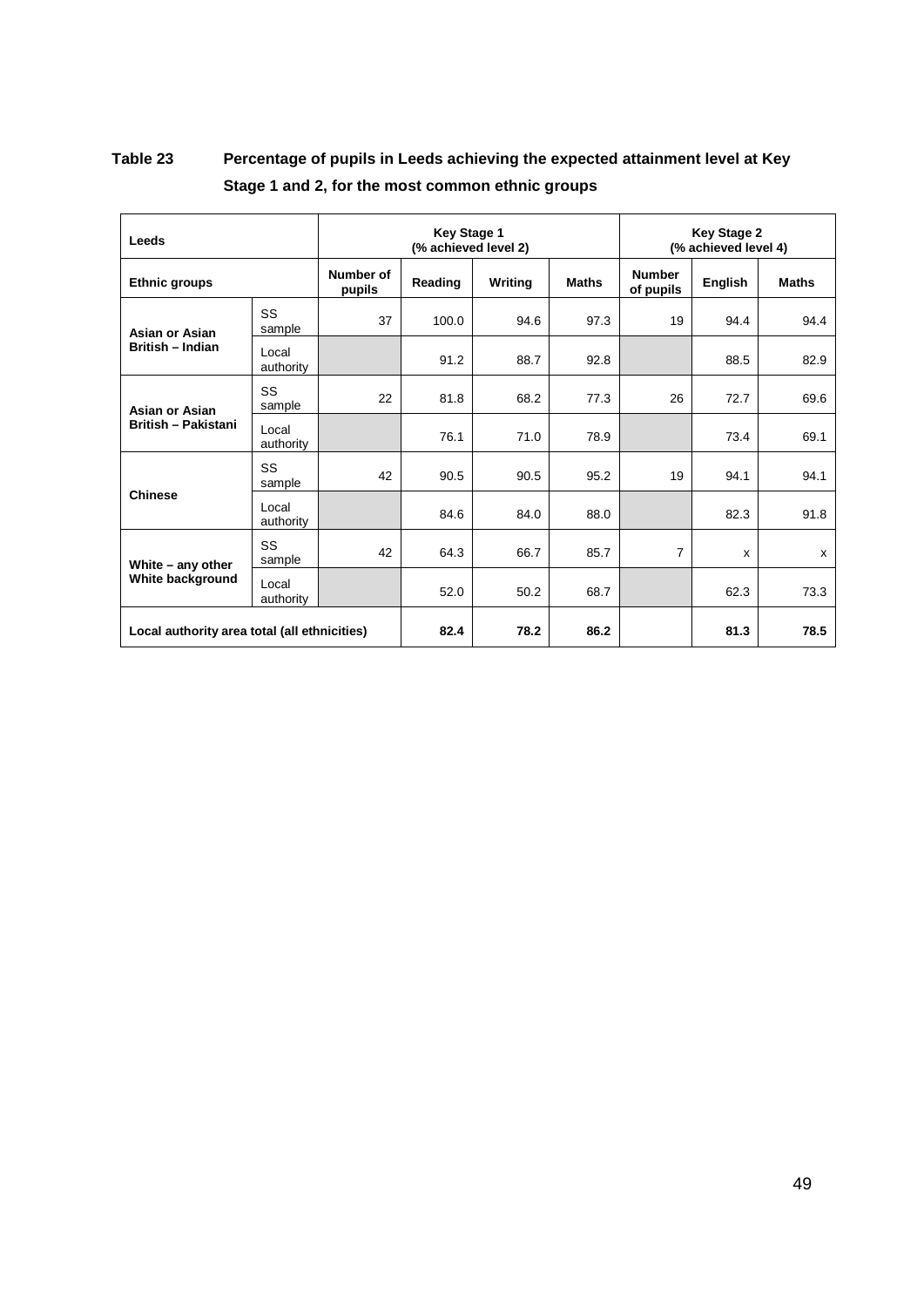# **Lincolnshire**

Lincolnshire local authority area currently has a compulsory school age population of approximately 102,300 attending 357 schools (including academies and special schools). Of these 53,648 (52%) are primary school age, and 46,665 are secondary school age.

As a shire county, Lincolnshire has a much lower schools minority ethnic population when compared with the overall minority ethnic school population of England, which stands at 27.5%. Within Lincolnshire's school age population, 10% are minority ethnic. This varies dramatically within the county, with the Boston district school age population comprising 25% minority ethnic, while the North Kesteven district figure is just 5%<sup>24</sup>. The main minority ethnic groups in Lincolnshire schools are: 'Any Other White Background', 5.6%; White & Black Caribbean, 0.4%; White and Asian, 0.4%; and Indian, 0.4%.<sup>[25](#page-49-1)</sup>

In Lincolnshire primary schools, 13.3% of children are registered as eligible for free school meals (England 19.2%), and 9.8% of pupils are eligible at secondary school (just two thirds the percentage for England at 15.1%).

The percentage of pupils in Lincolnshire that have English as an additional language is considerably lower than for England as a whole. In Lincolnshire, 8.2% of children at primary school have English as an additional language, compared to England with 18.1%. At secondary school the EAL rate is 5.5% (England 13.6%).

The percentage of pupils with special educational needs (SEN) is 18.6% (England 17.9%), of whom 15.6% are without statements compared to 15.1% for England.<sup>[26](#page-49-2)</sup>

Fourteen supplementary schools were registered with the NRCSE in Lincolnshire, of which 10 had completed at least one level of the Quality Framework. They represent a range of minority ethnic groups, including Polish – which is the most common with four separate schools – and Lithuanian, Chinese, Tamil and Asian. About 400 pupils attend these schools at any one time. The five supplementary schools that took part in this study represent 36% of the schools registered with the NRCSE. Three of these five participating schools provide support to the national curriculum, as do five (45%) of the 14 registered with the NRCSE. A

<span id="page-49-0"></span><sup>24</sup> <http://www.research-lincs.org.uk/UI/Documents/LRO-schools-population-char-BME-012014.pdf>

<span id="page-49-1"></span><sup>&</sup>lt;sup>25</sup> Ethnicity figures for Lincolnshire have been calculated from data published in tables 9a, 9b and 9c (state-funded primary, secondary and special schools) and relate to January 2014, see DfE, 2014.

<span id="page-49-2"></span><sup>26</sup> See table 17, DfE 2014b.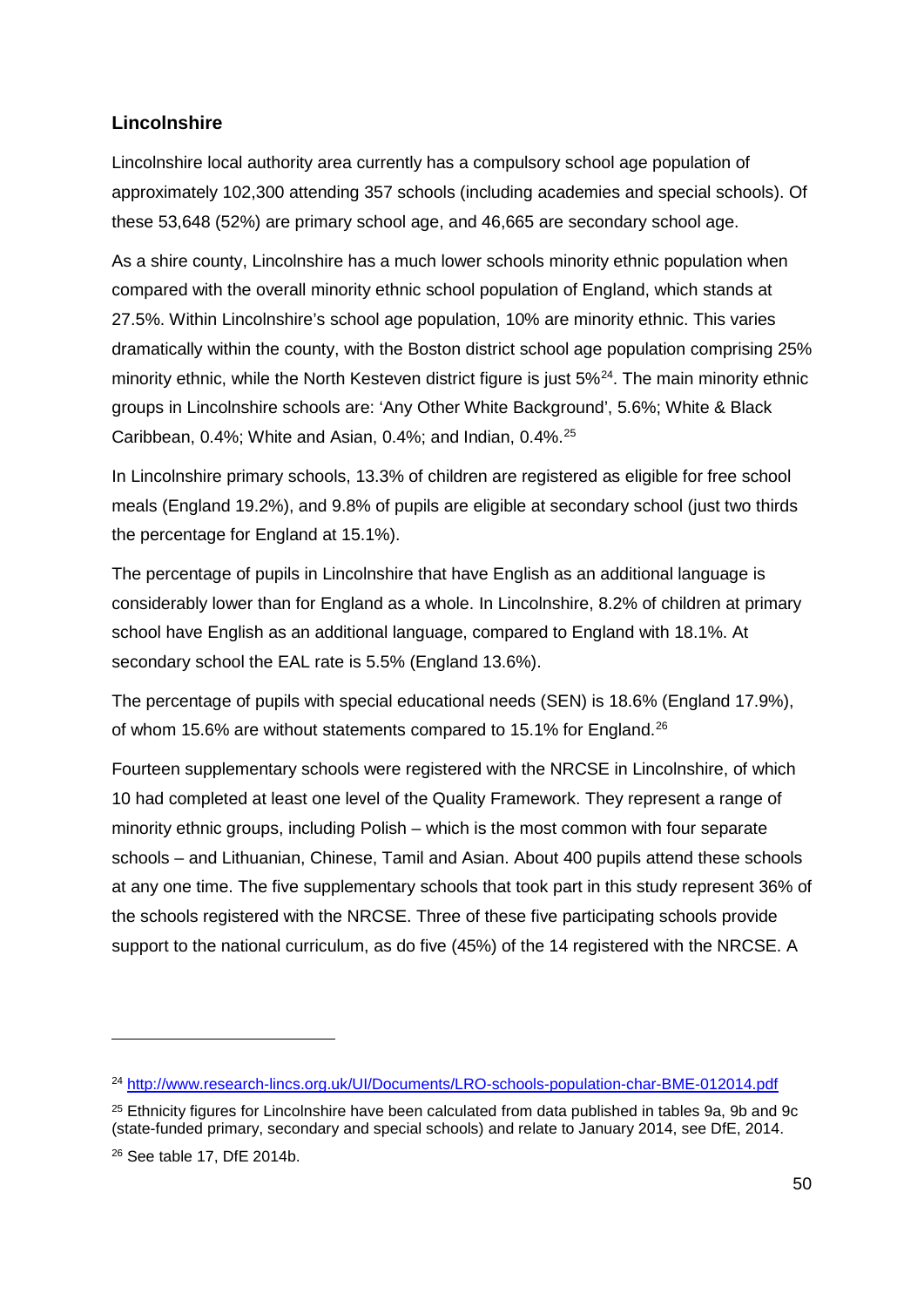further five supplementary schools not registered with the NRCSE in Lincolnshire appear on the NRCSE Directory of Supplementary Schools.

The local authority commissioned the NRCSE to support the development of a partnership of supplementary schools in 2010/11, including training to encourage schools to keep accurate data and obtain parents' permission to share this data with funders where appropriate. Since 2011, the local authority's Ethnic Minority and Traveller Achievement Service has been trying to maintain its support for supplementary schools but has found it difficult to get schools to work together because of the physical distance between them. Staff capacity is also stretched due to their responsibility to support increasing numbers of pupils from migrant backgrounds in mainstream schools.

The supplementary school sample includes 172 pupils from Lincolnshire. Analysis shows that they attend 100 separate mainstream schools throughout Lincolnshire. Figure 6 shows the mainstream schools most commonly attended by the sample group and the corresponding supplementary schools. It appears to be the case that pupils from a particular mainstream school will commonly attend a particular supplementary school.

# **Figure 6 Mainstream schools in Lincolnshire attended by seven or more pupils within the supplementary school sample and the corresponding supplementary schools**

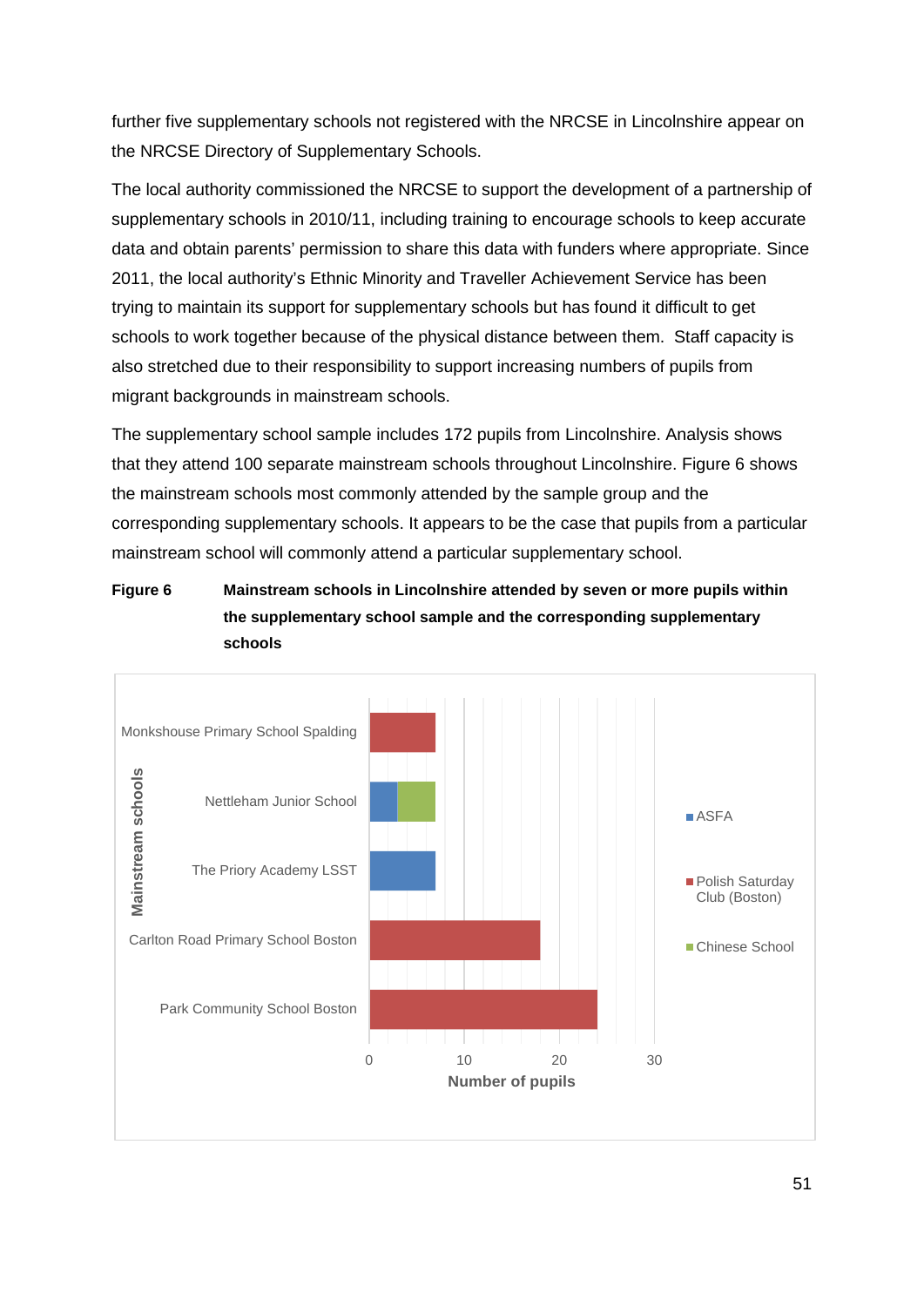<sup>1</sup> LPS and the New Tamil School are not shown as there were no mainstream schools hosting their pupils that had 3 or more pupils within the sample.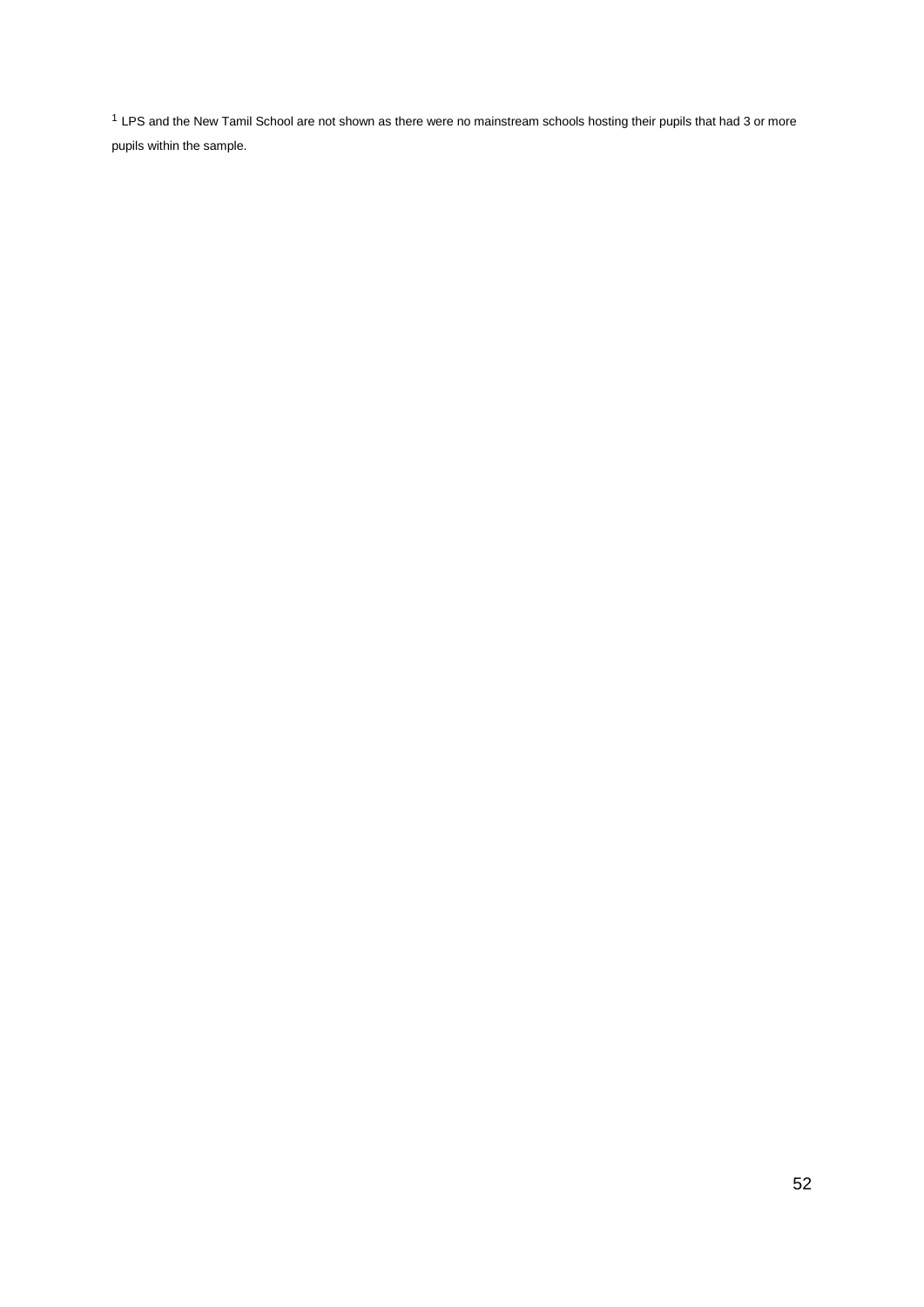# **Table 24 Percentage of pupils achieving the expected attainment level at each key stage assessment for each of the supplementary schools in Lincolnshire1**

|                                          | <b>Curriculum</b>                                 |     |         | <b>Key Stage 1</b> |              |         | <b>Key Stage 2</b> |         |              |    | Progress Key Stage 1 - 2        |                               |  |
|------------------------------------------|---------------------------------------------------|-----|---------|--------------------|--------------|---------|--------------------|---------|--------------|----|---------------------------------|-------------------------------|--|
| Lincolnshire<br>supplementary<br>schools | <b>Support</b><br>(English,<br>maths.<br>science) | n   | Reading | Writing            | <b>Maths</b> | Science | n                  | English | <b>Maths</b> | n  | 2 levels<br>progress<br>English | 2 levels<br>progress<br>Maths |  |
| <b>ASFA</b>                              |                                                   | 21  | 95.2    | 100.0              | 95.2         | 100.0   | 19                 | 94.7    | 89.5         | 15 | 93.3                            | 86.7                          |  |
| <b>LPS</b>                               | S                                                 | 14  | 78.6    | 78.6               | 85.7         | 85.7    | 2                  | x       | X            | 2  | x                               | х                             |  |
| <b>Polish Saturday</b><br>Club (Boston)  | <b>EM</b>                                         | 67  | 59.7    | 61.2               | 83.3         | 72.7    | 25                 | 77.3    | 85.7         | 16 | 93.8                            | 56.3                          |  |
| <b>Lincoln Chinese</b><br><b>School</b>  | M                                                 | 14  | 78.6    | 71.4               | 100.0        | 85.7    | 7                  | x       | х            |    | x                               | х                             |  |
| Lincolnshire supplementary<br>schools    |                                                   | 121 | 71.9    | 72.7               | 88.3         | 81.7    | 59                 | 83.9    | 91.3         | 40 | 91.1                            | 95.6                          |  |
| Local authority                          |                                                   |     | 83.8    | 80.6               | 89.2         | 88.4    |                    | 82.4    | 81.2         |    | 83.6                            | 82.4                          |  |

 $1$  Results for individual supplementary schools are only reported where there are 10 or more pupils at a particular key stage. Therefore, the New Tamil School and results at Key Stage 4 are

excluded.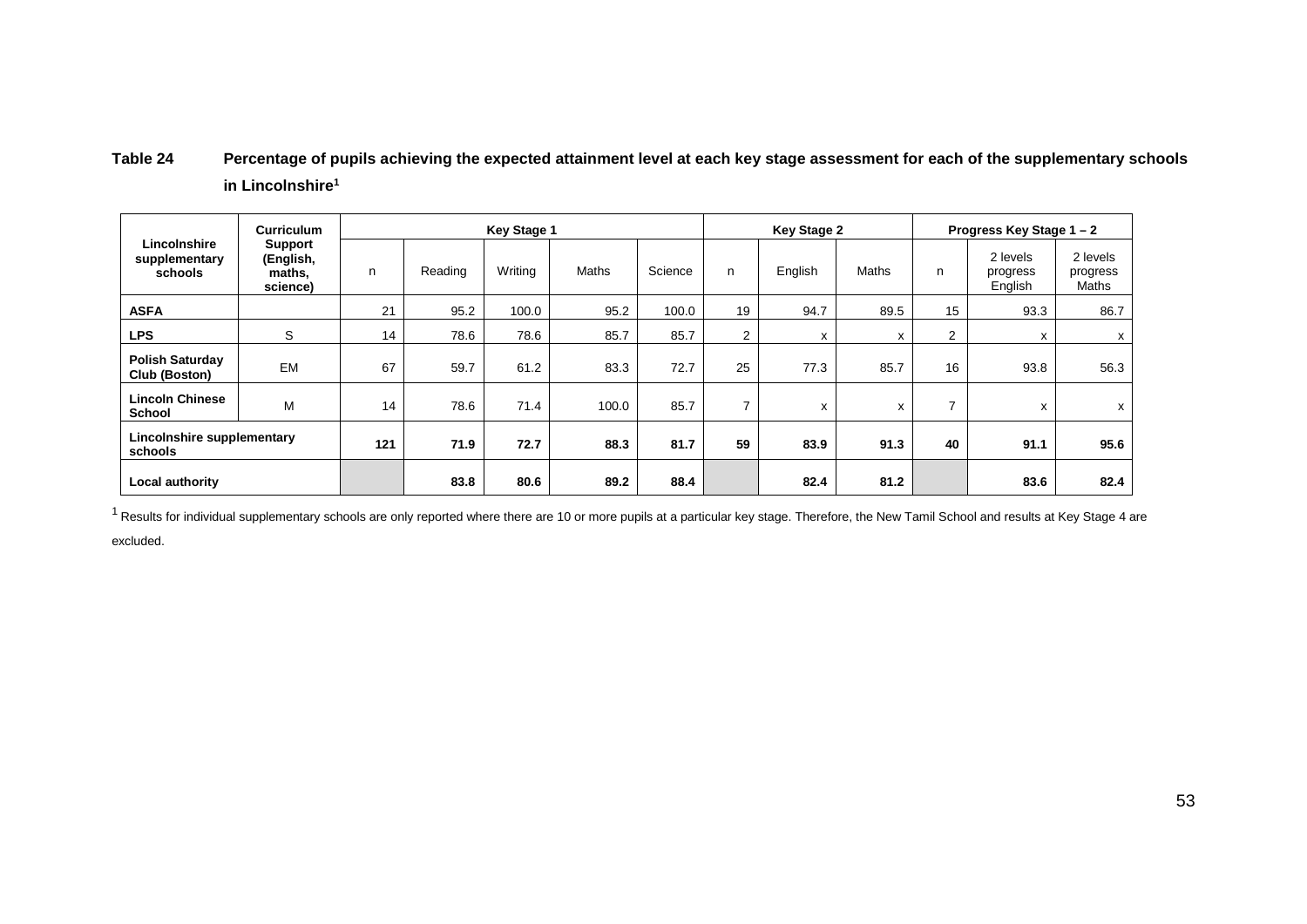Table 24 shows the percentage of pupils achieving the expected attainment levels from each supplementary school at Key Stage 1 and Key Stage 2, as well as progress between Key Stage 1 and Key Stage 2. When disaggregated to the level of the supplementary school, there were no schools with more than 10 pupils that had relevant GCSE results, therefore Key Stage 4 is not reported in the table. The results for the two schools with sufficient numbers for analysis<sup>[27](#page-53-0)</sup> show particularly strong performance for pupils in their progress in English between Key Stages 1 and 2, with over 93% pupils achieving 2 levels progress.

The largest minority ethnic group in the Lincolnshire cohort was 'White Other'. The vast majority of these were Polish (as defined by their main home language). Table 25 compares attainment levels of Polish pupils in the sample with Polish pupils in the wider local authority at Key Stages 1 and 2.

| Table 25 | Percentage of pupils in Lincolnshire achieving the expected attainment level at |
|----------|---------------------------------------------------------------------------------|
|          | Key Stage 1 and 2, for the most common first language group: Polish             |

| Lincolnshire                                                |                    |                               |         | Key stage 1<br>(% achieved level 2) |       | Key stage 2<br>(% achieved level 4) |                               |         |              |
|-------------------------------------------------------------|--------------------|-------------------------------|---------|-------------------------------------|-------|-------------------------------------|-------------------------------|---------|--------------|
| <b>First language</b>                                       |                    | <b>Number</b><br>οf<br>pupils | Reading | Writing                             | Maths | <b>Science</b>                      | <b>Number</b><br>οf<br>pupils | English | <b>Maths</b> |
| Polish                                                      | SS<br>sample       | 65                            | 67.2    | 69.2                                | 87.7  | 75.4                                | 22                            | 78.3    | 86.4         |
|                                                             | Local<br>authority |                               | 56.5    | 54.9                                | 77.4  | 64.3                                |                               | 59.6    | 74.4         |
| Local authority area total (all<br>ethnicities / languages) |                    | 83.8                          | 80.6    | 89.2                                | 88.4  |                                     | 82.4                          | 81.2    |              |

The table shows that a higher percentage of children with Polish as a first language in the supplementary school sample attain the expected level at Key Stage 1 and 2 across all subjects, than the wider local authority Polish language peer group; in some cases by a substantial margin. In Key Stage 2 maths, the supplementary school sample also outperforms the local authority average.

<span id="page-53-0"></span><sup>&</sup>lt;sup>27</sup> ASFA and Polish Saturday Club (Boston).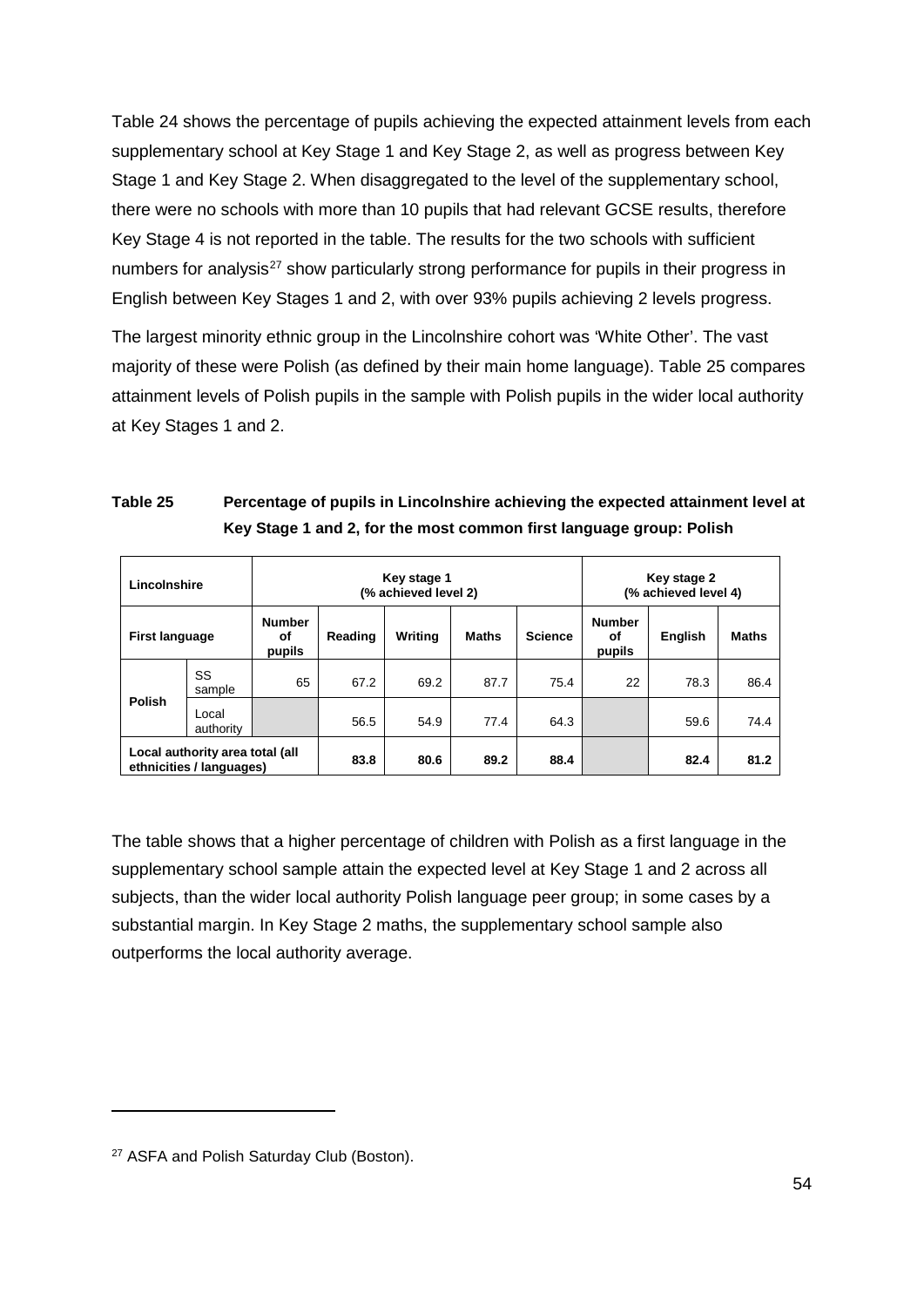#### **Manchester**

-

Manchester City Council local authority area<sup>[28](#page-54-0)</sup> currently has a compulsory school age population of approximately 66,250 attending 170 schools (including special schools). Of these 42,900 are of primary school age, and 23,330 are secondary school age. Within this school age population, 42.5% describe themselves as White British and 56.3% as minority ethnic, including 15.2% Pakistani; 10.3% Black African; 7.8% Mixed Background and 5.0% White Other. In Manchester, minority ethnic populations represent a much higher proportion of the overall school population than England as a whole, where 27.4% are minority ethnic. The Asian school population in Manchester, at 21.4%, is more than double the percentage for England, while Black children make up 15.3% of the school population, almost three times the percentage for England.<sup>[29](#page-54-1)</sup>

Across three of the pupil characteristics considered in this study: free school meals (FSM), English as an additional language (EAL) and special educational needs (SEN), the percentage of pupils in Manchester is higher than the percentage for England. In Manchester primary schools, 32.6% of children are registered as eligible for FSM (England 19.2%) and 32.3% at secondary school (England 15.1%). Similarly, a higher percentage of pupils in Manchester have EAL than for England as a whole, 37.2% at primary school have EAL compared with England, 18.1%. At secondary school, the EAL rate is 28% (England 13.6%). 19.6% of pupils in Manchester have an SEN compared with an England average of 17.9%; 17.7% of pupils have SEN without a statement compared with 15.1% for England.<sup>[30](#page-54-2)</sup>

Manchester City Council has been at the forefront of initiatives to support supplementary schools and officers from the Council were involved in the development of the Quality Framework from 2006. There are 21 supplementary schools supported by the local authority, 18 of which have completed at least one level of the Quality Framework. The Manchester International New Arrivals, Travellers & Supplementary Schools team provides a range of support and there are well-established partnerships with Manchester Metropolitan University. The supplementary schools have been required to submit pupil data for several years and are used to collecting and recording information about their pupils.

<span id="page-54-0"></span><sup>&</sup>lt;sup>28</sup> Information about the Manchester context has been provided by Leonie Allerton, Manchester Performance, Research and Intelligence Team. Personal Communication.

<span id="page-54-2"></span><span id="page-54-1"></span><sup>&</sup>lt;sup>29</sup> Ethnicity figures for Manchester have been calculated from data published in tables 9a, 9b and 9c (state-funded primary, secondary and special schools) and relate to January 2014, see DfE, 2014. <sup>30</sup> See table 17, DfE 2014b.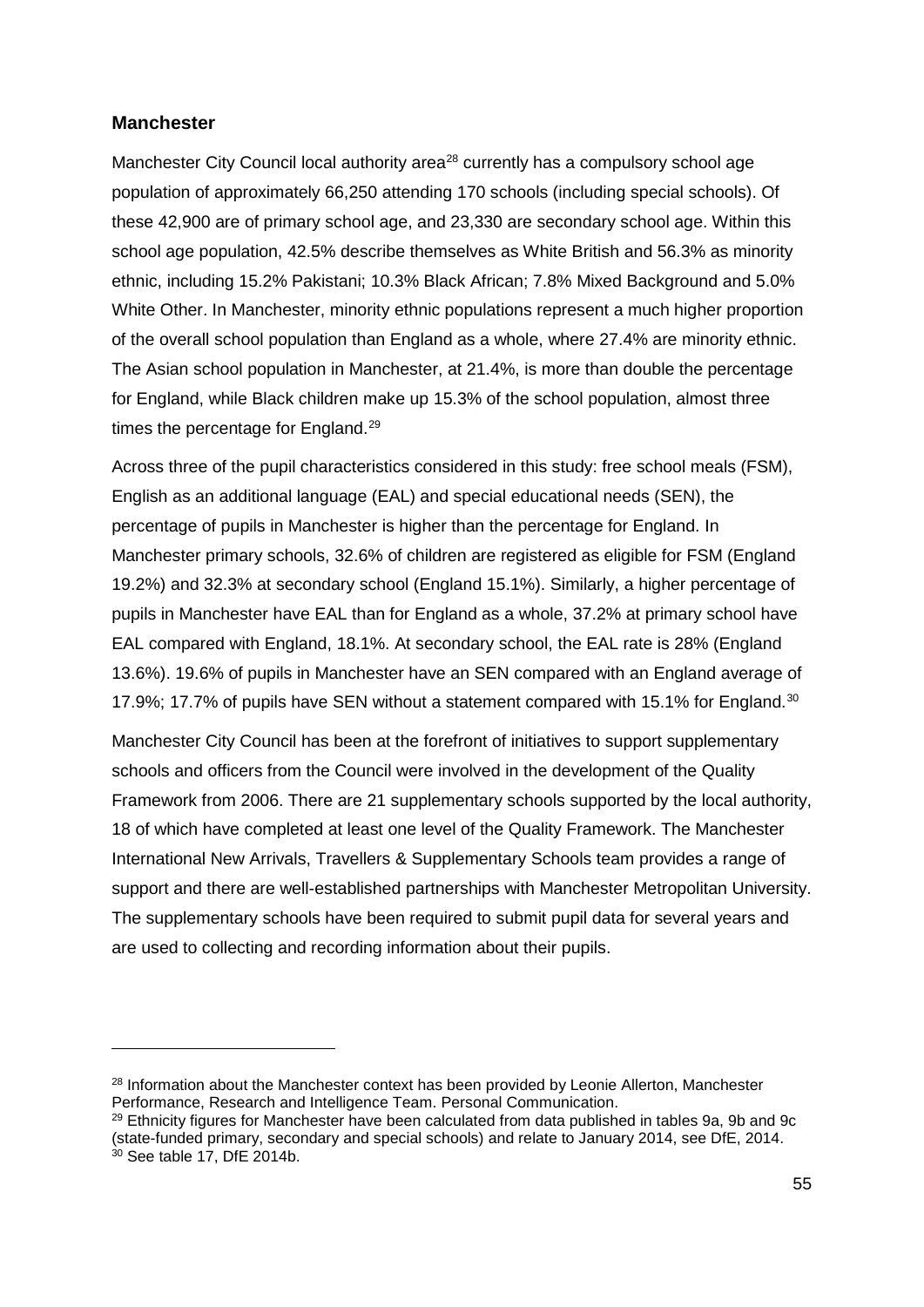In total, 79 supplementary schools appear on the NRCSE directory and 38 Supplementary schools were registered with the NRCSE in Manchester at the time the data were collected. These represent a range of minority ethnic groups including Chinese, Asian, Arabic, African, and Central and Eastern European. About 2,300 pupils attend these schools at any one time. The nine supplementary schools that took part in this study represent 24% of the schools registered with the NRCSE. Seven of the nine participating schools provide support to the national curriculum, as do 14 (37%) of the 38 schools registered with the NRCSE.

With 581 pupils attending 330 separate mainstream schools, Manchester is the second largest cohort in the sample group. Figure 7 shows the mainstream schools most commonly attended by the sample group and the corresponding supplementary schools. Many of the top mainstream schools appear to have an association with one or two particular supplementary schools. Two of the 17 mainstream schools listed have pupils attending just one of the supplementary schools and six of the 17 have pupils attending two of the supplementary schools.

### **Figure 7 Mainstream schools in Manchester attended by 10 or more pupils in the supplementary school sample and the corresponding supplementary schools**

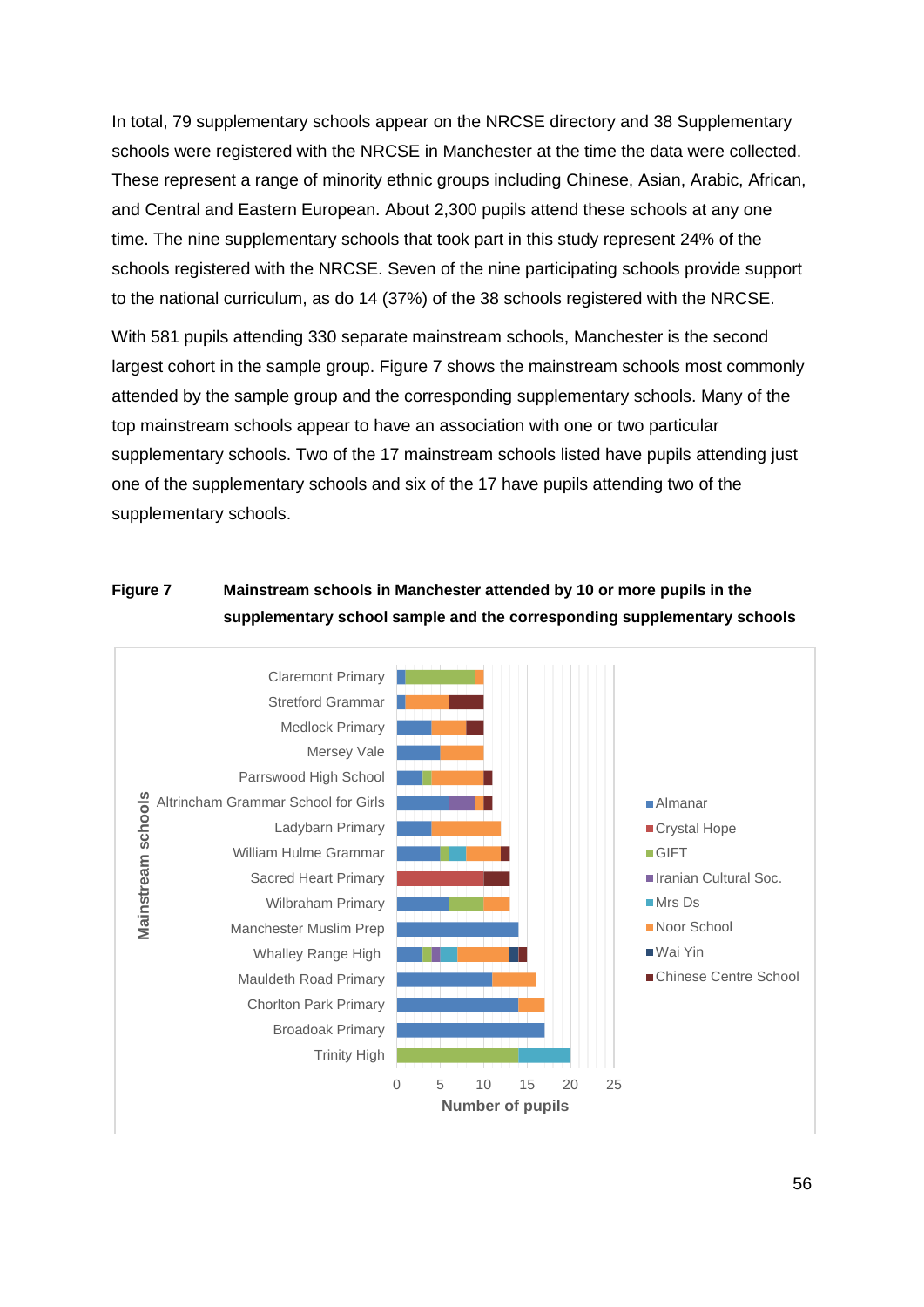Table 26 shows attainment levels at each key stage, as well as progress between Key Stage 1 and Key Stage 2 for the Manchester cohort. It highlights that the attainment of pupils in the Manchester supplementary schools is outstanding, in that the local authority average is exceeded in virtually every case. In most instances, the Manchester supplementary school sample results also outperform the other six areas in this study.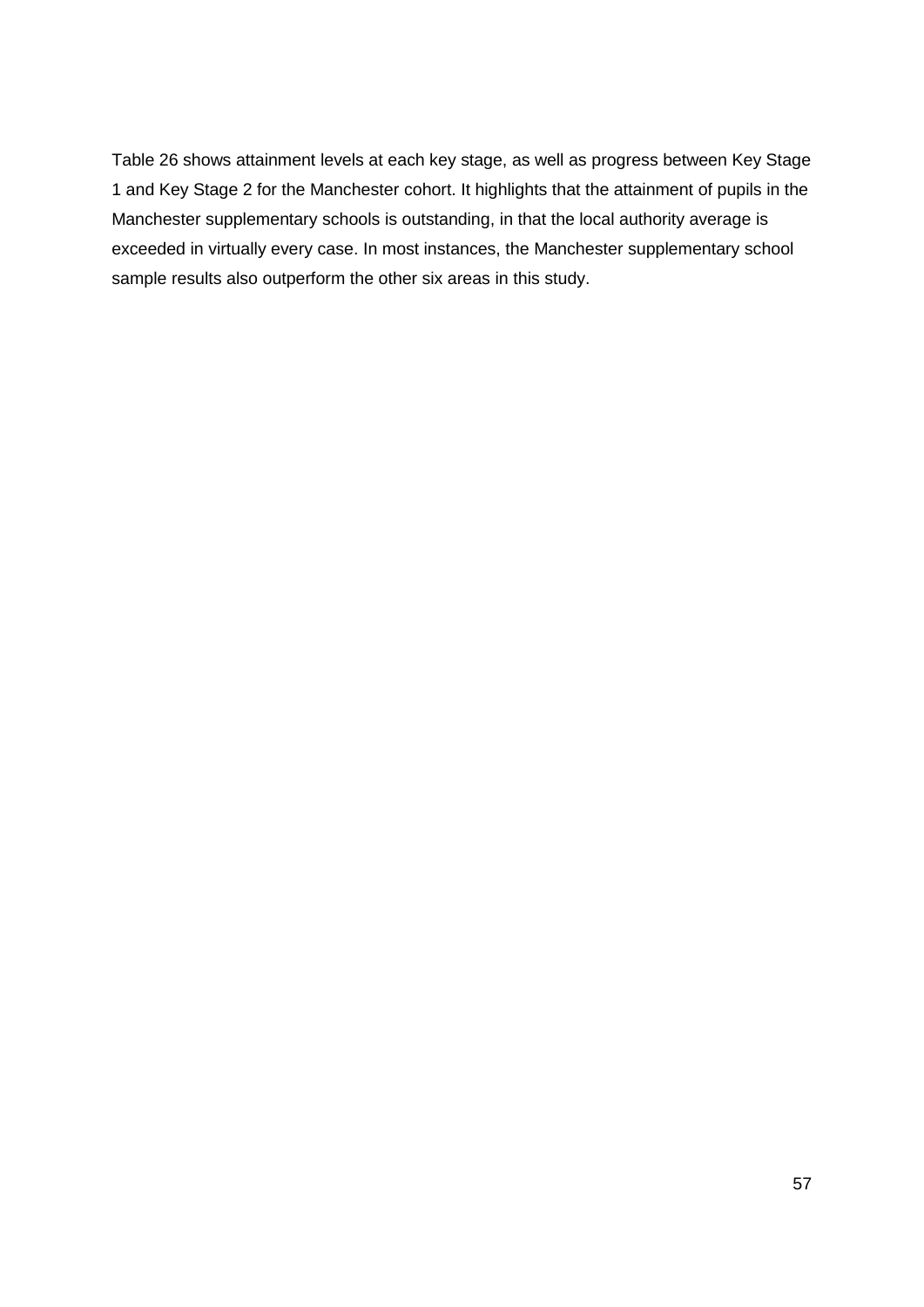# **Table 26 Percentage of pupils achieving the expected attainment level at each key stage assessment for each of the supplementary schools in Manchester1**

|                                                      | <b>Curriculum</b>                          |     |         | <b>Key Stage 1</b> |              |                |     | <b>Key Stage 2</b> |              |     | Progress Key Stage 1 - 2        |                               | <b>Key Stage 4</b> |                                         |  |
|------------------------------------------------------|--------------------------------------------|-----|---------|--------------------|--------------|----------------|-----|--------------------|--------------|-----|---------------------------------|-------------------------------|--------------------|-----------------------------------------|--|
| <b>Manchester</b>                                    | support<br>(English,<br>maths,<br>Science) | n   | Reading | Writing            | <b>Maths</b> | <b>Science</b> | n   | English            | <b>Maths</b> | n   | 2 levels<br>progress<br>English | 2 levels<br>progress<br>maths | n                  | 5+ GCSEs<br>incl.<br>English &<br>maths |  |
| <b>Almanar</b>                                       | <b>MS</b>                                  | 116 | 93.1    | 91.4               | 93.1         | 90.5           | 41  | 84.6               | 87.2         | 35  | 94.3                            | 94.3                          | 8                  | x                                       |  |
| <b>Crystal Hope</b>                                  | <b>MS</b>                                  | 10  | 100     | 80.0               | 100          | 90.0           | 6   | x                  | X            | 2   | x                               | X                             | $\mathbf 0$        | x                                       |  |
| <b>GIFT</b>                                          | EM (KS2)                                   | 26  | 100     | 88.5               | 96.2         | 100            | 27  | 84                 | 80           | 25  | 76                              | 84                            | $\mathbf 0$        | x                                       |  |
| <b>Iranian Cultural</b><br><b>Society</b>            |                                            | 19  | 94.7    | 100                | 100          | 94.7           | 14  | 92.9               | 100          | 12  | 100                             | 91.7                          |                    | x                                       |  |
| <b>Mrs Ds</b>                                        | <b>EM</b>                                  | 2   | x       | x                  | x            | $\mathsf{x}$   | 21  | 94.7               | 78.9         | 18  | 83.3                            | 72.2                          | $\overline{2}$     | x                                       |  |
| <b>Noor School</b>                                   |                                            | 80  | 88.8    | 88.8               | 96.3         | 91.3           | 54  | 77.4               | 88.7         | 36  | 91.7                            | 91.7                          | 4                  | X                                       |  |
| <b>Ukrainian</b><br><b>Saturday School</b>           |                                            | 12  | 100     | 100                | 100          | 100            | 15  | 100                | 93.3         | 11  | 90.9                            | 100                           | $\mathbf 0$        | x                                       |  |
| <b>Manchester</b><br><b>Chinese Centre</b><br>School | <b>EM</b>                                  | 80  | 90      | 91.3               | 92.5         | 91.3           | 44  | 82.5               | 90           | 30  | 93.3                            | 93.3                          | 30                 | 73.3                                    |  |
| <b>Manchester supplementary</b><br>schools           |                                            | 347 | 91.9    | 90.5               | 94.5         | 91.6           | 224 | 84.0               | 86.4         | 169 | 89.3                            | 89.4                          | 45                 | 71.1                                    |  |
| Local authority                                      |                                            |     | 79.6    | 75.4               | 85.4         | 83.4           |     | 77.4               | 78.2         |     | 86.6                            | 84.6                          |                    | 45.2                                    |  |

<sup>1</sup> Results for individual supplementary schools are only reported where there are 10 or more pupils at a particular key stage. Therefore, Wai Yin supplementary school is not listed.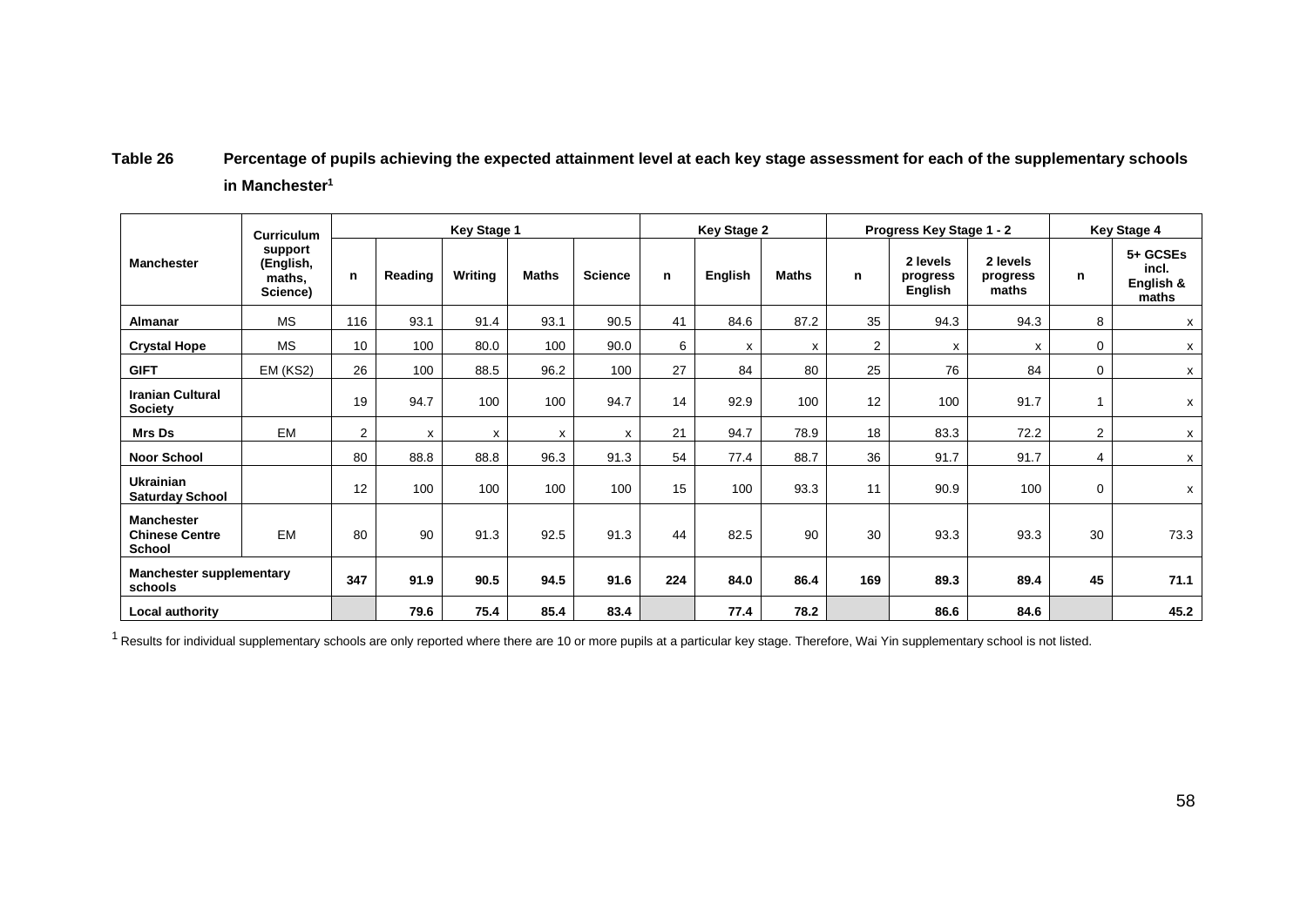When considering pupils registered as eligible for FSM, the three schools with sufficient numbers to warrant analysis – Almanar, GIFT and Noor School – show variation in achievement at Key Stage 1. GIFT shows exceptionally high results (in some cases more than 20% higher than the local authority average) and Noor School exceeds in all subjects, while Almanar exceeds in reading and writing but lags in maths and science.

# **Table 27 Percentage of pupils registered as eligible for free school meals achieving level 2 at Key Stage 1 for each of the supplementary schools in Manchester1**

| <b>Manchester</b><br>supplementary schools | <b>Pupils</b><br>eligible for<br>FSM (n) | <b>Pupils</b><br>eligible for<br><b>FSM (%)</b> | Reading | Writing | <b>Maths</b> | <b>Science</b> |
|--------------------------------------------|------------------------------------------|-------------------------------------------------|---------|---------|--------------|----------------|
| Almanar                                    | 22                                       | 19.0                                            | 81.8    | 77.3    | 77.3         | 59.1           |
| <b>GIFT</b>                                | 19                                       | 73.1                                            | 100     | 89.5    | 94.7         | 100            |
| <b>Noor School</b>                         | 17                                       | 21.3                                            | 76.5    | 82.4    | 100          | 94.1           |
| <b>Manchester</b><br>supplementary schools | 75                                       | 21.6                                            | 86.7    | 85.3    | 90.7         | 85.3           |
| <b>Local authority Area</b>                |                                          |                                                 | 72.6    | 67.8    | 80.6         | 78.4           |

 $1$  Results for individual supplementary schools are only reported where there are 10 or more pupils registered for FSM with results at Key Stage 1. Therefore, the following supplementary schools are not reported individually, but their pupils are included in the Manchester supplementary schools total: Crystal Hope; Iranian Cultural Society; Mrs Ds; Ukrainian Saturday School; Manchester Chinese Centre School and Wai Yin.

Figure 8 shows the ethnic make-up of the target group from Manchester, using the DfE's broad ethnic categories.



**Figure 8 Ethnicity of pupils in the Manchester supplementary school sample**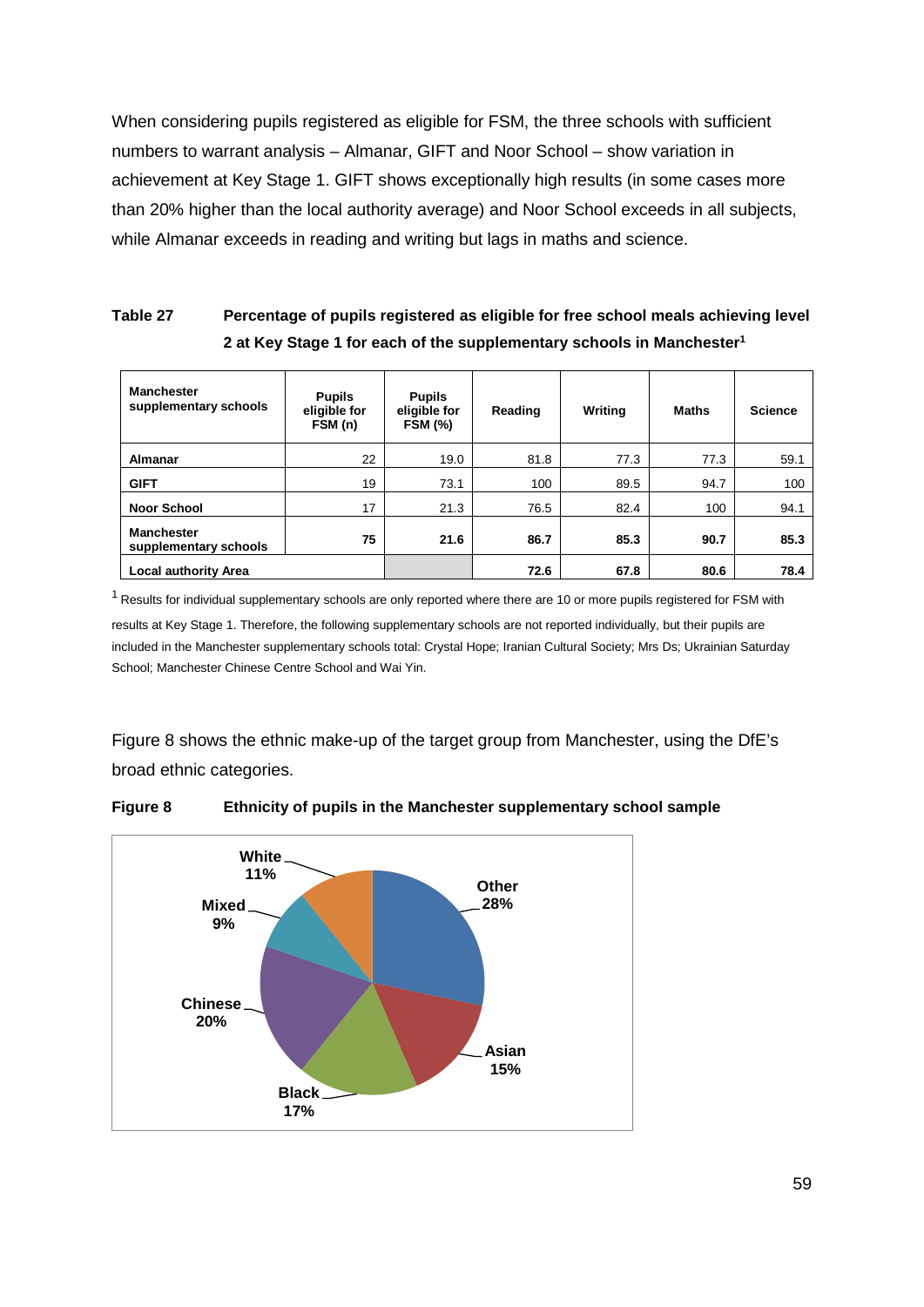The most common ethnicities within the Manchester sample are disaggregated. Their attainment is shown in Table 28, and is compared with their ethnic peer group within the local authority as a whole. In almost every case, the supplementary schools outperform the local authority within these specific ethnic groups (the only exception is Key Stage 1 maths for pupils of Chinese ethnicity). Similarly, in all but one case, the supplementary school pupils also outperform the local authority average for all ethnic groups (the single exception is 'any other ethnic group', Key Stage 2 English).

| <b>Manchester</b>                 |                                         | Key stage 1                |                       | Key stage 2 |              |                            |                |              |
|-----------------------------------|-----------------------------------------|----------------------------|-----------------------|-------------|--------------|----------------------------|----------------|--------------|
|                                   |                                         |                            | (% achieving level 2) |             |              | (% achieving level 4)      |                |              |
| <b>Ethnic group</b>               |                                         | <b>Number</b><br>of pupils | Reading               | Writina     | <b>Maths</b> | <b>Number</b><br>of pupils | <b>English</b> | <b>Maths</b> |
|                                   | SS sample                               | 59                         | 84.7                  | 86.4        | 88.1         | 30                         | 82.1           | 92.9         |
| <b>Chinese</b>                    | Local<br>authority                      |                            | 78.2                  | 77          | 89           |                            | 80.3           | 89           |
| <b>Black or Black</b>             | SS sample                               | 39                         | 100                   | 87.2        | 97.4         | 32                         | 86.2           | 82.8         |
| <b>British - African</b>          | Local<br>authority                      |                            | 80.9                  | 76.2        | 84.8         |                            | 76.1           | 76.4         |
| Any other ethnic                  | SS sample                               | 105                        | 89.5                  | 89.5        | 93.3         | 57                         | 74.1           | 88.9         |
| group                             | Local<br>authority                      |                            | 68.8                  | 65.4        | 80.3         |                            | 69.9           | 78.8         |
| Asian or Asian                    | SS sample                               | 28                         | 100                   | 100         | 100          | 15                         | 85.7           | 78.6         |
| British-<br>Pakistani             | Local<br>authority                      |                            | 80.4                  | 75.5        | 83.5         |                            | 76.6           | 76.4         |
| Asian or Asian<br>British $-$ any | SS sample                               | 30                         | 86.7                  | 83.3        | 93.3         | 10                         | 90             | 90           |
| other Asian<br>background         | Local<br>authority                      |                            | 83.3                  | 79.3        | 86.5         |                            | 80.5           | 81.1         |
| <b>Black or Black</b>             | SS sample                               | 5                          | x                     | x           | X            | 17                         | 94.1           | 88.2         |
| British-<br>Caribbean             | Local<br>authority                      |                            | 79.5                  | 77.1        | 84.1         |                            | 75.3           | 73.4         |
| White - any other                 | SS sample                               | 8                          | X                     | X           | X            | 12                         | 100            | 91.7         |
| <b>White</b><br>background        | Local<br>authority                      |                            | 80.3                  | 72.7        | 87.4         |                            | 69.3           | 69.1         |
|                                   | Local authority total (all ethnicities) |                            |                       | 75.4        | 85.4         |                            | 77.4           | 78.2         |

# **Table 28 Percentage of pupils in Manchester achieving the expected attainment level at Key Stage 1 and 2, for the most common ethnic groups**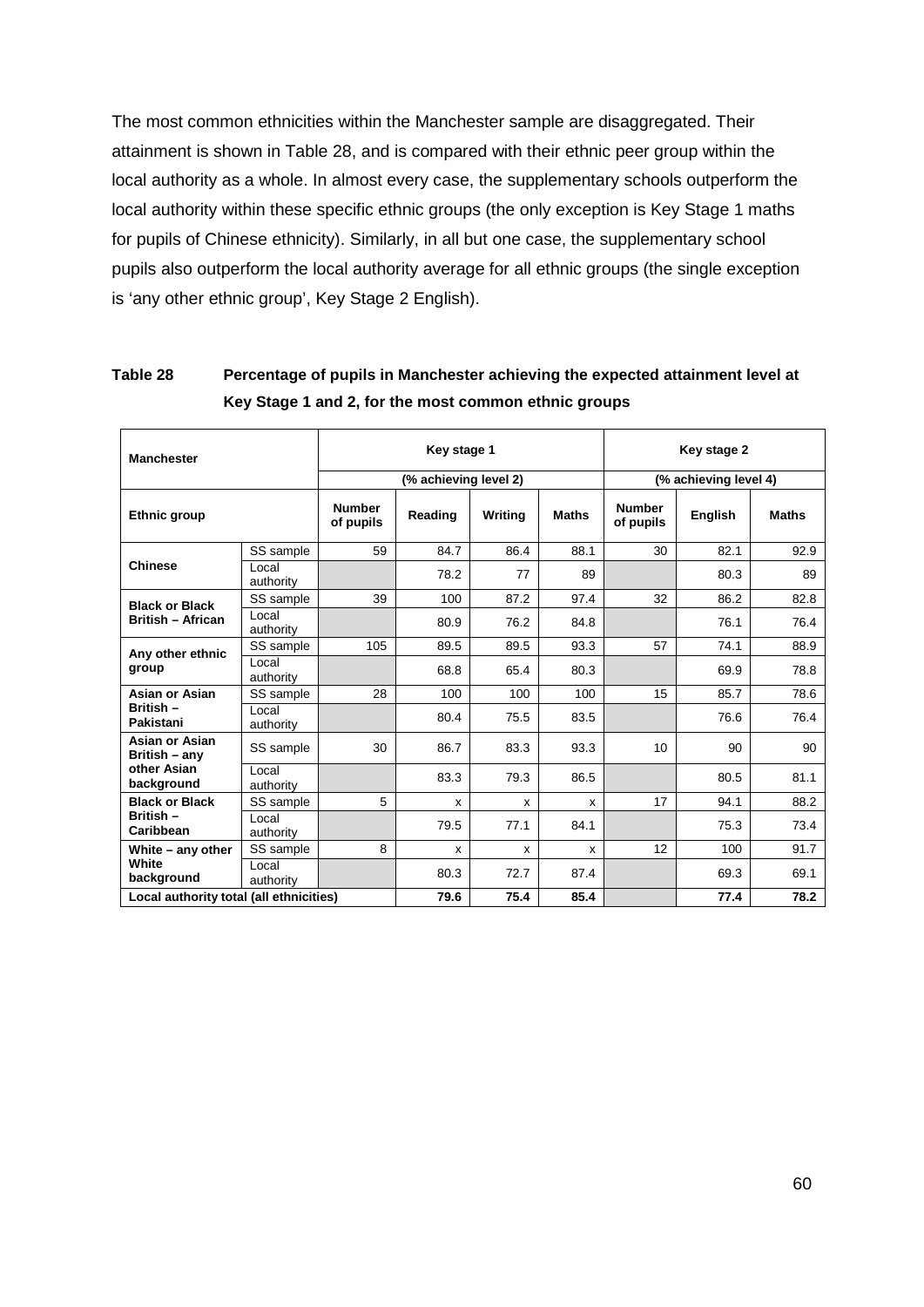#### **Milton Keynes**

Milton Keynes local authority area currently<sup>[31](#page-60-0)</sup> has a compulsory school age population of approximately 44,430 attending 114 schools (including academies and special schools). Of these, 24,777 (55.8%) are of primary school age, and 17,615 are secondary school age. Within this school age population, 62.3% describe themselves as White British, and 36.2% describe themselves as minority ethnic. This includes 10.2% Black African; 10.1% Asian; and 4.9% 'Any other white' [32](#page-60-1). Milton Keynes minority ethnic populations represent a higher proportion of the overall school population than England as a whole (27.4%). The Black African school population in Milton Keynes is threefold the percentage of England as a whole, while children with 'Mixed' ethnicity also form a larger percentage than for England (6.4% in Milton Keynes, compared to 4.8% in England), whereas the Pakistani population form a smaller percentage  $(2.8\%$  compared to 4.0% in England).  $33$ 

The percentage of children registered as eligible for FSM in primary schools in Milton Keynes is 12.8% and in secondary schools, 11.8%; both considerably lower than for England as a whole.

A slightly higher percentage of pupils have EAL in Milton Keynes, 24.9% at primary school, compared to England 18.1%; and similarly at secondary school, 18.7% (England 13.6%).

In Milton Keynes 18.7% pupils have SEN (England 17.9%); in total 15.7% of pupils have SEN without a statement compared to 15.1% for England.<sup>[34](#page-60-3)</sup>

The NRCSE directory lists 23 supplementary schools in Milton Keynes, 17 of which are registered with the NRCSE, representing a range of minority ethnic groups. Many describe themselves as serving Muslim communities, with no particular cultural or ethnic focus. Others supplementary schools cater for Polish and Indian children, or cater generally for BME students. About 650 pupils attend these schools at any one time. The three supplementary schools that took part in this study represent 18% of the schools registered with the NRCSE in Milton Keynes and 12% of the pupils. One of the three participating schools provides support to the national curriculum, and just four of the 17 registered with the NRCSE provide this support.

<span id="page-60-0"></span><sup>&</sup>lt;sup>31</sup> Data relate to 2014.

<span id="page-60-2"></span><span id="page-60-1"></span><sup>32</sup> 'Any other White background' excludes British, Irish, Traveller of Irish heritage and Roma/Gypsy. 33 Ethnicity figures for Milton Keynes have been calculated from data published in tables 9a, 9b and 9c (state-funded primary, secondary and special schools) and relate to January 2014, see DfE, 2014.

<span id="page-60-3"></span><sup>34</sup> See table 17, DfE 2014b.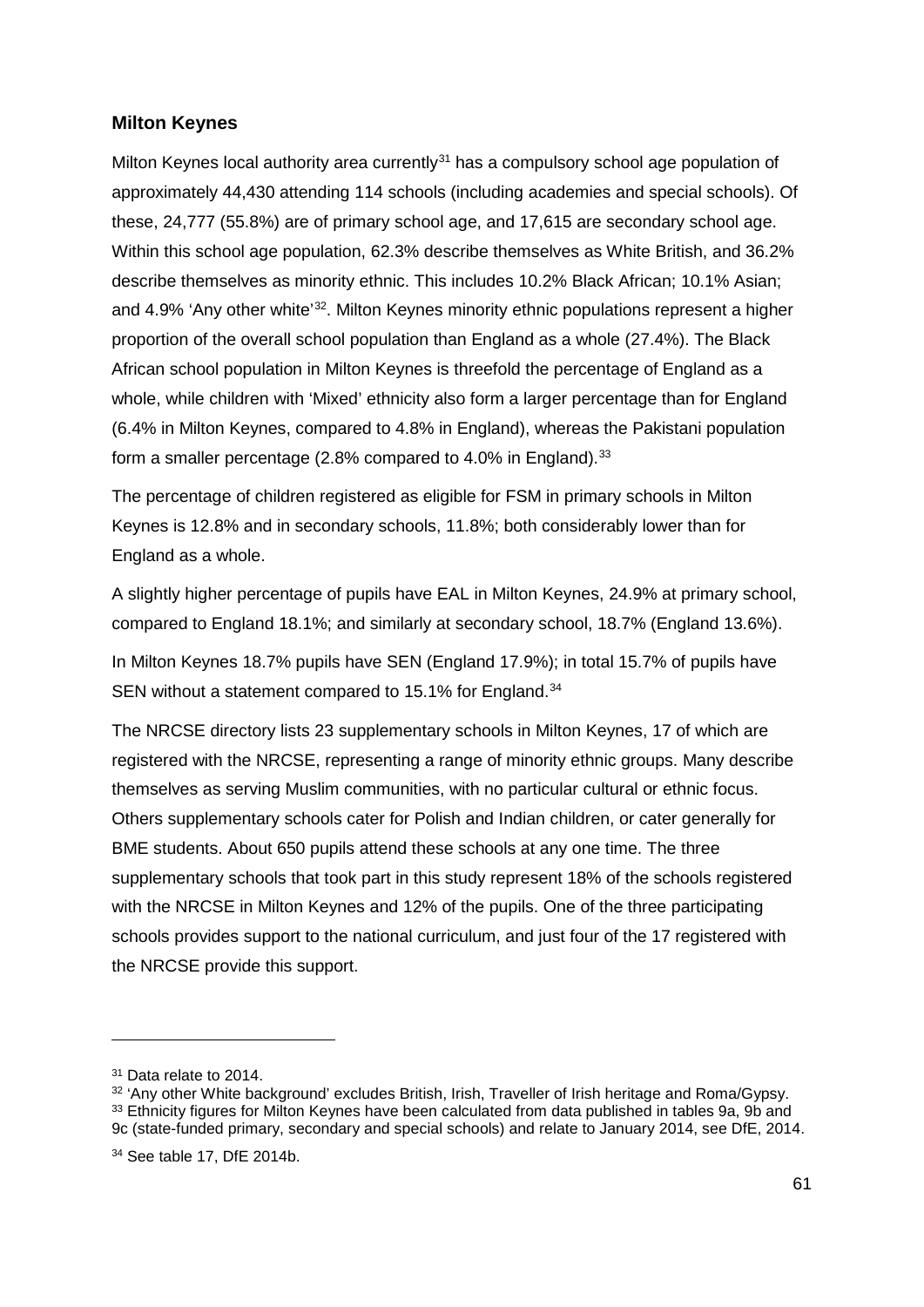Milton Keynes has recently started a programme of support for its 60 supplementary schools<sup>[35](#page-61-0)</sup> and is also working with new communities keen to establish educational provision for their children. Teacher training is being provided for the schools and the Ethnic Minority Achievement Service has been working to raise awareness with mainstream schools. The supplementary schools that provided data for this study were relatively small and the larger, predominantly faith-based schools were unsure of the need to share data. Therefore, the number of pupil records submitted for this study was low.

The supplementary school sample from Milton Keynes included 57 pupils from 9 mainstream schools. Figure 9 shows the mainstream schools attended by three or more pupils within the sample and the corresponding supplementary schools.

# **Figure 9 Mainstream schools in Milton Keynes attended by three or more pupils in the**  supplementary school sample and the corresponding supplementary schools<sup>1</sup>



<span id="page-61-0"></span><sup>&</sup>lt;sup>35</sup> This figure includes a number of faith schools; these schools have not always been identified as supplementary schools.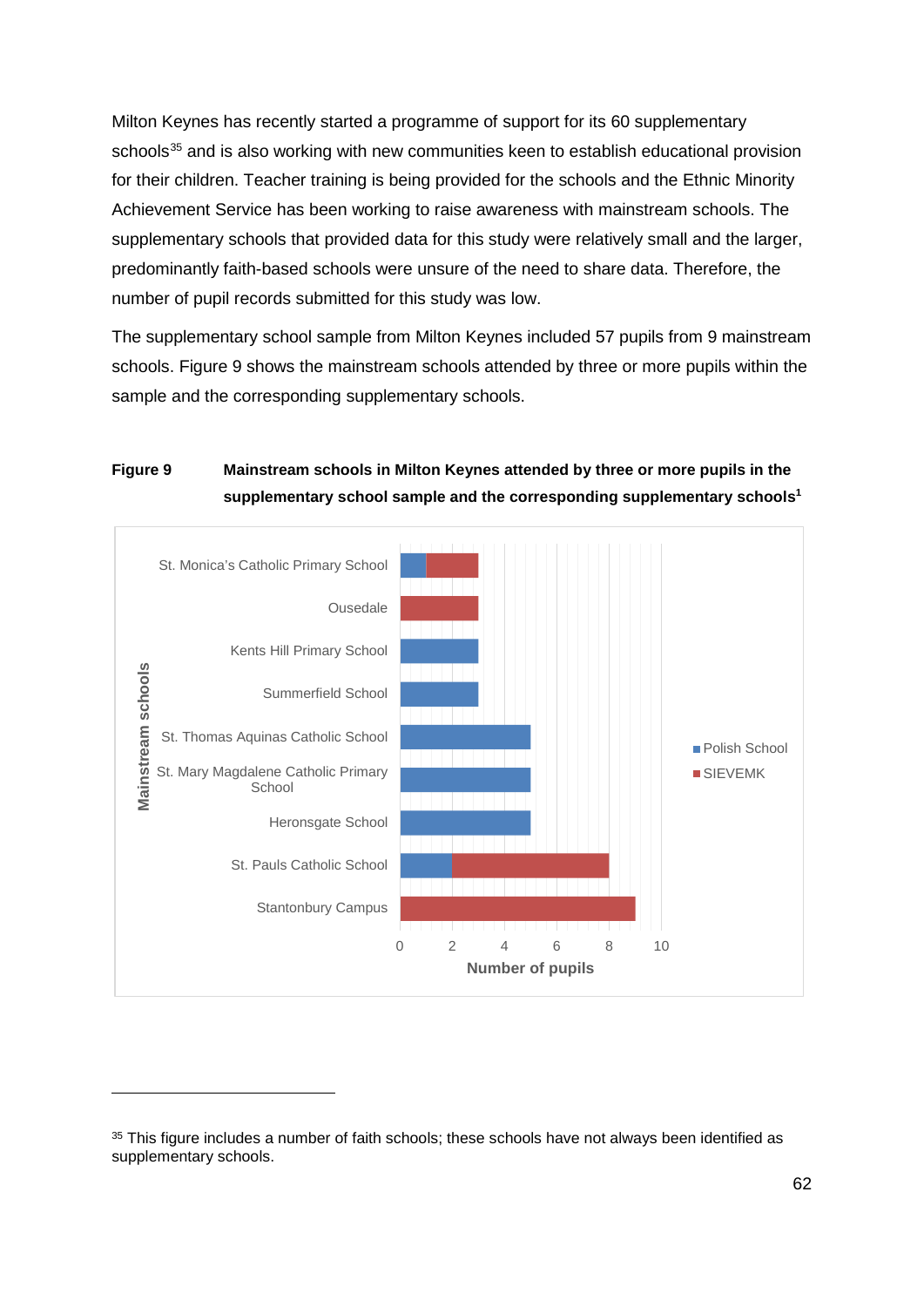$1$  The Middle Eastern School is not shown as there were no mainstream schools hosting their pupils that had three or more pupils within the sample.

Table 29 shows the attainment of sample pupils at each supplementary school at Key Stage 1 and Key Stage 2. As the number of pupils in the sample with recorded progress between Key Stage 1 and 2 or with GCSE results is less than 10, these results are not included in the table. Due to the small number of pupils when disaggregated to school level, all the figures should be read with caution.

At Key Stage 1, a higher percentage of the Polish School pupils achieved the expected level than the local authority average in writing. However, a lower percentage of these pupils achieved level 2 in the other subjects tested: reading, maths and science. At Key Stage 2, a lower percentage of SIEVEMK pupils achieved level 4 than the local authority average across both subjects. This supplementary school provides curriculum support in English and maths, and results would seem to be consistent with the hypothesis that this support is provided in response to a perceived weakness.

# **Table 29 Percentage of pupils achieving the expected attainment level at each Key Stage 1 and 2 assessment for each of the supplementary schools in Milton Keynes**

| Curriculum                                       |                                                   |                               |         | Key stage 1 | <b>Key Stage 2</b> |                |                               |                |              |
|--------------------------------------------------|---------------------------------------------------|-------------------------------|---------|-------------|--------------------|----------------|-------------------------------|----------------|--------------|
| <b>Milton Keynes</b><br>supplementary<br>schools | <b>Support</b><br>(English,<br>maths,<br>science) | <b>Number</b><br>οf<br>pupils | Reading | Writing     | <b>Maths</b>       | <b>Science</b> | <b>Number</b><br>of<br>pupils | <b>English</b> | <b>Maths</b> |
| Polish School                                    |                                                   | 30                            | 83.3    | 83.3        | 86.7               | 83.3           | 6                             | x              | X            |
| <b>SIEVEMK</b>                                   | EM                                                | $\overline{2}$                | x       | x           | x                  | x              | 14                            | 61.5           | 69.2         |
| <b>Milton Keynes supplementary</b><br>schools    |                                                   | 32                            | 84.4    | 84.4        | 87.5               | 84.4           | 22                            | 70             | 83.3         |
| Local authority area                             |                                                   |                               | 86.2    | 81.8        | 90.6               | 90             |                               | 82.2           | 80.8         |

 $1$  Results for individual supplementary schools are only reported where there are 10 or more pupils at a particular key stage.

Therefore, the Middle Eastern supplementary school is excluded.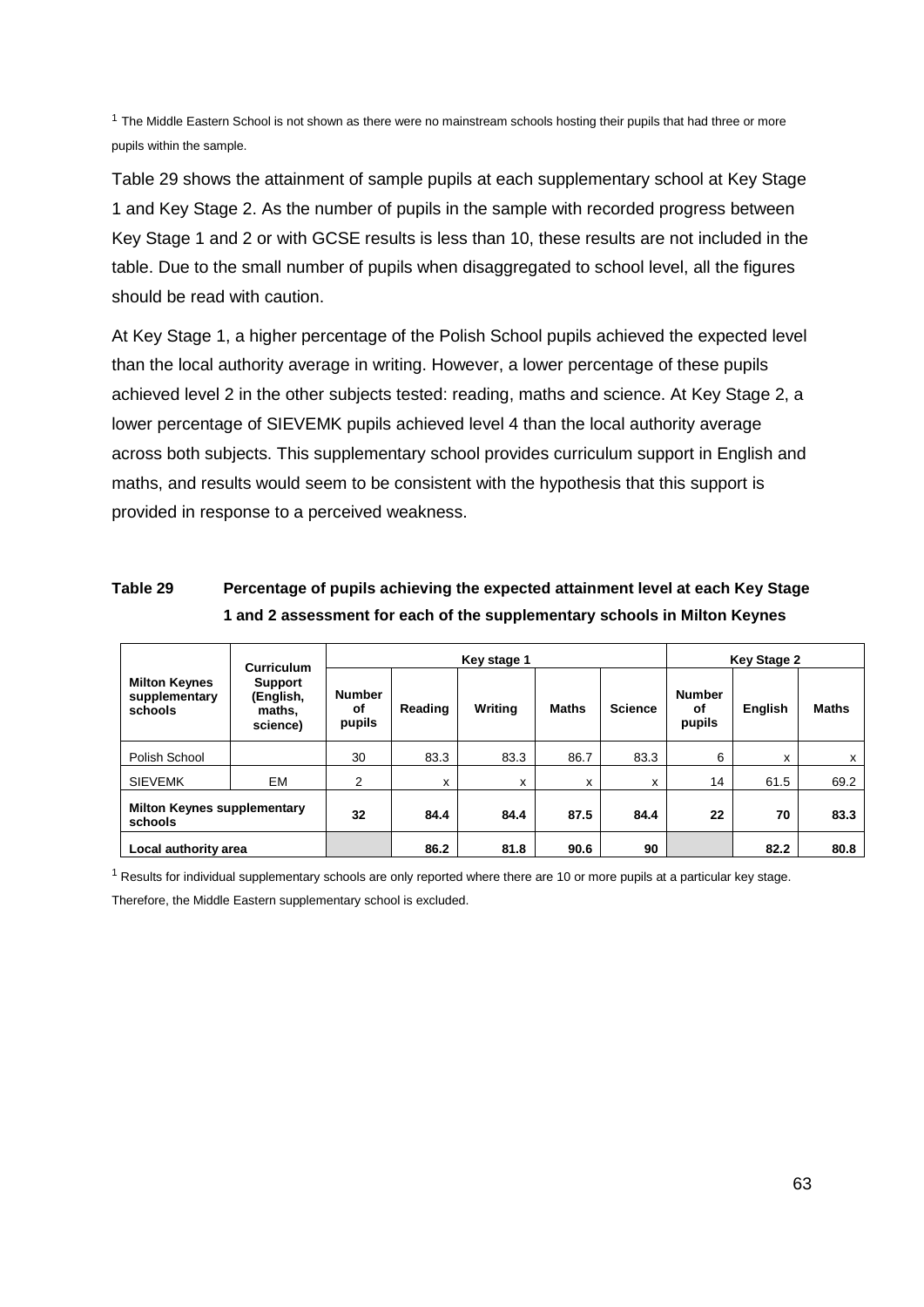## **Nottingham and Nottinghamshire**

-

The comparative figures for Nottingham throughout this document reflect the supplementary school sample: 70% attended Nottingham City area mainstream schools and 30% schools in Nottinghamshire. Therefore, both local authority areas are briefly described.

The Nottingham City local authority area currently has a compulsory school age population of approximately 41,760 attending 100 schools (including academies and special schools). Of these 26,700 (64%) are primary school age, and about 15,000 are secondary school age.

As with other areas in this study, Nottingham's minority ethnic populations represent a much higher proportion of the overall school population than England as a whole: 52.1% describe themselves as White British, and 47.1% describe themselves as minority ethnic (England, 27.5%). This includes 11.4% Pakistani; 3.6% Black Caribbean; 4.9% Black African; and 5.6% 'Any other White background'[36](#page-63-0). The Asian school population in Nottingham (16.9%) forms a considerably larger percentage than for England as a whole (10%), while the percentage of Black children, at 10.0%, is approaching double the percentage for England  $(5.4\%)$ .  $37$ 

A substantially higher percentage of children in Nottingham are registered as eligible for FSM, in comparison to England as a whole. In Nottingham primary schools, 32.6% of children are eligible for FSM (England 19.2%) and 31% at secondary school (more than double the percentage for England at 15.1%).

Similarly, a higher percentage of pupils in Nottingham have EAL than for England as a whole: 27.8% of children at primary school in Nottingham (England, 18.1%); and at secondary school the EAL rate is 25.5% (England 13.6%).

In Nottingham 19.6% of all pupils have a SEN (England, 17.9%); 18.1% are nonstatemented, compared with 15.1% for England.

Nottinghamshire local authority area is substantially larger than the City of Nottingham area with 107,100 compulsory school aged children attending 349 schools (60,177 at primary school and 46,920 at secondary school). Less than half the percentage of children are

<span id="page-63-0"></span><sup>36 &#</sup>x27;Any other White background' excludes British, Irish, Traveller of Irish heritage and Roma/Gypsy.

<span id="page-63-1"></span><sup>&</sup>lt;sup>37</sup> Ethnicity and EAL figures for Nottingham and Nottinghamshire have been calculated from data published in tables 9a, 9b and 9c,10a & 10b (state-funded primary, secondary and special schools) and relate to January 2014; see DfE, 2014.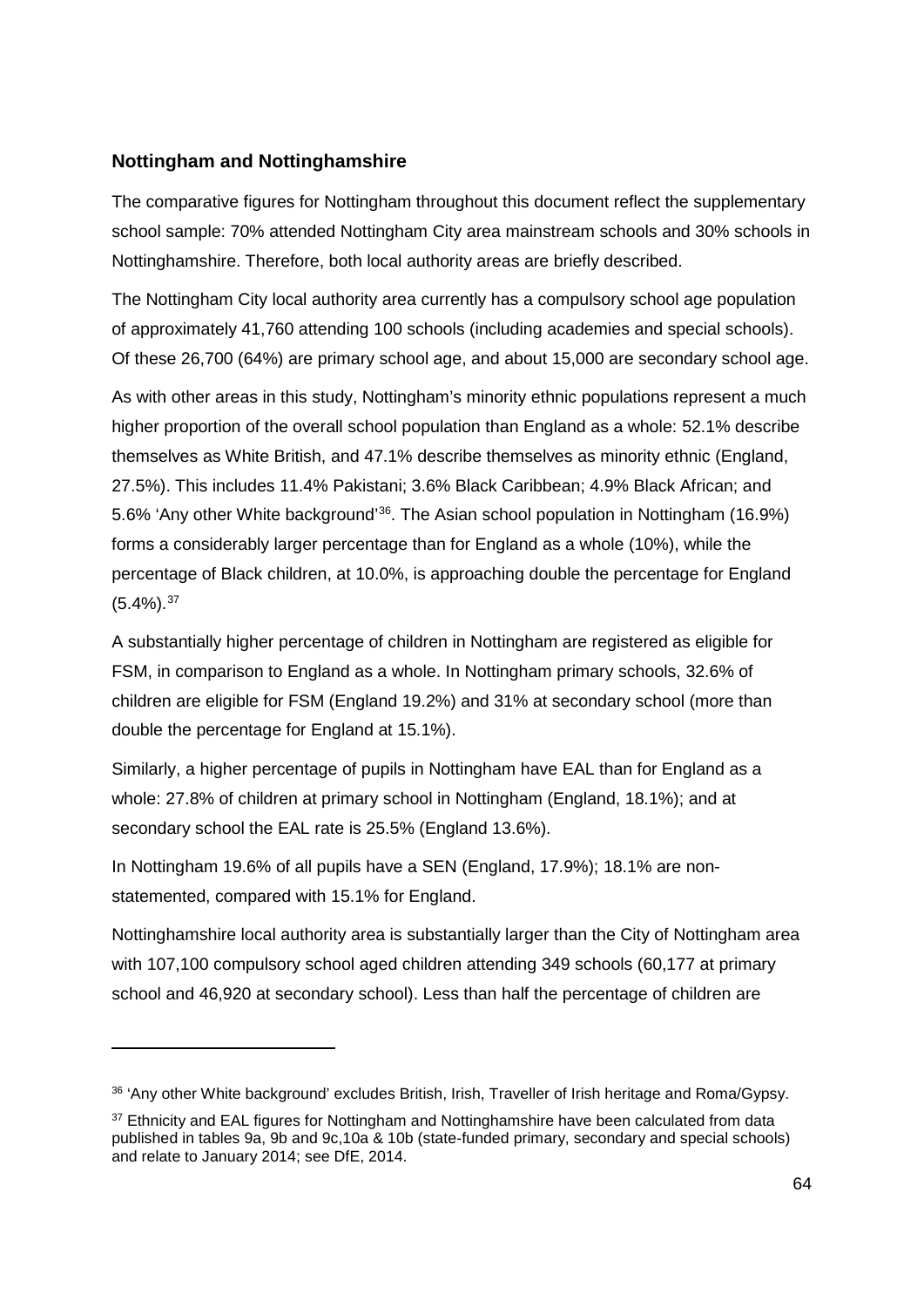eligible for FSM (primary 15.1% and secondary 13.4%) when compared to the City. Nottinghamshire's relative ethnic population is also substantially smaller than the city area, with 87.7% describing themselves as White British and 11.3% as minority ethnic, which includes 3.6% Mixed, 3.0% 'Any other White background', and 2.6% Asian. Similarly, a smaller percentage of children have English as an additional language (primary 5.5% and secondary 4.2%). Overall, 15.3% of pupils in Nottinghamshire have a SEN, slightly below the average for England (17.9%).<sup>[38](#page-64-0)</sup>

The NRCSE had registered 21 supplementary schools in Nottingham at the time the data were collected, of which 18 had completed at least one level of the Quality Framework. They represent a broad range of minority ethnic groups including Pakistani, Indian, Arabic, Eastern European and Russian. About 2,000 pupils attend these schools at any one time. The 13 supplementary schools that took part in this study represent 62% of the schools registered with the NRCSE and 56% of the pupils. None of the participating schools provide support to the national curriculum, and just 4 of the 21 supplementary schools registered with the NRCSE provide this support. A further 20 supplementary schools not registered with the NRCSE in Nottingham appear on the NRCSE Directory of Supplementary Schools. These are from similar minority ethnic groups, with some schools teaching support to the national curriculum, and some teaching culture and religion.

Like Manchester, Nottingham City Council has been at the forefront of initiatives to support supplementary schools and still has a council officer responsible for supporting them. In Nottingham, the focus for supplementary schools has been the teaching of community languages and the entry of pupils into language GCSEs. Supplementary schools in the City have been required to submit pupil data for several years and are used to collecting and recording this information.

With 942 pupils from 89 mainstream schools, Nottingham is the largest group in the supplementary school sample. Figure 10 shows the substantial number of mainstream schools with 10 or more pupils attending a supplementary school. Additionally, it shows the overlap these schools have with the 13 supplementary schools. Many of the top mainstream schools appear to have a sizeable number of pupils from one particular supplementary school. For example, Nottingham Academy has 42 pupils attending Windmill supplementary

<span id="page-64-0"></span><sup>38</sup> See table 17, DfE 2014b.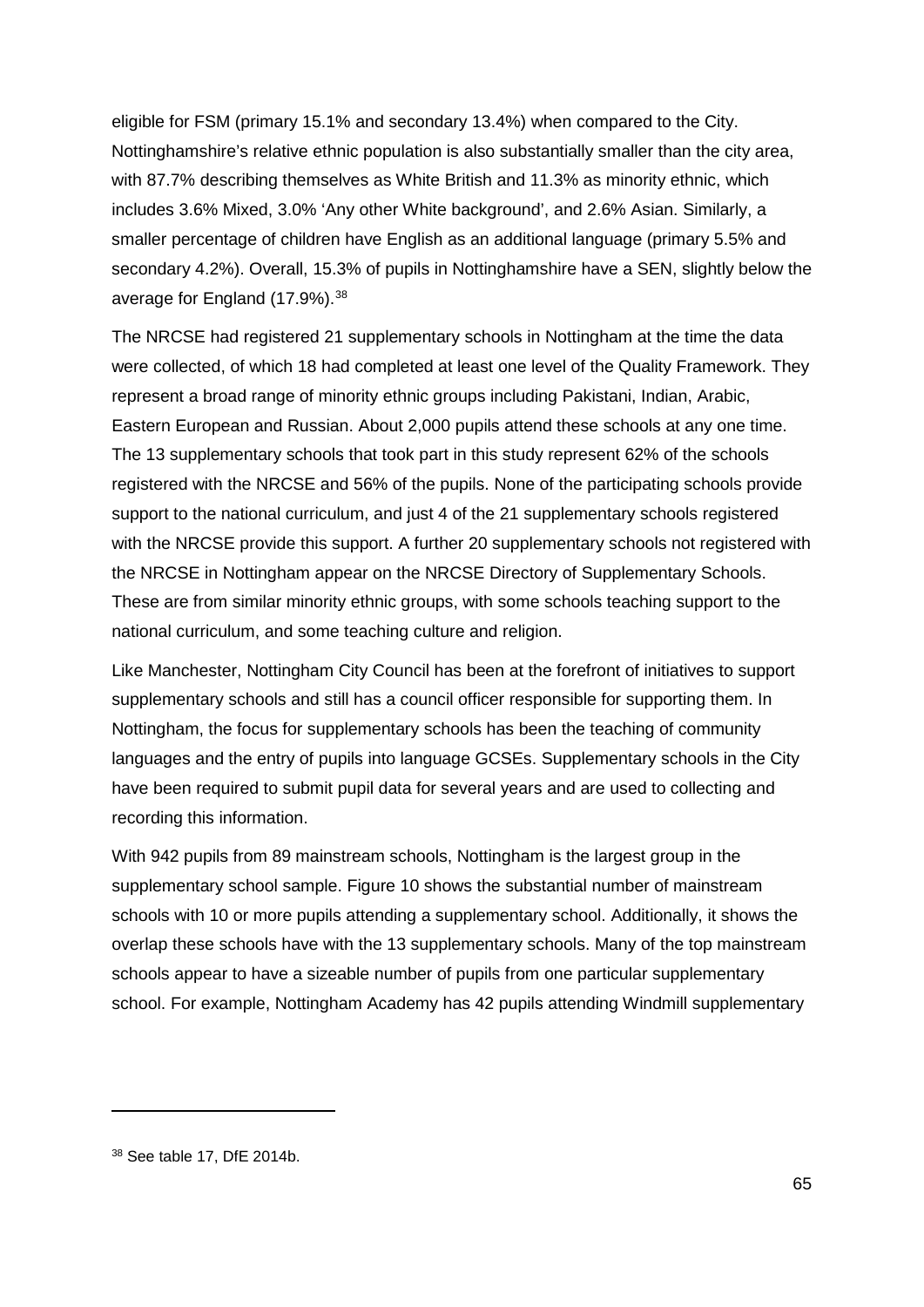school or Greenfields Community School has 19 pupils attending Meadows Muslim supplementary school.

**Figure 10 Mainstream schools in Nottingham and Nottinghamshire attended by 10 or more pupils in the supplementary school sample and the corresponding supplementary schools**



Table 30 shows the attainment levels of each supplementary school in the sample at each key stage, as well as progress between Key Stage 1 and Key Stage 2.

Eight of the 13 supplementary schools in the sample have a higher percentage of pupils achieving the expected level across all reported subjects in Table 30 than the local authority as a whole. At Key Stage 1, the only schools that did not outperform the local authority in all subjects were Karimia (maths and science) and Windmill (science). At Key Stage 2, the only school that did not outperform the local authority average was Windmill. In terms of progress between Key Stage 1 and 2, a higher percentage of pupils from Windmill (as well as the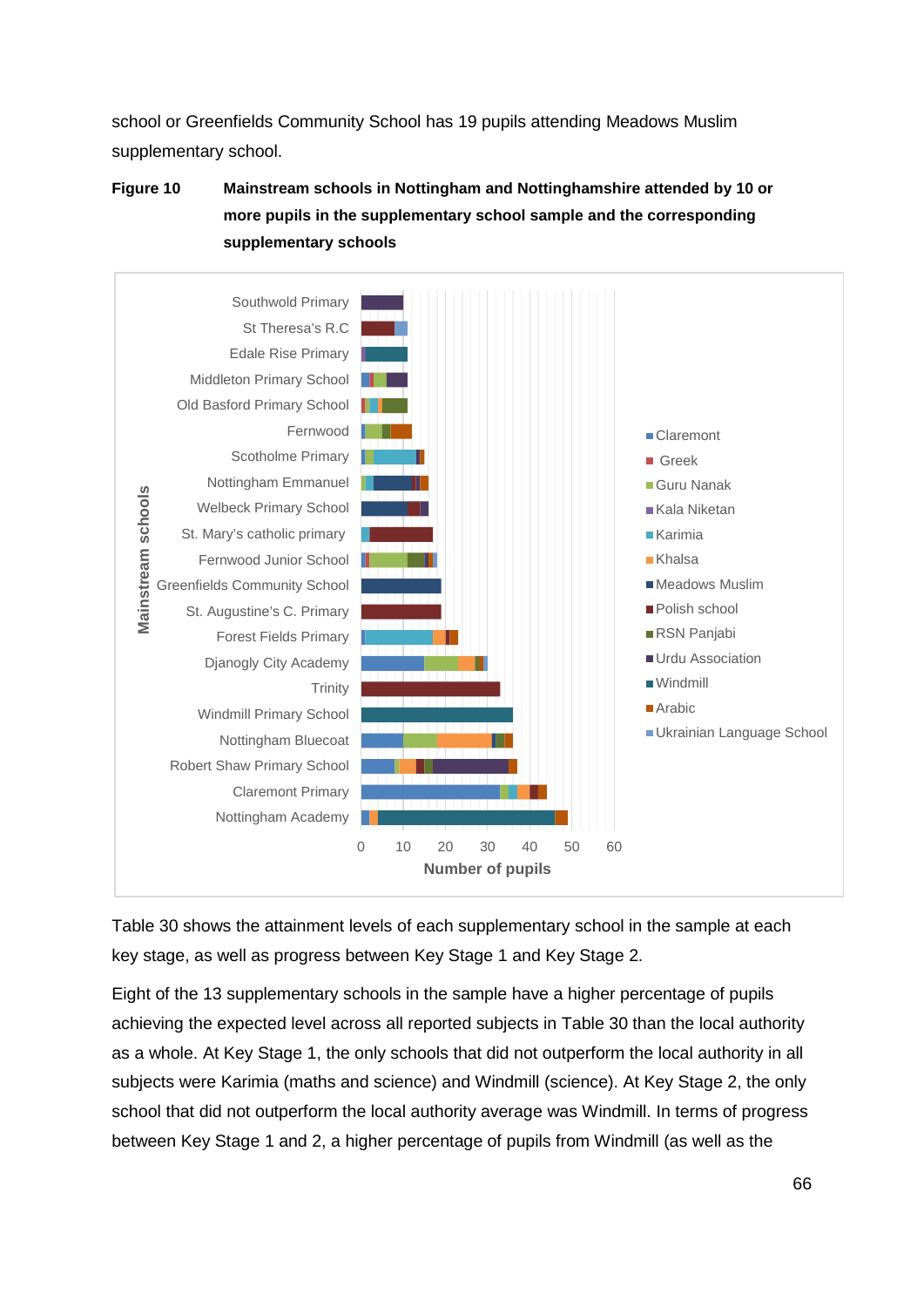majority of other supplementary schools) achieved 2 or more levels of progress than the local authority cohort as a whole.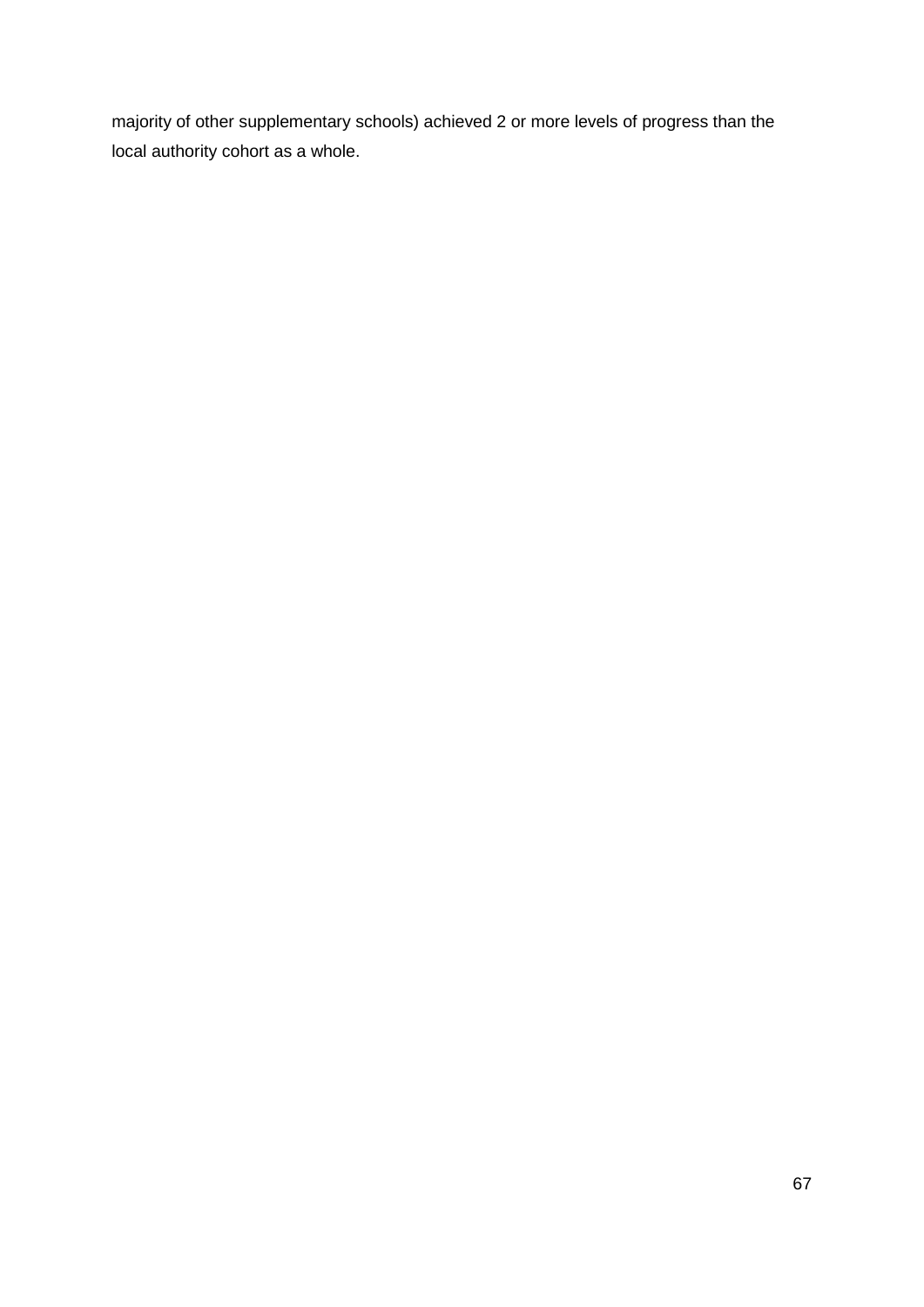# **Table 30 Percentage of pupils achieving the expected attainment level at each key stage assessment for each of the supplementary schools in Nottingham1**

|                                                     | Key stage 1 |         |         |              |                | Key stage 2    |         |              |                | Progress Key Stage 1 - 2               | <b>Key Stage 4</b>            |                |                                         |
|-----------------------------------------------------|-------------|---------|---------|--------------|----------------|----------------|---------|--------------|----------------|----------------------------------------|-------------------------------|----------------|-----------------------------------------|
| Nottingham                                          | n           | Reading | Writing | <b>Maths</b> | <b>Science</b> | n              | English | <b>Maths</b> | n              | 2 levels<br>progress<br><b>English</b> | 2 levels<br>progress<br>maths | n              | 5+ GCSEs<br>incl.<br>English &<br>maths |
| Claremont                                           | 50          | 90.0    | 86.0    | 92.0         | 88.0           | 50             | 82.6    | 83.0         | 46             | 80.4                                   | 83.0                          | 6              | x                                       |
| Greek                                               | 23          | 100     | 95.7    | 100          | 100            | 21             | 90.5    | 95.2         | 17             | 88.2                                   | 88.2                          | 5              | X                                       |
| <b>Guru Nanak</b>                                   | 46          | 97.8    | 97.8    | 100          | 95.7           | 50             | 97.9    | 93.6         | 43             | 93.0                                   | 95.3                          | 8              | X                                       |
| Kala Niketan                                        | 26          | 92.3    | 92.3    | 96.2         | 92.3           | 21             | 95.0    | 95.0         | 14             | 78.6                                   | 92.9                          | $\overline{2}$ | X                                       |
| Karimia                                             | 31          | 83.9    | 80.6    | 80.6         | 80.6           | 32             | 92.9    | 82.1         | 27             | 92.6                                   | 81.5                          | 4              | X                                       |
| Khalsa                                              | 31          | 93.5    | 87.1    | 87.1         | 90.3           | 33             | 93.3    | 93.3         | 30             | 96.7                                   | 90.0                          | 5              | X                                       |
| <b>Meadows Muslim</b>                               | 39          | 92.3    | 82.1    | 94.9         | 94.9           | 22             | 86.4    | 86.4         | 20             | 80.0                                   | 85.0                          | $\mathbf 0$    | X                                       |
| Polish school                                       | 111         | 79.1    | 77.3    | 90.1         | 86.5           | 82             | 85.5    | 84.2         | 43             | 93.0                                   | 93.0                          | 19             | 68.4                                    |
| RSN Panjabi                                         | 21          | 95.2    | 95.2    | 95.2         | 100            | 15             | 100     | 92.9         | 13             | 100.0                                  | 84.6                          | $\overline{2}$ | X                                       |
| <b>Urdu Association</b>                             | 40          | 92.5    | 87.5    | 92.5         | 95.0           | 50             | 79.2    | 84.0         | 41             | 90.2                                   | 87.8                          | $\overline{7}$ | X                                       |
| Windmill                                            | 53          | 81.1    | 77.4    | 94.3         | 83.0           | 42             | 75      | 77.5         | 40             | 87.5                                   | 82.5                          | 5              | X                                       |
| Arabic                                              | 41          | 90.2    | 95.1    | 97.6         | 92.7           | 32             | 86.2    | 89.7         | 24             | 91.7                                   | 91.7                          | 3              | X                                       |
| Ukrainian Language<br>School                        | 17          | 100     | 88.2    | 94.1         | 88.2           | $\overline{7}$ | x       | x            | $\overline{7}$ | x                                      | X                             | 0              | X                                       |
| Nottingham(shire)<br>supplementary<br>schools total | 529         | 88.8    | 85.8    | 93           | 90.2           | 457            | 87.4    | 87.2         | 365            | 89.3                                   | 88.3                          | 66             | 63.6                                    |
| <b>Local authorities</b><br>comparator              |             | 79      | 74.6    | 85.6         | 84             |                | 77      | 78.8         |                | 83.6                                   | 81.2                          |                | 43.3                                    |

<sup>1</sup>Percentages are not reported where the number of pupils at a particular Key Stage assessment is fewer than 10.

 $2$  The local authorities' comparator figure is calculated from the two local authorities: Nottingham (70%) and Nottinghamshire (30%) to reflect the percentage of pupils within the supplementary

school sample.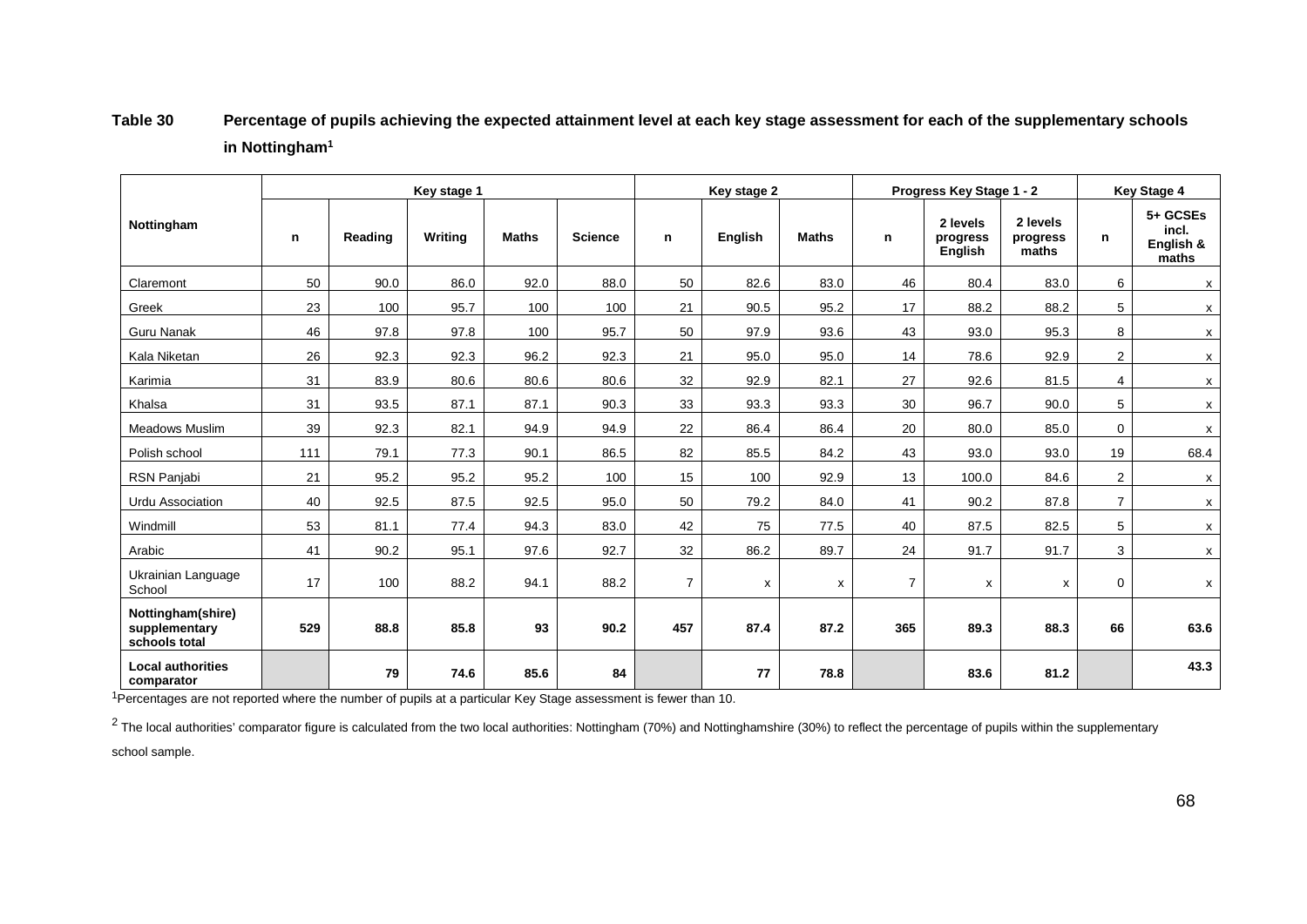# **Table 31 Percentage of pupils registered as eligible for free school meals (FSM) achieving level 2 at Key Stage 1 and level 4 at Key stage 2, for the supplementary schools in Nottingham1**

|                                                     |                                             |                                                | <b>Key Stage 1</b> |         |              |                |                                             | <b>Key Stage 2</b> |              |
|-----------------------------------------------------|---------------------------------------------|------------------------------------------------|--------------------|---------|--------------|----------------|---------------------------------------------|--------------------|--------------|
| Nottingham                                          | <b>Pupils</b><br>eligible<br>for FSM<br>(n) | <b>Pupils</b><br>eligible<br>for FSM<br>$(\%)$ | Reading            | Writing | <b>Maths</b> | <b>Science</b> | <b>Pupils</b><br>eligible<br>for FSM<br>(n) | <b>English</b>     | <b>Maths</b> |
| <b>Claremont</b>                                    | 10                                          | 20                                             | 90.0               | 90.0    | 90.0         | 100.0          | 12                                          | 75.0               | 83.3         |
| <b>Meadows Muslim</b>                               | 10                                          | 25.6                                           | 100.0              | 80.0    | 90.0         | 90.0           | 4                                           | x                  | $\mathsf{x}$ |
| <b>Urdu Association</b>                             | 11                                          | 27.5                                           | 81.8               | 81.8    | 81.8         | 81.8           | 10                                          | 80.0               | 90.0         |
| Windmill                                            | 17                                          | 32.1                                           | 70.6               | 70.6    | 88.2         | 82.4           | 18                                          | 55.6               | 61.1         |
| <b>Arabic</b>                                       | 10                                          | 24.4                                           | 70.0               | 80.0    | 90.0         | 80.0           | 11                                          | 72.7               | 72.7         |
| Nottingham(shire)<br>supplementary<br>schools total | 76                                          | 14.4                                           | 84.2               | 82.9    | 90.8         | 89.5           | 73                                          | 76.8               | 78.1         |
| <b>Local authorities</b><br>comparator <sup>2</sup> |                                             | 20.5                                           | 70.7               | 65.4    | 80.0         | 78.6           |                                             | 65.0               | 67.8         |

 $1$  Results for individual supplementary schools are only reported where there are 10 or more pupils registered for FSM with results at Key Stage 1 or 2, therefore the following supplementary schools are not reported individually, but their pupils are included in the supplementary schools total: Greek, Guru Nanak, Kala Niketan, Karimia, Khalsa, Polish School, RSN Panjabi, Ukrainian Language School.

 $2$  The Local authorities' comparator figure is calculated from the two local authorities: Nottingham (70%) and Nottinghamshire (30%) to reflect the percentage of pupils within the supplementary school sample.

Out of the 13 supplementary schools included in the study in Nottingham, just 5 had 10 or more pupils eligible for FSM within the sample at Key Stage 1. Table 31 shows that Claremont, Meadows Muslim and Urdu Association exceed the local authorities' comparator results in all four subjects, while Windmill and Arabic schools exceed in most subjects but marginally lag in reading. At Key Stage 2, just four schools have sufficient numbers of pupils eligible for free school meals to include their results: Claremont, the Urdu Association and Arabic school exceed the local authorities comparator in both English and maths, while Windmill lags somewhat in both subjects.

Within the supplementary school sample, nearly two thirds of pupils are of Asian ethnicity, with a further quarter being White – predominantly Eastern European (see Figure 11).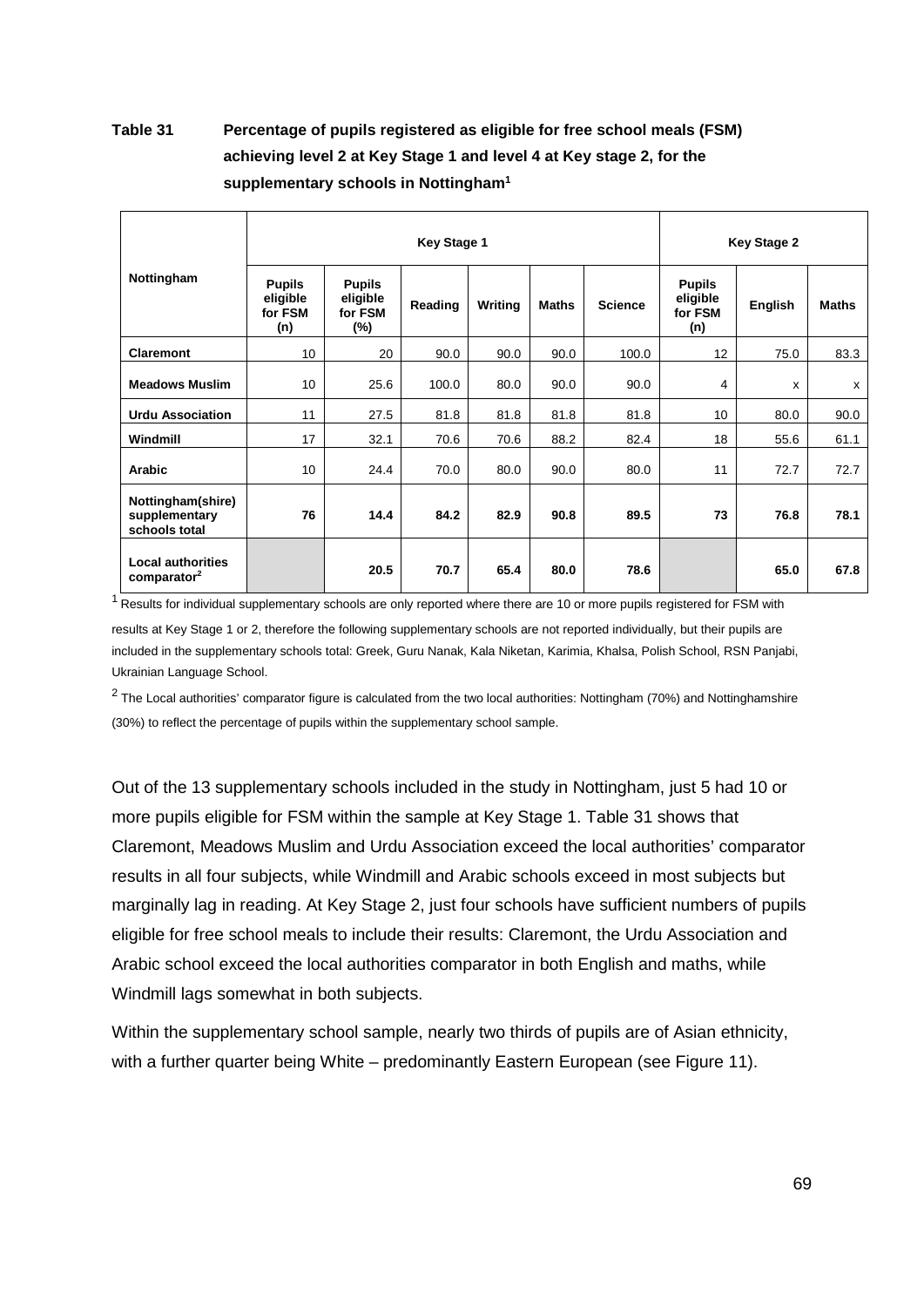**Figure 11 Pupil ethnicities from the Nottingham supplementary school sample**



Table 32 disaggregates these broad categories and shows attainment levels of the largest single ethnic groups at Key Stage 1 and Key Stage 2.

| Nottingham (shire)                                       |                               | <b>Key Stage 1</b> | (% achieving level 2) | <b>Key Stage 2</b><br>(% achieving level 4) |                               |         |              |      |
|----------------------------------------------------------|-------------------------------|--------------------|-----------------------|---------------------------------------------|-------------------------------|---------|--------------|------|
| Ethnic groups / First language<br>groups                 | <b>Number</b><br>of<br>pupils | Reading            | Writina               | <b>Maths</b>                                | <b>Number</b><br>of<br>pupils | English | <b>Maths</b> |      |
| Asian or Asian                                           | SS sample                     | 211                | 87.7                  | 82.5                                        | 91.5                          | 192     | 81.9         | 81.9 |
| <b>British - Pakistani</b>                               | Local authority               |                    | 80.8                  | 74.8                                        | 83.5                          |         | 76.8         | 76.7 |
| Asian or Asian                                           | SS sample                     | 107                | 95.3                  | 93.5                                        | 95.3                          | 100     | 95.7         | 92.4 |
| <b>British - Indian</b>                                  | Local authority               |                    | 91.4                  | 88.8                                        | 93.5                          |         | 86.2         | 87.6 |
| White - any other                                        | SS sample                     | 126                | 82.4                  | 79.2                                        | 91.3                          | 94      | 85.2         | 85.2 |
| White background                                         | Local authority               |                    | 65.6                  | 63.5                                        | 78.9                          |         | 62.9         | 73.3 |
| Any other Asian                                          | SS sample                     | 13                 | 100.0                 | 100.0                                       | 100.0                         | 3       | X            | x    |
| background                                               | Local authority               |                    | 83.3                  | 79.4                                        | 90.3                          |         | 75.5         | 84.6 |
| <b>Any Other Ethnic</b>                                  | SS sample                     | 21                 | 90.5                  | 95.2                                        | 100.0                         | 21      | 90.5         | 95.2 |
| Group                                                    | Local authority               |                    | 71.5                  | 69.0                                        | 81.9                          |         | 78.9         | 83.8 |
| White other - First                                      | SS sample                     | 86                 | 76.4                  | 75.3                                        | 91.0                          | 69      | 82.4         | 80.1 |
| Language = Polish                                        | Local authority               |                    | 62.4                  | 62.2                                        | 79.0                          |         | 67.6         | 71.2 |
| Local authorities' comparator total (all<br>ethnicities) |                               |                    | 79.0                  | 74.6                                        | 85.6                          |         | 77.0         | 78.8 |

| Table 32 | Percentage of pupils in Nottingham achieving the expected attainment level at       |
|----------|-------------------------------------------------------------------------------------|
|          | Key Stage 1 and 2, for the most common ethnic or first language groups <sup>1</sup> |

<sup>1</sup> Percentages are not reported where the number of pupils is less than 10.

 $2$  The local authorities' comparator figure is calculated from the two local authorities: Nottingham (70%) and Nottinghamshire

(30%) to reflect the percentage of pupils within the supplementary school sample.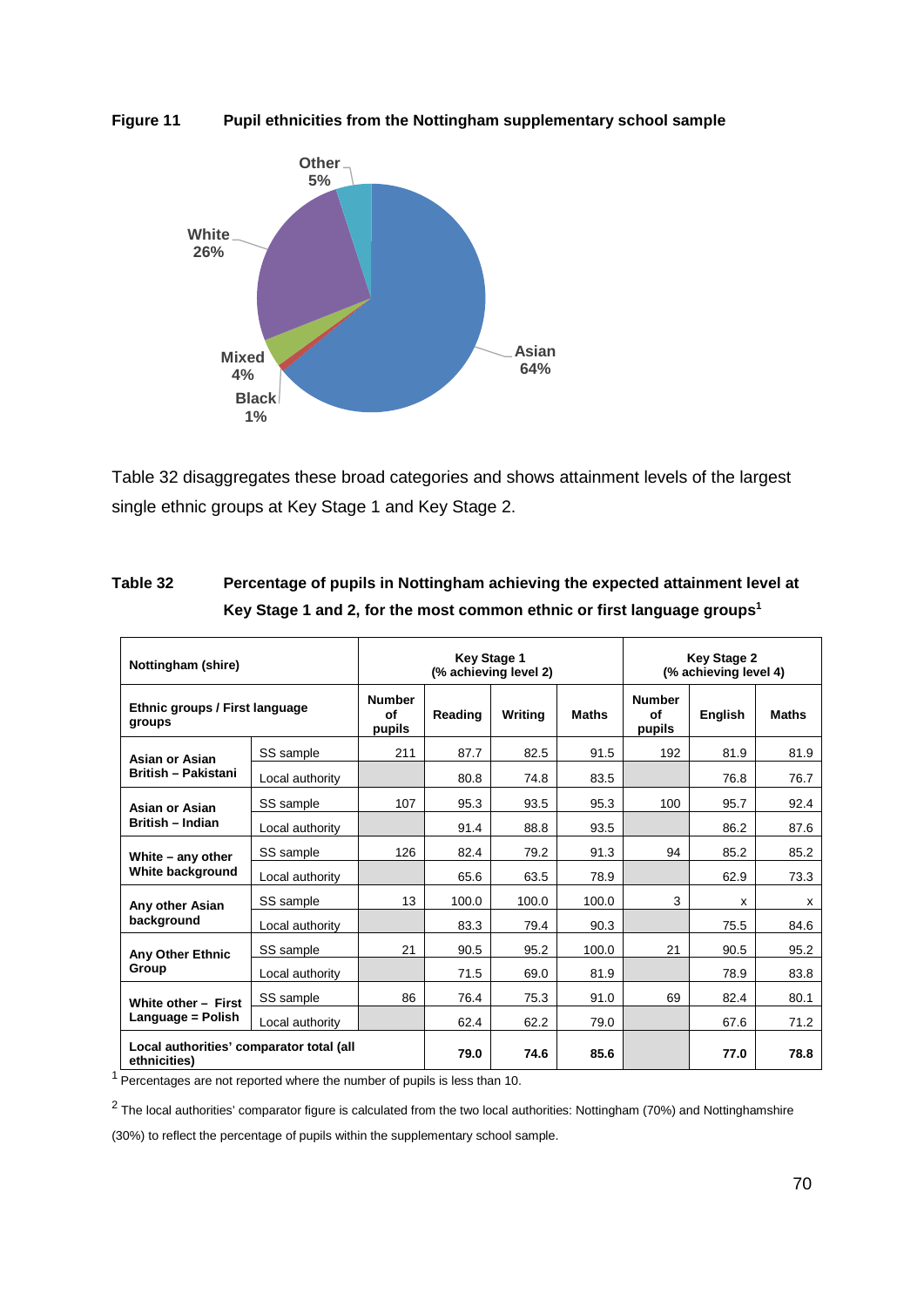Analysis of the Nottingham cohort by ethnicity shows remarkable attainment levels when compared with the same ethnic groups in the local authority areas. Table 32 shows that all the main ethnic groups represented in the supplementary school sample outperform the same ethnic groups within the local authority areas, and the local authorities' comparator overall. This includes 'Indian' and 'Any other Asian background', both of whom are highachieving groups within the local authority areas. EAL students whose first language is Polish, are included in the table as Polish represents the largest language group from the 'any other white' ethnic group category. Again, this group outperforms its peers within the local authority areas, and in most instances the local authorities' comparator overall.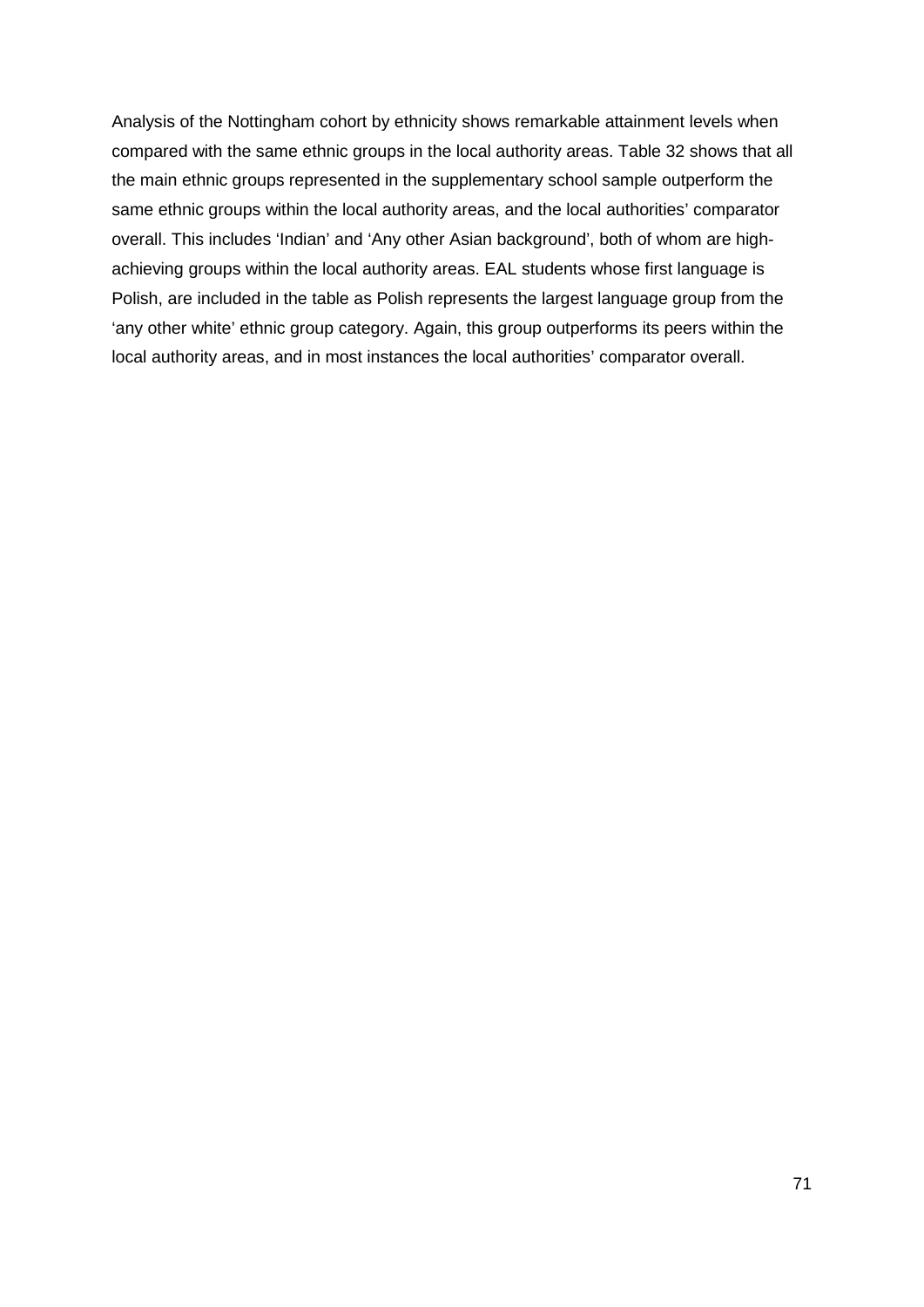# **Sheffield**

There are approximately 71,000 school age children living in Sheffield attending 138 schools (as at September 2014) in the primary phase (including nursery), 26 schools in the secondary phase (including one UTC<sup>[39](#page-71-0)</sup>), 10 special schools and one pupil referral unit.

Levels of deprivation in Sheffield are highly polarised across the city. Around 35% of school age children live in neighbourhoods among the 20% most deprived in England and around 22% of children live in neighbourhoods amongst the 20% least deprived in England. It is estimated that there were 26,480 children (0–18) living in relative poverty (with an income below 60% of average household income) in Sheffield in 2011. The polarised nature of deprivation across the city means that large numbers of children eligible for FSM are concentrated within a relatively small number of schools. In 2013, 20% of the city's primary schools contained 50% of pupils eligible for free school meals, whereas the 40% of schools with the lowest numbers of children eligible for FSM account for only 10% of the FSM population.

The number and percentage of pupils registered for FSM have both increased since 2009. In 2014, 23% of pupils in primary schools and around 18% of pupils in secondary schools were registered as eligible for FSM. Primary and secondary rates of claiming FSM have increased by around 3 percentage points, which represents an additional 2,500 school-age pupils claiming FSM between 2010 and 2014. The increase in Sheffield exceeds the national increase, where the percentage of pupils claiming free school meals has increased by less than 1 percentage point over the same time period.

Sheffield has an increasing number of newly arrived pupils. It is estimated (in May 2014) that approximately 1,500 school-age children have arrived in the city within the last two years. This is particularly evident in the primary phase, as the majority of newly arrived children tend to be in the younger age groups. It is estimated that 224 children in the 2014 Key Stage 1 cohort were new arrivals to the city and had joined the English schooling system for the first time during Key Stage 1.

Sheffield has a high proportion of children who do not have English as a first language (around 20% compared to around 16% nationally) and this will continue to increase with increasing numbers of newly arrived children. The number of school-age children with EAL has increased by around 3,000 between 2010 and 2014.

<span id="page-71-0"></span><sup>39</sup> University Technical College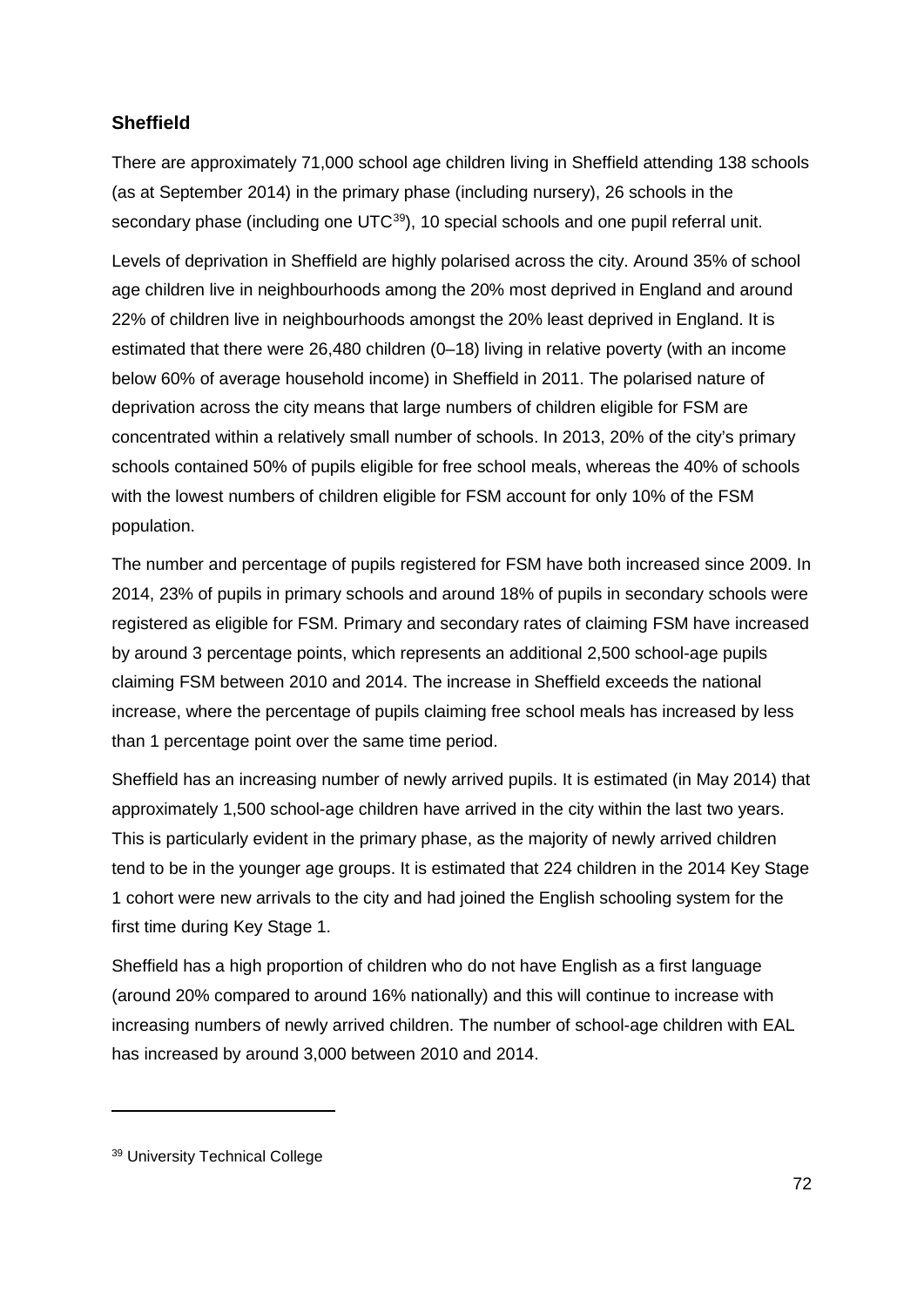For primary age pupils, 21% have SEN (January 2014) with 1% of pupils having a statement of SEN. For secondary age pupils, 23% of pupils have SEN (January 2014) with 2% of pupils having a statement of SEN.

With regard to ethnicity, 66% of primary pupils are White British; the four largest minority ethnic groups are Pakistani, Black African, Mixed White and Black Caribbean, and White East European. In secondary schools, 73% of pupils are White British; the four largest minority ethnic groups are Pakistani, Black African, Mixed White and Black Caribbean and White Gypsy/Roma. [40](#page-72-0)

In recent years, Sheffield City Council's support for supplementary schools has been significantly reduced and support for mother-tongue schools has been taken on by Languages Sheffield, partly through the development of the Home Languages Accreditation (HoLA) project. This project has provided excellent support to mother-tongue schools and had a significant impact on brokering partnerships between mainstream and supplementary schools. Pupil data is collected by the project and the schools are used to maintaining accurate records and understand the need for data sharing to evaluate impact.

There are 66 Sheffield supplementary schools listed on the NRCSE directory. At the time the data were collected, there were 21 supplementary schools registered with the NRCSE, representing a broad range of minority ethnic groups including African, Middle Eastern, Pakistani, Other European and Russian. About 1,320 pupils attend these schools at any one time. The 11 supplementary schools that took part in this study represent 52% of the schools registered with the NRCSE and 39% of the pupils. Two of the participating schools provide support to the national curriculum and, in total, six of the 21 registered with the NRCSE also provide this support.

The sample group from Sheffield included 354 pupils from 99 mainstream schools. Figure 12 lists all the mainstream schools with 10 or more pupils from the supplementary school sample, and their corresponding supplementary schools. Approximately half of the mainstream schools listed have a substantial number of pupils from one particular supplementary school, commonly the Arabic Community supplementary school or, in two cases, the Bengali School.

-

<span id="page-72-0"></span><sup>40</sup> Information about the Sheffield context has been provided by Kate Wilkinson, Sheffield City Council (CYPS–CCS Team). Personal Communication.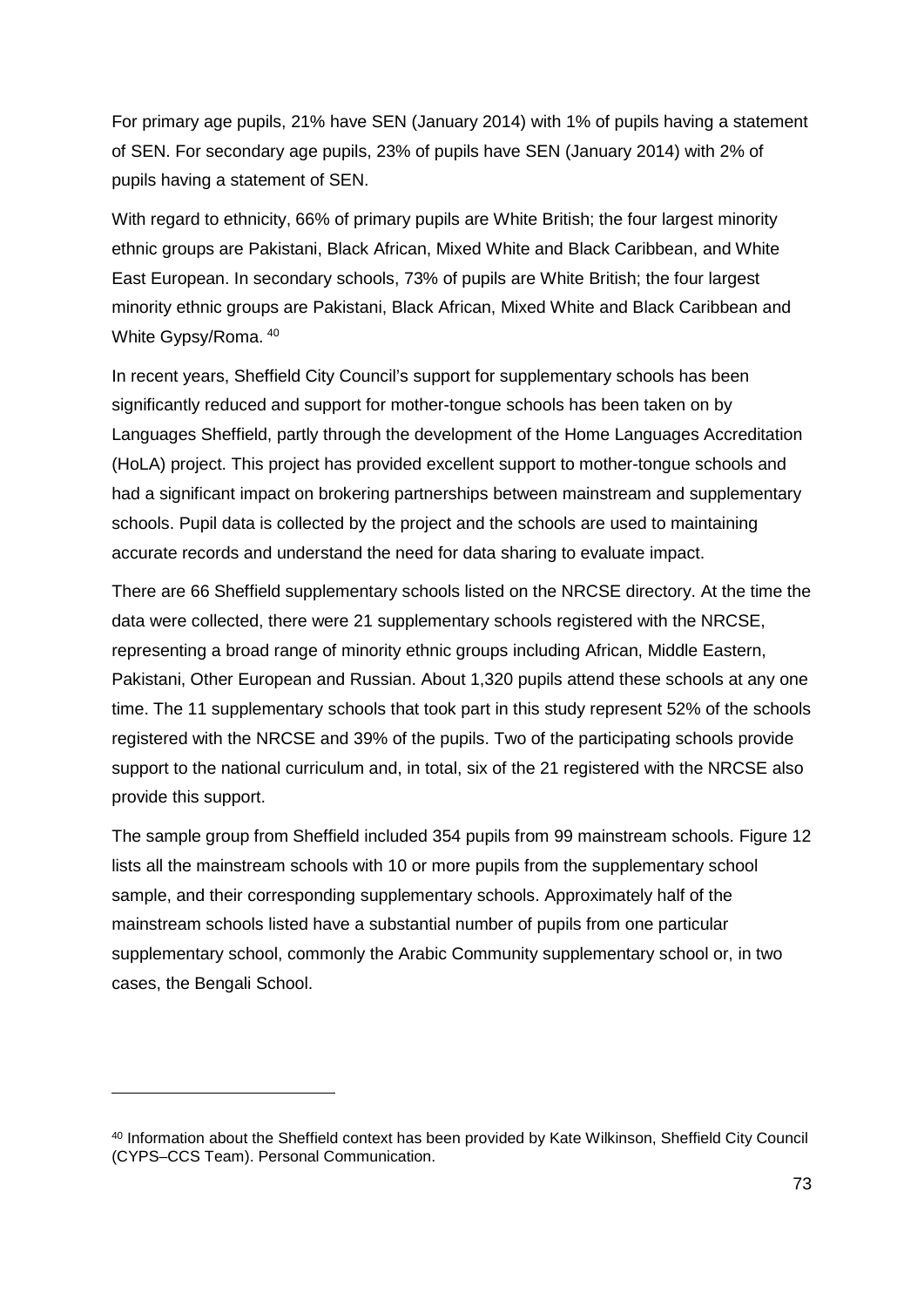### **Figure 12 Mainstream schools in Sheffield attended by 10 or more pupils within the supplementary school sample and the corresponding supplementary schools1**



 $1$  The Greek School is not included in the table as none of their pupils in the sample attended one of the listed mainstream schools.

Table 33 shows the attainment levels of each supplementary school at each key stage, as well as progress between Key Stage 1 and Key Stage 2.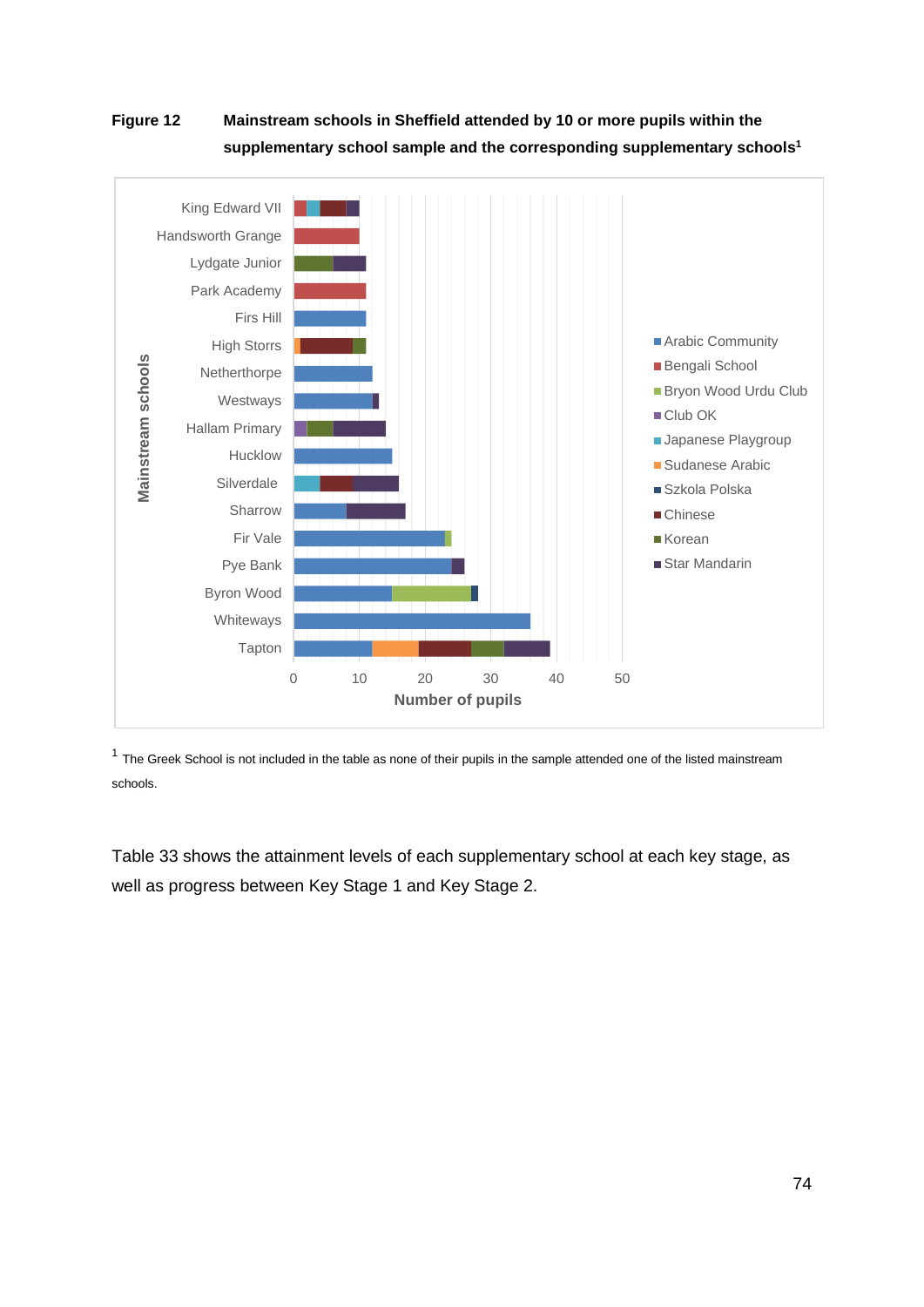### **Table 33 Percentage of pupils achieving the expected attainment level at each key stage assessment for each of the supplementary schools in Sheffield**

|                                           | <b>Key Stage 1</b><br><b>Key Stage 2</b><br><b>Curriculum</b> |                |         |         |              | Progress Key Stage 1-2 |     |         |              |     |                                 |                               |
|-------------------------------------------|---------------------------------------------------------------|----------------|---------|---------|--------------|------------------------|-----|---------|--------------|-----|---------------------------------|-------------------------------|
| <b>Sheffield</b>                          | Support<br>(English,<br>maths,<br>science)                    | n              | Reading | Writing | <b>Maths</b> | <b>Science</b>         | n   | English | <b>Maths</b> | n   | 2 levels<br>progress<br>English | 2 levels<br>progress<br>maths |
| Arabic<br>Community                       | M                                                             | 112            | 73.2    | 71.4    | 83.9         | 76.8                   | 67  | 64.1    | 71.9         | 60  | 89.8                            | 80.3                          |
| <b>Bengali School</b>                     |                                                               | $\overline{2}$ | x       | x       | x            | x                      | 22  | 71.4    | 72.7         | 20  | 95.0                            | 85.7                          |
| <b>Bryon Wood</b><br><b>Urdu Club</b>     |                                                               | 10             | 100.0   | 100.0   | 90.0         | 80.0                   |     | x       | x            | 1   | x                               | $\mathsf{x}$                  |
| Szkola Polska                             |                                                               | 12             | 91.7    | 83.3    | 100.0        | 83.3                   |     | X       | x            |     | x                               | X                             |
| <b>Chinese</b>                            |                                                               | 8              | x       | х       | x            | x                      | 42  | 90.0    | 95.0         | 39  | 94.9                            | 94.9                          |
| <b>Sheffield Star</b><br>Mandarin         | S                                                             | 35             | 97.1    | 97.1    | 100.0        | 100.0                  | 22  | 75.0    | 95.0         | 15  | 86.7                            | 93.3                          |
| <b>Sheffield supplementary</b><br>schools |                                                               | 193            | 82.9    | 81.3    | 90.2         | 83.9                   | 174 | 74.5    | 82.9         | 151 | 90.1                            | 86.3                          |
| Local authority area                      |                                                               |                | 81.0    | 77.8    | 86.6         | 84.0                   |     | 78.0    | 78.0         |     | 83.8                            | 81.8                          |

1 Only the supplementary schools with 10 or more pupils with results at a particular key stage are reported separately in the table. Therefore, five supplementary schools are not listed: Club Ok, SH Japanese Playgroup, SH

Sudanese Arabic, Greek School and Sheffield Korean. However, their results are included within the Sheffield supplementary school totals.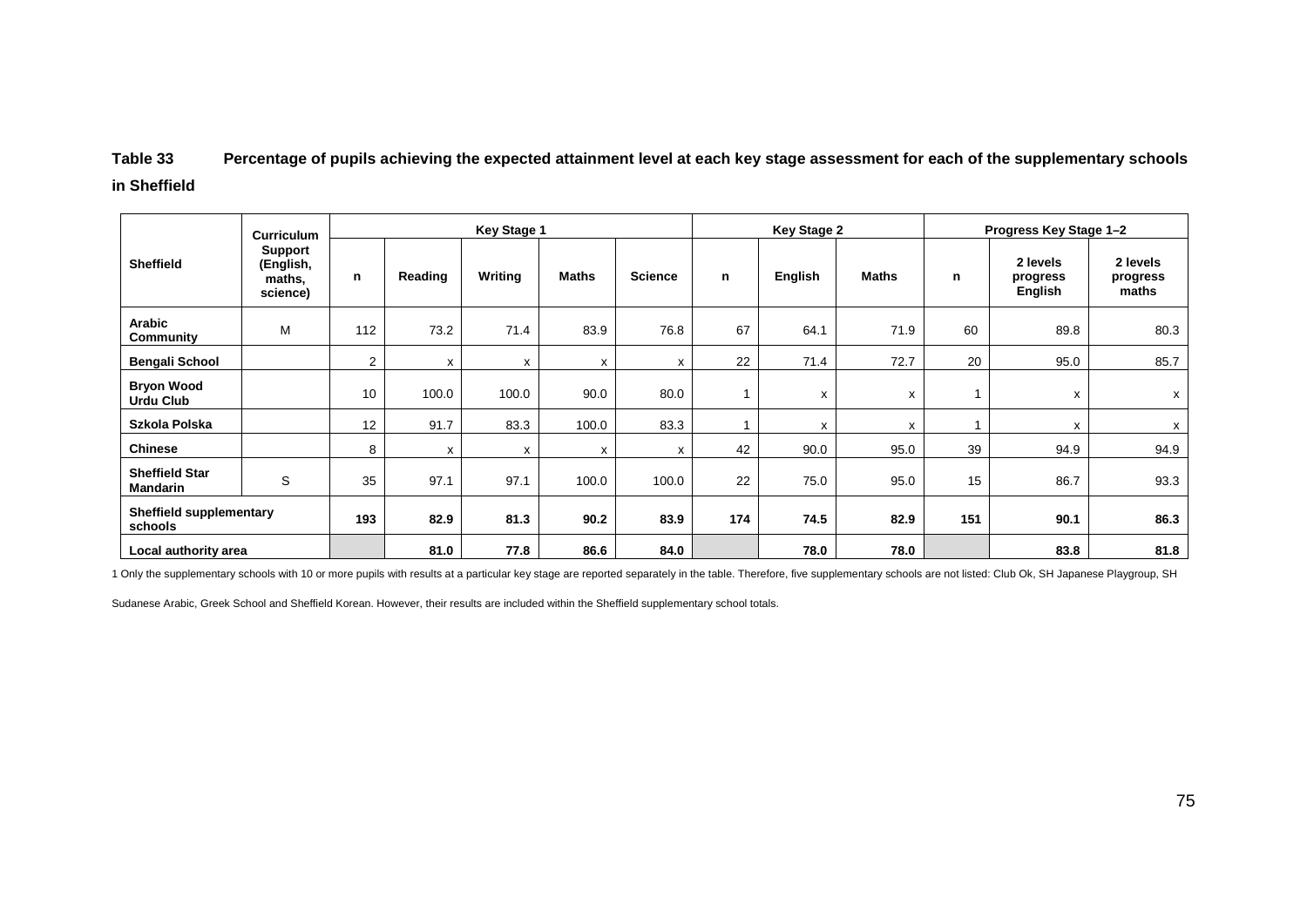Many of the Sheffield supplementary schools have small numbers of pupils that participated in the study, so their attainment is not reported. The Arabic Community supplementary school has the largest number of pupils in the sample. However, at Key Stage 1 and 2 the percentages of pupils from the Arabic Community school achieving the expected levels are lower across all subjects than the other supplementary schools in the sample, and the wider local authority average. That said, pupils at this school appear to have made steady progress between these two assessments, particularly in English; and these results are put in context when the high proportion of pupils eligible for FSM is noted.

The Arabic Community School, with nearly half the pupils in the sample eligible for FSM, is the only supplementary school in Sheffield with sufficient numbers to warrant analysis. The results of these pupils exceeds the local authority results (pupils eligible for FSM) in all subjects and by a substantial margin in writing, maths and science.

### **Table 34 Percentage of pupils registered as eligible for free school meals (FSM) achieving level 2 at Key Stage 1 for each of the supplementary schools in Sheffield1**

|                                              |                                          | <b>Key Stage 1</b>                              |         |         |              |                |  |  |  |  |  |
|----------------------------------------------|------------------------------------------|-------------------------------------------------|---------|---------|--------------|----------------|--|--|--|--|--|
| <b>Sheffield</b>                             | <b>Pupils</b><br>eligible for<br>FSM (n) | <b>Pupils</b><br>eligible for<br><b>FSM (%)</b> | Reading | Writing | <b>Maths</b> | <b>Science</b> |  |  |  |  |  |
| <b>Arabic Community</b>                      | 53                                       | 47.3                                            | 69.8    | 71.7    | 84.9         | 79.2           |  |  |  |  |  |
| <b>Sheffield</b><br>supplementary<br>schools | 58                                       | 18.9                                            | 72.4    | 74.1    | 86.2         | 81             |  |  |  |  |  |
| Local authority area                         |                                          | 31.2                                            | 68.6    | 63.4    | 76           | 71.8           |  |  |  |  |  |

1 Results for individual supplementary schools are only reported where there are 10 or more pupils eligible for FSM with results at Key Stage 1, but pupils from other schools are included in the supplementary schools total.

Figure 13 shows the ethnic make-up of the sample group from Sheffield, using the DfE's broad ethnic categories. The large percentage of 'Other' ethnicities is due to the relatively large Arabic ethnic group in the sample.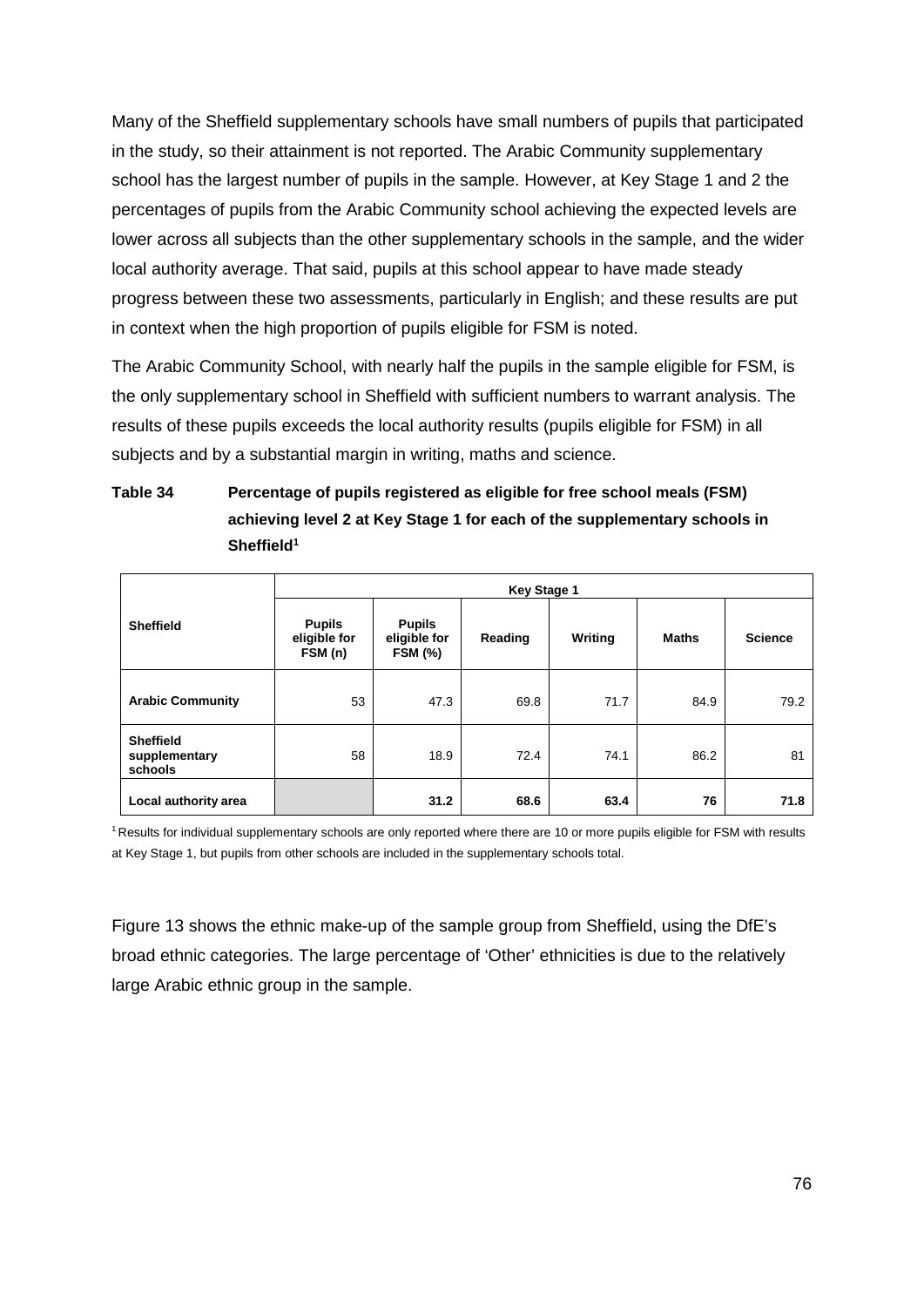

**Figure 13 Pupil ethnicities from the Sheffield supplementary school sample**

Table 35 shows the attainment of the largest Sheffield ethnic and first language groups. There is considerable overlap between the groups identified in the table as 'first language = Bengali' and 'ethnicity = Bangladeshi', particularly at Key Stage 2

For the group with Arabic as a first language, the supplementary school cohort's results are considerably better than the results for their language peers in the wider local authority. Even though the percentage of pupils achieving the expected level is still less than the local authority average overall, the supplementary school pupils have closed a considerable portion of this attainment gap.

| <b>Sheffield</b>                        |                     | Key stage 1<br>(% achieving level 2)                      | Key stage 2<br>(% achieving level 4) |      |                     |                    |      |
|-----------------------------------------|---------------------|-----------------------------------------------------------|--------------------------------------|------|---------------------|--------------------|------|
| <b>Ethnicity or first language</b>      |                     | Number of<br>Reading<br>Writing<br><b>Maths</b><br>pupils |                                      |      | Number of<br>pupils | English &<br>maths |      |
| <b>Ethnicity: Asian or</b>              | SS<br>sample        | $\overline{2}$                                            | x                                    | x    | x                   | 21                 | 60.0 |
| Asian British -<br>Bangladeshi          | Local<br>authority  |                                                           | 59.4                                 | 47.2 | 57.1                |                    | 51.3 |
| First Language =                        | <b>SS</b><br>sample | 119                                                       | 75.2                                 | 73.3 | 84.8                | 64                 | 61.0 |
| <b>Arabic</b>                           | Local<br>authority  |                                                           | 53.4                                 | 42.5 | 59.7                |                    | 42.7 |
| First language =                        | <b>SS</b><br>sample | 6                                                         | X                                    | X    | X                   | 21                 | 69.9 |
| Bengali                                 | Local<br>authority  |                                                           | 58.8                                 | 47.4 | 58.1                |                    | 46.2 |
| Local authority total (all ethnicities) |                     |                                                           | 81.0                                 | 77.8 | 86.8                |                    | 70.6 |

| Table 35 | Percentage of pupils in Sheffield achieving the expected attainment level at Key |
|----------|----------------------------------------------------------------------------------|
|          | Stage 1 and 2, for the most common ethnic or first language groups               |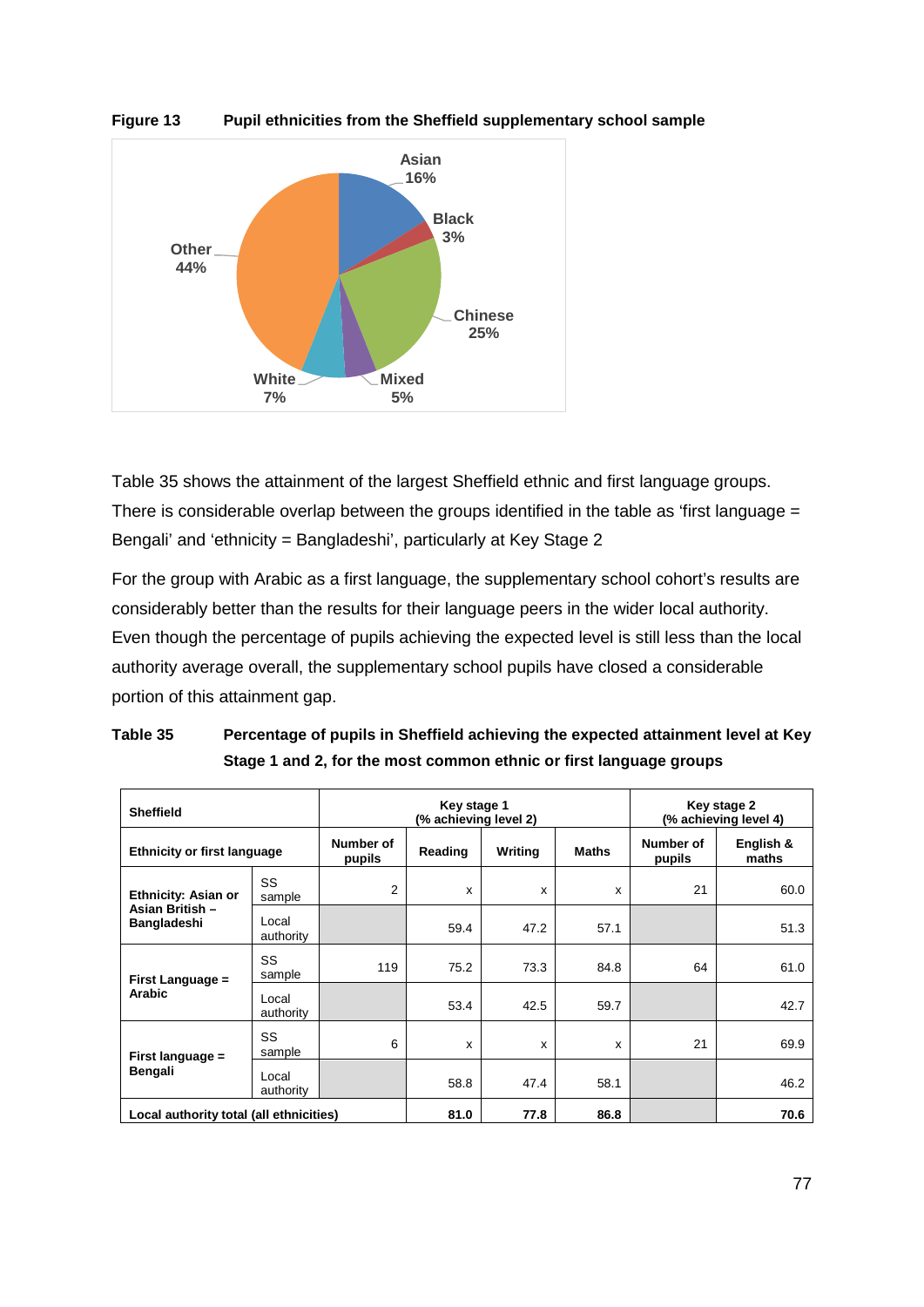### **6. Discussion and conclusions**

Throughout this study we have matched a large number of supplementary school pupils with their educational attainment records, and used these to compare their performance with those of their peers. We have not been able to control for the range of wider factors that influence pupils' attainment, nor to unpick the duration, frequency and timing of their attendance at the supplementary schools. So, we are not in a position to assert that better attainment by the supplementary school sample pupils can be directly attributed, or is caused by, their attendance at supplementary schools. That said, we believe that supplementary schools are likely to make an important contribution to their pupils' education and academic attainment, and with that in mind these findings show some evidence that their contribution is positive.

We also recognise that the impact of supplementary schools on pupils is not limited to their academic attainment, and indeed there may be many wider benefits to their confidence, well-being, development of 'character' and skills that we have not considered through this research and which are likely to be as important to the pupils themselves. These issues were beyond the scope of this study, but are issues that may benefit from further exploration by others.

Overall, the supplementary school pupils included in this study do well in comparison to their peers in the seven local authority areas. At Key Stage 1, the supplementary school sample pupils in three of the seven areas (Coventry, Manchester and Nottingham) outperformed their peers across all four tested subjects (reading, writing, maths and science). At Key Stage 2, the supplementary school sample pupils outperformed their peers in four of the seven areas across both English and maths (Lincolnshire, Manchester, Nottingham and Sheffield). At Key Stage 4, the percentage of pupils in the supplementary school sample gaining 5 GCSEs (A\*–C), including English and maths, exceeded the local authority results in all seven areas, in some cases by a substantial margin, notably in Manchester, Nottingham, Sheffield and Leeds.

This pattern of strong performance is even clearer when the analysis focuses just on pupils eligible for FSM, i.e. those pupils most likely to be economically disadvantaged. Due to the smaller number of pupils in the sample, this analysis was only possible at Key Stages 1 and 2. At Key Stage 1, the supplementary school sample pupils eligible for FSM outperformed their peers in the local authorities across all four subjects in all seven areas. Even more impressively, while the supplementary school pupils in five of the seven areas narrowed the attainment gap, the supplementary school pupils eligible for FSM in Manchester and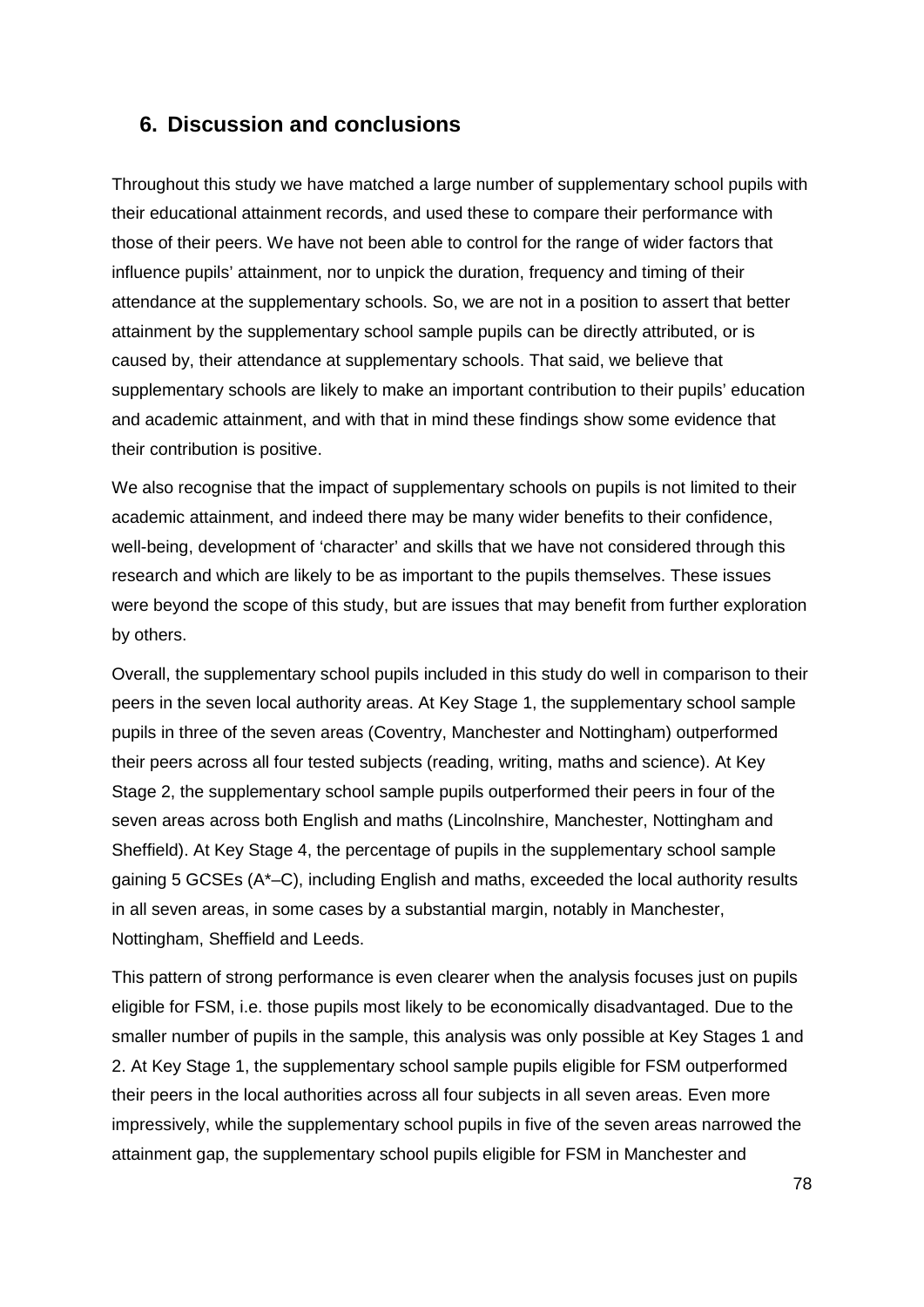Nottingham *closed* the attainment gap, with these pupils outperforming the average attainment for all pupils in their local authorities. At Key Stage 2, the smaller numbers of pupils in the sample eligible for FSM necessarily mean the findings are more tentative – where comparisons are possible, the supplementary school group narrow the attainment gap and outperform their peers in Manchester, Nottingham and Sheffield across English and maths.

When focusing on pupils with EAL, the pupils in the supplementary school sample do well in comparison to their peers (also with EAL) at Key Stage 1. Across six of the seven areas, and all four tested subjects, the supplementary school pupils outperform their peers with EAL. In addition, in three of the seven areas the sample pupils with EAL outperform the local authority average for all pupils in reading and writing, and in two areas (Manchester and Nottingham) the sample pupils with EAL outperform the local authority average for all pupils across all four tested subjects.

Many supplementary school pupils take advantage of their competence in a first language or 'community language' and seek GCSE accreditation. There were GCSE results for 144 supplementary school pupils within the sample, of whom 54 (or 38%) achieved an A\* and 90.3% achieved a pass grade (A\*–C). There is no direct comparator for non-supplementary school pupils. However, the closest published results show that 86% of those taking 'Other Modern Languages' in 2011/12 achieved a pass grade in England. In some areas – notably Nottingham – supplementary schools have a focus on supporting their students to take GCSEs in their 'home' or 'community' languages and these results show that this may be a fruitful avenue for pupil attainment at GCSE.

Fewer than half of the supplementary schools in this study provided national curriculum support (18 of the 52). Where national curriculum support was provided, this tended to coincide with relatively lower pupil attainment, which appears to indicate that the provision of this support may be in direct response to a perceived weakness in these areas. This explanation seems more likely than the alternative possibility: that provision of support to the national curriculum does not support mainstream attainment. Testing this hypothesis is beyond the scope of this study, but may be helpful for future research to consider.

Another factor that we can consider is the pupils' prior attainment. For the group with results at both Key Stages 1 and 2, the research shows that of the 225 pupils that did not achieve level 2 at Key Stage 1, 60% had made up 3 or 4 levels of progress to achieve at least level 4 by Key Stage 2 in English and 51% in maths. This is an impressive achievement, and it would seem likely that supplementary schools played a role in this progress.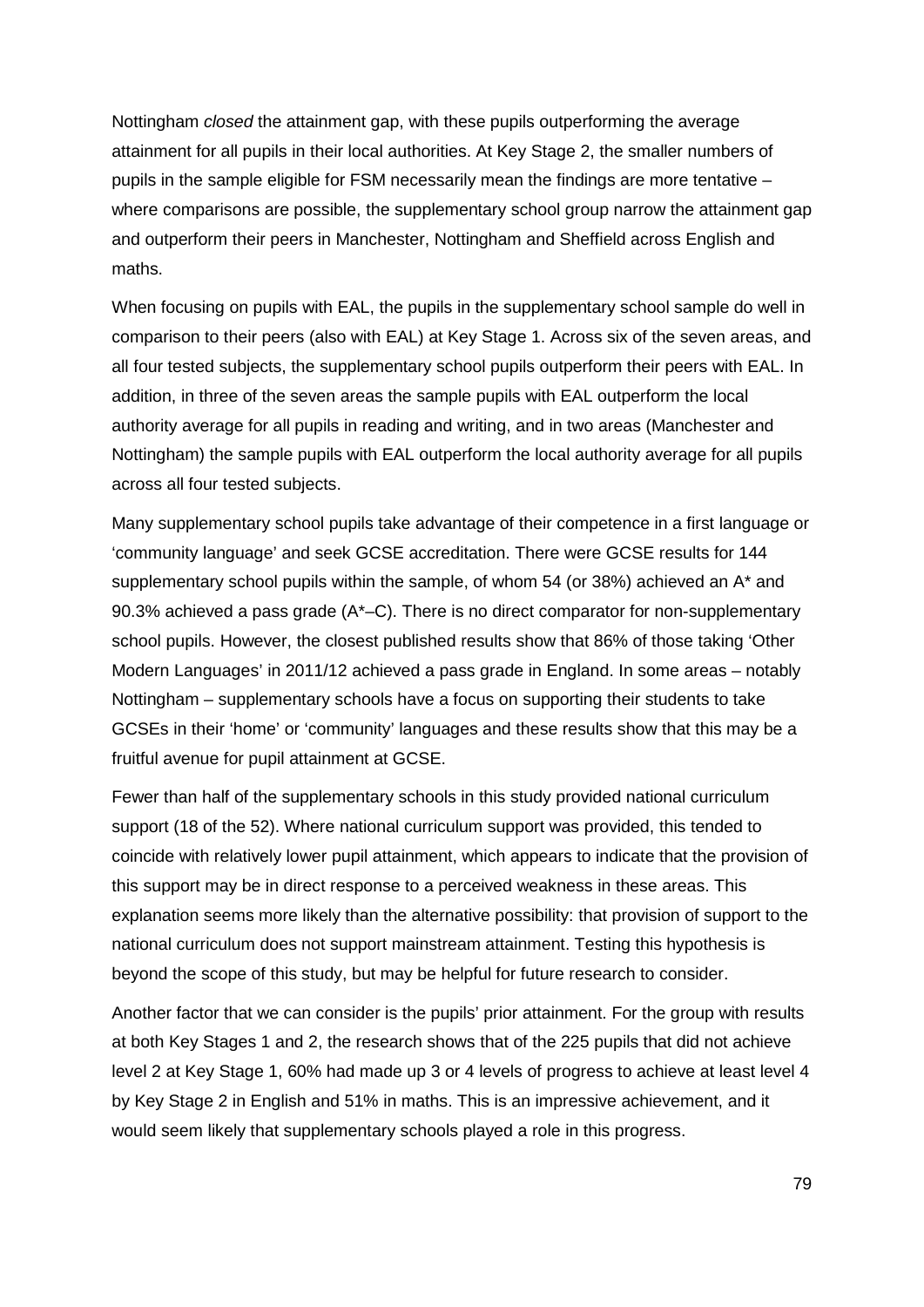In conclusion, there is therefore some evidence that supplementary schools may contribute towards pupils attainment, and that this evidence is strongest where it is possible to control for some of the pupils' wider characteristics including their eligibility for FSM or EAL. That said, it is important to remember that supplementary schools and the pupils that they serve are very diverse. So, while the evidence is promising for the supplementary schools' contribution in the aggregate, it will also be instructive for supplementary schools and local authorities to have a clearer sense of these impacts at a local level.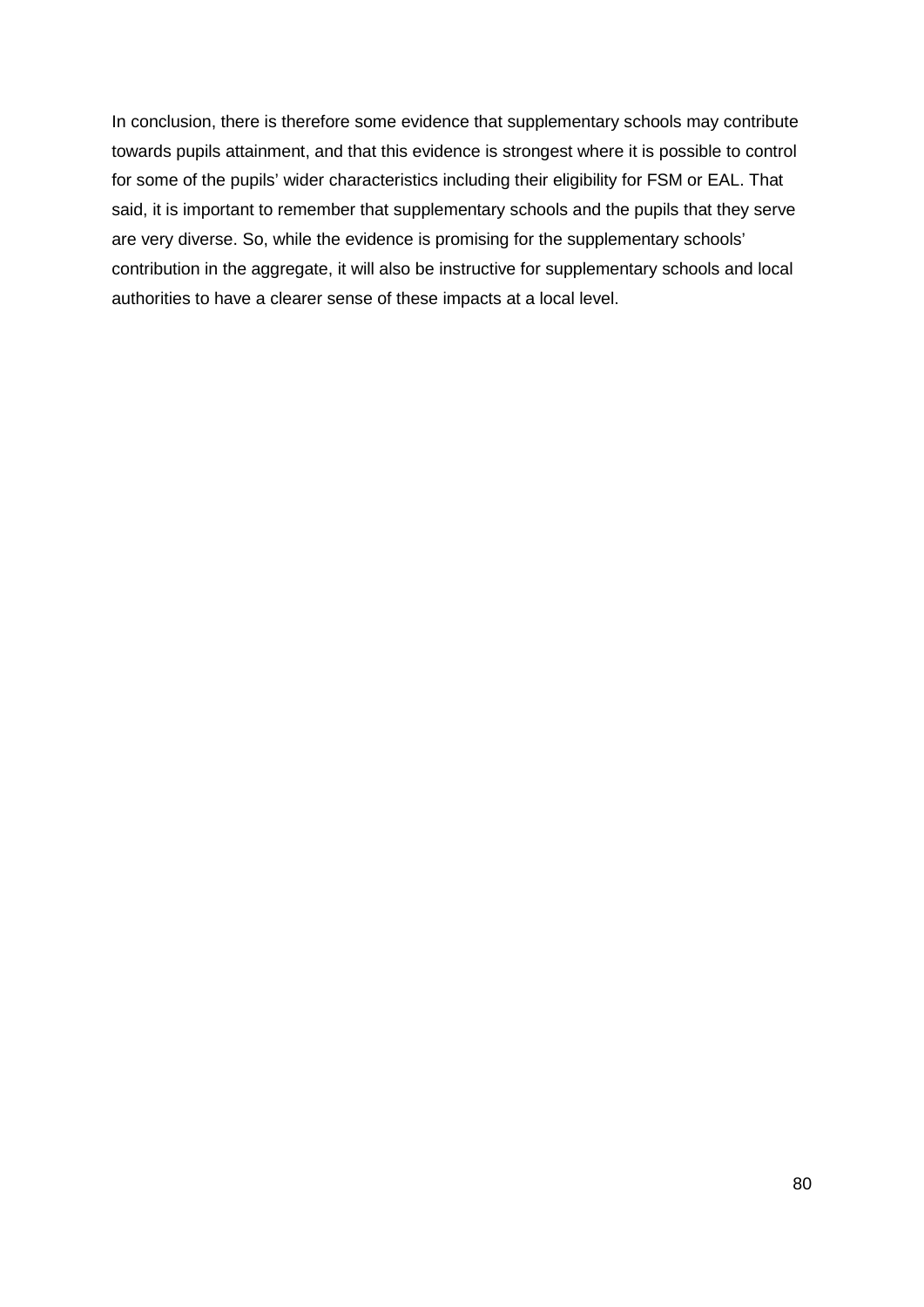### **7. Implications for policy, practice and research**

Evidencing the impact of supplementary schools on pupils' attainment is challenging, in large part because of the lack of administrative capacity and systems, resulting in a lack of suitable data within supplementary schools. The data collection aspect of this project was far more onerous than was originally envisaged. While work is already underway in this area, and there are pockets of good practice, there are clear opportunities for supplementary schools and their supporters to develop this area of their practice to make it easier for them to develop evidence of their impact.

Supplementary schooling may be an effective way of supporting disadvantaged pupils, for example those eligible for FSM, to close the attainment gap with their peers. The evidence from this analysis was promising, and this could be an area for further exploration by policy makers, researchers and indeed mainstream schools looking to support these pupils.

There is increasing recognition by education policy makers that 'character' and the skills, behaviours and attributes associated with it are important to underpin success in school and work<sup>[41](#page-80-0)</sup>. There is a gap in the evidence as to how supplementary schools may play a role in the development of these attributes and limited evidence on their wider effects on pupils' confidence and well-being. This is a clear opportunity for further research.

-

<span id="page-80-0"></span><sup>41</sup> See for example, [https://www.gov.uk/government/news/england-to-become-a-global-leader-of](https://www.gov.uk/government/news/england-to-become-a-global-leader-of-teaching-character)[teaching-character](https://www.gov.uk/government/news/england-to-become-a-global-leader-of-teaching-character)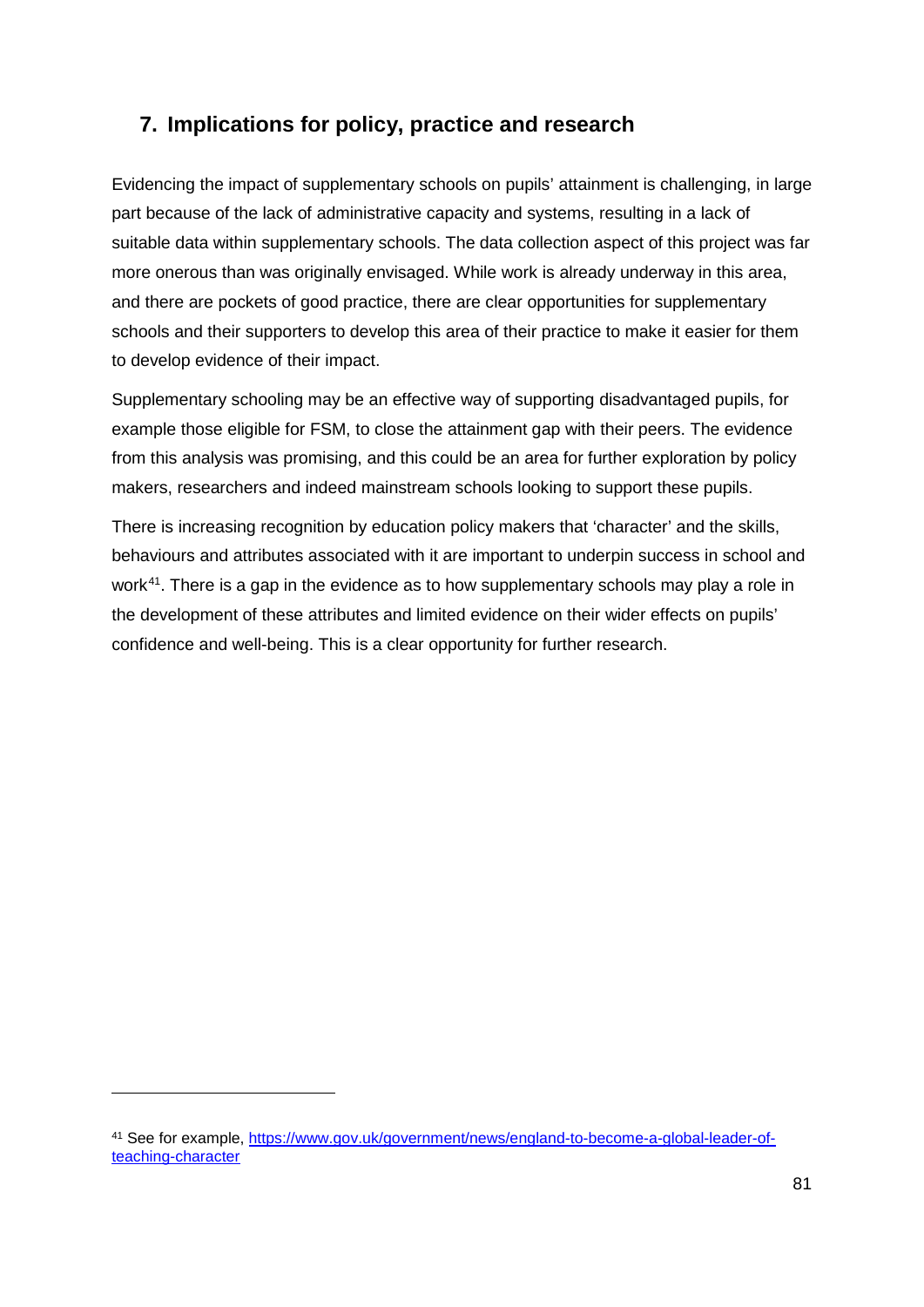### **8. References**

Coventry City Council. (2014). *Performance Team Key Statistics Report*. Retrieved 2nd December 2014, from:

[http://www.coventry.gov.uk/download/downloads/id/7428/latest\\_key\\_statistics\\_report.](http://www.coventry.gov.uk/download/downloads/id/7428/latest_key_statistics_report)

Demie, F., Lewis, K., & McLean, C. (2008). *Raising achievement of Somali pupils: good practice in London Schools.* Retrieved 2nd January 2015, from:

[http://lambeth.gov.uk/rsu/sites/lambeth.gov.uk.rsu/files/Raising\\_Achievement\\_of\\_Somali\\_Pu](http://lambeth.gov.uk/rsu/sites/lambeth.gov.uk.rsu/files/Raising_Achievement_of_Somali_Pupils_Good_Practice_in_London_Schools_2008.pdf) [pils\\_Good\\_Practice\\_in\\_London\\_Schools\\_2008.pdf](http://lambeth.gov.uk/rsu/sites/lambeth.gov.uk.rsu/files/Raising_Achievement_of_Somali_Pupils_Good_Practice_in_London_Schools_2008.pdf)

Department for Education. (2012a). *Schools, pupils and their characteristics, January 2012.*  Statistical First Release. Retrieved 11<sup>th</sup> November, 2014, from [https://www.gov.uk/government/uploads/system/uploads/attachment\\_data/file/219260/sfr10-](https://www.gov.uk/government/uploads/system/uploads/attachment_data/file/219260/sfr10-2012.pdf) [2012.pdf](https://www.gov.uk/government/uploads/system/uploads/attachment_data/file/219260/sfr10-2012.pdf)

Department for Education. (2012b). *National Curriculum Assessments at Key Stage 2 in England, 2011/12. Revised. Statistical First Release. Retrieved 11<sup>th</sup> November, 2014, from* [https://www.gov.uk/government/uploads/system/uploads/attachment\\_data/file/219151/sfr33-](https://www.gov.uk/government/uploads/system/uploads/attachment_data/file/219151/sfr33-2012v2.pdf) [2012v2.pdf](https://www.gov.uk/government/uploads/system/uploads/attachment_data/file/219151/sfr33-2012v2.pdf)

Department for Education (2013a). *GCSE and Equivalent results in England 2011/12. Revised. Statistical First Release. Retrieved* 11<sup>th</sup> November, 2014, from [https://www.gov.uk/government/uploads/system/uploads/attachment\\_data/file/219341/sfr02\\_](https://www.gov.uk/government/uploads/system/uploads/attachment_data/file/219341/sfr02_202013.pdf) [202013.pdf](https://www.gov.uk/government/uploads/system/uploads/attachment_data/file/219341/sfr02_202013.pdf)

Department for Education. (2013b). *The national pupil database user guide*. Retrieved 2nd December 2014, from:

[https://www.gov.uk/government/uploads/system/uploads/attachment\\_data/file/261189/NPD\\_](https://www.gov.uk/government/uploads/system/uploads/attachment_data/file/261189/NPD_User_Guide.pdf) [User\\_Guide.pdf](https://www.gov.uk/government/uploads/system/uploads/attachment_data/file/261189/NPD_User_Guide.pdf)

Department for Education. (2014). *Schools, pupils and their characteristics, January 2014. Statistical First Release* (SFR 15/2014). Retrieved 2nd December 2014, from:

https://www.gov.uk/government/uploads/system/uploads/attachment\_data/file/335176/2014 [SPC\\_SFR\\_Text\\_v101.pdf](https://www.gov.uk/government/uploads/system/uploads/attachment_data/file/335176/2014_SPC_SFR_Text_v101.pdf)

Department for Education. (2014b). *Special educational needs in England, January 2014.*  Statistical First Release (SFR 26/2014). Retrieved 20<sup>th</sup> January 2015, from: [https://www.gov.uk/government/statistics/special-educational-needs-in-england-january-](https://www.gov.uk/government/statistics/special-educational-needs-in-england-january-2014)[2014](https://www.gov.uk/government/statistics/special-educational-needs-in-england-january-2014)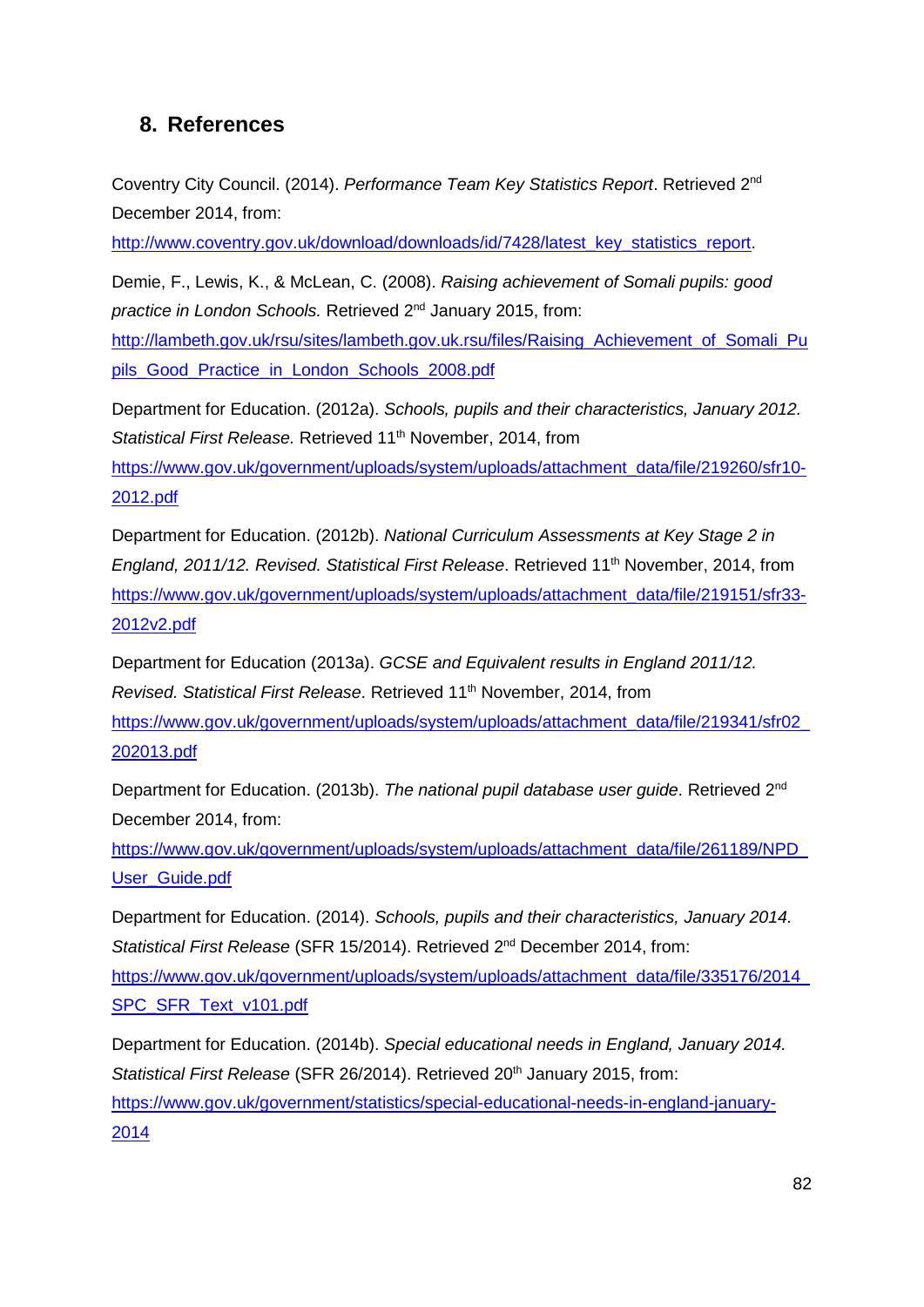Department for Education. (no date). *Education and skills in your area*. Retrieved 2nd December 2014, from <http://www.education.gov.uk/inyourarea/>

Evans, D. and Vassie, P. (2012). *Report evidencing the impact of supplementary education across the beneficial area of John Lyon's Charity*, London: John Lyons Charity. Retrieved 2nd December 2014, from

[http://www.johnlyonscharity.org.uk/downloads/documents/Supplementary\\_School\\_Impact\\_R](http://www.johnlyonscharity.org.uk/downloads/documents/Supplementary_School_Impact_Report_June2012.pdf) [eport\\_June2012.pdf](http://www.johnlyonscharity.org.uk/downloads/documents/Supplementary_School_Impact_Report_June2012.pdf)

Fullfact (2012). *Are migrants less likely than UK nationals to claim benefits?* Retrieved 27th March 2015, from

[http://www.fullfact.org/factchecks/migrants\\_foreign\\_nationals\\_benefits\\_claim\\_likely\\_UK-](http://www.fullfact.org/factchecks/migrants_foreign_nationals_benefits_claim_likely_UK-27395)[27395](http://www.fullfact.org/factchecks/migrants_foreign_nationals_benefits_claim_likely_UK-27395)

Lincolnshire Research Observatory (2014). *Schools Population Characteristics (2014 Census) Black Minority Ethnic*. Retrieved 2nd December 2014, from [http://www.research](http://www.research-lincs.org.uk/UI/Documents/LRO-schools-population-char-BME-012014.pdf)[lincs.org.uk/UI/Documents/LRO-schools-population-char-BME-012014.pdf](http://www.research-lincs.org.uk/UI/Documents/LRO-schools-population-char-BME-012014.pdf)

Maylor, U., Glass, K., Tozun Issa, T., Kuyok, K.A., Minty, S., Rose, A., Ross, A., Tanner, E., Finch, S., Low, N., Taylor, E., Tipping, S. & Purdon, S. (2010). *The impact of supplementary schools on pupils' attainment: An investigation into what factors contribute to educational improvements*, London: Department for Children, Schools and Families. Retrieved 2<sup>nd</sup> December 2014, from: [https://www.gov.uk/government/publications/impact-of](https://www.gov.uk/government/publications/impact-of-supplementary-schools-on-pupils-attainment-an-investigation-into-what-factors-contribute-to-educational-improvements)[supplementary-schools-on-pupils-attainment-an-investigation-into-what-factors-contribute-to](https://www.gov.uk/government/publications/impact-of-supplementary-schools-on-pupils-attainment-an-investigation-into-what-factors-contribute-to-educational-improvements)[educational-improvements](https://www.gov.uk/government/publications/impact-of-supplementary-schools-on-pupils-attainment-an-investigation-into-what-factors-contribute-to-educational-improvements)

National Pupil Database Wiki (n.d.) Retrieved 9<sup>th</sup> October, 2014, from[:http://nationalpupildatabase.wikispaces.com/](http://nationalpupildatabase.wikispaces.com/)

National Resource Centre for Supplementary Education (n.d.) Retrieved 9th October, 2014, from: <http://www.supplementaryeducation.org.uk/supplementary-education-the-nrc/>

Office for National Statistics (2012). *2011 Census: KS201EW Ethnic group, local authorities in England and Wales.* Retrieved 27<sup>th</sup> March 2015, from <http://www.ons.gov.uk/ons/publications/re-reference-tables.html?edition=tcm%3A77-286262>

Office for National Statistics (2003). *2001 Key Statistics – Local Authorities KS06 Ethnic group*. Retrieved 27<sup>th</sup> March 2015, from [http://www.ons.gov.uk/ons/publications/re-reference](http://www.ons.gov.uk/ons/publications/re-reference-tables.html?newquery=*&newoffset=0&pageSize=25&edition=tcm%3A77-211026)[tables.html?newquery=\\*&newoffset=0&pageSize=25&edition=tcm%3A77-211026](http://www.ons.gov.uk/ons/publications/re-reference-tables.html?newquery=*&newoffset=0&pageSize=25&edition=tcm%3A77-211026)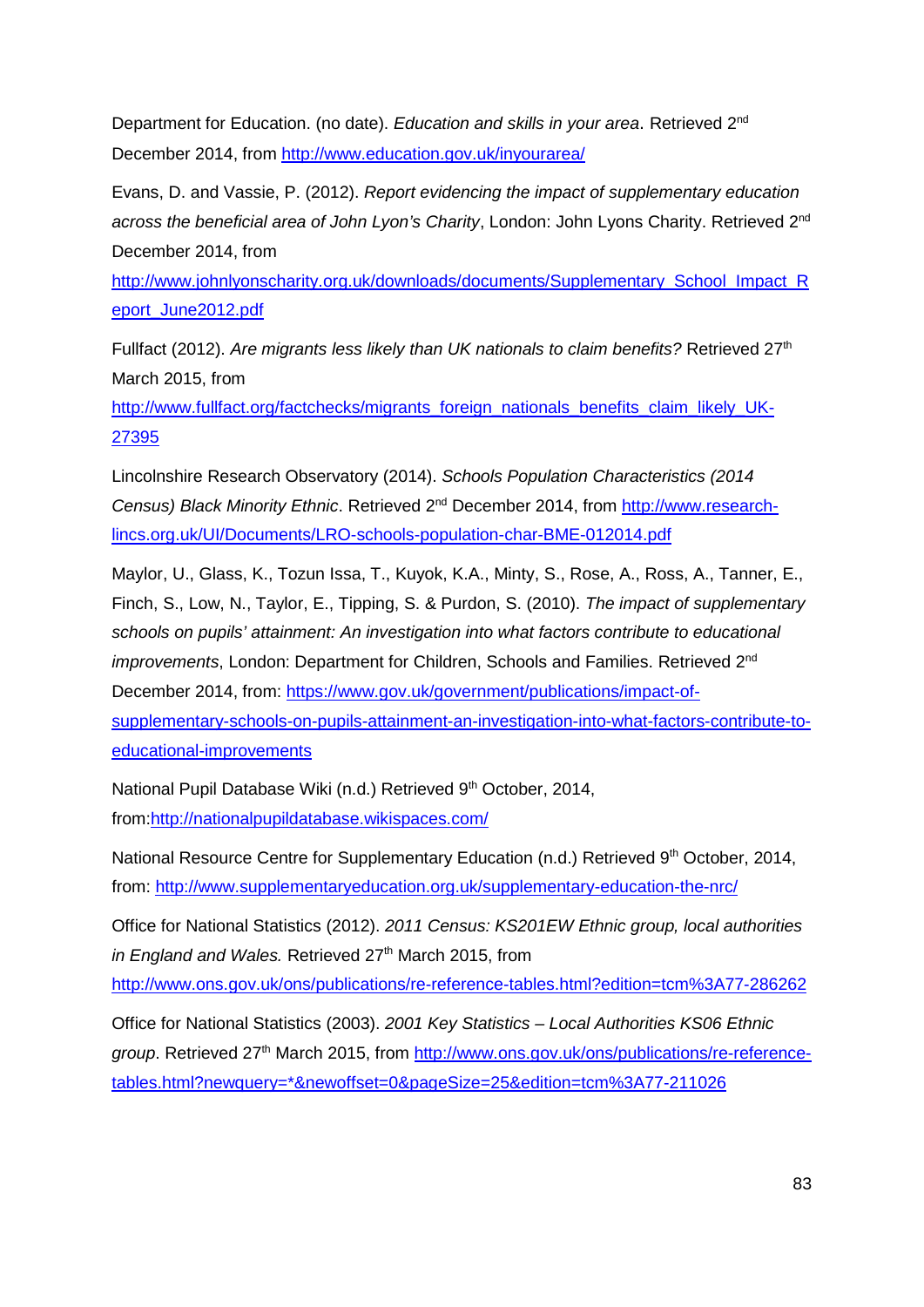-

Further details about the supplementary schools in each of the local authority areas

| Supplementary<br>school                                          | <b>Numbers</b><br>collected | <b>Numbers</b><br>matched<br>with<br>results | Percentage<br>matched<br>with results | Main<br>ethnicities                 | Key stage(s)<br>taught | <b>National</b><br>curriculum<br>(English,<br>maths,<br>science) | Percentage<br>eligible for<br><b>FSM</b> |
|------------------------------------------------------------------|-----------------------------|----------------------------------------------|---------------------------------------|-------------------------------------|------------------------|------------------------------------------------------------------|------------------------------------------|
| Coventry                                                         |                             |                                              |                                       |                                     |                        |                                                                  |                                          |
| <b>Excellence Academy</b>                                        | 123                         | 93                                           | 76                                    | <b>Black African</b><br>& Caribbean | $1 - 5$                | E, M, S                                                          | 35                                       |
| <b>Greek School</b>                                              | 130                         | 88                                           | 68                                    | Other white<br>(Greek)              | $1 - 5$                |                                                                  | 5                                        |
| Iqra Learning Centre                                             | 83                          | 47                                           | 57                                    | Pakistani,<br>Arabic                | $F-4$                  | E, M                                                             | 9                                        |
| Nanaksar Gurdwara                                                | 63                          | 27                                           | 43                                    | Indian                              | $1 - 5$                |                                                                  | $\overline{4}$                           |
| Sree Bharathalaya                                                | 159                         | 123                                          | 77                                    | Asian/Indian<br>, Somali            | $1 - 5$                | E, M, S                                                          | 12                                       |
| <b>Coventry totals</b>                                           | 558                         | 378                                          | 68                                    |                                     |                        |                                                                  | 9.4                                      |
| <b>Leeds</b>                                                     |                             |                                              |                                       |                                     |                        |                                                                  |                                          |
| Al Haqq                                                          | 55                          | 42                                           | 76                                    | Pakistani                           | $1 - 5$                | E, M, S                                                          | 51                                       |
| <b>Baltica</b>                                                   | 20                          | 42g                                          | 40                                    | Other White<br>(Russian)            | $F-2$                  |                                                                  | $\mathbf 0$                              |
| <b>Community Leeds</b><br>After School Study<br>Support (CLASSS) | 55                          | 53                                           | 96                                    | Pakistani,<br>Caribbean             | $1 - 3$                | E, M                                                             | 23                                       |
| Leeds Chinese School                                             | 85                          | 60                                           | 71                                    | Chinese                             | $1 - 5$                |                                                                  | 10                                       |
| Polska Szkola<br>Sobotnia                                        | 115                         | 66                                           | 57                                    | Other white<br>(Polish)             | $F-5$                  | E                                                                | 6                                        |
| Vidia Sagar                                                      | 67                          | 50                                           | 75                                    | Indian                              | $1 - 4$                |                                                                  | $\overline{2}$                           |
| <b>Leeds totals</b>                                              | 397                         | 279                                          | 70                                    |                                     |                        |                                                                  | 21.6                                     |

<span id="page-83-0"></span><sup>42</sup> Where 10 or fewer records exist, analysis will only be included at a composite level.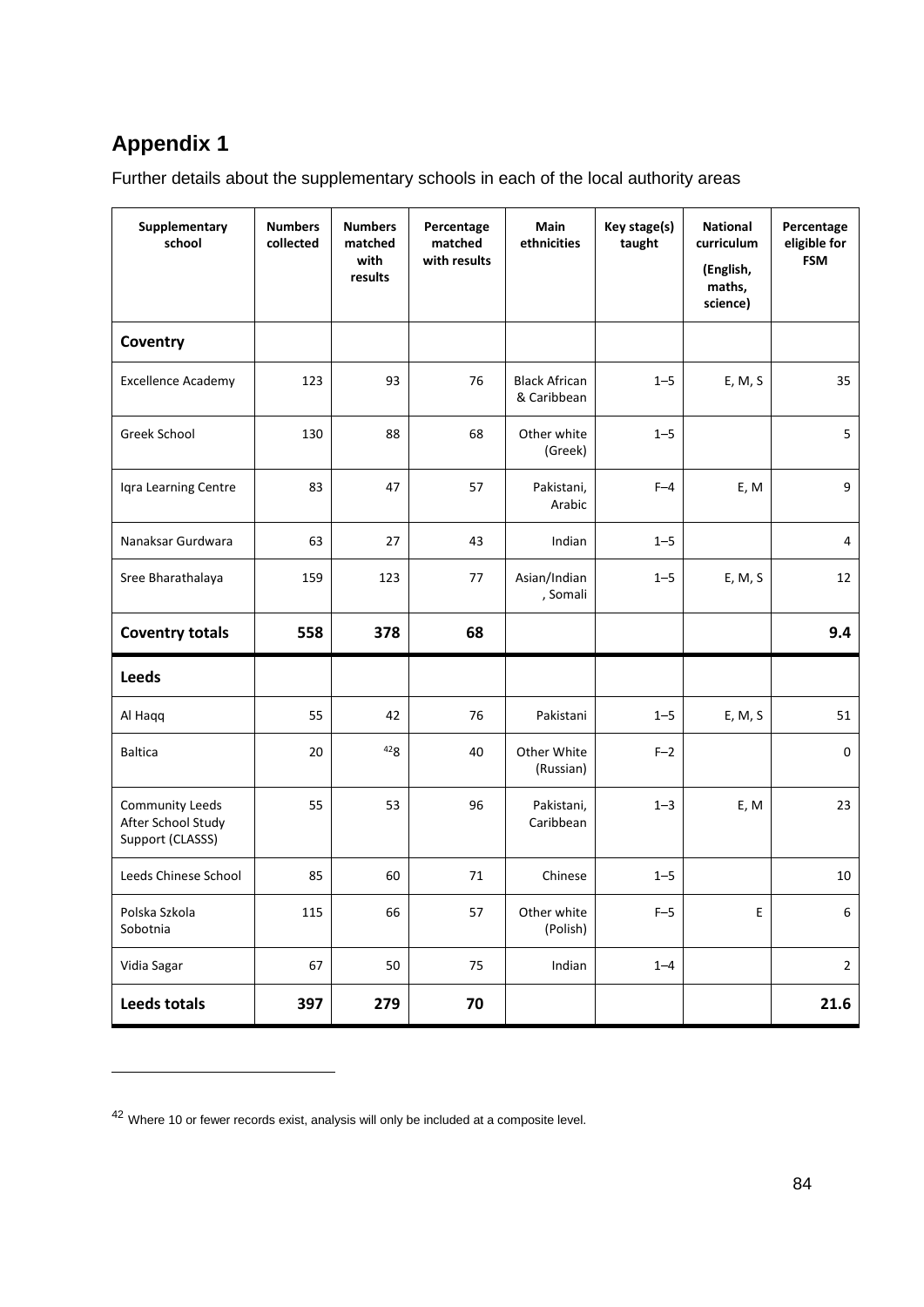| Supplementary<br>school                   | <b>Numbers</b><br>collected | <b>Numbers</b><br>matched<br>with<br>results | Percentage<br>matched<br>with results | Main<br>ethnicities                      | Key<br>stage(s)<br>taught | <b>National</b><br>curriculum<br>(English,<br>maths,<br>science) | Percentage<br>eligible for<br><b>FSM</b> |
|-------------------------------------------|-----------------------------|----------------------------------------------|---------------------------------------|------------------------------------------|---------------------------|------------------------------------------------------------------|------------------------------------------|
| Lincolnshire                              |                             |                                              |                                       |                                          |                           |                                                                  |                                          |
| Arabic school for all                     | 59                          | 44                                           | 75                                    | Other ethnic<br>group/ mixed             | $1 - 5$                   |                                                                  | $\mathbf 0$                              |
| <b>Lincoln Chinese</b><br>school          | 32                          | 18                                           | 56                                    | Chinese                                  | $1 - 5$                   | M                                                                | 6                                        |
| Lincoln Polish School                     | 36                          | 15                                           | 42                                    | Other white<br>(Polish)                  | $F-3$                     | S                                                                | $\mathbf 0$                              |
| New Tamil School                          | 20                          | 13                                           | 65                                    | Asian (Tamil)                            | $1 - 5$                   |                                                                  | $\pmb{0}$                                |
| Polish Saturday Club<br><b>Boston</b>     | 98                          | 82                                           | 84                                    | Other white<br>(Polish)                  | $1 - 4$                   | E, M                                                             | $\pmb{0}$                                |
| Lincolnshire<br><b>Totals</b>             | 245                         | 172                                          | 70                                    |                                          |                           |                                                                  | 0.1                                      |
| <b>Manchester</b>                         |                             |                                              |                                       |                                          |                           |                                                                  |                                          |
| Almanar                                   | 351                         | 156                                          | 44                                    | Other ethnic<br>group/Asian              | $1 - 5$                   | M, S                                                             | 18                                       |
| Crystal Hope                              | 36                          | 16                                           | 44                                    | <b>Black African</b>                     | $F-5$                     | M, S                                                             | 27                                       |
| Grace Incorporation<br>Faith Trust (GIFT) | 69                          | 50                                           | 72                                    | <b>Black African</b>                     | $2 - 4$                   | E, M                                                             | 61                                       |
| Iranian Cultural<br>Society               | 37                          | 32                                           | 86                                    | Other ethnic<br>group/Asian<br>(Iranian) | $1 - 5$                   |                                                                  | $\overline{7}$                           |
| Manchester Chinese<br>School              | 270                         | 149                                          | 55                                    | Chinese                                  | $1 - 5$                   | E, M                                                             | $\boldsymbol{7}$                         |
| Mrs D's                                   | 24                          | 23                                           | 96                                    | <b>Black African/</b><br>Caribbean       | $2 - 4$                   | E, M                                                             | 52                                       |
| Noor School                               | 237                         | 125                                          | 53                                    | Other ethnic<br>group/ mixed             | $1 - 5$                   |                                                                  | 25                                       |
| Ukraine Saturday                          | 58                          | 26                                           | 45                                    | White British                            | N/K                       |                                                                  | 15                                       |
| Wai Yin                                   | 13                          | $\overline{\mathbf{4}}$                      | 31                                    | Chinese                                  | N/K                       | Ε                                                                | $\pmb{0}$                                |
| <b>Manchester</b><br><b>Totals</b>        | 1,096                       | 581                                          | 53                                    |                                          |                           |                                                                  | 20.8                                     |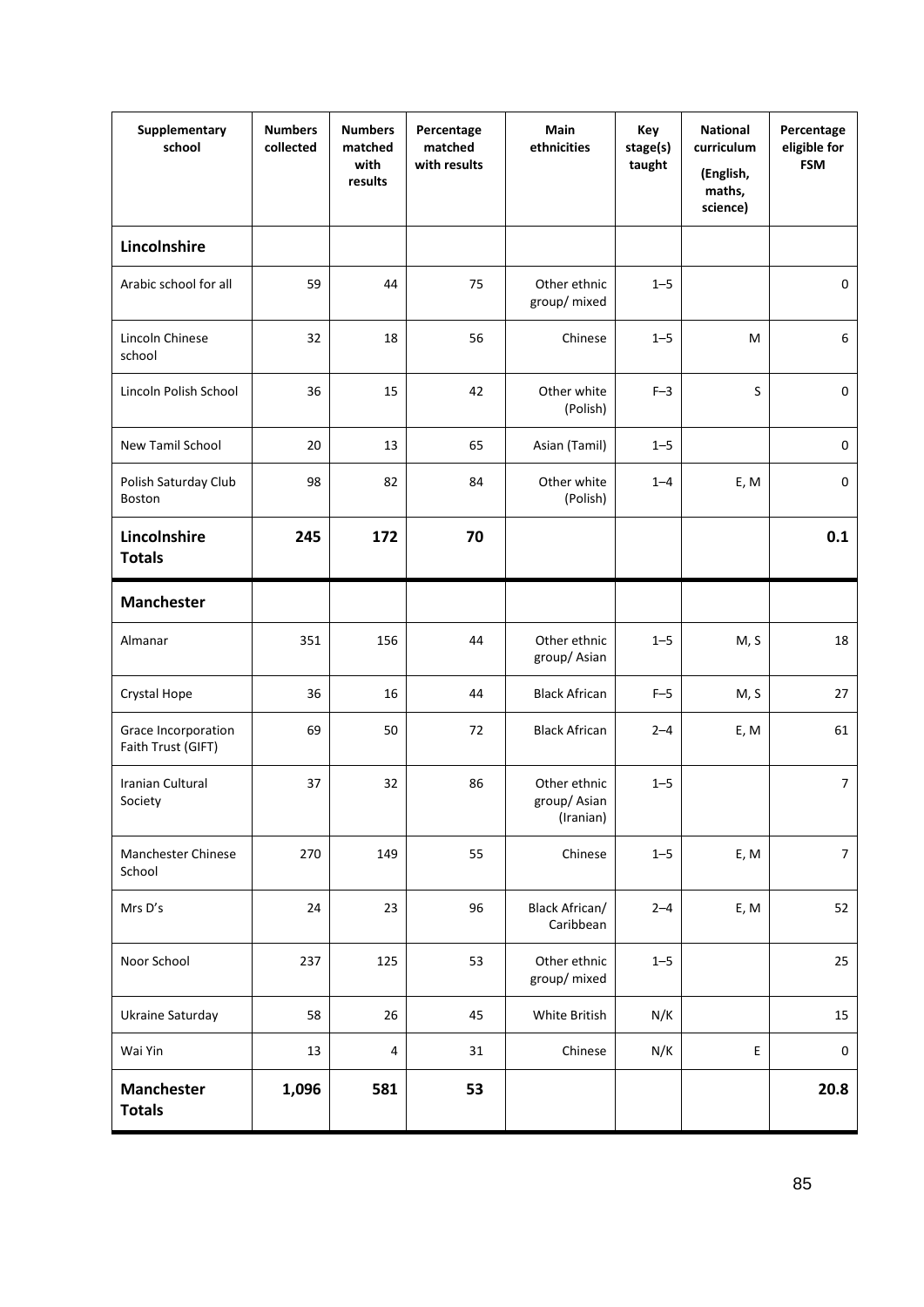| <b>Supplementary school</b>    | <b>Numbers</b><br>collected | <b>Number</b><br>s<br>matche<br>d with<br>results | Percentage<br>matched<br>with results | Main<br>ethnicities                | Key<br>stage(s)<br>taught | <b>National</b><br>curriculum<br>(English,<br>maths,<br>science) | Percentage<br>eligible for<br><b>FSM</b> |
|--------------------------------|-----------------------------|---------------------------------------------------|---------------------------------------|------------------------------------|---------------------------|------------------------------------------------------------------|------------------------------------------|
| <b>Milton Keynes</b>           |                             |                                                   |                                       |                                    |                           |                                                                  |                                          |
| Middle Eastern School          | 5                           | $\overline{4}$                                    | 80                                    | mixed                              | N/K                       |                                                                  | $\mathbf 0$                              |
| Polish School                  | 52                          | 32                                                | 62                                    | Other white<br>(Polish)            | $F-3$                     |                                                                  | 3                                        |
| <b>SIEVEMK</b>                 | 22                          | 21                                                | 95                                    | <b>Black African</b>               | $2 - 5$                   | E, M                                                             | 30                                       |
| <b>Milton Keynes</b><br>totals | 79                          | 57                                                | 72                                    |                                    |                           |                                                                  | 18.5                                     |
| Nottingham(shire)              |                             |                                                   |                                       |                                    |                           |                                                                  |                                          |
| Claremont                      | 111                         | 94                                                | 85                                    | Pakistani,<br>Afghan &<br>Kashmiri | $F-5$                     |                                                                  | 20                                       |
| Greek                          | 55                          | 48                                                | 87                                    | Greek                              | N/K                       |                                                                  | $\overline{7}$                           |
| <b>Guru Nanak</b>              | 125                         | 97                                                | 78                                    | Indian (Punjabi)                   | N/K                       |                                                                  | 7                                        |
| Kala Niketan                   | 61                          | 43                                                | 70                                    | Indian (Hindu)                     | $F-4$                     |                                                                  | 0                                        |
| Karimia                        | 69                          | 56                                                | 81                                    | Pakistani                          | $1 - 4$                   |                                                                  | 18                                       |
| Khalsa                         | 70                          | 61                                                | 87                                    | Indian (Sikh)                      | $1 - 5$                   |                                                                  | 5                                        |
| <b>Meadows Muslim</b>          | 56                          | 50                                                | 89                                    | Pakistani                          | $1 - 4$                   |                                                                  | 22                                       |
| Nottingham Arabic              | 86                          | 69                                                | $80\,$                                | Other ethnic<br>group/mixed        | $1 - 5$                   |                                                                  | 27                                       |
| Nottingham Ukranian            | 25                          | 20                                                | 80                                    | Other white/<br>white British      | $F-4$                     |                                                                  | 15                                       |
| Nottingham Polish<br>school    | 217                         | 192                                               | 88                                    | Other white<br>(Polish)            | $1 - 5$                   |                                                                  | $\mathbf{1}$                             |
| RSN Panjabi                    | 39                          | 33                                                | 85                                    | Indian (Punjabi)                   | $1 - 4$                   |                                                                  | 13                                       |
| <b>Urdu Association</b>        | 103                         | 89                                                | 86                                    | Pakistani, Asian<br>(Urdu)         | $1 - 5$                   |                                                                  | 24                                       |
| Windmill association           | 103                         | 90                                                | 87                                    | Pakistani, Indian                  | $1 - 4$                   |                                                                  | 38                                       |
| Nottingham(shire)<br>totals    | 1,120                       | 942                                               | 84                                    |                                    |                           |                                                                  | 16.7                                     |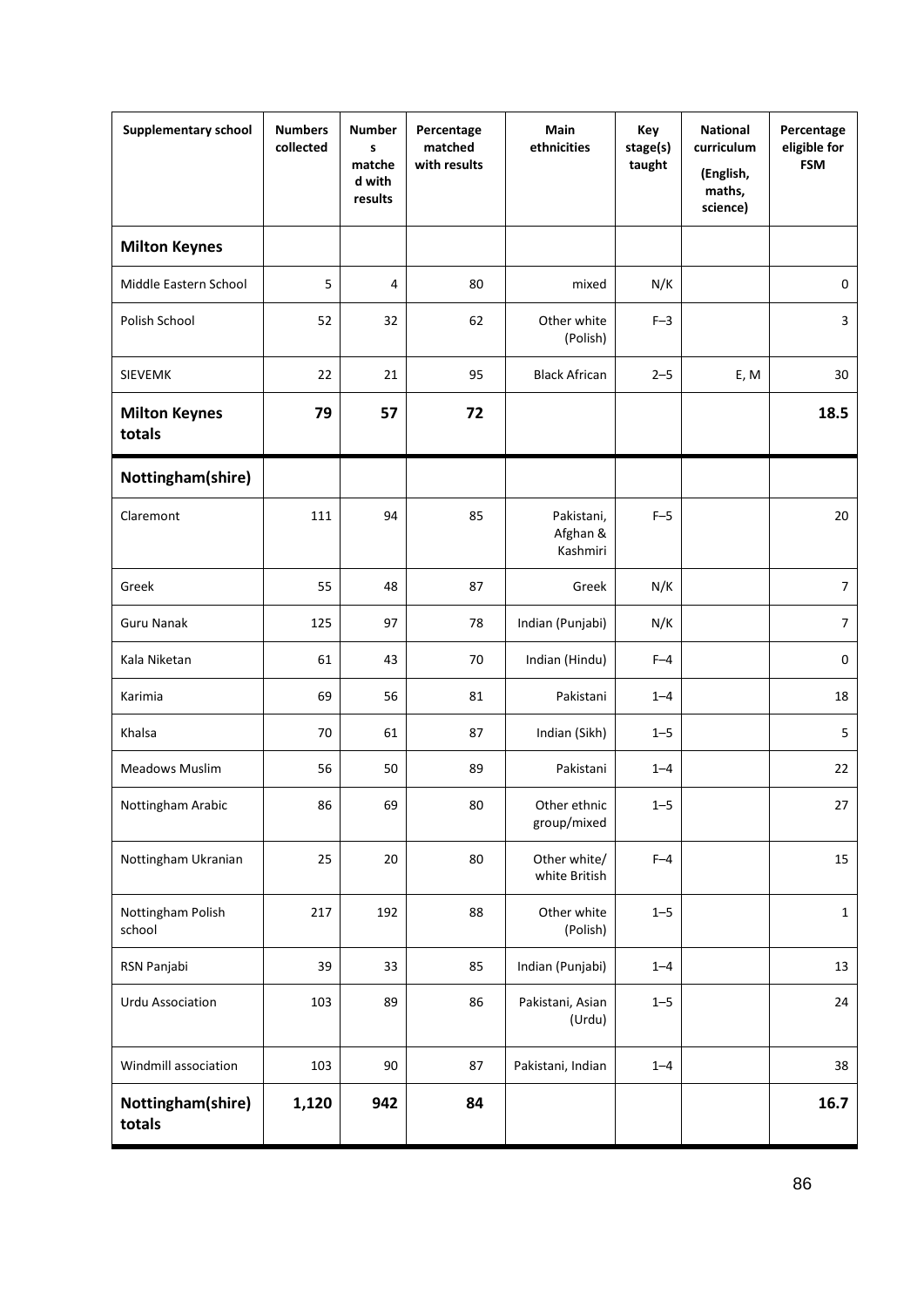| <b>Supplementary school</b> | <b>Numbers</b><br>collected | <b>Numbers</b><br>matched<br>with<br>results | Percentage<br>matched<br>with results | Main<br>ethnicities                                 | Key<br>stage(s)<br>taught | <b>National</b><br>curriculum<br>(English,<br>maths,<br>science) | Percentage<br>eligible for<br><b>FSM</b> |
|-----------------------------|-----------------------------|----------------------------------------------|---------------------------------------|-----------------------------------------------------|---------------------------|------------------------------------------------------------------|------------------------------------------|
| <b>Sheffield</b>            |                             |                                              |                                       |                                                     |                           |                                                                  |                                          |
| Arabic Community            | 256                         | 165                                          | 64                                    | Any other<br>ethnic<br>group,<br>Yemeni<br>(Arabic) | $1 - 5$                   | M                                                                | 54                                       |
| Bengali school              | 31                          | 24                                           | 77                                    | Bangladeshi                                         | N/K                       |                                                                  | 39                                       |
| Bryon Wood Urdu Club        | 13                          | 11                                           | 85                                    | Pakistani                                           | N/K                       |                                                                  | $\pmb{0}$                                |
| Club OK                     | 10                          | 7                                            | 70                                    | Other white<br>(Russian)                            | $F-2$                     |                                                                  | 14                                       |
| Sheffield Chinese           | 50                          | 47                                           | 94                                    | Chinese                                             | $1 - 5$                   |                                                                  | 15                                       |
| Sheffield Greek School      | $\overline{2}$              | $\overline{2}$                               | 100                                   | White other<br>(Greek)                              | $F-5$                     |                                                                  | $\pmb{0}$                                |
| Japanese playgroup          | 6                           | 4                                            | 67                                    | Any other<br>ethnicity<br>(Japanese)                | $F-4$                     |                                                                  | $\pmb{0}$                                |
| Sheffield Korean            | 22                          | 13                                           | 59                                    | Any other<br>Asian<br>background                    | N/K                       |                                                                  | $\pmb{0}$                                |
| Szkola Polska               | 14                          | 12                                           | 86                                    | Other white<br>(Polish)                             | $1 - 5$                   |                                                                  | $\mathbf 0$                              |
| Sheffield Star Mandarin     | 94                          | 61                                           | 65                                    | Chinese                                             | $1 - 4$                   | S.                                                               | 3                                        |
| Sudanese Arabic             | 11                          | 8                                            | 73                                    | Asian/Black<br>African                              | $1 - 4$                   |                                                                  | 25                                       |
| <b>Sheffield totals</b>     | 509                         | 354                                          | 70                                    |                                                     |                           |                                                                  | 29                                       |
| <b>Grand totals</b>         | 4,003                       | 2,763                                        | 67                                    |                                                     |                           |                                                                  |                                          |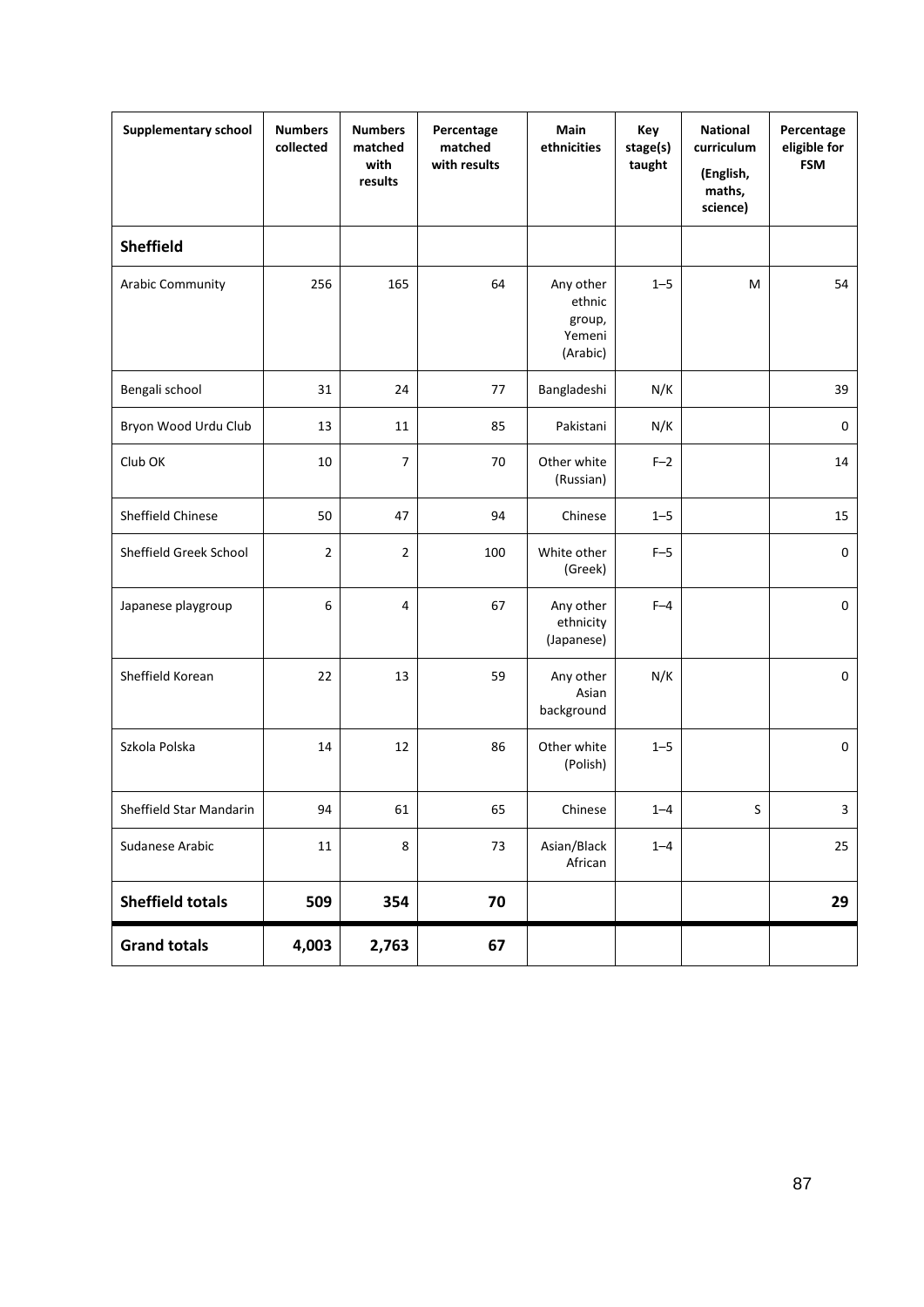Additional data provided by the local authorities in the study.

| <b>Local authority</b>                                                                           | <b>Extra detail provided</b>                                                                                                                                                                                                                        |
|--------------------------------------------------------------------------------------------------|-----------------------------------------------------------------------------------------------------------------------------------------------------------------------------------------------------------------------------------------------------|
| <b>Coventry</b><br>(Key Stage 1 reading, writing, maths & science<br>Key Stage 2 English, maths) | Ethnicity = Asian or Asian British - Indian, Asian or<br>Asian British - Pakistani, Black Caribbean,<br>First language = Tamil                                                                                                                      |
| Leeds<br>(Key Stage 1 reading, writing & maths<br>Key Stage 2 English, maths)                    | Ethnicity = Asian or Asian British - Indian, Asian or<br>Asian British - Pakistani, Chinese, White - any other<br>White background                                                                                                                  |
| Lincolnshire<br>(Key Stage 1 reading, writing, maths & science<br>Key Stage 2 English, maths)    | First language = Polish                                                                                                                                                                                                                             |
| <b>Manchester</b><br>(Key Stage 1 reading, writing & maths<br>Key Stage 2 English, maths)        | Ethnicity = Black or Black British $-$ African, any other<br>ethnic group, Asian or Asian British - Pakistani,<br>Asian or Asian British - any other Asian background,<br>Black or Black British - Caribbean, White - any other<br>White background |
| Nottingham<br>(Key Stage 1 reading, writing & maths<br>Key Stage 2 English, maths)               | Ethnicity = Asian or Asian British - Pakistani, Asian<br>or Asian British - Indian, White - any other White<br>background, Any other Asian background, Any Other<br>Ethic Group.<br>First language = Polish                                         |
| <b>Sheffield</b><br>(Key Stage 1 reading, writing, maths<br>Key Stage 2 English, maths)          | Ethnicity = Asian or Asian British – Bangladeshi<br>First Language = Arabic, Bengali                                                                                                                                                                |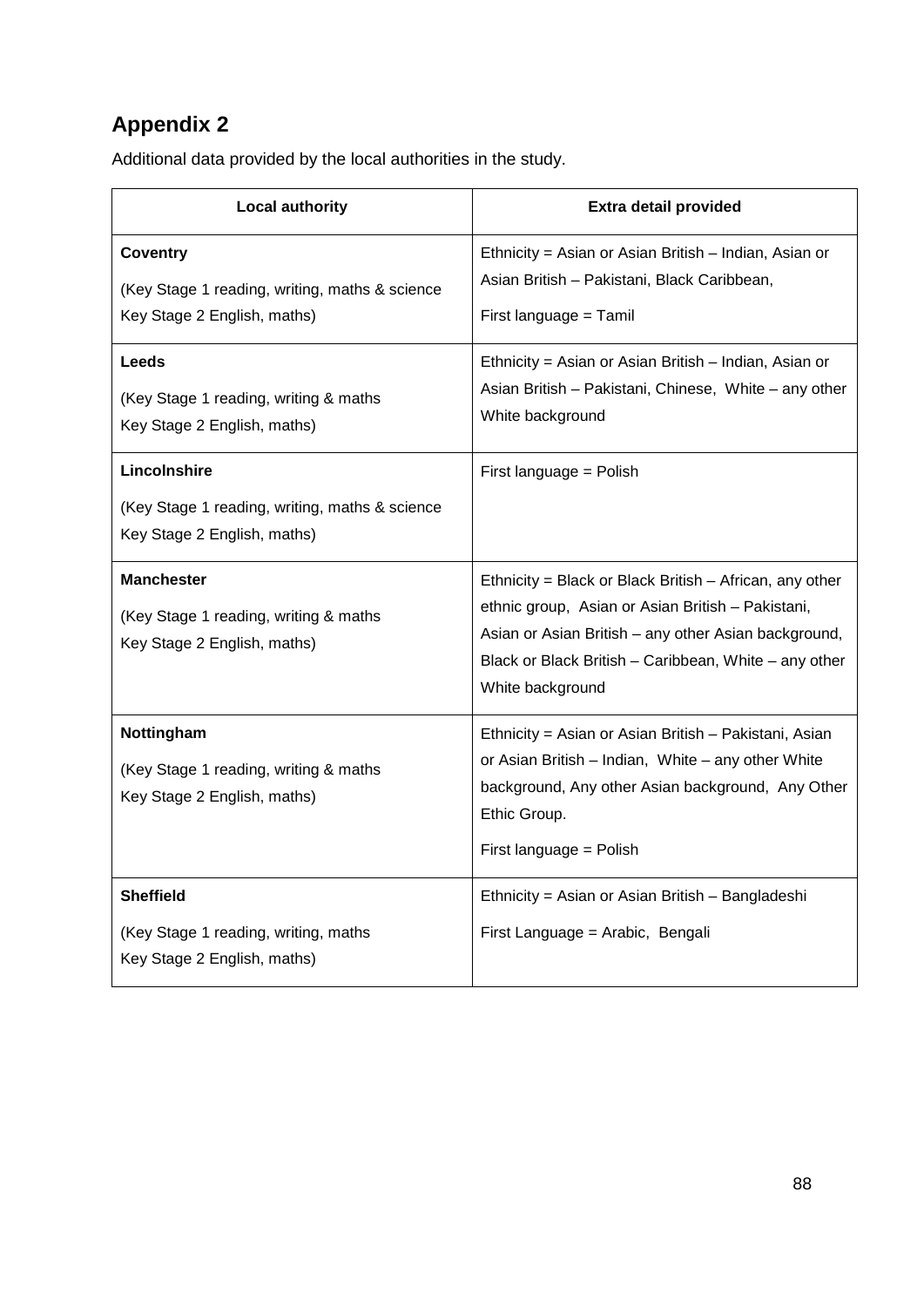Summary of the data tables provided by the Fisher Family Trust to DHE Solutions.

| Data item                                                                            | <b>Source</b>             | <b>NPD field name</b> | <b>Comments</b>                                              |
|--------------------------------------------------------------------------------------|---------------------------|-----------------------|--------------------------------------------------------------|
| Link from pupil to<br>supplementary school                                           |                           |                       |                                                              |
| Person Identifier                                                                    | <b>FFT</b>                |                       | Generated by FFT exclusively for this<br>project             |
| Supplementary school name                                                            | Paul Hamlyn<br>Foundation |                       |                                                              |
| Supplementary school LA<br>code                                                      |                           |                       |                                                              |
| KS4 pupil level data (for<br>academic years 2009/10 to<br>2011/12)                   |                           |                       |                                                              |
| Person Identifier                                                                    | <b>FFT</b>                |                       | Generated by FFT exclusively for this<br>project             |
| Academic Year                                                                        | Census                    | ACADYR                | From main institution spring census at<br>end of KS4         |
| SEN provision                                                                        |                           | <b>SENProvision</b>   | Provision types under the SEN Code<br>of Practice            |
| <b>Free School Meals</b>                                                             |                           | FSMeligible           | $0 = false$ , $1 = true$                                     |
| Language group                                                                       |                           | LanguageGroupMinor    | Derived from Language using DfE<br>look up tables.           |
| Ethnic group                                                                         |                           | EthnicGroupMinor      | Derived from Ethnicity using DfE look<br>up tables           |
| Indicator - Number of<br>passes at A*-C (equivalents<br>included)                    | KS4                       | PASS_AC               |                                                              |
| Indicator - Achieved 5A*-C<br>(GCSE only) including<br>English and maths             |                           | GLEVEL2EM             |                                                              |
| 5+A*-C including English<br>and maths value-added from<br>Key Stage 2 to Key Stage 4 | <b>FFT</b>                |                       | Using school extended (SX)<br>contextual value-added model   |
| <b>KEY STAGE 2pupil level</b><br>data (for academic years<br>2009/10 to 2011/12)     |                           |                       |                                                              |
| Person Identifier                                                                    | <b>FFT</b>                |                       | Generated by FFT exclusively for this<br>project             |
| Academic Year                                                                        | <b>KEY STAGE</b><br>2     | <b>ACADYR</b>         | From main institution spring census at<br>end of KEY STAGE 2 |
| <b>KEY STAGE 2 English</b>                                                           |                           | <b>KEY STAGE 2_EN</b> |                                                              |
| <b>KEY STAGE 2 Maths</b>                                                             |                           | KEY STAGE 2_MA        |                                                              |
| <b>KEY STAGE 2 Science</b>                                                           |                           | KEY STAGE 2_SC        |                                                              |
| English fine grade value<br>added from KEY STAGE 1 to<br><b>KEY STAGE 2</b>          | <b>FFT</b>                |                       | Using school extended (SX)<br>contextual value added model   |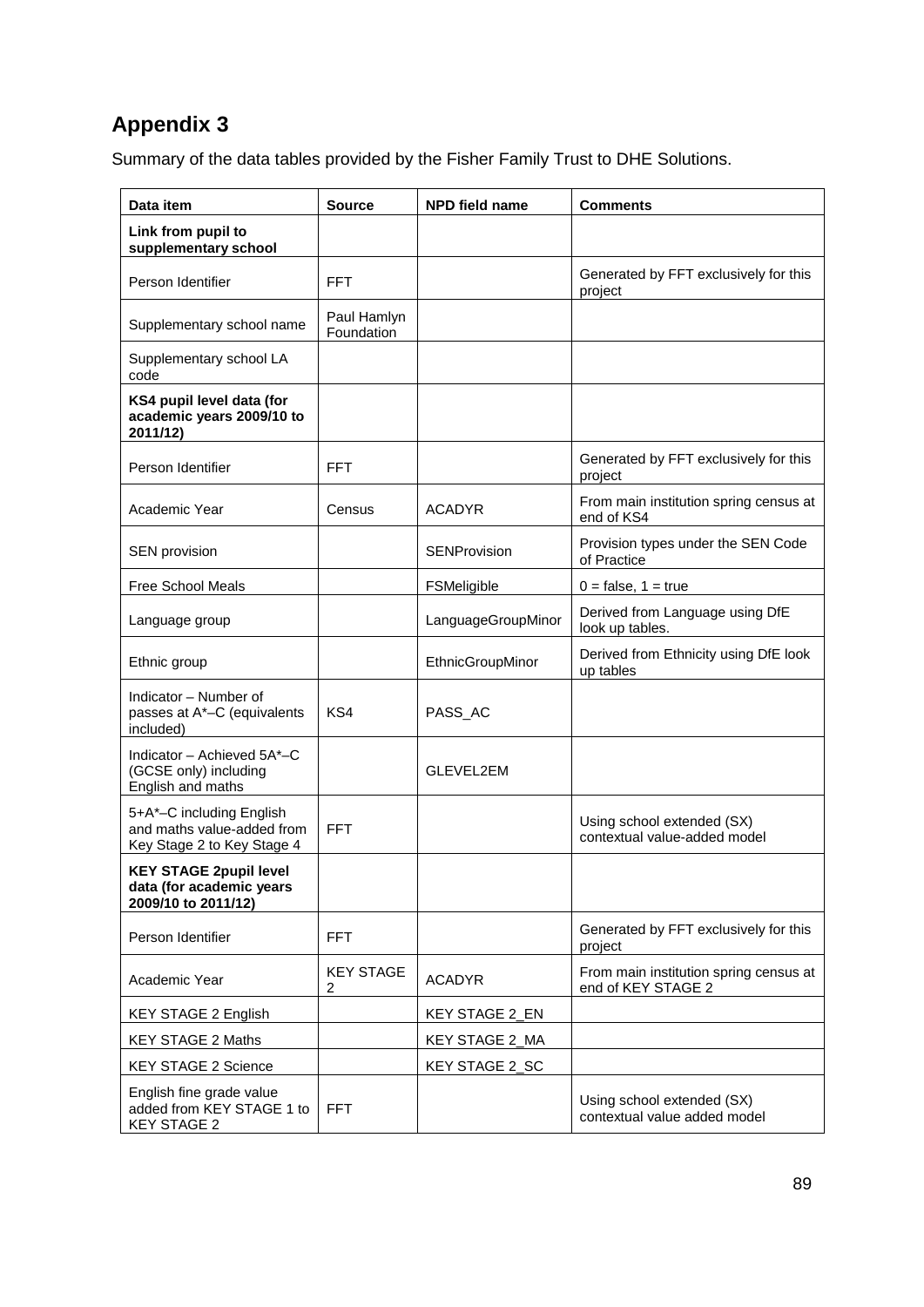| Date item                                                                                                        | <b>Source</b>         | <b>NPD field name</b>                    | Comments                                                     |
|------------------------------------------------------------------------------------------------------------------|-----------------------|------------------------------------------|--------------------------------------------------------------|
| Maths fine grade value<br>added from KEY STAGE 1 to<br><b>KEY STAGE 2</b>                                        |                       |                                          |                                                              |
| Science fine grade value<br>added from KEY STAGE 1 to<br><b>KEY STAGE 2</b>                                      |                       |                                          |                                                              |
| Average level fine grade<br>value added from KEY<br>STAGE 1 to KEY STAGE 2                                       |                       |                                          |                                                              |
| <b>KEY STAGE 1 pupil level</b><br>data (for academic years<br>2009/10 to 2011/12)                                |                       |                                          |                                                              |
| Person Identifier                                                                                                | <b>FFT</b>            |                                          | Generated by FFT exclusively for this<br>project             |
| Academic Year                                                                                                    | <b>KEY STAGE</b><br>1 | <b>ACADYR</b>                            | From main institution spring census at<br>end of KEY STAGE 1 |
| Speak and Listening Level                                                                                        |                       | <b>KEY STAGE</b><br>1_SPEAKANDLISTE<br>N |                                                              |
| Reading Level                                                                                                    |                       | <b>KEY STAGE</b><br>1_READING            |                                                              |
| <b>Writing Level</b>                                                                                             |                       | <b>KEY STAGE</b><br>1_WRITING            |                                                              |
| Average Reading and<br><b>Writing Level</b>                                                                      |                       | <b>KEY STAGE</b><br>1_READWRIT           |                                                              |
| Maths level                                                                                                      |                       | <b>KEY STAGE</b><br>1_MATHS              |                                                              |
| Overall level for Science                                                                                        |                       | <b>KEY STAGE</b><br>1_SCIENCE            |                                                              |
| <b>GCSE Examination results</b><br>(for pupils at end of KS4 in<br>academic years between<br>2009/10 to 2011/12) |                       |                                          |                                                              |
| Person Identifier                                                                                                | <b>FFT</b>            |                                          | Generated by FFT exclusively for this<br>project             |
| Exam Year                                                                                                        | KS4                   | <b>EXAMYEAR</b>                          | Academic year in which exam was<br>taken                     |
| Qualification and<br><b>Assessment Code</b>                                                                      |                       | <b>SUBLEVNO</b>                          |                                                              |
| <b>LEAP</b> subject<br>mapping/LDCS code                                                                         |                       | <b>MAPPING</b>                           |                                                              |
| <b>Qualification Number</b>                                                                                      |                       | <b>GNUMBER</b>                           |                                                              |
| Grade/Level                                                                                                      |                       | <b>GRADE</b>                             |                                                              |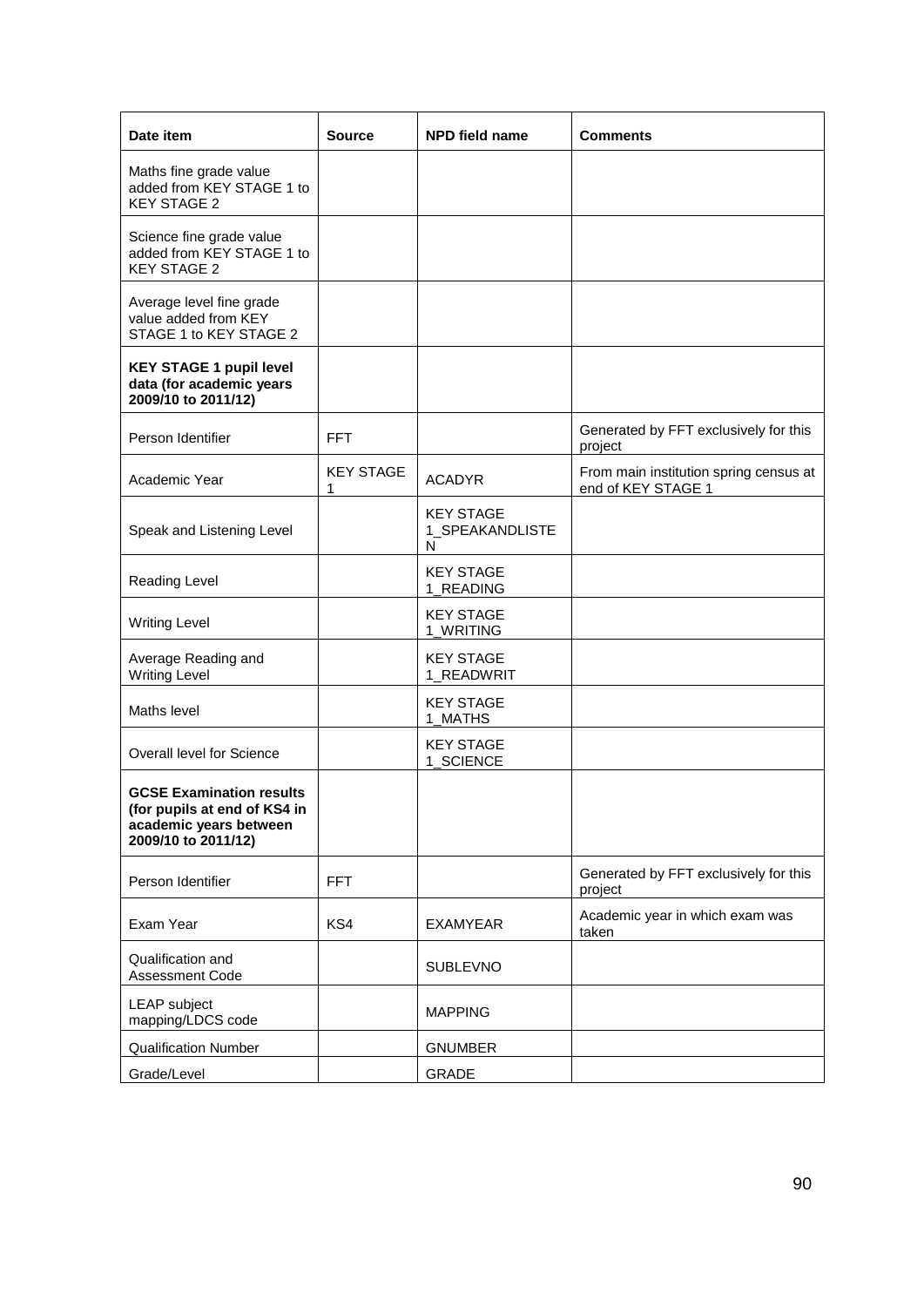## **Comparison of this study with findings from previous work in the John Lyon's Charity's beneficial area and the London Borough of Haringey**

During 2012, similar studies on the attainment of supplementary school children were conducted focusing on the London Borough of Haringey and John Lyon's Charity's beneficial area (a cluster of eight London boroughs). The supplementary school sample for the John Lyon's Charity's study relates to the four-year period 2008–2011 and for the London Borough of Haringey study the four years 2009–2012. Table A4.1 provides a summary of some of the key characteristics of pupils within the study samples.

| <b>Study name</b>                         | % registered<br>as eligible for<br><b>FSM</b> | % eligible for<br>FSM in the<br>relevant local<br>authority areas | % minority<br>ethnic | % EAL<br>speakers | <b>Main ethnicities</b>                                                                         |
|-------------------------------------------|-----------------------------------------------|-------------------------------------------------------------------|----------------------|-------------------|-------------------------------------------------------------------------------------------------|
| Paul Hamlyn<br><b>Foundation</b><br>(PHF) | 18%                                           | 19%                                                               | 96%                  | 79%               | Pakistani, Polish, Indian, Chinese,<br><b>Black African.</b>                                    |
| John Lyon's<br>Charity                    | 48%                                           | 29%                                                               | 98%                  | 88%               | Black African, particularly Somali,<br>Moroccan, Kosovan, Eastern<br>European, Afghan, Iranian. |
| <b>Haringey</b>                           | 50%                                           | 32%                                                               | 75%                  | 91%               | Turkish, Chinese, Kurdish, Somali,<br>Bangladeshi.                                              |

| Table A4.1 | Characteristics of the supplementary school samples across the three studies |
|------------|------------------------------------------------------------------------------|
|------------|------------------------------------------------------------------------------|

The ethnic make-up of the three sample groups varies substantially. The PHF study sample group consists of high numbers of Asian children, particularly Pakistani and Indian, and this contrasts with the John Lyon's Charity study, where the majority of pupils were from African countries and Haringey, where many were from the Middle and Far East.

The PHF and John Lyon's Charity studies have a higher proportion of minority ethnic pupils within the samples than the Haringey study does and the PHF study has more pupils who have English as their first language, when compared to the other two studies. A much higher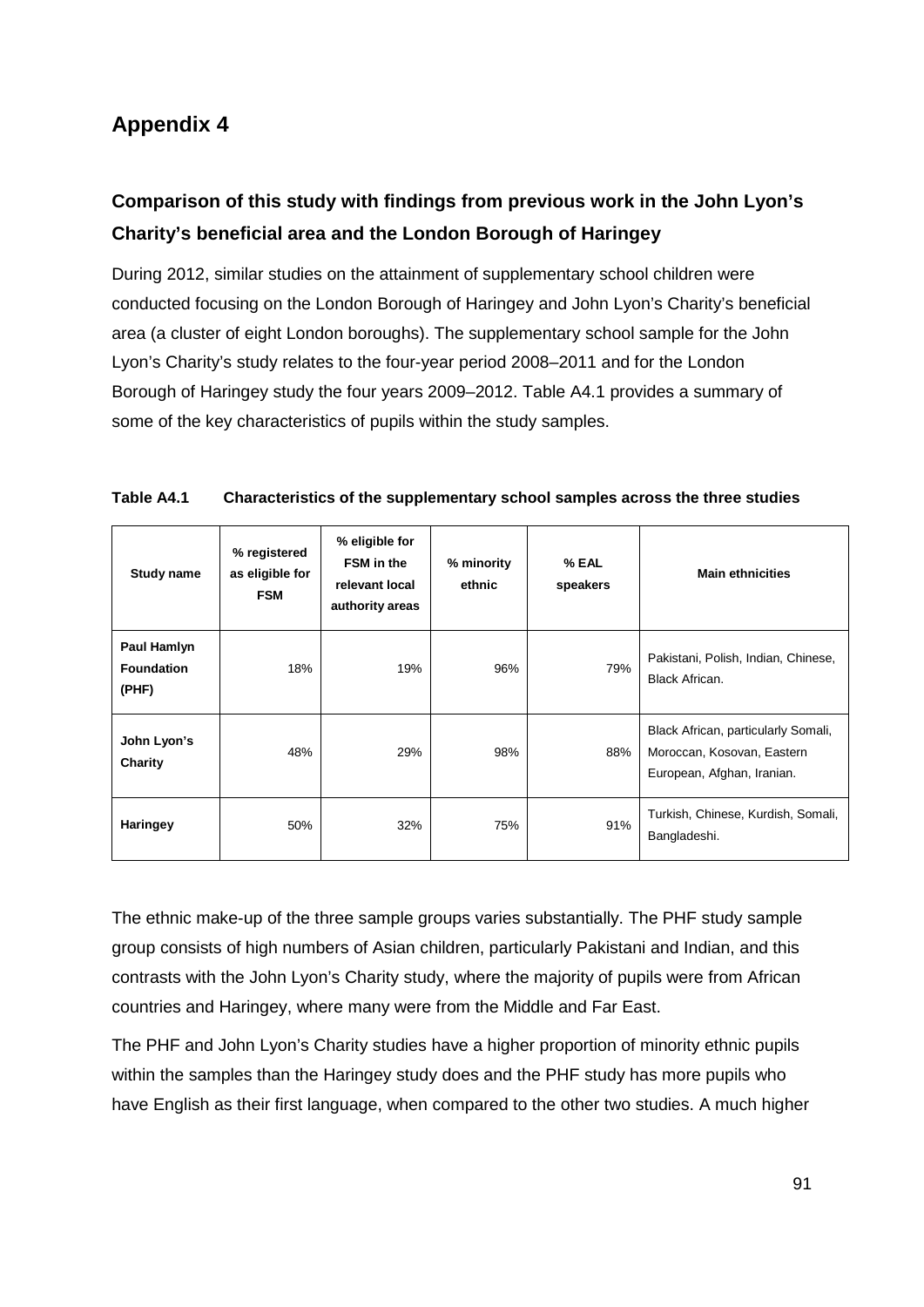proportion of Haringey pupils described their ethnicity as White British, even though the majority did not have English as their main home language.

The PHF study sample has a notably small percentage of pupils registered as eligible for FSM, lower even than England as a whole. This is a very different picture compared to the other two studies, with both the John Lyon's Charity and the Haringey samples having approximately half the sample eligible for FSM. It could be that the PHF sample is more representative of the wider population of supplementary school pupils. However, it could also be that FSM pupils are under-represented in this study, perhaps due to reluctance by some parents whose children are eligible for FSM to put forward their child's details or to claim this benefit.

| Table A4.2 | Comparison of the supplementary school sample sizes and attrition across the |
|------------|------------------------------------------------------------------------------|
|            | three studies                                                                |

|                               | Initial sample, pupil<br>details collected from<br>supplementary<br>schools (n) | Number and % matched to<br>school census |       | Number and % matched to<br>NPD/pupil attainment records |       |  |
|-------------------------------|---------------------------------------------------------------------------------|------------------------------------------|-------|---------------------------------------------------------|-------|--|
| <b>Paul Hamlyn Foundation</b> | 4,003                                                                           | 3,398                                    | 84.9% | 2,763                                                   | 69.0% |  |
| John Lyon's Charity           | 3,391                                                                           | 1,660                                    | 49%   | 1,532                                                   | 45.2% |  |
| Haringey                      | 1,053                                                                           | 502                                      | 47.7% | 498                                                     | 47.3% |  |

Across the three studies the sample sizes vary. The largest matched sample both in terms of actual numbers and the percentage that was maintained during the matching process was from the Paul Hamlyn Foundation study (see Table A4.2). In both London studies, just under half of the original data was matched to the pupils' mainstream educational attainment records. This is explained by a much greater proportion of children from London boroughs attending supplementary schools in a borough that is different to their mainstream school; this is much less common in areas outside London. [43](#page-91-0)

The London boroughs in the two comparator studies have a higher number of supplementary schools per head of population than the areas in the PHF study. For example

-

<span id="page-91-0"></span><sup>43</sup> John Lyons study – Evans & Vassie.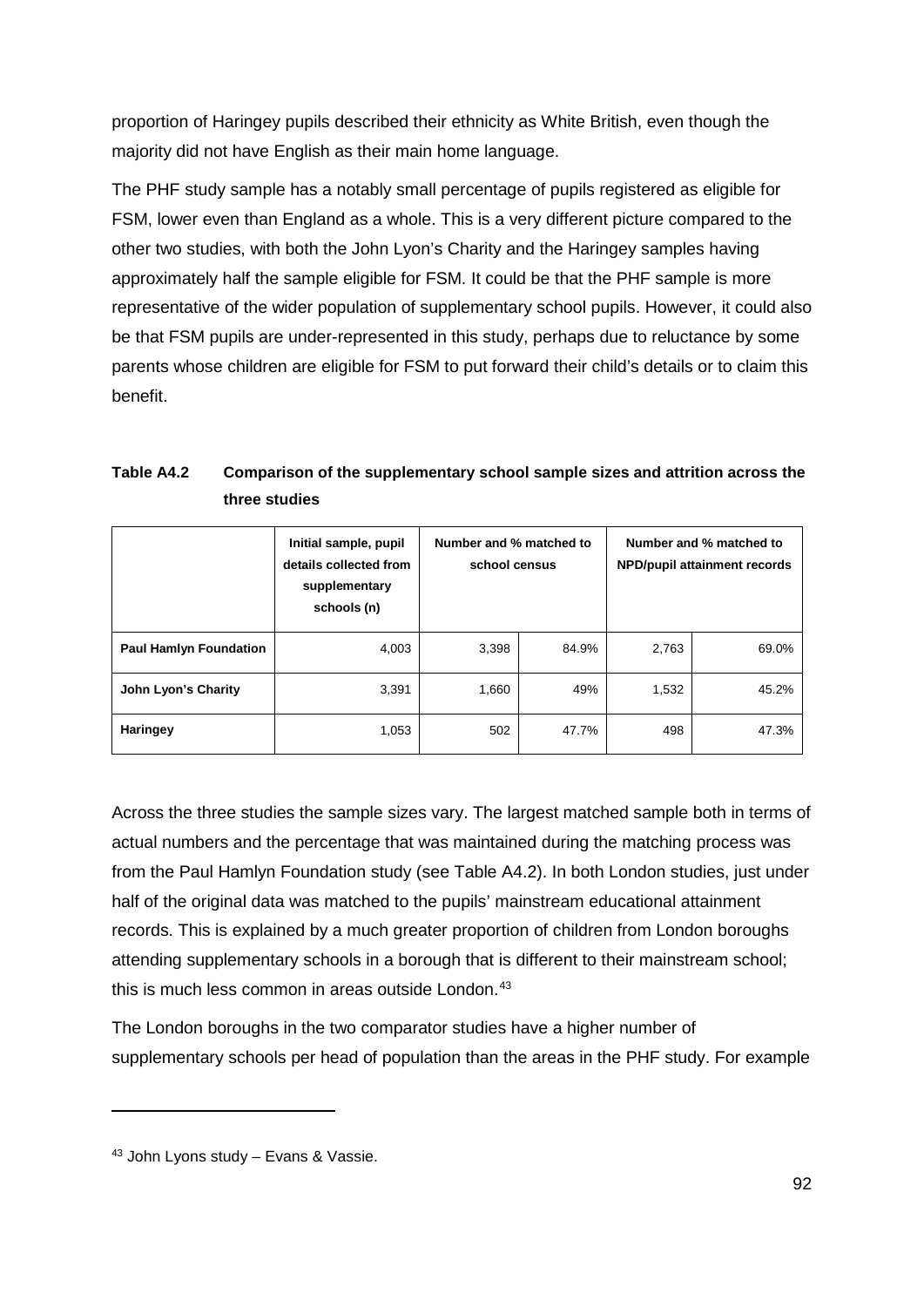the London Borough of Brent with a school population of 48,000 has 85 supplementary schools registered on the NRCSE database (i.e. 1 school for each 565 school children), while Coventry with a school population of 45,500 has just 31 schools registered: 1 per 1,468 head of school age population. Within the PHF study, Manchester had the most supplementary schools per head of school age population with 78 schools for a population of 66,250 i.e. 1 per 849 pupils, compared to Lincolnshire with a school age population of 102,300 and with just 13 supplementary schools – a ratio of 1 to 7,869 pupils.

|                                  | Number<br>of pupils<br>in SS<br>sample | Reading                       |               | Writing                       |               | <b>Maths</b>                  |               | <b>Science</b>                |               |
|----------------------------------|----------------------------------------|-------------------------------|---------------|-------------------------------|---------------|-------------------------------|---------------|-------------------------------|---------------|
|                                  |                                        | Local<br>authority<br>average | SS<br>average | Local<br>authority<br>average | SS<br>average | Local<br>authority<br>average | SS<br>average | Local<br>authority<br>average | SS<br>average |
| Paul Hamlyn<br><b>Foundation</b> | 1,580                                  | 82.0                          | 86.1          | 77.9                          | 83.6          | 87.1                          | 91.7          | 85.8                          | 87.7          |
| John Lyon's<br>Charity           | 1,295                                  | 83.3                          | 79            | 80.7                          | 76            | 85.4                          | 86            | ۰                             |               |
| Haringey                         | 407                                    | 81                            | 77.1          | 77                            | 69            | 86                            | 84.8          | 84                            | 80.5          |

#### **Table A4.3 Attainment at Key Stage 1 (percentage of pupils achieving level 2 or higher) across the three studies**

The Paul Hamlyn Foundation study consistently shows higher attainment within the supplementary schools group than the local authority comparator group across all subjects at Key Stage 1, on average by around 4 percentage points. In contrast the results within the two London studies lag behind their local authority averages: by an average 2.8 percent (John Lyon's) and 4.2 percent (Haringey). This may be due to the ethnic composition of the studies as discussed above. The PHF study supplementary schools cohort has a relatively higher proportion of children from minority ethnic backgrounds who tend to be high achievers within the authority (e.g. Chinese and Indian), and this has an effect on the group when looking at it as a whole. Disaggregation into ethnic groups or pupils eligible for FSM reveals a more nuanced picture of peer group performance.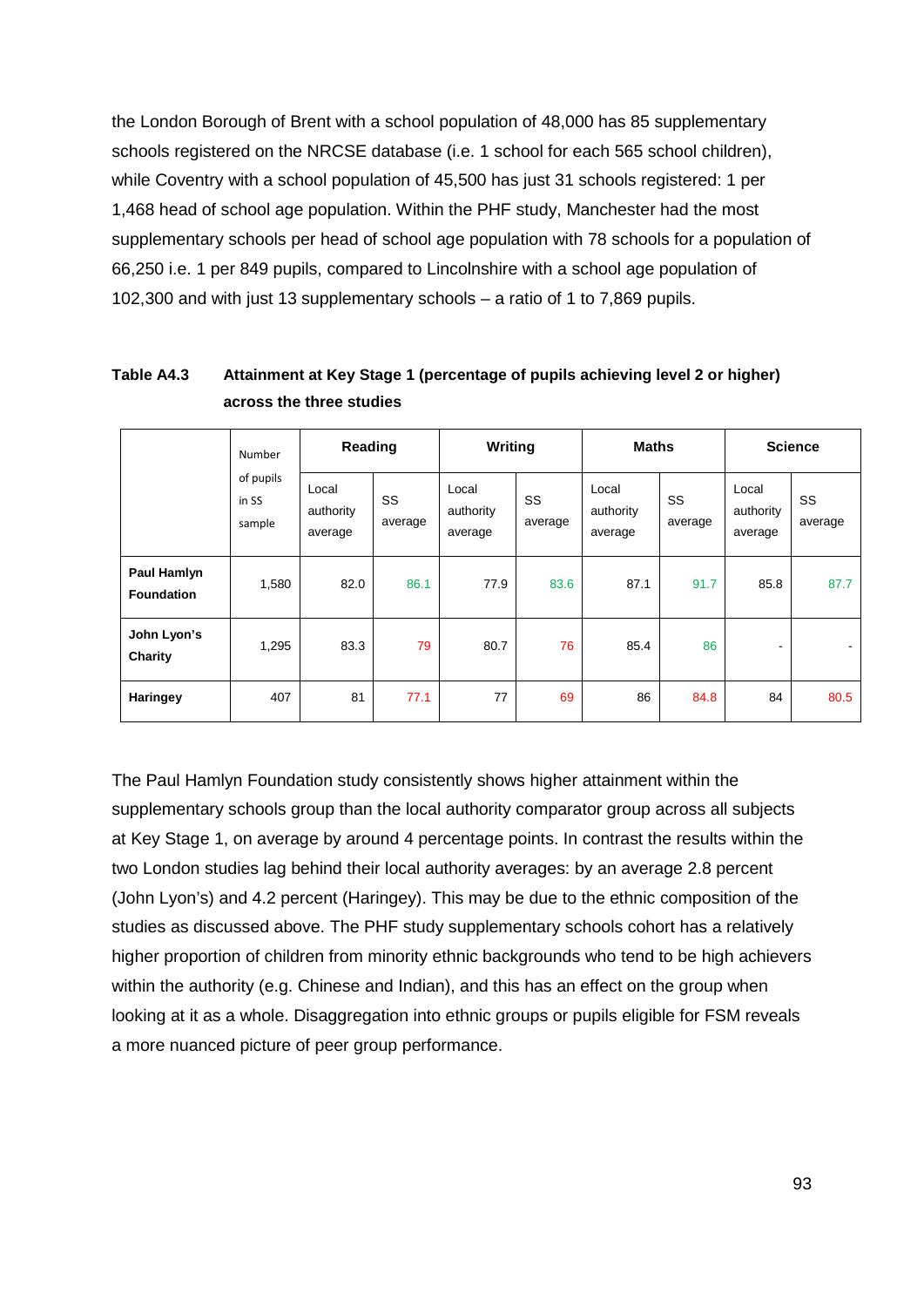### **Table A4.4 Attainment at Key Stage 2 (percentage of pupils achieving level 4 or higher) across the three studies**

|                                  | Number of              | English                       |               |                               | <b>Maths</b>  | <b>English &amp; Maths</b>    |               |  |
|----------------------------------|------------------------|-------------------------------|---------------|-------------------------------|---------------|-------------------------------|---------------|--|
|                                  | pupils in SS<br>sample | Local<br>authority<br>average | SS<br>average | Local<br>authority<br>average | SS<br>average | Local<br>authority<br>average | SS<br>average |  |
| Paul Hamlyn<br><b>Foundation</b> | 1,184                  | 79.9                          | 82.4          | 79.4                          | 84.9          | 72.8                          | 78.1          |  |
| John Lyon's<br>Charity           | 625                    | 82.8                          | 78            | 81.5                          | 78            |                               | ٠             |  |
| Haringey                         | 199                    | 81                            | 73.4          | 79                            | 75.8          | 73                            | 67            |  |

The picture at Key Stage 2 is similar to that for Key Stage 1, when the three study groups are considered as a whole. Again, the supplementary school sample from the PHF study outperforms the local authority averages across English and maths, by an average of 3.9%. Again, both the London studies show the supplementary school samples' results lagging behind the local authority averages, in the John Lyon's Charity study by 4.15% and in the Haringey study by 5.4%.

| Table A4.5 | Attainment of pupils eligible for free school meals, Key Stage 1 results |
|------------|--------------------------------------------------------------------------|
|------------|--------------------------------------------------------------------------|

|                                  | Number of<br>pupils in<br>SS sample | Reading            |      | Writing            |           | <b>Maths</b>       |      | <b>Science</b>           |                          |
|----------------------------------|-------------------------------------|--------------------|------|--------------------|-----------|--------------------|------|--------------------------|--------------------------|
|                                  |                                     | Local<br>authority | SS   | Local<br>authority | <b>SS</b> | Local<br>authority | SS   | Local<br>authority       | SS                       |
| Paul Hamlyn<br><b>Foundation</b> | 267                                 | 69.8               | 81.3 | 64.3               | 79.8      | 78.1               | 88.4 | 76.7                     | 84.6                     |
| John Lyon's<br>Charity           | 616                                 | 74.7               | 76   | 69.8               | 72        | 77.9               | 84   | $\overline{\phantom{a}}$ | $\overline{\phantom{a}}$ |
| Haringey                         | 203                                 | 76                 | 76.1 | 70                 | 71.4      | 82                 | 86.2 | 79                       | 81.1                     |

When focusing on the pupils within the three studies' samples who are eligible for FSM, the supplementary school sample pupils consistently outperform their local authority area peers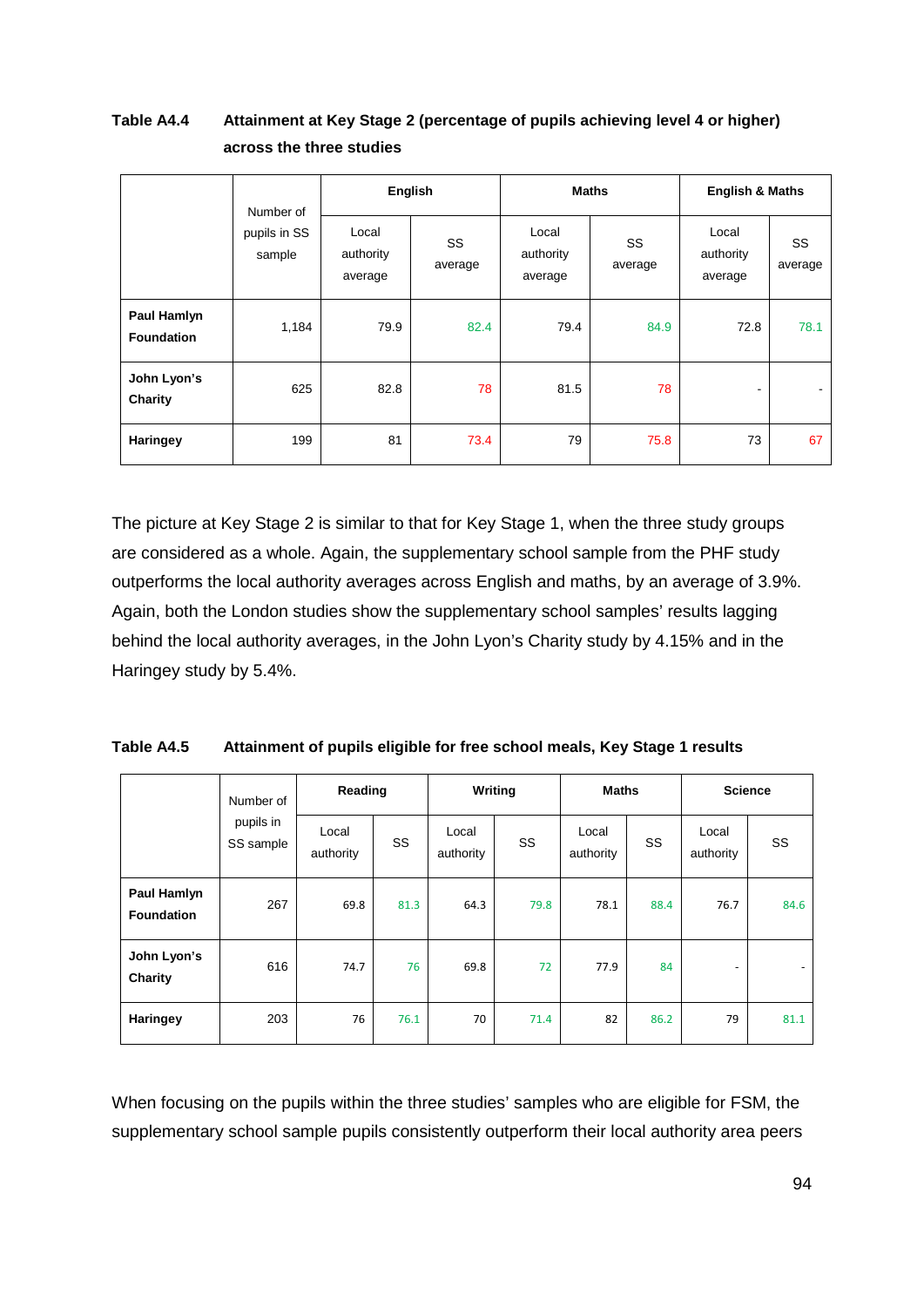at Key Stage 1. Pupils in the PHF study outperform their peers by a bigger margin than in the other studies: both a higher percentage of pupils in the PHF supplementary school sample achieve level 2 than in the other studies, but also the performance of their peer group in the local authority is lower than the comparator groups in the London studies (see Table A4.5)

|                                  | Number of              | English            |      |                    | <b>Maths</b> | <b>English &amp; Maths</b> |        |  |
|----------------------------------|------------------------|--------------------|------|--------------------|--------------|----------------------------|--------|--|
|                                  | pupils in SS<br>sample | Local<br>authority | SS   | Local<br>authority | SS           | Local<br>authority         | SS     |  |
| Paul Hamlyn<br><b>Foundation</b> | 207                    | 64.9               | 70.5 | 65.1               | 73.9         | 55.6                       | 63.8   |  |
| John Lyon's Charity              | 293                    | 73.7               | 76   | 71.1               | 72           |                            | $\sim$ |  |
| Haringey                         | 102                    | 75                 | 69.6 | 72                 | 75.5         | 64                         | 62     |  |

| Table A4.6 | Attainment of pupils eligible for free school meals, Key Stage 2 results |
|------------|--------------------------------------------------------------------------|
|------------|--------------------------------------------------------------------------|

At Key Stage 2, children eligible for free school meals show a similar pattern to those in Key Stage 1, with the PHF study supplementary school pupils exceeding the local authority results by some margin; the John Lyon's Charity's results exceeding by a lesser margin, while Haringey lags in English, but exceeds in maths. Again the comparator local authority results are lower in the Paul Hamlyn Foundation study than in the London Borough studies (see Table A4.6).

In all three studies, the percentage of children progressing 2 levels between Key Stages 1 and 2 was higher in the supplementary school sample than in the wider local authority peer groups. It reinforces the findings from both the PHF and John Lyon's Charity's studies that attendance at supplementary school may contribute towards children catching up with their peer groups during this period (see A4.7).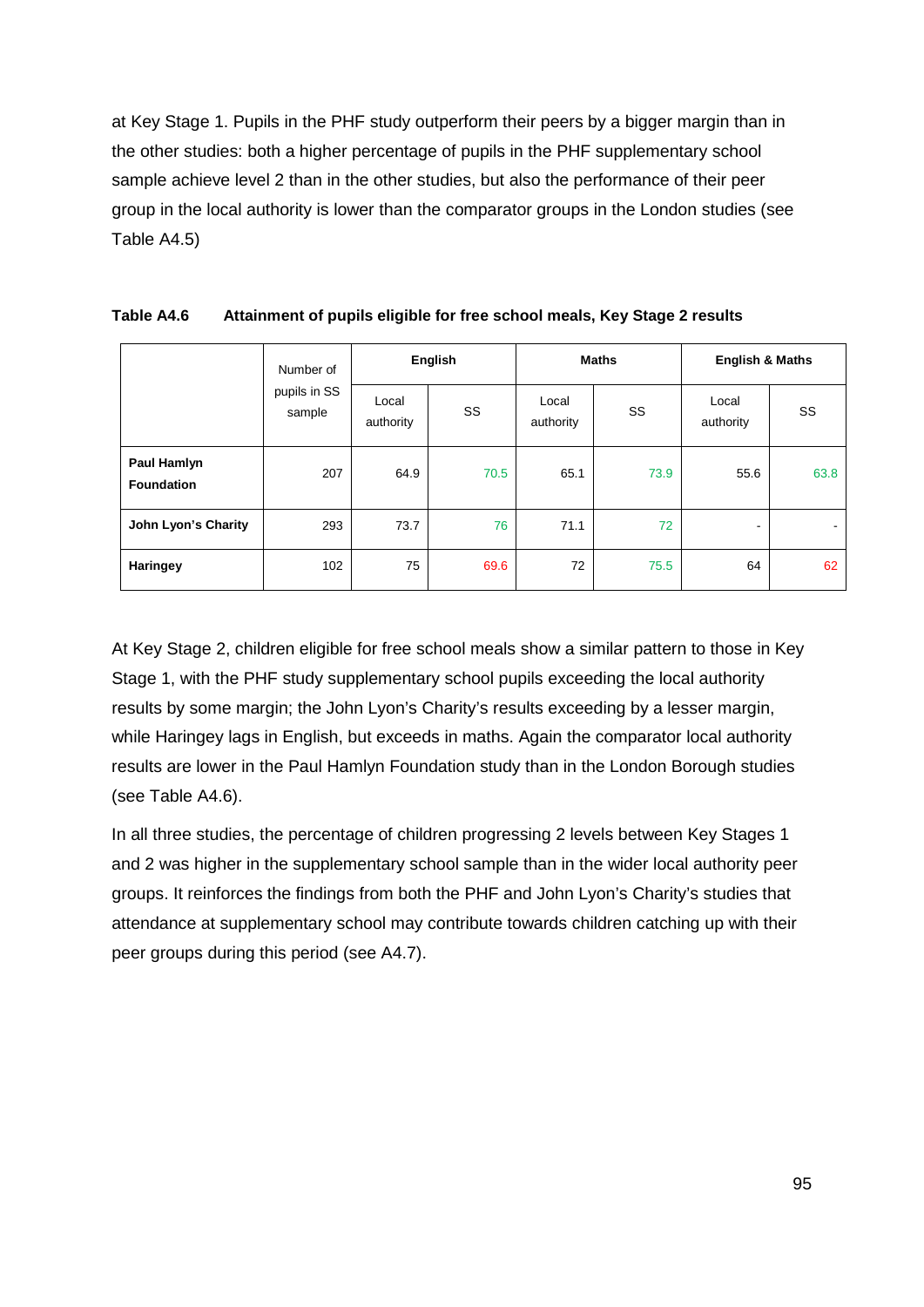#### **Table A4.7 Progress between Key Stages 1 and 2, percentage of pupils progressing 2 levels**

|                               | Number of pupils in<br>SS sample with    | <b>English</b>  |      | <b>Maths</b>    |      |  |  |
|-------------------------------|------------------------------------------|-----------------|------|-----------------|------|--|--|
|                               | results at both KS1 &<br>KS <sub>2</sub> | Local authority | SS   | Local authority | SS   |  |  |
| <b>Paul Hamlyn Foundation</b> | 931                                      | 84.5            | 89.3 | 82.4            | 88.4 |  |  |
| John Lyon's Charity           | 568                                      | 89              | 90.7 | 87              | 88.4 |  |  |
| <b>Haringey</b>               | 181                                      | 87.8            | 90.3 | 83              | 87.5 |  |  |

Table A4.8 shows that for the main ethnic or home language groups in each of the studies, in most instances the sample pupils outperform their peers.

### **Table A4.8 Comparison of Key Stage 1 results for significant ethnic and main home language groups within each study.**

|                                | Number of              | Reading            |      | Writing            |      | <b>Maths</b>       |      | <b>Science</b>     |      |
|--------------------------------|------------------------|--------------------|------|--------------------|------|--------------------|------|--------------------|------|
| KS <sub>1</sub>                | pupils in SS<br>sample | Local<br>authority | SS   | Local<br>authority | SS   | Local<br>authority | SS   | Local<br>authority | SS   |
| Paul Hamlyn<br>(Pakistani)     | 291                    | 80.3344            | 88   | 75.1               | 83.8 | 83.9               | 90.7 | $81.5^{45}$        | 87.6 |
| Paul Hamlyn (Polish)           | 238                    | 59.746             | 73.1 | 58.6               | 73.1 | 78                 | 89.1 | $64^{47}$          | 80.7 |
| John Lyon's (Black<br>African) | 118                    | $81.2^{48}$        | 81.4 | 75.0               | 75.4 | 83.8               | 88.0 | 82.9               | 84.7 |
| John Lyon's (Somali)           | 187                    | $69^{49}$          | 70.6 | 63                 | 65.2 | 79                 | 80.7 | N/K                | 76.9 |
| Haringey (Turkish)             | 95                     | 64.950             | 65.3 | 56.6               | 54.7 | 74.4               | 77.9 | N/K                | 70.5 |
| Haringey (Kurdish)             | 37                     | 67.3               | 62.2 | 63.8               | 64.9 | 78.7               | 81.1 | N/K                | 78.4 |

-

<span id="page-95-0"></span><sup>44</sup> Average derived from Coventry, Manchester & Nottingham provided statistics

<span id="page-95-1"></span><sup>45</sup> Average derived from Coventry provided statistics

<span id="page-95-2"></span><sup>46</sup> Average derived from Lincolnshire & Nottingham provided statistics

<span id="page-95-3"></span><sup>47</sup> Average derived from Lincolnshire provided statistics

<span id="page-95-4"></span><sup>48</sup> Average of John Lyon's boroughs 2008–2011 Ethnicity = Black

<span id="page-95-5"></span><sup>49</sup> 2007 average for all London boroughs – source report – *Raising Achievement of Somali pupils -*

*Good Practice in London Schools*: Lambeth Research and Statistics Unit, 2008

<span id="page-95-6"></span><sup>50</sup> Haringey provided statistics